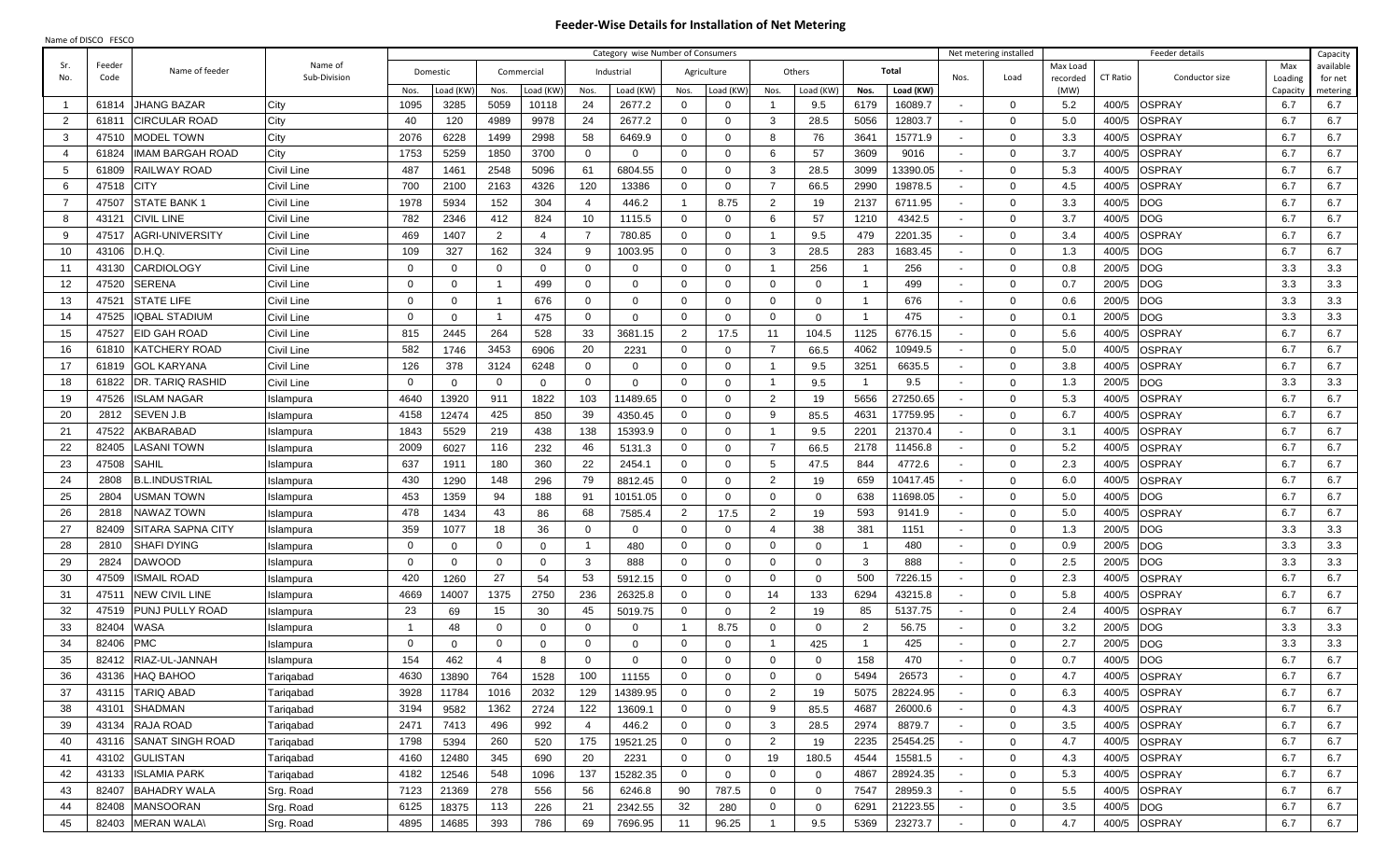| 46 | 2813<br>RAM DEWALI                    | Srg. Road      | 4018     | 12054        | 220            | 440            | 58                      | 6469.9      | 4              | 35           | -1                      | 9.5          | 4301           | 19008.4  |                          | $\Omega$       | 5.0   | 400/5 | OSPRAY              | 6.7 | 6.7  |
|----|---------------------------------------|----------------|----------|--------------|----------------|----------------|-------------------------|-------------|----------------|--------------|-------------------------|--------------|----------------|----------|--------------------------|----------------|-------|-------|---------------------|-----|------|
| 47 | 2827<br>UNIVERSITY TOWN               | Srg. Road      | 189      | 567          | 2              | $\overline{4}$ | $\mathbf 0$             | $\mathbf 0$ | $\mathbf{0}$   | $\Omega$     | $\mathbf 0$             | $\mathbf{0}$ | 191            | 571      |                          | $\Omega$       | 0.5   | 400/5 | OSPRAY              | 6.7 | 6.7  |
| 48 | 82402<br>INDUSTRIAL ESTATE-II         | Srg. Road      | 20       | 60           | -9             | 18             | 141                     | 15728.55    | $\mathbf{0}$   | $\mathbf{0}$ | $\mathbf 0$             | 0            | 170            | 15806.55 |                          | $\overline{0}$ | 5.3   | 400/5 | OSPRAY              | 6.7 | 6.7  |
| 49 | 2829<br>MOTOR WAY CITY                | Srg. Road      | 181      | 543          | 11             | 22             |                         | 111.55      | $\mathbf{0}$   | $\mathbf{0}$ | $\overline{0}$          | $\mathbf{0}$ | 193            | 676.55   | $\sim$                   | $\Omega$       | 1.3   | 400/5 | <b>OSPRAY</b>       | 6.7 | 6.7  |
| 50 | 8240'<br><b>NDUSTRIAL ESTATE-I</b>    | Srg. Road      | 6        | 18           | -6             | 12             | 130                     | 14501.5     | $\mathbf{0}$   | $\Omega$     | $\mathbf{0}$            | $\mathbf 0$  | 142            | 14531.5  | $\sim$                   | $\Omega$       | 4.7   | 400/5 | <b>DOG</b>          | 6.7 | 6.7  |
| 51 | 2822<br>SAMANA                        | Srg. Road      | 2424     | 7272         | 230            | 460            | 96                      | 10708.8     | $\mathbf{0}$   | $\mathbf{0}$ | 3                       | 28.5         | 2753           | 18469.3  | $\sim$                   | $\Omega$       | 4.7   | 400/5 | <b>OSPRAY</b>       | 6.7 | 6.7  |
| 52 | 2831<br>AZHAR CORPORATION             | Srg. Road      | $\Omega$ | $\mathbf{0}$ | $\overline{0}$ | $\mathbf{0}$   |                         | 111.55      | $\mathbf{0}$   | $\mathbf{0}$ | $\mathbf 0$             | 0            | $\overline{1}$ | 111.55   | $\sim$                   | $\mathbf 0$    | 1.5   | 200/5 | DOG                 | 3.3 | 3.3  |
| 53 | 2832<br>FDA CITY-6                    | Srg. Road      | 26       | 78           | $\overline{0}$ | $\mathbf 0$    |                         | 111.55      | $\mathbf{0}$   | $\mathbf 0$  | $\mathbf{0}$            | 0            | 27             | 189.55   |                          | $\mathbf 0$    | 0.0   | 400/5 | OSPRAY              | 6.7 | 6.7  |
| 54 | <b>INDUSTRIAL ESTATE-III</b><br>82410 | Srg. Road      | 11       | 33           | -5             | 10             | 147                     | 16397.85    | $\mathbf{1}$   | 8.75         | $\mathbf 0$             | 0            | 164            | 16449.6  | $\sim$                   | $\mathbf 0$    | 5.7   | 400/5 | OSPRAY              | 6.7 | 6.7  |
| 55 | 8241'<br>AFTAB                        | Srg. Road      | $\Omega$ | $\mathbf{0}$ | $\overline{0}$ | $\mathbf{0}$   | -1                      | 111.55      | $\mathbf{0}$   | $\mathbf{0}$ | $\mathbf{0}$            | 0            | $\overline{1}$ | 111.55   | $\sim$                   | $\mathbf{0}$   | 0.8   | 400/5 | DOG                 | 6.7 | 6.7  |
| 56 | WASA-2<br>102104                      | Srg. Road      | $\Omega$ | $\mathbf{0}$ | $\overline{0}$ | $\mathbf{0}$   | 27                      | 3011.85     | $\mathbf{0}$   | $\mathbf{0}$ | $\overline{\mathbf{1}}$ | 9.5          | 28             | 3021.35  | $\sim$                   | $\Omega$       | 1.7   | 200/5 | <b>DOG</b>          | 3.3 | 3.3  |
| 57 | GHAZIABAD<br>85309                    | Hajiabad       | 9094     | 27282        | 1078           | 2156           | 173                     | 19298.15    | $\mathbf{0}$   | $\mathbf{0}$ | 8                       | 76           | 10353          | 48812.15 |                          | $\mathbf{0}$   | 6.3   | 400/5 | OSPRAY              | 6.7 | 6.7  |
| 58 | REHMATABAD<br>85312                   | Hajiabad       | 5276     | 15828        | 777            | 1554           | 103                     | 11489.65    | $\overline{1}$ | 8.75         | 8                       | 76           | 6165           | 28956.4  | $\sim$                   | $\mathbf{0}$   | 4.3   | 400/5 | OSPRAY              | 6.7 | 6.7  |
| 59 | MUGHAL PURA<br>2821                   | Hajiabad       | 1955     | 5865         | 454            | 908            | 81                      | 9035.55     | $\mathbf{0}$   | $\mathbf{0}$ | 2                       | 19           | 2492           | 15827.55 | $\sim$                   | $\mathbf{0}$   | 4.0   | 400/5 | OSPRAY              | 6.7 | 6.7  |
| 60 | ASHRAFABAD<br>85308                   | Hajiabad       | 1430     | 4290         | 332            | 664            | 290                     | 32349.5     | $\mathbf{0}$   | $\mathbf{0}$ | $\overline{2}$          | 19           | 2054           | 37322.5  | $\sim$                   | $\mathbf{0}$   | 4.7   | 400/5 | <b>OSPRAY</b>       | 6.7 | 6.7  |
| 61 | <b>MANZOOR PARK</b><br>43105          | Hajiabad       | 5333     | 15999        | 596            | 1192           | 119                     | 13274.45    | $\mathbf{0}$   | $\Omega$     | 5                       | 47.5         | 6053           | 30512.95 | $\sim$                   | $\mathbf{0}$   | 4.7   | 200/5 | DOG                 | 3.3 | 3.3  |
| 62 | 43110<br>NISHAT MILL                  | Hajiabad       | $\Omega$ | $\mathbf{0}$ | $\overline{0}$ | $\mathbf{0}$   |                         | 998         | $\mathbf{0}$   | $\Omega$     | $\mathbf{0}$            | 0            | - 1            | 998      | $\sim$                   | $\Omega$       | 4.7   | 400/5 | DOG                 | 6.7 | 6.7  |
| 63 | CHENAB<br>85306                       | Hajiabad       | $\Omega$ | $\mathbf{0}$ |                | $\mathbf{0}$   |                         | 878         | $\mathbf{0}$   | $\Omega$     | $\mathbf{0}$            | 0            | $\overline{1}$ | 878      | $\sim$                   | $\mathbf{0}$   | $1.2$ | 400/5 | DOG                 | 6.7 | 6.7  |
| 64 | 2805<br>MILLAT ROAD                   | Millat Town    | 6794     | 20382        | 720            | 1440           | 217                     | 24206.35    | $\mathbf{0}$   | $\Omega$     | 10                      | 95           | 7741           | 46123.35 | $\sim$                   | $\mathbf{0}$   | 5.8   | 400/5 | <b>DSPRAY</b>       | 6.7 | 6.7  |
| 65 | 2826<br>RASOOLPUR                     | Millat Town    | 3657     | 10971        | 176            | 352            | 58                      | 6469.9      | $\mathbf{0}$   | $\mathbf{0}$ | $\mathbf 0$             | 0            | 3891           | 17792.9  | $\sim$                   | $\mathbf{0}$   | 3.7   | 400/5 | OSPRAY              | 6.7 | 6.7  |
| 66 | <b>NEW DRY PORT</b><br>107702         | Millat Town    | 2370     | 7110         | 393            | 786            | 150                     | 16732.5     | $\mathbf{1}$   | 8.75         | $\mathbf 0$             | $\mathbf 0$  | 2914           | 24637.25 | $\sim$                   | $\mathbf{0}$   | 4.5   | 400/5 | OSPRAY              | 6.7 | 6.7  |
| 67 | 2816<br>MILLAT TOWN                   | Millat Town    | 4        | 12           | $\overline{0}$ | $\mathbf 0$    | 25                      | 2788.75     | $\mathbf{1}$   | 8.75         | $\mathbf 0$             | $\mathbf{0}$ | 30             | 2809.5   | $\sim$                   | $\mathbf{0}$   | 3.0   | 400/5 | OSPRAY              | 6.7 | 6.7  |
| 68 | 2823<br>JAGUAR                        | Millat Town    |          | 3            | $\mathbf{0}$   | $\mathbf 0$    |                         | 480         | 0              | $\mathbf{0}$ | $\mathbf 0$             | $\mathbf{0}$ | $\overline{2}$ | 483      | $\sim$                   | $\mathbf{0}$   | 0.3   | 200/5 | DOG                 | 3.3 | 3.3  |
| 69 | 2830<br><b>KLASH</b>                  | Millat Town    | $\Omega$ | $\mathbf{0}$ | $\Omega$       | $\mathbf 0$    | $\overline{\mathbf{1}}$ | 499         | 0              | $\mathbf{0}$ | $\mathbf{0}$            | 0            | - 1            | 499      | $\sim$                   | $\Omega$       | 3.3   | 400/5 | DOG                 | 6.7 | 6.7  |
| 70 | 2825<br>SANDAL                        | Millat Town    | 4078     | 12234        | 451            | 902            | 48                      | 5354.4      | $\overline{1}$ | 8.75         | -1                      | 9.5          | 4579           | 18508.65 | $\sim$                   | $\Omega$       | 4.9   | 400/5 | <b>OSPRAY</b>       | 6.7 | 6.7  |
| 71 | 2520<br>CRESCENT BOARD                | Millat Town    | 7        | 21           | 6              | 12             | -1                      | 1100        | $\mathbf{0}$   | $\Omega$     | $\overline{0}$          | $\mathbf{0}$ | 14             | 1133     | $\sim$                   | $\mathbf{0}$   | 0.8   | 400/5 | DOG                 | 6.7 | 6.7  |
| 72 | 25204<br>DRY PORT                     | Millat Town    | 6061     | 18183        | 351            | 702            | 42                      | 4685.1      | $\mathbf{0}$   | $\mathbf{0}$ | $\mathbf 0$             | 0            | 6454           | 23570.1  | $\sim$                   | $\Omega$       | 5.7   | 400/5 | <b>OSPRAY</b>       | 6.7 | 6.7  |
| 73 | <b>SAJJAD ESTATE</b><br>107701        | Millat Town    | 11       | 33           | -5             | 10             | 48                      | 5354.4      | $\mathbf{0}$   | $\Omega$     | $\overline{0}$          | $\mathbf{0}$ | 64             | 5397.4   | $\sim$                   | $\mathbf{0}$   | 4.7   | 400/5 | OSPRAY              | 6.7 | 6.7  |
| 74 | 2801<br>CRESCENT TEXTILE              | Muslim Town    | 863      | 2589         | 57             | 114            | 8                       | 892.4       | $\mathbf{0}$   | $\Omega$     | 2                       | 19           | 930            | 3614.4   | $\sim$                   | $\Omega$       | 4.3   | 400/5 | OSPRAY              | 6.7 | 6.7  |
| 75 | SARGODHA ROAD<br>2814                 | Muslim Town    | 2669     | 8007         | 161            | 322            | 103                     | 11489.65    | $\mathbf{0}$   | $\Omega$     | $\overline{0}$          | 0            | 2933           | 19818.65 | $\sim$                   | $\Omega$       | 4.7   | 400/5 | OSPRAY              | 6.7 | 6.7  |
| 76 | 2819<br>SARGODHA SPINNING             | Muslim Town    | 25       | 75           |                | 2              | 2                       | 223.1       | 0              | $\mathbf{0}$ | -1                      | 9.5          | 29             | 309.6    | $\overline{\phantom{0}}$ | $\Omega$       | 0.5   | 400/5 | DOG                 | 6.7 | 6.7  |
| 77 | 2820<br>ALI TOWN                      | Muslim Town    | 3959     | 11877        | 806            | 1612           | 45                      | 5019.75     | 0              | $\mathbf{0}$ | $\overline{2}$          | 19           | 4812           | 18527.75 | $\sim$                   | $\Omega$       | 5.7   | 400/5 | OSPRAY              | 6.7 | 6.7  |
| 78 | 2828<br><b>NOORPUR</b>                | Muslim Town    | 5492     | 16476        | 702            | 1404           | 81                      | 9035.55     | 2              | 17.5         | 9                       | 85.5         | 6286           | 27018.55 |                          | $\Omega$       | 5.5   | 400/5 | <b>OSPRAY</b>       | 6.7 | 6.7  |
| 79 | SITARA TEXTILE<br>2833                | Muslim Town    | $\Omega$ | $\mathbf{0}$ | $\mathbf{0}$   | $\mathbf{0}$   | 3                       | 334.65      | $\mathbf{0}$   | $\mathbf{0}$ | $\mathbf 0$             | 0            | 3              | 334.65   |                          | $\mathbf{0}$   | 0.8   | 400/5 | DOG                 | 6.7 | 6.7  |
| 80 | 25207<br><b>MUSLIM TOWN</b>           | Muslim Town    | 3170     | 9510         | 146            | 292            | 5                       | 557.75      | 0              | $\mathbf{0}$ | $\overline{4}$          | 38           | 3325           | 10397.75 | $\sim$                   | $\mathbf{0}$   | 5.3   | 400/5 | OSPRAY              | 6.7 | 6.7  |
| 81 | 47529<br><b>TAJ COLONY</b>            | Muslim Town    | 3228     | 9684         | 801            | 1602           | 74                      | 8254.7      |                | 8.75         | 8                       | 76           | 4112           | 19625.45 | $\sim$                   | $\mathbf{0}$   | 5.7   | 400/5 | OSPRAY              | 6.7 | 6.7  |
| 82 | CRESTEX<br>47533                      | Muslim Town    | $\Omega$ | $\mathbf{0}$ | $\Omega$       | $\Omega$       | $\overline{2}$          | 1879        | $\mathbf 0$    | $\Omega$     | $\mathbf 0$             | 0            | $\overline{2}$ | 1879     | $\sim$                   | $\Omega$       | 0.0   | 400/5 | OSPRAY              | 6.7 | 6.7  |
| 83 | 47537<br>CRESTEX                      | Muslim Town    | $\Omega$ | $\Omega$     |                | $\Omega$       | $\Omega$                |             | $\mathbf{0}$   | $\Omega$     | $\mathbf{0}$            | $\mathbf{0}$ | $\mathbf 0$    | $\Omega$ |                          | $\Omega$       | 0.0   | 400/5 | <b>OSPRAY</b>       | 6.7 | 6.7  |
| 84 | 47536 KHAYABAN GARDEN                 | Muslim Town    | 457      | 1371         | 14             | 28             | $\mathbf{0}$            | 0           | $\mathbf{0}$   | 0            | $\mathbf{0}$            | 0            | 471            | 1399     | $\overline{\phantom{a}}$ | $\mathbf 0$    | 1.2   |       | 400/5 OSPRAY        | 6.7 | 6.7  |
| 85 | <b>MAKKUANA</b><br>86701              | Jaranwala Road | 7609     | 22827        | 650            | 1300           | 61                      | 4805        | 8              | 70           | $\overline{2}$          | 25           | 8330           | 29027    | $\sim$                   | $\sim$         | 4.8   | 400/5 | Ospray              | 6.0 | 6.0  |
| 86 | BHAIWALA<br>85311                     | Manawala       | 6460     | 19380        | 500            | 1000           | 111                     | 3405        | $\mathbf{1}$   | 12           | $\overline{1}$          | 6            | 7073           | 23803    | $\sim$                   | $\sim$         | 5.0   | 400/5 | Dog                 | 6.0 | 6.0  |
| 87 | <b>MANSOOR ABAD</b><br>43118          | Mansoorabad    | 5487     | 16461        | 941            | 1882           | 122                     | 370         | $\mathbf 0$    | $\mathbf 0$  | $\overline{7}$          | 40           | 6557           | 18753    | $\sim$                   | $\sim$         | 5.2   | 400/5 | Ospray, Dog, Rabbit | 6.0 | 6.0  |
| 88 | 85302<br>S.O.S. VILLAGE               | Manawala       | 3883     | 11649        | 443            | 886            | 46                      | 2571        | $\overline{4}$ | 30           | $\overline{4}$          | 32           | 4380           | 15168    | $\mathbf{1}$             | 0.005          | 3.2   | 400/5 | Ospray, Dog,        | 6.0 | 6.00 |
| 89 | 67320<br><b>FOREST PARK</b>           | Gatwala        | 4534     | 13602        | 312            | 624            | 56                      | 5215        | 5              | 66           | $\overline{1}$          | 24           | 4908           | 19531    | $\sim$                   | $\sim$         | 4.0   | 400/5 | Ospray, Dog, Rabbit | 6.0 | 6.00 |
| 90 | 43114<br><b>MARAFCO</b>               | Madina Town    | 3699     | 11097        | 614            | 1228           | 8                       | 1084        | $\mathbf 0$    | $\mathbf{0}$ | $\overline{4}$          | 36           | 4325           | 13445    | $\sim$                   | $\sim$         | 4.5   | 400/5 | Dog                 | 6.0 | 6.00 |
| 91 | <b>HAJVERY PARK</b><br>43108          | Mansoorabad    | 1741     | 5223         | 371            | 742            | 182                     | 3720        | $\mathbf 0$    | $\mathbf 0$  | 10                      | 40           | 2304           | 9725     | $\sim$                   | $\sim$         | 3.5   | 400/5 | Ospray, Dog, Rabbit | 6.0 | 6.00 |
| 92 | 42016<br>NAMAT COLONY                 | Jaranwala Road | 4224     | 12672        | 354            | 708            | 8                       | 120         | $\mathbf 0$    | $\mathbf{0}$ | $\overline{0}$          | $\mathbf{0}$ | 4586           | 13500    | $\sim$                   |                | 4.5   | 400/5 | Dog                 | 6.0 | 6.00 |
| 93 | 85301<br>SHEIKHUPURA ROAD             | Manawala       | 1751     | 5253         | 381            | 762            | 130                     | 2475        | $\mathbf{1}$   | 5            | 9                       | 75           | 2272           | 8570     | $\sim$                   |                | 4.2   | 400/5 | Dog                 | 6.0 | 6.00 |
| 94 | 85307 WAPDA ACADEMY                   | Manawala       | 3727     | 11181        | 231            | 462            | 11                      | 190         | $\mathbf 0$    | $\mathbf 0$  | $\overline{4}$          | 38           | 3973           | 11871    | $\sim$                   |                | 1.0   | 200/5 | Dog                 | 3.0 | 3.00 |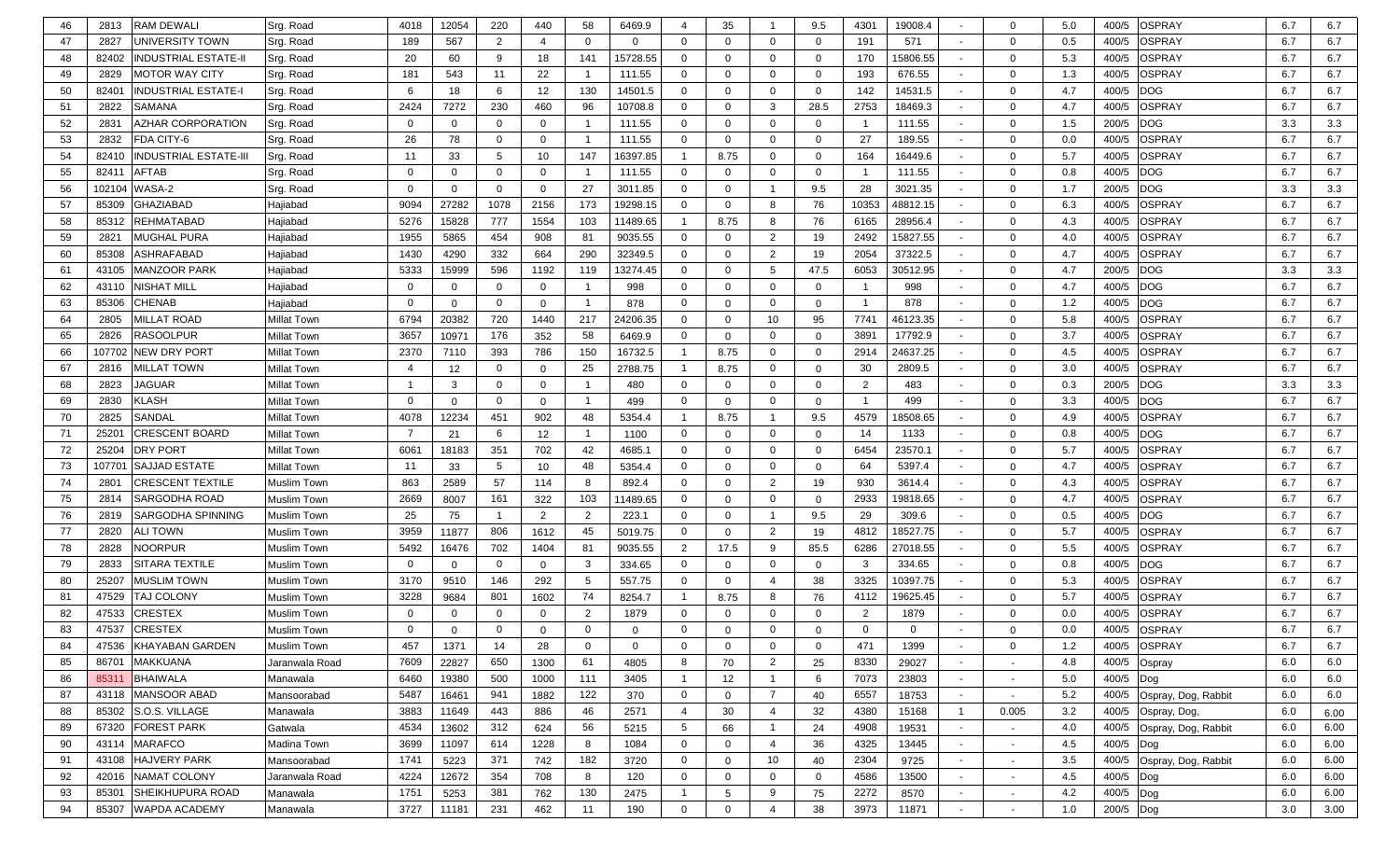| 95  | 42008             | <b>FERTILIZER</b>         | Jaranwala Road | 3281         | 9843         | 921            | 1842           | 143            | 5590           | $\mathbf 0$    | $\Omega$         | $\overline{2}$ | 36             | 4347                    | 17311       |                          |                          | 5.3   | 400/5 | Dog, Rabbit               | 6.0 | 6.00 |
|-----|-------------------|---------------------------|----------------|--------------|--------------|----------------|----------------|----------------|----------------|----------------|------------------|----------------|----------------|-------------------------|-------------|--------------------------|--------------------------|-------|-------|---------------------------|-----|------|
| 96  | 86706             | KARARWALA                 | Jaranwala Road | 2882         | 8646         | 118            | 236            | 91             | 7828           | 0              | $\Omega$         | $\mathbf 0$    | $\Omega$       | 3091                    | 16710       | $\sim$                   | $\overline{\phantom{a}}$ | 5.3   | 400/5 | Dog                       | 6.0 | 6.00 |
| 97  | 43113             | <b>RAFHAN MILL</b>        | Madina Town    | 2269         | 6807         | 513            | 1026           | 83             | 3536           | $\mathbf 0$    | $\Omega$         | 6              | 537            | 2871                    | 11906       |                          | $\overline{\phantom{a}}$ | 5.8   | 400/5 | Ospray, Dog, Rabbit       | 6.0 | 6.00 |
| 98  | 43138             | MADNI                     | Madina Town    | 2675         | 8025         | 169            | 338            | 60             | 3525           |                | 8                | 14             | 72             | 2919                    | 11968       | $\mathbf{1}$             | 0.005                    | 4.5   | 400/5 | Ospray, Dog,              | 6.0 | 6.00 |
| 99  | 86708             | JARANWALA ROAD            | Jaranwala Road | 2373         | 7119         | 215            | 430            | 128            | 6996           | $\overline{1}$ | 11               | - 1            | 16             | 2718                    | 14572       | $\sim$                   | $\overline{\phantom{a}}$ | 4.6   | 400/5 | Ospray                    | 6.0 | 6.00 |
| 100 | 67302             | <b>FAKHAR ABAD</b>        | Gatwala        | 2251         | 6753         | 288            | 576            | 51             | 1777           | $\overline{4}$ | 67               | $\overline{7}$ | 126            | 2601                    | 9299        | $\overline{\phantom{a}}$ | $\overline{\phantom{a}}$ | 1.8   | 400/5 | Dog                       | 6.0 | 6.00 |
| 101 | 86705             |                           | Jaranwala Road | 2023         | 6069         | 132            | 264            | 145            | 9824           | $\mathbf 0$    | $\Omega$         | 5              | 37             | 2305                    | 16194       | $\overline{\phantom{a}}$ | $\overline{\phantom{a}}$ | 5.2   | 400/5 | Ospry                     | 6.0 | 6.00 |
| 102 | 43112             | ABDULLAH PUR              | Mansoorabad    | 1555         | 4665         | 417            | 834            | 100            | 1401           | $\mathbf 0$    | $\Omega$         | 8              | 2061           | 2080                    | 8961        |                          |                          | 2.0   | 400/5 | Ospry, Rabbit             | 6.0 | 6.00 |
| 103 | 43104             | JUBLEE                    | Mansoorabad    | 1817         | 5451         | 285            | 570            | 53             | 4401           | $\mathbf 0$    | $\Omega$         | $\overline{2}$ | 16             | 2157                    | 10438       |                          |                          | 5.0   | 400/5 | Ospry, Rabbit             | 6.0 | 6.00 |
| 104 | 43128             | <b>SOSAN ROAD</b>         | Madina Town    | 1392         | 4176         | 765            | 1530           | 16             | 442            | $\mathbf 0$    | $\Omega$         | 6              | 52             | 2179                    | 6200        | $\overline{\phantom{a}}$ | $\overline{\phantom{a}}$ | 4.0   | 400/5 | Ospray, Dog,              | 6.0 | 6.00 |
| 105 | 85303             | <b>HAMDARD UNIVERSITY</b> | Gatwala        | 1788         | 5364         | 184            | 368            | 40             | 788            | $\mathbf 0$    | $\mathbf 0$      | 16             | 80             | 2028                    | 6600        | $\overline{\phantom{a}}$ | $\overline{\phantom{a}}$ | 0.8   | 400/5 | Ospray                    | 6.0 | 6.00 |
| 106 | 67303             | LATHIANWALA               | Gatwala        | 1462         | 4386         | 168            | 336            | 50             | 3873           | 9              | 96               | $\overline{1}$ | 5              | 1690                    | 8696        | $\overline{\phantom{a}}$ | $\overline{\phantom{a}}$ | 2.5   | 400/5 | Ospray, Dog               | 6.0 | 6.00 |
| 107 | 43137             | AMIN TOWN (URBAN)         | Mansoorabad    | 1425         | 4275         | 179            | 358            | 16             | 490            | 0              | $\mathbf 0$      | 2              | 37             | 1622                    | 5160        | $\sim$                   | $\overline{\phantom{a}}$ | 3.1   | 400/5 | Ospray, Dog, Rabbit       | 6.0 | 6.00 |
| 108 | 42006             | JAIL ROAD                 | Jaranwala Road | 1304         | 3912         | 98             | 196            | 73             | 4823           | 0              | 0                | 2              | 53             | 1477                    | 8984        | $\sim$                   | $\overline{\phantom{a}}$ | 4.7   | 400/5 | Dog                       | 6.0 | 6.00 |
| 109 | 86702             | GULLAB                    | Jaranwala Road | 1017         | 3051         | 32             | 64             | 65             | 7284           | $\overline{2}$ | 38               | -1             | 5              | 1117                    | 10442       | $\overline{\phantom{a}}$ | $\overline{\phantom{a}}$ | 3.8   | 400/5 | Ospray, Dog,              | 6.0 | 6.00 |
| 110 | 85313             | RAZA TOWN                 | Manawala       | 130          | 390          | 40             | 80             | 2              | 70             | $\mathbf 0$    | $\Omega$         | $\overline{0}$ | $\mathbf 0$    | 172                     | 540         | $\mathbf{1}$             | 0.005                    | 1.8   | 400/5 | Ospray, Dog, Rabbit       | 6.0 | 6.00 |
| 111 | 42003             | Khayaban Colony           | Madina Town    | 2639         | 7917         | 207            | 414            | 116            | 3710           | $\overline{1}$ | 18               | -1             | 13             | 2964                    | 12072       | $\sim$                   | $\overline{\phantom{a}}$ | 1.8   | 400/5 | Ospray, Dog, Rabbit       | 6.0 | 6.0  |
| 112 | 42013             | KTM-II                    | Madina Town    | 3970         | 11910        | 453            | 906            | 17             | 122            | $\mathbf 0$    | $\Omega$         | 12             | 99             | 4452                    | 13037       | $\overline{\phantom{a}}$ | $\overline{\phantom{a}}$ | 5.3   | 400/5 | Ospray, Dog, Rabbit       | 6.0 | 6.0  |
| 113 | 43125             | Jew Madina                | Madina Town    | 3282         | 9846         | 526            | 1052           | 5              | 28             | $\mathbf 0$    | $\Omega$         | 5              | 36             | 3818                    | 10962       | $\sim$                   |                          | 4.3   | 400/5 | Dog, Rabbit               | 6.0 | 6.0  |
| 114 | 43127             | PESSI                     | Madina Town    |              | 819          | $\mathbf 0$    | $\mathbf 0$    | $\mathbf 0$    | $\Omega$       | $\mathbf 0$    | $\mathbf{0}$     | $\mathbf 0$    | $\mathbf 0$    | -1                      | 819         | $\sim$                   |                          | 4.6   | 400/5 | Ospray, Dog, Rabbit       | 6.0 | 6.0  |
| 115 | 43129             | Rasool Park               | Madina Town    | 3456         | 10368        | 384            | 768            | 28             | 311            | $\overline{1}$ | 66               | -1             | 6              | 3870                    | 11519       | $\overline{\phantom{a}}$ |                          | 4.3   | 400/5 | Ospray, Dog, Rabbit       | 6.0 | 6.0  |
| 116 | 43132             | Kohnoor City              | Madina Town    | 110          | 330          | 63             | 126            | 0              | $\Omega$       | $\mathbf 0$    | 0                | $\mathbf 0$    | $\mathbf 0$    | 173                     | 456         |                          |                          | 4.0   | 200/5 | Dog, Rabbit               | 3.0 | 6.0  |
| 117 | 43135             | Seed Colony               | Madina Town    | 1965         | 5895         | 153            | 306            | 12             | 271            | $\overline{1}$ | 12               | 9              | 39             | 2140                    | 6523        |                          |                          | 4.8   | 400/5 | Ospray, Dog, Rabbit       | 6.0 | 6.0  |
| 118 | 43139             | Best Export (independent) | Madina Town    | $\Omega$     | $\mathbf 0$  | $\mathbf 0$    | $\mathbf 0$    |                | 1919           | $\mathbf{0}$   | $\mathbf{0}$     | $\overline{0}$ | $\mathbf 0$    |                         | 1919        | $\overline{\phantom{a}}$ |                          | 0.8   | 400/5 | Dog, Rabbit               | 6.0 | 6.0  |
| 119 | 43141             | Model City                | Madina Town    | 109          | 327          | $\mathbf 0$    | $\mathbf 0$    | $\mathbf 0$    | $\mathbf 0$    | $\mathbf 0$    | 0                | 5              | 30             | 114                     | 357         |                          |                          | 0.6   | 200/5 | Dog, Rabbit               | 3.0 | 3.0  |
| 120 | 7010 <sup>-</sup> | New Rafhan (B-4)          | Madina Town    | $\Omega$     | $\mathbf 0$  | $\Omega$       | 0              |                | 8767           | 0              | $\Omega$         | $\overline{0}$ | $\mathbf 0$    |                         | 8767        | $\sim$                   | $\overline{\phantom{a}}$ | 1.3   | 400/5 | Dog,                      | 6.0 | 6.0  |
| 121 | 8671              | <b>Eden Valley</b>        | Madina Town    | 774          | 2322         | 57             | 114            | 0              | $\overline{0}$ | 0              | $\Omega$         | 6              | 55             | 837                     | 2491        |                          | $\overline{\phantom{a}}$ | 1.2   | 400/5 | Ospray, Dog, Rabbit       | 6.0 | 6.0  |
| 122 | 43109             | <b>Fesco Colony</b>       | Mansoorabad    | 271          | 813          | 8              | 16             | $\overline{7}$ | 128            | $\mathbf 0$    | $\Omega$         | $\overline{0}$ | $\Omega$       | 286                     | 957         | $\sim$                   |                          | 1.7   | 400/5 | Dog, Rabbit               | 6.0 | 6.0  |
| 123 | 43119             | Farooqabad                | Mansoorabad    | 4642         | 13926        | 755            | 1510           | 49             | 1815           | $\mathbf 0$    | $\Omega$         | $\overline{2}$ | 12             | 5448                    | 17263       | $\sim$                   | $\overline{\phantom{a}}$ | 5.3   | 400/5 | Ospray, Dog, Rabbit       | 6.0 | 6.0  |
| 124 | 114705            | New Amin Town             | Mansoorabad    | 1297         | 3891         | 208            | 416            | 23             | 345            | $\overline{1}$ | 18               | $\overline{0}$ | $\mathbf 0$    | 1529                    | 4670        | $\overline{\phantom{a}}$ | $\overline{\phantom{a}}$ | 3.7   | 400/5 | Ospray, Dog, Rabbit       | 6.0 | 6.0  |
| 125 | 114706            | Malik Pur Road            | Mansoorabad    | 304          | 912          | 25             | 50             | 48             | 1440           | $\mathbf 0$    | $\Omega$         | $\overline{0}$ | $\mathbf 0$    | 377                     | 2402        | $\overline{\phantom{a}}$ | $\overline{\phantom{a}}$ | 2.0   | 400/5 | Ospray, Dog, Rabbit       | 6.0 | 6.0  |
| 126 | 114707            | Jhumra Road               | Mansoorabad    | 854          | 2562         | 54             | 108            | 114            | 5130           | $\mathbf 0$    | $\Omega$         | $\overline{7}$ | 48             | 1029                    | 7848        | $\overline{\phantom{a}}$ |                          | 3.8   | 400/5 | Ospray, Dog, Rabbit       | 6.0 | 6.0  |
| 127 | 43111             | Jhumra Road (on laod)     | Mansoorabad    | $\Omega$     | $\mathbf 0$  | $\mathbf{0}$   |                | on load        |                |                |                  |                |                | $\overline{0}$          | $\mathbf 0$ | $\overline{\phantom{a}}$ |                          | 1.8   | 400/5 | Ospray, Dog, Rabbit       | 6.0 | 6.0  |
| 128 | 43140             | Deepu Bazar               | Mansoorabad    | 1785         | 5355         | 530            | 1060           | 67             | 5896           | $\mathbf 0$    | $\mathbf{0}$     | $\overline{0}$ | $\mathbf 0$    | 2382                    | 12311       |                          |                          | 3.3   | 400/5 | Ospray, Dog, Rabbit       | 6.0 | 6.0  |
| 129 | 85310             | <b>Chenab Engineering</b> | Mansoorabad    | $\Omega$     | $\mathbf 0$  | 0              | $\mathbf 0$    |                | 4005           | 0              | 0                | $\mathbf{0}$   | $\mathbf 0$    |                         | 4005        |                          | $\overline{\phantom{a}}$ | 3.3   | 200/5 | Ospray, Dog, Rabbit       | 3.0 | 3.0  |
| 130 | 43131             | Mobilink                  | Gatwala        | $\Omega$     | $\mathbf 0$  |                | 2200           | $\mathbf 0$    | 0              | 0              | 0                | $\overline{0}$ | $\mathbf 0$    |                         | 2200        |                          |                          | 1.1   | 200/5 | Ospray, Dog, Rabbit       | 3.0 | 3.0  |
| 131 | 67310             | Rafique Spinning Mill     | Gatwala        | $\Omega$     | $\Omega$     | $\Omega$       | 0              | 2              | 5000           | 0              | $\Omega$         | - 1            | 15             | -3                      | 5015        |                          |                          | 3.6   | 400/5 | Dog, Rabbit               | 6.0 | 6.0  |
| 132 | 67317             | Wapda City No.1           | Gatwala        | 609          | 1827         | 78             | 156            | 3              | 90             | $\mathbf 0$    | $\Omega$         | 19             | 324            | 709                     | 2397        |                          |                          | $1.2$ | 200/5 | Dog, Rabbit               | 3.0 | 3.0  |
| 133 |                   | 67321   Farooq Spinning   | Gatwala        | 0            | 0            | $\mathbf{0}$   | $\mathbf{0}$   | -1             | 1623           | $\overline{0}$ | 0                | $\mathbf{0}$   | $\mathbf 0$    | -1                      | 1623        | $\overline{\phantom{a}}$ | $\sim$                   | 1.3   |       | 200/5 Dog, Rabbit         | 3.0 | 3.0  |
| 134 | 67324             | U.E.T                     | Gatwala        | $\mathbf{0}$ | $\mathbf{0}$ | $\mathbf{0}$   | $\mathbf{0}$   | $\mathbf 0$    | $\overline{0}$ | $\mathbf 0$    | $\mathbf{0}$     | $\overline{1}$ | 935            | $\overline{1}$          | 935         | $\sim$                   | $\sim$                   | 0.1   | 200/5 | Dog, Rabbit               | 3.0 | 3.0  |
| 135 | 85311             | Bagg-E-Wala               | Gatwala        | 7021         | 21063        | 485            | 970            | 82             | 1476           | $\overline{1}$ | 15 <sub>15</sub> | 2              | 34             | 7591                    | 23558       | $\sim$                   | $\sim$                   | 4.2   |       | 200/5 Ospray, Dog, Rabbit | 3.0 | 3.0  |
| 136 | 91501             | A.A Spinning (B-4)        | Gatwala        | $\mathbf 0$  | $\mathbf 0$  | $\mathbf 0$    | $\mathbf 0$    |                | 10700          | $\mathbf 0$    | $\mathbf{0}$     | $\mathbf 0$    | $\mathbf 0$    |                         | 10700       | $\sim$                   | $\sim$                   |       |       | $B-4$                     |     |      |
| 137 | 114701            | Zia Town                  | Gatwala        | 1434         | 4302         | 118            | 236            | 22             | 718            | $\overline{2}$ | 14               | $\overline{0}$ | $\mathbf 0$    | 1576                    | 5270        | $\sim$                   | $\sim$                   | 3.3   | 400/5 | Ospray, Dog, Rabbit       | 6.0 | 6.0  |
| 138 |                   | 114702 RAZA TOWN -1       | Gatwala        | 2283         | 6849         | 168            | 336            | 5 <sup>5</sup> | 35             | $\overline{0}$ | $\mathbf 0$      | $\mathbf 0$    | $\mathbf 0$    | 2456                    | 7220        | $\sim$                   | $\sim$                   | 3.2   | 400/5 | Ospray, Dog, Rabbit       | 6.0 | 6.0  |
| 139 | 114703            | <b>HAMDARD</b>            | Gatwala        | 1319         | 3957         | 65             | 130            | 26             | 728            | $\overline{4}$ | 48               | $\mathbf{3}$   | 54             | 1417                    | 4917        | $\sim$                   | $\sim$                   | 3.2   | 400/5 | Ospray, Dog, Rabbit       | 6.0 | 6.0  |
| 140 | 25206 Super       |                           | Manawala       | 171          | 513          | 3              | 6              | $\overline{4}$ | 55             | $\overline{0}$ | $\mathbf 0$      | $\mathbf 0$    | $\overline{0}$ | 178                     | 574         | $\sim$                   | $\sim$                   | 0.5   | 200/5 | Rabbit                    | 3.0 | 3.0  |
| 141 | 114708            | Paradise                  | Manawala       | 993          | 2979         | 97             | 194            | 8              | 126            | $\mathbf 0$    | $\overline{0}$   | $\overline{7}$ | 35             | 1105                    | 3334        | $\sim$                   | $\sim$                   | 2.5   | 400/5 | Ospray, Dog, Rabbit       | 6.0 | 6.0  |
| 142 | 85305 Gatti       |                           | Manawala       | 8333         | 24999        | 709            | 1418           | 34             | 2349           | $\overline{0}$ | $\overline{0}$   | $\overline{2}$ | 12             | 9078                    | 28778       | $\sim$                   | $\overline{\phantom{a}}$ | 4.8   | 400/5 | Ospray, Dog, Rabbit       | 6.0 | 6.0  |
| 143 | 85314 N.T.U       |                           | Manawala       | $\mathbf 0$  | $\mathbf 0$  | $\overline{0}$ | $\overline{0}$ | $\mathbf 0$    | $\mathbf 0$    | $\mathbf{0}$   | $\mathbf 0$      | $\overline{1}$ | 453            | $\overline{\mathbf{1}}$ | 453         | $\sim$                   |                          | 1.0   | 200/5 | Rabbit                    | 3.0 | 3.0  |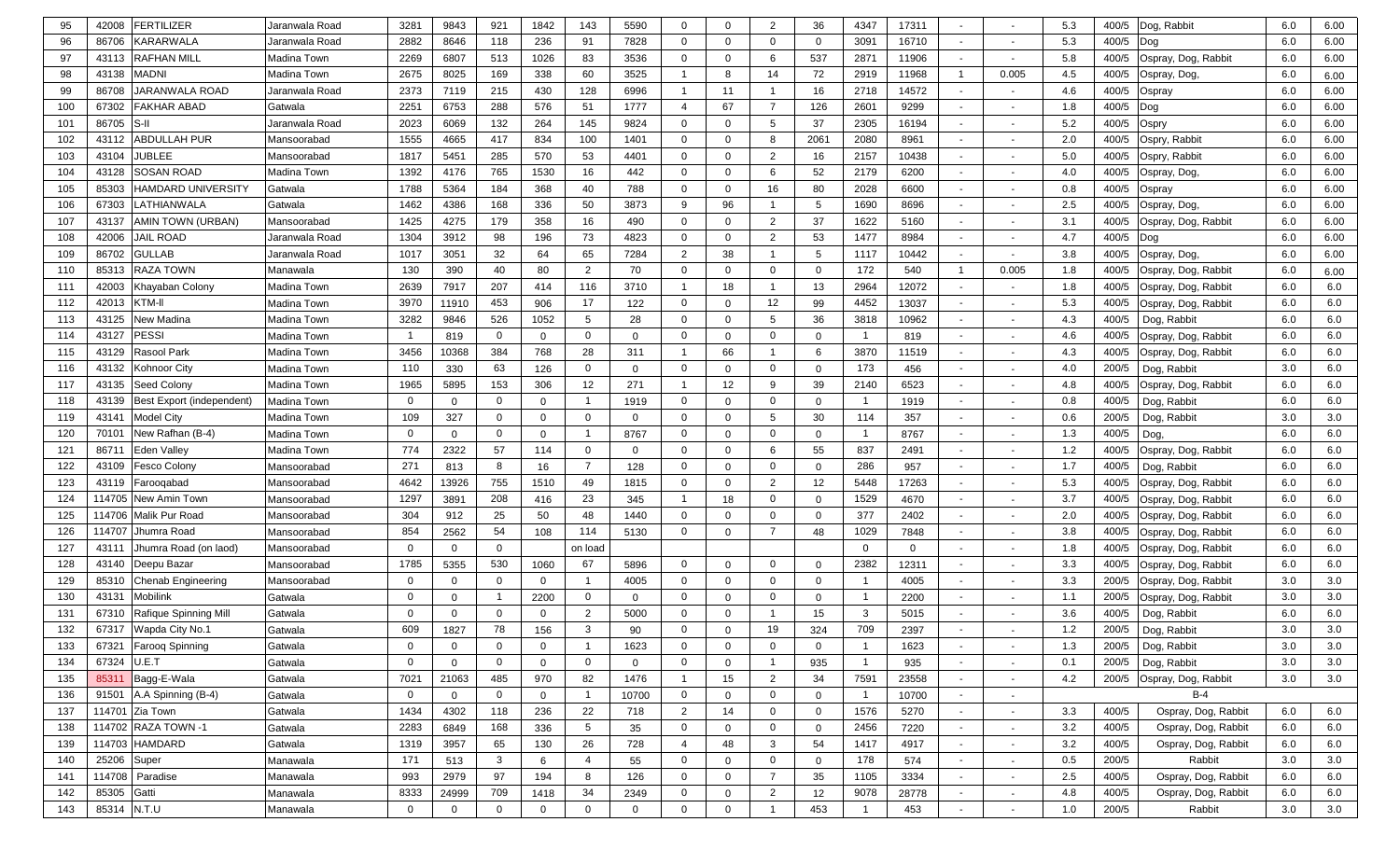| 144 | 85315              | Manawala                    | Manawala               | 2510         | 7530         | 256            | 512            | 48             | 1510        | 0              | $\Omega$       | $\mathbf 0$    | $\mathbf 0$    | 2814           | 9552           |                          |                          | 2.3 | 400/5 | Ospray, Dog, Rabbit | 6.0 | 6.0 |
|-----|--------------------|-----------------------------|------------------------|--------------|--------------|----------------|----------------|----------------|-------------|----------------|----------------|----------------|----------------|----------------|----------------|--------------------------|--------------------------|-----|-------|---------------------|-----|-----|
| 145 | 114704             | Faisal                      | Manawala               | 2257         | 6771         | 266            | 532            | 24             | 432         | $\overline{1}$ | $\overline{7}$ | 3              | 24             | 2551           | 7766           | $\overline{\phantom{a}}$ |                          | 2.0 | 400/5 | Ospray, Dog, Rabbit | 6.0 | 6.0 |
| 146 | 42004              | Kohinoor Mill-1             | Jaranwala Road         | 6295         | 18885        | 408            | 816            | 23             | 435         | 0              | $\Omega$       | 5              | 38             | 6731           | 20174          |                          |                          | 4.0 | 400/5 | Dog, Rabbit         | 6.0 | 6.0 |
| 147 | 42011              | <b>Scarp Colony</b>         | Jaranwala Road         | 796          | 2388         | 173            | 346            | 58             | 1940        | $\mathbf 0$    | $\Omega$       | $\overline{0}$ | $\mathbf 0$    | 1027           | 4674           | $\sim$                   | $\overline{\phantom{a}}$ | 1.8 | 400/5 | Ospray, Dog, Rabbit | 6.0 | 6.0 |
| 148 | 86709              | Sultani                     | Jaranwala Road         |              | 36           | $\mathbf 0$    | $\mathbf 0$    |                | 2505        | $\mathbf 0$    | $\Omega$       | $\overline{1}$ | 15             | 3              | 2556           | $\sim$                   | $\overline{\phantom{a}}$ | 1.9 | 200/5 | Dog, Rabbit         | 3.0 | 3.0 |
| 149 | 86710              | <b>Borstal Jail</b>         | Jaranwala Road         | $\mathbf 0$  | $\mathbf 0$  |                | 21             | $\mathbf{0}$   | $\mathbf 0$ | $\mathbf 0$    | $\Omega$       | $\overline{7}$ | 658            | 8              | 679            | $\overline{a}$           | $\overline{\phantom{a}}$ | 0.4 | 200/5 | Dog, Rabbit         | 3.0 | 3.0 |
| 150 | 7305               | KACHARY ROAD                | City J/Wala            | 8835         | 22088        | 826            | 2484           | 62             | 4175        | 5              | 65             | 6              | 60             | 9734           | 28872          | $\overline{\phantom{a}}$ | $\overline{\phantom{a}}$ | 5.5 | 400/5 | Osprey Dog          | 6.3 | 6.2 |
| 151 | 7302               | FAISALABAD ROAD             | City J/Wala            | 6095         | 15238        | 882            | 2646           | 67             | 2572        | $\mathbf 0$    | $\Omega$       | $\overline{7}$ | 21             | 7051           | 20477          |                          |                          | 4.5 | 400/5 | Osprey Dog          | 6.3 | 6.3 |
| 152 | 7321               | AL-HABIB                    | City J/Wala            | 3183         | 7958         | 2542           | 6355           | 46             | 856         | 3              | 21             | 5              | 15             | 5779           | 15205          | $\overline{\phantom{a}}$ | $\overline{\phantom{a}}$ | 4.7 | 400/5 | Osprey Dog          | 6.3 | 6.3 |
| 153 | 7322               | 240/MORE                    | City J/Wala            | 4455         | 9552         | 605            | 1815           | 81             | 2997        | $\mathbf 0$    | $\Omega$       | $\overline{4}$ | 28             | 5145           | 14392          |                          | $\overline{\phantom{a}}$ | 2.7 | 400/5 | Osprey Dog          | 6.3 | 6.3 |
| 154 | 7313               | College Road                | City J/Wala            | 5911         | 11822        | 602            | 1806           | 91             | 5626        | $\overline{1}$ | 13             | 6              | 30             | 6611           | 19297          | $\overline{\phantom{a}}$ | $\overline{\phantom{a}}$ | 4.0 | 400/5 | Osprey Dog          | 6.3 | 6.2 |
| 155 | 7306               | yelpur Chemical             | City J/Wala            | $\Omega$     | $\mathbf 0$  | $\mathbf{0}$   | $\mathbf 0$    |                | 550         | $\mathbf 0$    | $\Omega$       | - 1            | 50             | $\overline{2}$ | 600            |                          | $\overline{\phantom{a}}$ | 0.2 | 200/5 | Osprey Dog          | 3.3 | 3.2 |
| 156 | 8900               | Rafhan Maize                | City J/Wala            | $\Omega$     | $\mathbf 0$  | $\Omega$       | $\mathbf{0}$   |                | 8000        | $\mathbf 0$    | $\mathbf 0$    | $\overline{0}$ | $\Omega$       | -1             | 8000           | $\overline{\phantom{a}}$ | $\overline{\phantom{a}}$ |     |       | $B-4$               |     |     |
| 157 | 7301               | Burala                      | LAHORE ROAD            | 3928         | 7846         | 35             | 70             | 14             | 154         | 70             | 2292           | $\overline{0}$ | $\mathbf 0$    | 4047           | 10362          | $\overline{\phantom{a}}$ | $\overline{\phantom{a}}$ | 2.3 | 400/5 | Osprey Dog          | 6.3 | 6.3 |
| 158 | 7319               | Buchiana Road               | AHORE ROAD             | 4261         | 8522         | 52             | 104            | 30             | 390         | 42             | 2033           | $\overline{0}$ | $\mathbf 0$    | 4385           | 11049          | $\sim$                   | $\overline{\phantom{a}}$ | 2.2 | 200/5 | Osprey Dog          | 3.3 | 3.2 |
| 159 | 7314               | Bucheki Road                | AHORE ROAD             | 2526         | 5859         | 29             | 58             | 17             | 170         | 133            | 1995           | $\overline{0}$ | $\mathbf{0}$   | 2705           | 8082           | $\overline{\phantom{a}}$ | $\overline{\phantom{a}}$ | 2.2 | 400/5 | Osprey Dog          | 6.3 | 6.2 |
| 160 | 7316               | ahore Road                  | LAHORE ROAD            | 1916         | 4410         | 13             | 26             | $\overline{4}$ | 60          | 33             | 495            | $\mathbf 0$    | $\mathbf 0$    | 1966           | 4991           | $\overline{\phantom{a}}$ | $\overline{\phantom{a}}$ | 0.8 | 400/5 | Osprey Dog          | 6.3 | 6.3 |
| 161 | 7323               | Waseer                      | LAHORE ROAD            | 26           | 70           | 9              | 27             | 20             | 2916        | $\mathbf 0$    | $\Omega$       | $\overline{0}$ | $\mathbf 0$    | 55             | 3013           | $\sim$                   | $\overline{\phantom{a}}$ | 1.7 | 400/5 | Osprey Dog          | 6.3 | 6.3 |
| 162 | 7311               | \slam Textile               | AHORE ROAD             | $\Omega$     | $\mathbf 0$  | $\Omega$       | $\mathbf 0$    |                | 2100        | $\mathbf 0$    | $\Omega$       | -1             | 135            | $\overline{2}$ | 2235           | $\overline{\phantom{a}}$ | $\overline{\phantom{a}}$ | 1.3 | 200/5 | Rabbit              | 3.3 | 2.3 |
| 163 | 11010 <sup>-</sup> | Sofi Di Kothi               | AHORE ROAD             | 1700         | 2566         | 14             | 42             | 12             | 120         | 257            | 3855           | $\overline{0}$ | $\mathbf 0$    | 1983           | 6583           | $\sim$                   | $\overline{\phantom{a}}$ | 3.3 | 400/5 | Osprey              | 6.3 | 6.2 |
| 164 | 110102             | Munir Shaheed               | LAHORE ROAD            | 1747         | 2365         | 37             | 83             | 14             | 154         | 131            | 2882           | $\mathbf 0$    | $\mathbf 0$    | 1929           | 5484           | $\overline{\phantom{a}}$ | $\overline{\phantom{a}}$ | 2.2 | 400/5 | Osprey              | 6.3 | 6.2 |
| 165 | 110103             | undianwala.                 | AHORE ROAD             | 1976         | 2705         | 59             | 177            | 16             | 176         | 183            | 3598           | $\mathbf 0$    | $\mathbf 0$    | 2234           | 6656           | $\overline{\phantom{a}}$ |                          | 2.5 | 400/5 | Osprey              | 6.3 | 6.3 |
| 166 | 110104             | <b>Namdar</b>               | LAHORE ROAD            | 2488         | 3242         | 39             | 122            | 19             | 360         | 174            | 3922           | $\mathbf 0$    | $\mathbf 0$    | 2720           | 7646           | $\overline{\phantom{a}}$ |                          | 3.1 | 400/5 | Osprey              | 6.3 | 6.3 |
| 167 | 110105             | Al Awan                     | LAHORE ROAD            | 1841         | 3544         | 17             | 51             | 9              | 108         | 70             | 1440           | $\mathbf 0$    | $\mathbf 0$    | 1937           | 5143           | $\sim$                   |                          | 1.3 | 400/5 | Osprey              | 6.3 | 6.3 |
| 168 | 7312               | Jew Awaqat                  | Faisalabad Road        | 7416         | 11724        | 557            | 667            | 96             | 13290       | 28             | 175            | $\overline{1}$ | 3              | 8098           | 25859          |                          |                          | 5.0 | 400/5 | Osprey Dog          | 6.3 | 6.2 |
| 169 | 7303               | Gogera                      | Faisalabad Road        | 8463         | 21211        | 295            | 595            | 55             | 825         | 41             | 414            | $\overline{1}$ | 5              | 8855           | 23050          | $\sim$                   | $\overline{\phantom{a}}$ | 3.7 | 400/5 | Osprey Dog          | 6.3 | 6.3 |
| 170 | 7307               | Ali Pur                     | Faisalabad Road        | 12078        | 30146        | 481            | 962            | 85             | 1275        | 21             | 241            | $\overline{0}$ | $\mathbf 0$    | 12665          | 32624          | $\overline{\phantom{a}}$ | $\overline{\phantom{a}}$ | 5.7 | 400/5 | Osprey Dog          | 6.3 | 6.3 |
| 171 | 7320               | Canal Road                  | <b>Faisalabad Road</b> | 9808         | 25553        | 253            | 506            | 72             | 1080        | 45             | 338            | $\mathbf 0$    | $\mathbf 0$    | 10178          | 27477          | $\sim$                   | $\overline{\phantom{a}}$ | 4.3 | 400/5 | Osprey Dog          | 6.3 | 6.2 |
| 172 | 86704              | AKBAR                       | <b>Faisalabad Road</b> | 3171         | 8513         | 143            | 415            | 85             | 9282        | $\overline{4}$ | 60             | $\overline{0}$ | $\mathbf 0$    | 3403           | 18270          | $\sim$                   | $\overline{\phantom{a}}$ | 3.0 | 400/5 | Dog                 | 6.3 | 6.3 |
| 173 | 94706              | Sammundri Road              | Satiana                | 6612         | 16095        | 85             | 257            | 22             | 335         | 21             | 215            | $\overline{0}$ | $\mathbf 0$    | 6740           | 16902          | $\sim$                   | $\overline{\phantom{a}}$ | 3.3 | 400/5 | Osprey Dog          | 6.3 | 6.3 |
| 174 | 94701              | Ali Abad                    | Satiana                | 3117         | 7927         | 66             | 196            | 14             | 215         | 26             | 286            | $\overline{0}$ | $\mathbf 0$    | 3223           | 8624           | $\overline{\phantom{a}}$ | $\overline{\phantom{a}}$ | 1.5 | 400/5 | Osprey Dog          | 6.3 | 6.3 |
| 175 | 94709              | Ravi                        | Satiana                | 4598         | 11320        | 97             | 291            | 21             | 315         | 39             | 395            | $\overline{0}$ | $\mathbf 0$    | 4755           | 12321          | $\overline{\phantom{a}}$ | $\overline{\phantom{a}}$ | 1.7 | 400/5 | Osprey Dog          | 6.3 | 6.2 |
| 176 | 9471'              | Al Mustafa                  | Satiana                | 4885         | 11709        | 234            | 702            | 28             | 445         | 49             | 496            | $\overline{0}$ | $\mathbf 0$    | 5196           | 13352          | $\overline{\phantom{a}}$ | $\overline{\phantom{a}}$ | 2.3 | 400/5 | Osprey Dog          | 6.3 | 6.3 |
| 177 | 94703              | Jassuana                    | Satiana                | 7952         | 19385        | 169            | 348            | 41             | 617         | 37             | 419            | $\overline{0}$ | $\mathbf 0$    | 8199           | 20769          | $\overline{\phantom{a}}$ | $\overline{\phantom{a}}$ | 3.7 | 400/5 | Osprey Dog          | 6.3 | 6.3 |
| 178 | 94707              | Neeli Bar                   | Satiana                | $\Omega$     | $\Omega$     | $\mathbf{0}$   | $\mathbf{0}$   |                | 1500        | $\mathbf 0$    | $\Omega$       | $\overline{1}$ | 22             | 2              | 1522           | $\overline{\phantom{a}}$ |                          | 0.7 | 400/5 | Dog                 | 6.3 | 6.2 |
| 179 | 94708              | Zahid Jee                   | Satiana                | $\Omega$     | $\Omega$     | $\mathbf 0$    | $\mathbf{0}$   |                | 1000        | $\mathbf 0$    | $\Omega$       | $\overline{1}$ | 19             | 2              | 1019           | $\blacksquare$           | $\overline{\phantom{a}}$ | 0.5 | 400/5 | Dog                 | 6.3 | 6.3 |
| 180 | 94702              | New Satiana                 | Khanuana               | 4510         | 11281        | 259            | 777            | 15             | 238         | $\overline{7}$ | 87             | $\overline{0}$ | $\Omega$       | 4791           | 12383          | $\overline{\phantom{a}}$ | $\overline{\phantom{a}}$ | 2.0 | 400/5 | Osprey Dog          | 6.3 | 6.2 |
| 181 | 94705              | Satiana Village             | Khanuana               | 6748         | 16931        | 483            | 1455           | 56             | 858         | $\mathbf{3}$   | 48             | $\mathbf 0$    | $\Omega$       | 7290           | 19292          |                          |                          | 3.3 | 400/5 | Osprey Dog          | 6.3 | 6.3 |
| 182 |                    | 94704 MADOWANA              | Khanuana               | 440          | 1363         | 126            | 378            | 52             | 4865        | 3              | 39             | $\overline{1}$ | 3              | 622            | 6648           | $\overline{\phantom{a}}$ | $\overline{\phantom{a}}$ | 6.0 | 400/5 | Osprey              | 6.3 | 6.2 |
| 183 | 94712              | AL Mehmood                  | Khanuana               | 1115         | 2230         | 6              | 19             | 47             | 4770        | $\overline{1}$ | 15             | $\mathbf 0$    | $\mathbf 0$    | 1169           | 7034           | $\sim$                   | $\overline{\phantom{a}}$ | 5.0 | 400/5 | Osprey              | 6.3 | 6.3 |
| 184 | 94710              | Wanhar                      | Khanuana               | $\mathbf{0}$ | $\mathbf 0$  | $\mathbf 0$    | $\mathbf 0$    | $\overline{1}$ | 990         | $\mathbf 0$    | $\mathbf{0}$   | $\mathbf 0$    | $\mathbf 0$    | - 1            | 990            | $\sim$                   | $\sim$                   | 0.2 | 400/5 | Dog                 | 6.3 | 6.3 |
| 185 |                    | 101214 T&N Pakistan LTD     | Khanuana               | $\mathbf{0}$ | $\mathbf{0}$ | $\mathbf 0$    | $\mathbf 0$    | $\overline{1}$ | $\mathbf 0$ | $\mathbf 0$    | $\mathbf 0$    | $\mathbf 0$    | $\mathbf 0$    | $\overline{1}$ | $\overline{0}$ | $\sim$                   | $\sim$                   |     | 400/5 | Dog                 | 6.3 | 6.2 |
| 186 | 101204             | <b>NEW KHANUANA</b>         | Khanuana               | 4305         | 8610         | 213            | 426            | 53             | 9964        | $\overline{4}$ | 28             | $\mathbf{3}$   | 9              | 4578           | 19037          | $\sim$                   | $\sim$                   | 4.0 | 400/5 | Osprey Dog          | 6.3 | 6.3 |
| 187 | 86703              | Lal Kothi                   | Khanuana               | 4401         | 8506         | 220            | 445            | 67             | 9358        | $\mathbf{3}$   | 45             | $\overline{1}$ | 3              | 4692           | 18357          | $\sim$                   | $\sim$                   | 3.8 | 400/5 | Osprey Dog          | 6.3 | 6.2 |
| 188 | 7315               | Dana Abad                   | Sarwar Shaheed         | 5360         | 11017        | 23             | 46             | 30             | 215         | 269            | 4035           | $\overline{0}$ | $\mathbf 0$    | 5682           | 15313          | $\sim$                   | $\sim$                   | 4.0 | 200/5 | Osprey Dog          | 3.3 | 3.3 |
| 189 | 7318               | Thiraj Shaheed              | <b>Sarwar Shaheed</b>  | 5250         | 10618        | 114            | 235            | 28             | 196         | 335            | 5025           | $\mathbf 0$    | $\mathbf 0$    | 5727           | 16074          | $\sim$                   | $\sim$                   | 5.0 | 400/5 | Osprey Dog          | 6.3 | 6.2 |
| 190 | 7317               | Arkana                      | Sarwar Shaheed         | 6655         | 13312        | 284            | 552            | 43             | 1701        | 112            | 3070           | $\overline{0}$ | $\overline{0}$ | 7094           | 18635          | $\sim$                   | $\sim$                   | 3.3 | 400/5 | Osprey Dog          | 6.3 | 6.3 |
| 191 | 7310               | <b>Cresent Cotton Mills</b> | Sarwar Shaheed         | $\mathbf 0$  | $\mathbf 0$  | $\overline{0}$ | $\overline{0}$ |                | 4200        | $\overline{0}$ | $\overline{0}$ | $\overline{1}$ | 79             | $\overline{2}$ | 4279           | $\sim$                   | $\sim$                   | 1.0 | 400/5 | Osprey Dog          | 6.3 | 6.3 |
| 192 |                    | 86205 Ziarat (SEL)          | Bandala                | 5765         | 14859        | 73             | 210            | 37             | 1780        | $\overline{2}$ | 50             | 2              | 12             | 5879           | 16911          | $\sim$                   | $\overline{\phantom{a}}$ | 1.5 | 400/5 | Ospray              | 6.7 | 6.7 |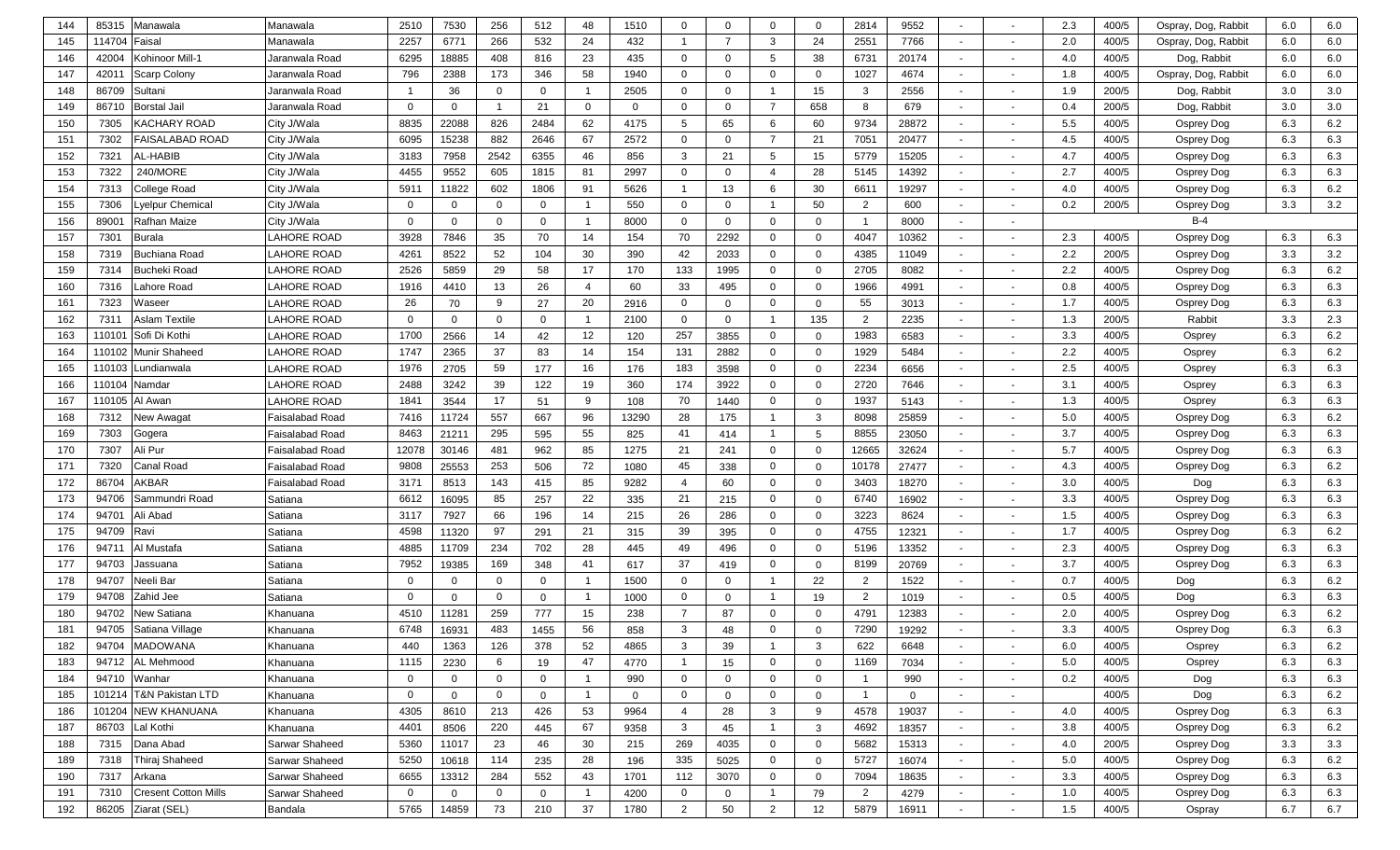| 193 | 86215  | $F-5$                   | Bandala        | 10500        | 31500          | 288            | 576            | 48             | 960          | 31             | 496          |                |                | 10867                   | 33532       | $\overline{a}$           |                          | 2.4   | 400/5 | Ospray       | 6.7 | 6.7 |
|-----|--------|-------------------------|----------------|--------------|----------------|----------------|----------------|----------------|--------------|----------------|--------------|----------------|----------------|-------------------------|-------------|--------------------------|--------------------------|-------|-------|--------------|-----|-----|
| 194 | 86204  | Johal (SEL)             | <b>Bandala</b> | 5431         | 15601          | 472            | 1200           | 79             | 7467         | 2              | 20           | $\mathbf 1$    | 15             | 5985                    | 24303       | $\overline{\phantom{0}}$ |                          | 4.6   | 400/5 | Ospray       | 6.7 | 6.7 |
| 195 | 86208  | <b>Asim Textile</b>     | <b>Bandala</b> | $\Omega$     | $\mathbf{0}$   | $\Omega$       | $\mathbf 0$    | 2              | 4914         | $\mathbf{0}$   | $\Omega$     | $\mathbf 0$    | $\overline{0}$ | $\overline{2}$          | 4914        | $\overline{\phantom{0}}$ | $\sim$                   | 1.2   | 400/5 | Ospray       | 6.7 | 6.7 |
| 196 | 86211  | Be Be Jan               | Bandala        | $\Omega$     | $\Omega$       | $\Omega$       | $\mathbf 0$    |                | 2880         | $\mathbf{0}$   | $\Omega$     | $\mathbf 0$    | $\mathbf 0$    |                         | 2880        | $\sim$                   | $\sim$                   | 1.7   | 200/5 | Ospray       | 3.0 | 3.0 |
| 197 | 86210  | <b>Shehbaz Garments</b> | Bandala        | $\Omega$     | $\mathbf{0}$   | $\Omega$       | $\mathbf 0$    |                | 3989         | $\mathbf{0}$   | $\Omega$     | $\mathbf 0$    | $\mathbf 0$    | - 1                     | 3989        | $\sim$                   |                          | 0.0   | 400/5 | Ospray       | 6.7 | 6.7 |
| 198 | 86209  | Ideal/Ishaq Spinning    | Bandala        | $\Omega$     | $\mathbf{0}$   | $\Omega$       | $\mathbf 0$    |                | 4867         | $\mathbf{0}$   | $\Omega$     | $\mathbf 0$    | $\mathbf 0$    | - 1                     | 4867        | $\overline{\phantom{a}}$ |                          | 0.6   | 400/5 | Ospray       | 6.7 | 6.7 |
| 199 | 86202  | Zahid Jee               | Bandala        | $\Omega$     | $\mathbf{0}$   | $\Omega$       | $\mathbf 0$    |                | 4000         | $\mathbf{0}$   | $\mathbf{0}$ | $\mathbf 0$    | $\mathbf 0$    | $\overline{\mathbf{1}}$ | 4000        | $\overline{\phantom{a}}$ |                          | 3.8   | 400/5 | Ospray       | 6.7 | 6.7 |
| 200 | 86217  | <b>AMTEX</b>            | Bandala        | $\Omega$     | $\mathbf{0}$   | $\Omega$       | $\mathbf 0$    | $\Omega$       | $\mathbf{0}$ | $\mathbf{0}$   | $\Omega$     | $\mathbf 0$    | $\mathbf{0}$   | $\overline{0}$          | $\mathbf 0$ | $\overline{\phantom{a}}$ |                          | 0.0   | 200/5 | Ospray       | 3.0 | 3.0 |
| 201 | 86218  | <b>Faisal Spinning</b>  | Bandala        | $\Omega$     | $\mathbf{0}$   | $\Omega$       | $\mathbf 0$    |                | 2609         | $\mathbf{0}$   | $\Omega$     | $\mathbf 0$    | $\mathbf 0$    | - 1                     | 2609        | $\overline{a}$           |                          | 1.5   | 200/5 | Ospray       | 3.0 | 3.0 |
| 202 | 86203  | Pride (SEL              | Bandala        | $\Omega$     | $\mathbf{0}$   | 6              | 48             | 16             | 6920         | $\overline{1}$ | 16           | $\mathbf 0$    | $\mathbf 0$    | 23                      | 6984        | $\sim$                   | $\overline{\phantom{a}}$ | 3.3   | 400/5 | Ospray       | 6.7 | 6.7 |
| 203 | 86201  | Ehsan Febrics           | Bandala        | 0            | 0              | $\Omega$       | $\mathbf 0$    |                | 2556         | $\mathbf{0}$   | $\mathbf{0}$ | $\mathbf 0$    | $\mathbf 0$    | - 1                     | 2556        | $\overline{a}$           | $\overline{\phantom{a}}$ | 0.2   | 400/5 | Ospray       | 6.7 | 6.7 |
| 204 | 86206  | Nagra Spinning (SEL)    | Bandala        | $\Omega$     | $\mathbf{0}$   | $\Omega$       | $\mathbf 0$    | -1             | 3481         | $\mathbf{0}$   | $\mathbf{0}$ | $\overline{1}$ | 17             | $\overline{2}$          | 3498        | $\sim$                   | $\sim$                   | 3.6   | 200/5 | Ospray       | 3.0 | 3.0 |
| 205 | 86207  | Habib Haseeb (SEL)      | Bandala        | $\Omega$     | $\mathbf{0}$   | $\Omega$       | $\mathbf 0$    |                | 2000         | $\mathbf{0}$   | $\Omega$     | $\overline{1}$ | 140            | $\overline{2}$          | 2140        | $\sim$                   | $\sim$                   | 2.4   | 400/5 | Ospray       | 6.7 | 6.7 |
| 206 | 86212  | Ideal (SEL)             | Bandala        | $\Omega$     | 0              | $\Omega$       | $\mathbf 0$    | 2              | 4881         | $\mathbf{0}$   | $\mathbf{0}$ | $\mathbf 0$    | $\mathbf 0$    | 2                       | 4881        | $\sim$                   | $\overline{a}$           | 1.7   | 400/5 | DOG + Ospray | 6.7 | 6.7 |
| 207 | 86213  | Al-Zaamin               | Bandala        | $\Omega$     | $\Omega$       | $\Omega$       | $\mathbf 0$    | 2              | 4000         | $\mathbf{0}$   | $\mathbf{0}$ | $\mathbf 0$    | $\mathbf{0}$   | $\overline{2}$          | 4000        | $\sim$                   | $\overline{\phantom{a}}$ | 2.1   | 400/5 | Ospray       | 6.7 | 6.7 |
| 208 | 107703 | Jandawala               | Chak Jhumra-1  | 4637         | 13911          | 229            | 275            | 27             | 486          | 5              | 80           | $\mathbf 0$    | $\mathbf 0$    | 4898                    | 14752       | $\sim$                   | $\overline{a}$           | $1.2$ | 400/5 | Ospray       | 6.7 | 6.7 |
| 209 | 59508  | Sultan Nagar            | Chak Jhumra-1  | 10385        | 31455          | 256            | 307            | 64             | 1080         | 37             | 555          | 0              | $\mathbf{0}$   | 10742                   | 33397       | $\sim$                   | $\overline{\phantom{a}}$ | 5.8   | 400/5 | <b>DOG</b>   | 6.7 | 6.7 |
| 210 | 59509  | Scarp-1                 | Chak Jhumra-1  | 2892         | 8678           | 42             | 52             | 10             | 260          | 14             | 224          | 0              | $\mathbf{0}$   | 2958                    | 9214        | $\overline{\phantom{a}}$ | $\overline{\phantom{a}}$ | 0.7   | 200/5 | <b>DOG</b>   | 3.0 | 3.0 |
| 211 | 59512  | Canal                   | Chak Jhumra-2  | 6869         | 20607          | 25             | 30             | 47             | 846          | 16             | 224          | $\overline{1}$ | 10             | 6958                    | 21717       | $\sim$                   |                          | 1.5   | 400/5 | <b>DOG</b>   | 6.7 | 6.7 |
| 212 | 59502  | <b>Burnala</b>          | Chak Jhumra-1  | 10743        | 32229          | 587            | 763            | 92             | 1380         | 97             | 1358         | $\mathbf{1}$   | 16             | 11520                   | 35746       | $\sim$                   |                          | 2.7   | 400/5 | <b>DOG</b>   | 6.7 | 6.7 |
| 213 | 59505  | Dar-ul-Ehsan            | Chak Jhumra-2  | 10635        | 31905          | 481            | 577            | 66             | 1452         | 8              | 136          | 9              | 48             | 11199                   | 34118       | $\sim$                   |                          | 2.2   | 400/5 | <b>DOG</b>   | 6.7 | 6.7 |
| 214 | 59507  | Zeeshan Textile         | Chak Jhumra-2  | 3008         | 9024           | 20             | 24             | 15             | 495          | 2              | 42           | $\mathbf 0$    | $\mathbf{0}$   | 3045                    | 9585        | $\sim$                   |                          | 0.7   | 200/5 | Ospray       | 3.0 | 3.0 |
| 215 | 59510  | Scarp-2                 | Chak Jhumra-2  | 6374         | 19122          | 42             | 55             | 26             | 728          | 18             | 324          | $\mathbf 1$    | $\overline{7}$ | 6461                    | 20236       | $\overline{a}$           |                          | 1.5   | 200/5 | <b>DOG</b>   | 3.0 | 3.0 |
| 216 | 59520  | Noor Walay              | Chak Jhumra-2  | 5780         | 17340          | 278            | 361            | 90             | 1620         | 6              | 126          | $\mathbf 0$    | $\mathbf{0}$   | 6154                    | 19447       | $\sim$                   |                          | 2.2   | 400/5 | Ospray       | 6.7 | 6.7 |
| 217 | 59504  | Jhumra City             | Chak Jhumra-1  | 7579         | 22737          | 1150           | 1380           | 175            | 2975         | 6              | 30           | $\mathbf 0$    | $\mathbf 0$    | 8910                    | 27122       | $\sim$                   |                          | 2.7   | 400/5 | <b>DOG</b>   | 6.7 | 6.7 |
| 218 | 59503  | Rasoolpur               | Chak Jhumra-2  | 3069         | 9207           | 167            | 201            | 84             | 3360         | 2              | 37           | $\overline{4}$ | 64             | 3326                    | 12869       | $\overline{\phantom{0}}$ |                          | 2.1   | 400/5 | Ospray       | 6.7 | 6.7 |
| 219 | 5951   | <b>PARCO</b>            | Chak Jhumra-1  | $\Omega$     | $\overline{0}$ |                | 505            |                | 1987         | $\mathbf 0$    | $\Omega$     | $\mathbf 0$    | $\overline{0}$ | $\overline{2}$          | 2492        | $\overline{\phantom{0}}$ |                          | 0.3   | 400/5 | Ospray       | 6.7 | 6.7 |
| 220 | 59517  | Sandal                  | Chak Jhumra-2  | $\Omega$     | $\mathbf{0}$   | $\Omega$       | $\mathbf 0$    | 2              | 1618         | $\mathbf{0}$   | $\Omega$     | $\mathbf 0$    | $\mathbf{0}$   | $\overline{2}$          | 1618        | $\sim$                   |                          | 0.3   | 200/5 | <b>DOG</b>   | 3.0 | 3.0 |
| 221 | 59518  | Kamal                   | Chak Jhumra-2  | $\Omega$     | $\mathbf{0}$   | $\Omega$       | $\mathbf 0$    |                | 3000         | $\mathbf{0}$   | $\Omega$     | $\mathbf 0$    | $\mathbf 0$    | -1                      | 3000        | $\sim$                   |                          | 1.7   | 400/5 | Ospray       | 6.7 | 6.7 |
| 222 | 19205  | (SEL) Marri             | Bandala        | $\Omega$     | $\mathbf{0}$   |                | 16             | $\Omega$       | $\mathbf 0$  | $\mathbf{0}$   | $\Omega$     | $\mathbf 0$    | $\mathbf 0$    | - 1                     | 16          | $\overline{a}$           |                          | 0.1   | 200/5 | Ospray       | 3.0 | 3.0 |
| 223 | 19222  | Kohistan                | Bandala        | $\Omega$     | $\mathbf{0}$   | $\Omega$       | $\mathbf 0$    |                | 2475         | $\mathbf{0}$   | $\Omega$     | $\mathbf 1$    | 18             | $\overline{2}$          | 2493        | $\overline{\phantom{a}}$ |                          | 0.3   | 200/5 | Ospray       | 3.0 | 3.0 |
| 224 | 19217  | <b>Bilal</b>            | Bandala        | $\Omega$     | $\mathbf{0}$   | $\Omega$       | $\mathbf 0$    | 2              | 991          | $\mathbf{0}$   | $\Omega$     | $\mathbf 0$    | $\mathbf{0}$   | $\overline{2}$          | 991         | $\overline{\phantom{a}}$ |                          | 0.7   | 200/5 | Ospray       | 3.0 | 3.0 |
| 225 | 19224  | Rafi Cotton             | Bandala        | $\Omega$     | $\mathbf{0}$   | $\Omega$       | $\overline{0}$ |                | 2440         | $\mathbf{0}$   | $\mathbf{0}$ | $\mathbf 0$    | $\mathbf 0$    | - 1                     | 2440        | $\sim$                   |                          | 0.1   | 200/5 | Ospray       | 3.0 | 3.0 |
| 226 | 19218  | Mema                    | Bandala        | $\Omega$     | $\mathbf{0}$   | $\Omega$       | $\mathbf{0}$   |                | 3000         | $\mathbf{0}$   | $\mathbf{0}$ | -1             | 24             | $\overline{2}$          | 3024        | $\overline{\phantom{0}}$ |                          | 0.1   | 200/5 | Ospray       | 3.0 | 3.0 |
| 227 | 19227  | <b>Bilal Spinning</b>   | Bandala        | $\Omega$     | $\mathbf{0}$   | $\Omega$       | $\mathbf{0}$   |                | 2997         | 0              | $\mathbf{0}$ | $\mathbf 0$    | $\mathbf{0}$   | - 1                     | 2997        | $\overline{a}$           | $\overline{\phantom{a}}$ | 0.9   | 200/5 | Ospray       | 3.0 | 3.0 |
| 228 | 19228  | Rana Textile            | Bandala        | $\Omega$     | 0              | $\Omega$       | $\mathbf 0$    | $\overline{2}$ | 2899         | 0              | $\Omega$     | 0              | $\mathbf{0}$   | $\overline{2}$          | 2899        | $\sim$                   |                          | 0.9   | 200/5 | Ospray       | 3.0 | 3.0 |
| 229 | 19225  | Anjum Textile           | Bandala        | $\Omega$     | $\mathbf{0}$   | $\Omega$       | $\mathbf 0$    |                | 2800         | $\mathbf{0}$   | $\Omega$     | $\mathbf 0$    | $\mathbf 0$    |                         | 2800        | $\overline{\phantom{a}}$ |                          | 1.7   | 200/5 | Ospray       | 3.0 | 3.0 |
| 230 | 67306  | Chaudhary Wala          | Khurrianwala   | 1166         | 3498           | 9              | 12             | 12             | 875          | $\Omega$       |              | $\Omega$       | $\mathbf{0}$   | 1187                    | 4385        |                          |                          | 0.3   | 400/5 | <b>DOG</b>   | 6.7 | 6.7 |
| 231 |        | 67301 Khurrianwala City | Khurrianwala   | 7678         | 20209          | 995            | 2985           | 41             | 4034         | $\mathbf{0}$   | $\mathbf{0}$ | 3              | 28             | 8717                    | 27256       | $\sim$                   | $\sim$                   | 0.1   | 400/5 | Ospray       | 6.7 | 6.7 |
| 232 | 67307  | Jaranwala Road          | Khurrianwala   | 515          | 1467           | 158            | 474            | 18             | 4612         | 2              | 52           | $\overline{1}$ | 10             | 694                     | 6615        | $\sim$                   | $\sim$                   | 0.1   | 400/5 | Ospray       | 6.7 | 6.7 |
| 233 | 67304  | Lahore Road             | Khurrianwala   | 5441         | 16375          | 241            | 713            | 56             | 8757         | $\overline{4}$ | 86           | $\mathbf{3}$   | 53             | 5745                    | 25984       | $\sim$                   | $\sim$                   | 0.0   | 400/5 | Ospray       | 6.7 | 6.7 |
| 234 | 67318  | Sabuana                 | Khurrianwala   | 2724         | 8172           | 120            | 144            | 21             | 2380         | $\overline{4}$ | 46           | $\overline{1}$ | 17             | 2870                    | 10759       | $\sim$                   | $\sim$                   | 0.9   | 400/5 | Ospray       | 6.7 | 6.7 |
| 235 | 67315  | Firdous                 | Khurrianwala   | 57           | 151            | 41             | 162            | 15             | 6610         | $\overline{0}$ | $\mathbf{0}$ | $\overline{1}$ | 17             | 114                     | 6940        | $\sim$                   | $\sim$                   | 0.0   | 400/5 | Ospray       | 6.7 | 6.7 |
| 236 | 67316  | Chawla                  | Khurrianwala   | $\mathbf{0}$ | $\overline{0}$ | $\mathbf 0$    | $\mathbf{0}$   | $\overline{2}$ | 4920         | $\overline{0}$ | $\mathbf{0}$ | $\overline{0}$ | $\overline{0}$ | $\overline{2}$          | 4920        | $\sim$                   | $\sim$                   | 0.6   | 200/5 | DOG + Ospray | 3.0 | 3.0 |
| 237 | 67311  | Interloop               | Khurrianwala   | 0            | $\overline{0}$ | $\mathbf 0$    | $\mathbf{0}$   |                | 4985         | $\mathbf 0$    | $\mathbf{0}$ | $\overline{0}$ | $\mathbf{0}$   | $\overline{1}$          | 4985        | $\sim$                   | $\sim$                   | 1.9   | 200/5 | Ospray       | 3.0 | 3.0 |
| 238 | 67308  | Hassan Spinning-1       | Khurrianwala   | 0            | $\overline{0}$ | $\overline{0}$ | $\overline{0}$ | $\overline{2}$ | 4962         | $\overline{0}$ | $\mathbf{0}$ | $\mathbf 0$    | $\mathbf{0}$   | $\overline{2}$          | 4962        | $\sim$                   | $\sim$                   | 3.9   | 400/5 | Ospray       | 6.7 | 6.7 |
| 239 | 67314  | Bismillah Magna         | Khurrianwala   | 0            | $\overline{0}$ | $\overline{0}$ | $\overline{0}$ | $\overline{2}$ | 6000         | $\overline{0}$ | $\mathbf{0}$ | $\mathbf 0$    | $\mathbf{0}$   | $\overline{2}$          | 6000        | $\sim$                   |                          | 0.0   | 400/5 | Ospray       | 6.7 | 6.7 |
| 240 | 67305  | Arzoo                   | Khurrianwala   | 0            | $\overline{0}$ | $\mathbf 0$    | $\overline{0}$ |                | 2700         | $\overline{0}$ | $\mathbf{0}$ | $\overline{0}$ | $\mathbf{0}$   | -1                      | 2700        | $\sim$                   | $\sim$                   | 2.3   | 400/5 | Ospray       | 6.7 | 6.7 |
| 241 |        | 67309 M.K Sons          | Khurrianwala   | 0            | $\mathbf{0}$   | $\mathbf 0$    | $\mathbf 0$    | $\overline{2}$ | 3891         | $\overline{0}$ | 0            | $\overline{0}$ | $\mathbf{0}$   | $\overline{2}$          | 3891        | $\sim$                   |                          | 1.5   | 400/5 | Ospray       | 6.7 | 6.7 |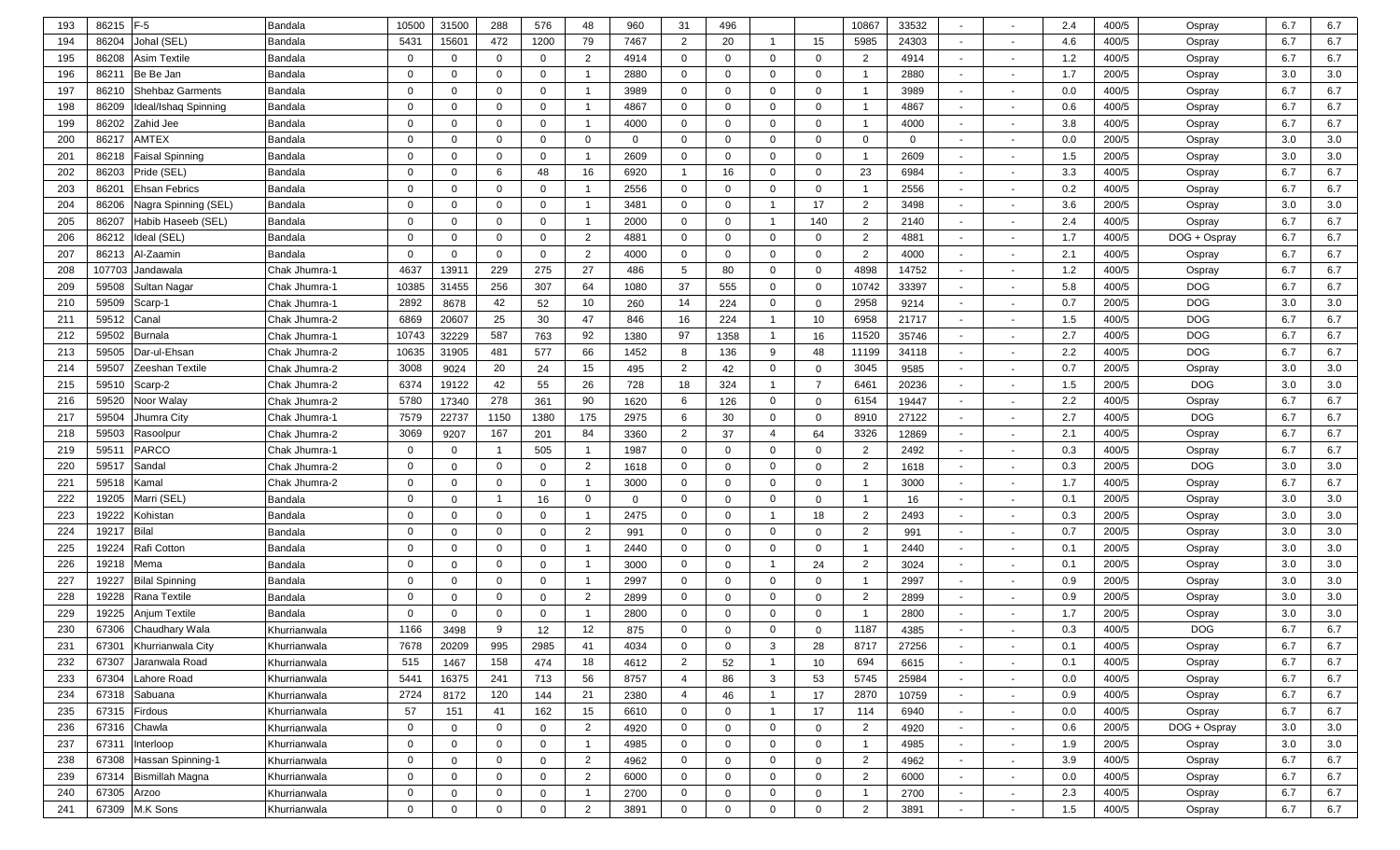| 242 | 67319              | Hassan Spinning-2                   | Khurrianwala  | $\Omega$     | $\mathbf{0}$   | $\Omega$     | $\mathbf{0}$   |                | 4320  | $\mathbf{0}$   | $\Omega$     | $\mathbf{0}$    | $\mathbf{0}$ |                | 4320         | $\overline{a}$           |                          | 1.6 | 200/5 | Ospray                  | 3.0 | 3.0     |
|-----|--------------------|-------------------------------------|---------------|--------------|----------------|--------------|----------------|----------------|-------|----------------|--------------|-----------------|--------------|----------------|--------------|--------------------------|--------------------------|-----|-------|-------------------------|-----|---------|
| 243 | 67312              | New M.K Sons                        | Khurrianwala  | $\Omega$     | $\mathbf{0}$   | $\Omega$     | $\mathbf 0$    |                | 3000  | $\mathbf{0}$   | $\mathbf 0$  | $\mathbf{0}$    | $\mathbf{0}$ |                | 3000         | $\sim$                   | $\overline{\phantom{a}}$ | 0.0 | 400/5 | Ospray                  | 6.7 | 6.7     |
| 244 | 67322              | Niagra                              | Khurrianwala  | $\Omega$     | $\mathbf{0}$   | $\Omega$     | $\mathbf 0$    |                | 4226  | $\mathbf{0}$   | $\Omega$     | $\mathbf{0}$    | $\Omega$     |                | 4226         | $\sim$                   | $\overline{\phantom{0}}$ | 2.0 | 400/5 | Ospray                  | 6.7 | 6.7     |
| 245 | 67323              | Ahmad Jamal                         | Khurrianwala  | $\Omega$     | $\mathbf 0$    | $\Omega$     | $\mathbf 0$    |                | 1750  | $\mathbf 0$    | $\Omega$     | $\mathbf{0}$    | $\mathbf 0$  |                | 1750         | $\sim$                   | $\overline{\phantom{0}}$ | 1.1 | 200/5 | <b>DOG</b>              | 3.0 | 3.0     |
| 246 | 67326              | Nimra feedar                        | Khurrianwala  | $\Omega$     | $\mathbf{0}$   | $\Omega$     | $\mathbf 0$    |                | 1050  | $\mathbf{0}$   | $\Omega$     | $\mathbf{0}$    | 0            | - 1            | 1050         | $\sim$                   |                          | 0.5 | 200/5 | <b>DOG</b>              | 3.0 | 3.0     |
| 247 | 67325              | <b>Gohar Feedar</b>                 | Khurrianwala  | $\Omega$     | $\mathbf{0}$   | $\Omega$     | $\mathbf 0$    | 2              | 4419  | $\mathbf{0}$   | $\Omega$     | $\mathbf 0$     | 0            | $\overline{2}$ | 4419         | $\sim$                   |                          | 3.2 | 400/5 | Ospray                  | 6.7 | 6.7     |
| 248 | 67313              | <b>Best Exports</b>                 | Khurrianwala  | $\Omega$     | $\mathbf{0}$   | $\Omega$     | $\mathbf 0$    |                | 4950  | $\mathbf{0}$   | $\Omega$     | $\overline{1}$  | 140          | $\overline{2}$ | 5090         | $\sim$                   |                          | 2.4 | 400/5 | <b>500 MCM</b>          | 6.7 | 6.7     |
| 249 | 99501              | VAC-1                               | Khurrianwala  | -1           | 12             | 5            | 80             | 36             | 16200 | 2              | 40           | $\mathbf 0$     | $\mathbf 0$  | 44             | 16332        | $\sim$                   |                          | 1.6 | 400/5 | Ospray                  | 6.7 | 6.7     |
| 250 | 99502              | <b>Garments City</b>                | Khurrianwala  | $\Omega$     | $\mathbf{0}$   | $\Omega$     | $\mathbf{0}$   | -5             | 2230  | $\mathbf 0$    | $\mathbf{0}$ | $\mathbf 0$     | 0            | 5              | 2230         | $\sim$                   |                          | 1.0 | 400/5 | Ospray                  | 6.7 | 6.7     |
| 251 | 99503              | Sadaqat                             | Chak Jhumra-2 | 0            | $\mathbf{0}$   | $\Omega$     | $\mathbf 0$    |                | 4200  | $\mathbf 0$    | $\mathbf{0}$ | $\overline{1}$  | 140          | $\overline{2}$ | 4340         | $\sim$                   | $\overline{\phantom{a}}$ | 0.1 | 400/5 | Ospray                  | 6.7 | 6.7     |
| 252 | 110702             | Zahid Jee                           | Chak Jhumra-2 | 0            | 0              | $\Omega$     | $\mathbf 0$    |                | 3500  | $\mathbf 0$    | 0            | $\mathbf 0$     | 0            | -1             | 3500         | $\overline{\phantom{a}}$ | $\overline{\phantom{a}}$ | 3.3 | 400/5 | Ospray                  | 6.7 | 6.7     |
| 253 | 110704             | <b>FIEDMIC</b>                      | Chak Jhumra-2 | $\Omega$     | 0              | 19           | 304            | 22             | 1210  | 3              | 51           | $\mathbf 0$     | 0            | 44             | 1565         | $\sim$                   |                          | 0.2 | 200/5 | Ospray                  | 3.0 | 3.0     |
| 254 | 110706             | <b>Ghani Hilal Feed</b>             | Chak Jhumra-2 | $\Omega$     | 0              | $\Omega$     | $\mathbf 0$    | - 1            | 2000  | $\mathbf{0}$   | $\Omega$     | $\mathbf 0$     | 0            |                | 2000         | $\sim$                   | $\sim$                   | 0.5 | 200/5 | <b>DOG</b>              | 3.0 | $3.0\,$ |
| 255 | 110705             | <b>Multan Chemical</b>              | Chak Jhumra-2 | $\Omega$     | 0              | $\Omega$     | $\mathbf 0$    |                | 876   | $\mathbf{0}$   | $\Omega$     | $\mathbf{0}$    | 0            |                | 876          | $\sim$                   |                          | 0.3 | 200/5 | <b>DOG</b>              | 3.0 | $3.0\,$ |
| 256 | 110707             | <b>ZR Green</b>                     | Chak Jhumra-2 | $\Omega$     | $\mathbf{0}$   | $\Omega$     | $\mathbf 0$    |                | 948   | $\mathbf{0}$   | $\Omega$     | $\mathbf 0$     | $\mathbf 0$  |                | 948          | $\sim$                   | $\overline{\phantom{a}}$ | 0.0 | 200/5 | <b>DOG</b>              | 3.0 | 3.0     |
| 257 |                    | 110708 P.A.B.C                      | Chak Jhumra-2 | $\Omega$     | $\mathbf 0$    | $\Omega$     | $\mathbf 0$    |                | 4750  | $\mathbf 0$    | $\Omega$     | $\mathbf 0$     | $\mathbf 0$  |                | 4750         | $\sim$                   | $\overline{\phantom{a}}$ | 1.0 | 200/5 | Ospray                  | 3.0 | 3.0     |
| 258 | 110709             | <b>Brighto Chemical Limited</b>     | Chak Jhumra-2 | $\Omega$     | 0              | $\Omega$     | $\mathbf 0$    |                | 1430  | $\mathbf 0$    | $\Omega$     | $\mathbf 0$     | 0            | - 1            | 1430         | $\sim$                   | $\overline{\phantom{a}}$ | 0.3 | 200/5 | Ospray                  | 3.0 | 3.0     |
| 259 | 110710             | Kamal                               | Chak Jhumra-2 | $\Omega$     | $\mathbf 0$    | $\Omega$     | $\mathbf 0$    |                | 3000  | $\mathbf 0$    | $\Omega$     | $\mathbf 0$     | 0            | -1             | 3000         | $\sim$                   | $\sim$                   | 1.5 | 200/5 | Ospray                  | 3.0 | 3.0     |
| 260 | 110703             | Al-Hafiz Crystoplast                | Chak Jhumra-2 | $\Omega$     | $\mathbf 0$    | $\Omega$     | $\mathbf 0$    |                | 2000  | $\mathbf 0$    | $\Omega$     | $\mathbf 0$     | 0            | - 1            | 2000         | $\sim$                   |                          | 2.7 | 400/5 | Ospray                  | 6.7 | 6.7     |
| 261 | 101804             | Phullai Wala                        | Khurrianwala  | 6277         | 18831          | 96           | 120            | 26             | 5280  | $\mathbf 0$    | $\Omega$     | $\mathbf 0$     | 0            | 6399           | 24231        | $\sim$                   |                          | 1.8 | 400/5 | Ospray                  | 6.7 | 6.7     |
| 262 | 101803             | <b>Five Star</b>                    | Khurrianwala  | 55           | 165            | 5            | 16             | 16             | 2320  | $\mathbf{1}$   | 15           | $\mathbf{1}$    | 30           | 78             | 2546         | $\sim$                   |                          | 1.9 | 400/5 | Ospray                  | 6.7 | 6.7     |
| 263 | $10180^{\circ}$    | <b>MSC Textile</b>                  | Khurrianwala  | 1681         | 5009           | 46           | 183            | 27             | 6295  | $\overline{1}$ | 15           | $\mathbf 0$     | 0            | 1755           | 11502        | $\sim$                   |                          | 3.1 | 400/5 | Ospray                  | 6.7 | 6.7     |
| 264 | 101814             | <b>Arshad Cop</b>                   | Khurrianwala  | 0            | $\mathbf 0$    | $\mathbf 0$  | $\mathbf 0$    | 2              | 3370  | $\mathbf 0$    | $\mathbf{0}$ | $\mathbf 0$     | 0            | $\overline{2}$ | 3370         | $\sim$                   |                          | 1.4 | 200/5 | Ospray                  | 3.0 | 3.0     |
| 265 | 101806 MKB         |                                     | Khurrianwala  | 0            | $\mathbf 0$    | $\mathbf 0$  | $\mathbf 0$    |                | 3970  | $\mathbf 0$    | $\mathbf 0$  | $\mathbf 0$     | 0            | - 1            | 3970         | $\sim$                   |                          | 3.3 | 200/5 | Ospray                  | 3.0 | 3.0     |
| 266 |                    | 101809 Kamal Limited                | Khurrianwala  | $\Omega$     | $\mathbf{0}$   | $\Omega$     | $\mathbf{0}$   |                | 3000  | $\mathbf{0}$   | $\mathbf{0}$ | $\mathbf 0$     | $\mathbf 0$  |                | 3000         | $\sim$                   |                          | 0.4 | 200/5 | Ospray                  | 3.0 | 3.0     |
| 267 |                    | 101808 Kamal Textile                | Khurrianwala  | $\Omega$     | 0              | $\Omega$     | $\mathbf 0$    |                | 2000  | $\mathbf{0}$   | $\Omega$     | $\mathbf 0$     | $\mathbf 0$  |                | 2000         | $\sim$                   | $\overline{\phantom{a}}$ | 0.7 | 200/5 | Ospray                  | 3.0 | $3.0\,$ |
| 268 | 101810             | Ittehad                             | Khurrianwala  | $\Omega$     | $\mathbf{0}$   | $\Omega$     | $\mathbf 0$    |                | 4000  | $\mathbf{0}$   | $\Omega$     | $\mathbf{0}$    | $\mathbf{0}$ |                | 4000         | $\sim$                   |                          | 2.7 | 400/5 | Ospray                  | 6.7 | 6.7     |
| 269 | $10181^{\circ}$    | Kamran                              | Khurrianwala  | $\Omega$     | $\mathbf{0}$   | $\Omega$     | $\mathbf 0$    |                | 2492  | $\mathbf{0}$   | $\Omega$     | $\mathbf{0}$    | $\mathbf 0$  |                | 2492         | $\sim$                   |                          | 1.4 | 200/5 | Ospray                  | 3.0 | 3.0     |
| 270 |                    | 101813 Rasheed Fabrics              | Khurrianwala  | $\Omega$     | $\mathbf{0}$   | $\Omega$     | $\mathbf 0$    | 3              | 4515  | $\mathbf 0$    | $\Omega$     | $\mathbf{0}$    | 0            | 3              | 4515         | $\sim$                   | $\overline{\phantom{a}}$ | 1.5 | 200/5 | <b>DOG</b>              | 3.0 | 3.0     |
| 271 | 101815             | Abdul Rehman Magna                  | Khurrianwala  | $\Omega$     | $\mathbf 0$    | $\Omega$     | $\mathbf 0$    | $\overline{2}$ | 4000  | $\mathbf 0$    | $\Omega$     | $\mathbf{0}$    | $\Omega$     | $\overline{2}$ | 4000         | $\overline{\phantom{0}}$ |                          | 1.2 | 400/5 | Ospray                  | 6.7 | 6.7     |
| 272 |                    | 101812 Noor Fatima                  | Khurrianwala  | $\Omega$     | $\mathbf 0$    | $\Omega$     | $\mathbf 0$    |                | 2900  | $\mathbf{0}$   | $\Omega$     | $\mathbf 0$     | $\mathbf{0}$ |                | 2900         | $\sim$                   |                          | 1.5 | 200/5 | Ospray                  | 3.0 | 3.0     |
| 273 | 101816             | Jubbli Moen Mills                   | Khurrianwala  | $\Omega$     | $\mathbf{0}$   | $\Omega$     | $\mathbf 0$    |                | 1121  | $\mathbf{0}$   | $\Omega$     | $\mathbf 0$     | $\mathbf{0}$ |                | 1121         | $\sim$                   |                          | 0.5 | 400/5 | Ospray                  | 6.7 | 6.7     |
| 274 | 101807             | <b>Five Star Foods</b>              | Khurrianwala  | $\Omega$     | $\mathbf{0}$   | $\Omega$     | $\mathbf 0$    |                | 4950  | $\mathbf{0}$   | $\mathbf{0}$ | $\mathbf 0$     | $\mathbf{0}$ | -1             | 4950         | $\sim$                   |                          | 1.7 | 400/5 | Ospray                  | 6.7 | 6.7     |
| 275 | 11100 <sup>-</sup> | Ibrahim Fiber Ltd0307-77775 Bandala |               | $\Omega$     | $\mathbf{0}$   | $\Omega$     | $\mathbf{0}$   |                | 16000 | $\mathbf{0}$   | $\mathbf{0}$ | $\mathbf 0$     | 0            |                | 16000        | $\sim$                   |                          |     |       | $B-4$                   |     |         |
| 276 | 11000 <sup>-</sup> | Interloop                           | Khurrianwala  | 0            | $\mathbf{0}$   | $\Omega$     | $\mathbf{0}$   |                | 17000 | $\mathbf{0}$   | $\mathbf{0}$ | $\mathbf 0$     | 0            | - 1            | 17000        | $\sim$                   |                          |     |       | $B-4$                   |     |         |
| 277 | 64901              | MTM(S.G)                            | Chak Jhumra-2 | 0            | 0              | $\Omega$     | $\mathbf 0$    |                | 18000 | $\mathbf{0}$   | 0            | $\mathbf 0$     | 0            |                | 18000        | $\sim$                   |                          |     |       | $B-4$                   |     |         |
| 278 | 73901              | J.K Tech (S.G)                      | Khurrianwala  | 0            | 0              | $\Omega$     | $\mathbf 0$    |                | 18000 | $\mathbf{0}$   | $\Omega$     | $\mathbf{0}$    | 0            |                | 18000        |                          |                          |     |       | $B-4$                   |     |         |
| 279 | 107001             | Khadim Steel Mills                  | Chak Jhumra-2 | $\Omega$     | $\Omega$       | $\Omega$     | $\Omega$       |                |       | $\Omega$       | $\Omega$     | $\mathbf 0$     | $\Omega$     |                | $\Omega$     |                          |                          |     |       | $B-4$                   |     |         |
| 280 | 64801              | Sitara Chemical                     | Chak Jhumra-1 | 0            | 0              | $\Omega$     | $\mathbf{0}$   | -1             |       | $\mathbf{0}$   | $\mathbf{0}$ | $\mathbf 0$     | 0            | $\overline{1}$ | $\mathbf{0}$ | $\sim$                   | $\sim$                   |     |       | B-4                     |     |         |
| 281 | 64135              | City                                | Chiniot-1     | 1253         | 3095           | 186          | 474            | 16             | 152   | $\mathbf{0}$   | $\mathbf 0$  | $\mathbf 0$     | $\mathbf 0$  | 1455           | 3721         | $\sim$                   | $\overline{\phantom{a}}$ | 1.3 | 400/5 | Dog, Rabbit,            | 5.8 | 5.8     |
| 282 | 64122              | <b>ABDULLAH FIBERS</b>              | Chiniot-1     | $\mathbf 0$  | $\mathbf 0$    | $\Omega$     | $\mathbf 0$    |                | 2500  | $\mathbf 0$    | $\mathbf 0$  | $\mathbf 0$     | $\mathbf{0}$ | - 1            | 2500         | $\sim$                   | $\sim$                   | 0.2 | 400/5 | Ospray.                 | 5.8 | 5.8     |
| 283 | 64129              | <b>IQBAL RICE MILLS</b>             | Chiniot-1     | $\mathbf{0}$ | $\mathbf 0$    | $\Omega$     | $\mathbf 0$    |                | 2000  | $\mathbf{0}$   | 0            | $\mathbf 0$     | $\mathbf{0}$ |                | 2000         | $\sim$                   | $\sim$                   | 0.0 | 200/5 | Rabbit.                 | 3.3 | 3.3     |
| 284 | 64133              | Faisalabad Road                     | Chiniot-1     | 2205         | 5446           | 108          | 275            | 55             | 523   | 138            | 1242         | 5               | 85           | 2511           | 7571         | $\sim$                   | $\sim$                   | 2.8 | 400/5 | Ospray, Rabbit, Gopher. | 5.8 | 5.8     |
| 285 |                    | 102102 TAHIR RAFIQ                  | Chiniot-1     | $\mathbf{0}$ | $\overline{0}$ | $\mathbf 0$  | $\mathbf 0$    |                | 3200  | $\mathbf 0$    | $\mathbf 0$  | $\mathbf{0}$    | $\mathbf{0}$ |                | 3200         | $\sim$                   | $\sim$                   | 1.3 | 200/5 | Ospray                  | 3.3 | 3.3     |
| 286 |                    | 102108 ARIYAAN MILLS                | Chiniot-1     | $\mathbf 0$  | $\mathbf 0$    | 0            | $\overline{0}$ |                | 2000  | $\mathbf 0$    | $\mathbf{0}$ | $\mathbf 0$     | $\mathbf{0}$ | $\overline{1}$ | 2000         | $\sim$                   |                          | 1.0 | 200/5 | Rabbit.                 | 3.3 | 3.3     |
| 287 |                    | 102103 SARFRAZ                      | Chiniot-1     | $\mathbf{0}$ | $\mathbf 0$    | $\mathbf{0}$ | $\mathbf 0$    |                | 3000  | $\overline{0}$ | $\mathbf{0}$ | $\mathbf 0$     | $\mathbf{0}$ |                | 3000         | $\sim$                   |                          | 0.1 | 200/5 | Ospray.                 | 3.3 | 3.3     |
| 288 |                    | 102106 M/S TAYYAB TEXTILE MILL      | Chiniot-1     | 0            | $\mathbf 0$    | $\mathbf{0}$ | $\mathbf 0$    |                | 2988  | $\overline{0}$ | $\mathbf{0}$ | $\mathbf 0$     | $\mathbf{0}$ |                | 2988         | $\sim$                   |                          | 0.8 | 200/5 | Ospray.                 | 3.3 | 3.3     |
| 289 |                    | 102107 AHMAD ENTERPRISES            | Chiniot-1     | $\mathbf{0}$ | $\mathbf 0$    | $\mathbf 0$  | $\mathbf 0$    |                | 1200  | $\mathbf 0$    | $\mathbf{0}$ | $\mathbf 0$     | $\mathbf{0}$ | - 1            | 1200         | $\sim$                   | $\sim$                   | 0.8 | 200/5 | Rabbit.                 | 3.3 | 3.3     |
| 290 |                    | 102101 JEWAN SHAH                   | Chiniot-1     | 3177         | 7847           | 100          | 255            | 30             | 4978  | 99             | 891          | $5\overline{5}$ | 90           | 3411           | 14061        | $\sim$                   |                          | 3.3 | 400/5 | Ospray, Rabbit, Dog.    | 5.8 | 5.8     |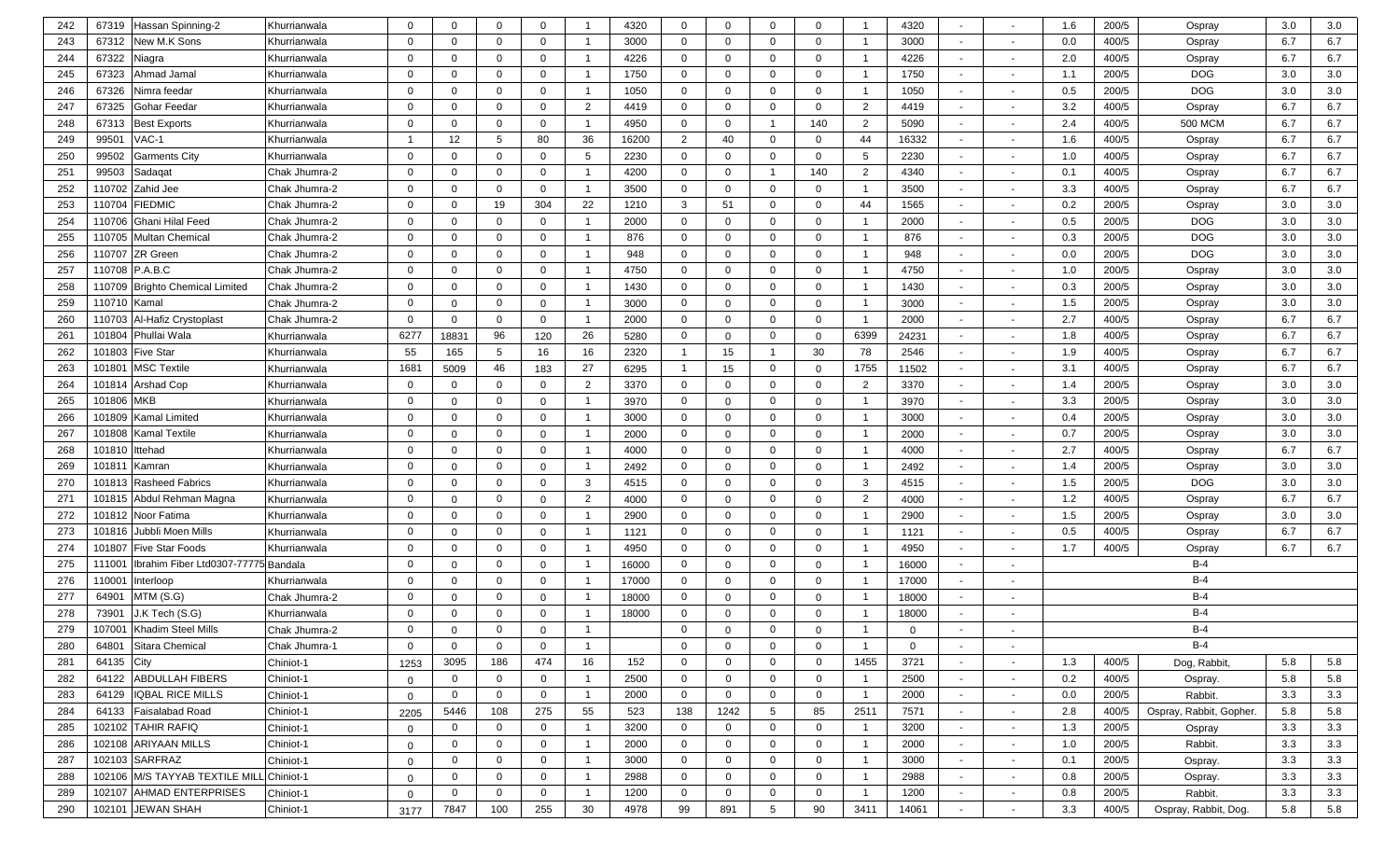| 291 | 64125       | JHUMRA Road                 | Chiniot-1           | 6552     | 16183       | 441          | 1125        | 59  | 561  | 134             | 1206         | 2              | 38             | 7188           | 19112                                                                 |                          |                          | 2.0       | 400/5 | Dog, Rabbit, Gopher.   | 5.8  | 5.8  |
|-----|-------------|-----------------------------|---------------------|----------|-------------|--------------|-------------|-----|------|-----------------|--------------|----------------|----------------|----------------|-----------------------------------------------------------------------|--------------------------|--------------------------|-----------|-------|------------------------|------|------|
| 292 | 64103       | MOAZAM SHAH                 | Chiniot-2           | 5334     | 13175       | 1519         | 3873        | 101 | 960  | 9               | 81           | 12             | 216            | 6975           | 18305                                                                 | $\sim$                   | $\overline{\phantom{a}}$ | 2.8       | 400/5 | Ospray, Rabbit, Dog.   | 5.8  | 5.8  |
| 293 | 64105       | <b>AHORE ROAD</b>           | Chiniot-2           | 2819     | 6963        | 85           | 217         | 31  | 295  | 276             | 2484         | $\Omega$       | $\mathbf 0$    | 3211           | 9958                                                                  | $\overline{a}$           |                          | 2.2       | 400/5 | Ospray, Rabbit, Gopher | 5.8  | 5.8  |
| 294 | 64123       | HINDUANA                    | Chiniot-2           | 6042     | 14924       | 425          | 1084        | 32  | 304  | 332             | 2988         | $\Omega$       | $\mathbf 0$    | 6831           | 19299                                                                 | $\sim$                   | $\overline{\phantom{a}}$ | 2.2       | 400/5 | Ospray, Rabbit, Gopher | 5.8  | 5.8  |
| 295 | 64126       | ASIAN                       | Chiniot-2           | 3531     | 8722        | 166          | 423         | 21  | 200  | 355             | 3195         | $\mathbf{0}$   | $\mathbf 0$    | 4073           | 12539                                                                 | $\sim$                   |                          | 2.0       | 400/5 | Dog, Rabbit, Gopher    | 5.8  | 5.8  |
| 296 | 64124       | SHAH BURHAN                 | Chiniot-3           | 5852     | 14454       | 1135         | 2894        | 154 | 1463 | 11              | 99           | $\overline{7}$ | 126            | 7159           | 19037                                                                 | $\sim$                   |                          | 2.7       | 400/5 | Ospray, Rabbit, Gopher | 5.8  | 5.8  |
| 297 | 64134       | <b>SAKHI ABDUL WAHAB</b>    | Chiniot-3           | 4756     | 11747       | 1265         | 3226        | 110 | 1045 | 13              | 117          | $\mathbf{0}$   | $\mathbf 0$    | 6144           | 16135                                                                 | $\sim$                   |                          | 2.7       | 400/5 | Ospray, Rabbit, Gopher | 5.8  | 5.8  |
| 298 | 64104       | Jhang Road                  | Chiniot-3           | 3654     | 9025        | 229          | 584         | 25  | 238  | 231             | 2079         | $\mathbf{0}$   | $\mathbf 0$    | 4139           | 11926                                                                 | $\sim$                   |                          | 1.7       | 400/5 | Dog, Gopher            | 5.8  | 5.8  |
| 299 | 2440'       | Bhawana                     | Bhowana             | 4656     | 11500       | 1121         | 2859        | 34  | 323  | 84              | 756          | $\overline{4}$ | 76             | 5899           | 15514                                                                 |                          |                          | 2.3       | 400/5 | Dog, Rabbit, Gopher    | 5.8  | 5.8  |
| 300 | 64107       | <b>RAJOA</b>                | Chiniot-3           | 1571     | 3880        | 256          | 653         | 18  | 171  | 147             | 1323         | $\mathbf{0}$   | $\mathbf 0$    | 1992           | 6027                                                                  | $\overline{\phantom{a}}$ | $\blacksquare$           | 1.7       | 400/5 | Dog, Rabbit, Gopher    | 5.8  | 5.8  |
| 301 | 102110      | <b>ABDULLAH FIBERS-2</b>    | Chiniot-1           | $\Omega$ | $\mathbf 0$ | 0            | $\mathbf 0$ |     | 1500 | $\mathbf 0$     | 0            | $\Omega$       | $\mathbf 0$    | -1             | 1500                                                                  | $\overline{\phantom{a}}$ | $\overline{\phantom{a}}$ | 0.8       | 400/5 | Dog                    | 5.8  | 5.8  |
| 302 | 102109      | Kashmir Wood                | Chiniot-1           | $\Omega$ | $\Omega$    | 0            | $\mathbf 0$ | -1  | 4864 | $\mathbf 0$     | 0            | $\Omega$       | $\mathbf 0$    | -1             | 4864                                                                  | $\overline{\phantom{a}}$ | $\overline{\phantom{a}}$ | 2.2       | 200/5 | Ospray                 | 3.3  | 3.3  |
| 303 | 64130       | AHMAD STRAW BOARD           | Chiniot-1           | $\Omega$ | $\Omega$    | $\mathbf{0}$ | $\mathbf 0$ |     | 1078 | $\mathbf 0$     | 0            | $\Omega$       | $\mathbf 0$    | -1             | 1078                                                                  | $\sim$                   | $\overline{\phantom{a}}$ | 0.8       | 200/5 | Rabbit                 | 3.3  | 3.3  |
| 304 | 24409       | AHMAD NAGAR                 | Bhowana             | 2515     | 6212        | 32           | 82          | 14  | 133  | 114             | 1026         | $\Omega$       | $\mathbf 0$    | 2675           | 7453                                                                  | $\sim$                   | $\overline{\phantom{a}}$ | 1.7       | 400/5 | Ospray, Dog, Rabbit.   | 5.8  | 5.8  |
| 305 | 6412'       | WASA                        | Chiniot-3           |          | $\mathbf 0$ | $\Omega$     | $\mathbf 0$ | 22  | 770  | $\mathbf 0$     | 0            | $\Omega$       | 0              | 22             | 770                                                                   | $\sim$                   | $\overline{\phantom{a}}$ | 1.2       | 400/5 | Panther                | 5.8  | 5.8  |
| 306 | 24402       | Bukharian                   | <b>Bukharian</b>    | 4825     | 11918       | 169          | 431         | 30  | 285  | 445             | 4005         |                | 23             | 5470           | 16662                                                                 | $\overline{\phantom{a}}$ | $\overline{\phantom{a}}$ | 2.5       | 400/5 | Ospray, Dog, Gopher,   | 5.8  | 5.8  |
| 307 | 64128       | EXPRESS WASA                | Chiniot-3           | $\Omega$ | $\mathbf 0$ | 0            | $\mathbf 0$ | 11  | 1170 | $\mathbf 0$     | 0            | $\Omega$       | $\mathbf 0$    | 11             | 1170                                                                  | $\sim$                   | $\overline{\phantom{a}}$ | 2.3       | 200/5 | Panther.               | 3.3  | 3.3  |
| 308 | 102105      | <b>AL-MURTAZA</b>           | Chiniot-3           | 3534     | 8729        | 172          | 439         | 22  | 209  | 292             | 2628         | $\Omega$       | $\mathbf 0$    | 4020           | 12005                                                                 | $\sim$                   |                          | 2.0       | 400/5 | Ospray, Rabbit, Dog.   | 5.8  | 5.8  |
| 309 | 24403       | KHANWANA                    | Bhowana             | 3535     | 8731        | 92           | 235         | 19  | 181  | 310             | 2790         | $\Omega$       | $\mathbf 0$    | 3956           | 11937                                                                 | $\sim$                   |                          | 2.2       | 400/5 | Dog, Gopher, Rabbit.   | 5.8  | 5.8  |
| 310 | 24406       | MUNARA                      | <b>Bukharian</b>    | 3447     | 8514        | 41           | 105         | 22  | 209  | 364             | 3276         | $\Omega$       | $\mathbf 0$    | 3874           | 12104                                                                 | $\sim$                   |                          | 2.8       | 400/5 | Ospray, Dog, Gopher,   | 5.8  | 5.8  |
| 311 | 24405       | JAMIA ABAD                  | Bhowana             | 1949     | 4814        | 186          | 474         | 12  | 114  | 185             | 1665         | $\Omega$       | $\mathbf 0$    | 2332           | 7067                                                                  | $\sim$                   |                          | 1.7       | 400/5 | Ospray, Dog, Gopher,   | 5.8  | 5.8  |
| 312 | 24407       | MANGUANA                    | Bhowana             | 2781     | 6869        | 90           | 230         | 18  | 171  | 185             | 1665         | $\Omega$       | $\mathbf 0$    | 3074           | 8935                                                                  | $\sim$                   |                          | 1.7       | 200/5 | Ospray, Dog, Rabbit.   | 3.3  | 3.3  |
| 313 | 64131       | Jhoke Maliya                | Chiniot-3           | 2161     | 5338        | 45           | 115         | 12  | 114  | 245             | 2205         | $\mathbf{0}$   | 0              | 2463           | 7771                                                                  | $\overline{\phantom{a}}$ |                          | 1.7       | 400/5 | Ospray, Rabbit, Gopher | 5.8  | 5.8  |
| 314 | 24408       | NAYAT ALI SHAH              | <b>Bukharian</b>    | 1441     | 3559        | 12           | 31          | 10  | 95   | 231             | 2079         | $\mathbf{0}$   | 0              | 1694           | 5764                                                                  | $\sim$                   |                          | 1.8       | 400/5 | Ospray, Dog, Gopher,   | 5.8  | 5.8  |
| 315 | 24404       | TAJA BAIR WALA              | Bhowana             | 2633     | 6504        | 46           | 117         | 27  | 257  | 299             | 2691         | $\mathbf{0}$   | $\mathbf 0$    | 3005           | 9568                                                                  | $\sim$                   |                          | 2.3       | 400/5 | Dog, Rabbit, Gopher.   | 5.8  | 5.8  |
| 316 | 64132       | JSMAN ABAD                  | Chiniot-2           | 5405     | 13350       | 1483         | 3782        | 247 | 2347 | 23              | 207          | 3              | 54             | 7161           | 19740                                                                 | $\sim$                   |                          | 3.3       | 400/5 | Ospray, Rabbit.        | 5.8  | 5.8  |
| 317 | 3710'       | <b>Shamas Textile Mills</b> | Chiniot-3           |          | $\mathbf 0$ | $\Omega$     | $\mathbf 0$ |     | 2500 | $\overline{0}$  | $\mathbf{0}$ | - 1            | 23             | $\overline{2}$ | 2523                                                                  | $\sim$                   |                          | 1.3       | 200/5 | Dog                    | 3.3  | 3.3  |
| 318 | 64102       | Badshahi Masjid             | Chiniot-1           | 8362     | 19728       | 1410         | 4410        | 157 | 1490 | $\overline{0}$  | $\Omega$     | $\Omega$       | $\Omega$       | 9929           | 25628                                                                 | $\overline{\phantom{a}}$ |                          | 4.5       | 400/5 | Ospray, Dog, Rabbit.   | 5.8  | 5.8  |
| 319 | 64101       | <b>BERAN WALA</b>           | Chiniot-            | 6232     | 15489       | 167          | 499         | 28  | 308  | 267             | 2403         | $\overline{0}$ | $\mathbf 0$    | 6694           | 18699                                                                 | $\sim$                   | $\overline{\phantom{a}}$ | 3.8       | 400/5 | Ospray, Dog, Rabbit,   | 5.8  | 5.8  |
| 320 | 64136       | JANI SHAH                   | Chiniot-3           | 1642     | 4198        | 87           | 265         | 17  | 136  | 190             | 1805         | $\overline{0}$ | $\mathbf 0$    | 1936           | 6404                                                                  | $\sim$                   | $\overline{\phantom{a}}$ | 2.0       | 400/5 | Ospray, Dog, Rabbit,   | 5.8  | 5.8  |
| 321 | 64106       | CHENAB NAGAR                | C/NAGAR             | 1821     | 4627        | 22           | 88          | 29  | 235  | -1              | 7.46         | $\overline{0}$ | $\mathbf 0$    | 1873           | 4957                                                                  | $\sim$                   |                          | 1.0       | 400/5 | Ospray, Dog, Rabbit.   | 5.8  | 5.8  |
| 322 | 64106       | _ALIAN CITY                 | LALIAN CITY         | 7960     | 23880       | 1725         | 5175        | 68  | 976  | 6               | 48           | $\overline{0}$ | $\mathbf 0$    | 9759           | 30079                                                                 | $\sim$                   | $\overline{\phantom{a}}$ | 160 amp   | 400/5 | Ospray, Dog, Rabbit.   | 5.6  | 5.8  |
| 323 | 97602       | <b>SANGRA</b>               | LALIAN CITY         | 3293     | 9879        | 121          | 363         | 13  | 91   | 484             | 3872         | $\overline{0}$ | $\mathbf 0$    | 3911           | 14205                                                                 | $\sim$                   |                          | 190amp    | 400/5 | Ospray, Dog, Rabbit.   | 5.8  | 5.8  |
| 324 | 97607       | LANGAR MAKDOOM              | <b>LALIAN CITY</b>  | 3893     | 11679       | 273          | 819         | 22  | 154  | 180             | 1440         | $\overline{0}$ | $\mathbf 0$    | 4368           | 14092                                                                 |                          | $\overline{\phantom{a}}$ | 120 amp   | 400/5 | Ospray, Dog, Rabbit    | 5.8  | 5.8  |
| 325 | 97606       | CHANNI REHAN                | <b>LALIAN CITY</b>  | 2220     | 6660        | 65           | 195         | 10  | 260  | 90              | 720          | $\mathbf 0$    | $\mathbf 0$    | 2385           | 7835                                                                  | $\sim$                   | $\overline{\phantom{a}}$ | 70amp     | 400/5 | Ospray, Dog, Rabbit.   | 5.8  | 5.8  |
| 326 | 97603       | RIAZ ABAD                   | <b>LALIAN CITY</b>  | 2029     | 6087        | 62           | 186         | 3   | 21   | 200             | 1600         | $\overline{0}$ | $\mathbf{0}$   | 2294           | 7894                                                                  | $\sim$                   |                          | 80amp     | 400/5 | Ospray, Dog, Rabbit    | 5.8  | 5.8  |
| 327 | 11340       | <b>VEW RIAZ ABAD</b>        | <b>LALIAN CITY</b>  | 967      | 2901        | 15           | 45          | 5   | 35   | 144             | 1152         | $\Omega$       | $\mathbf{0}$   | 1131           | 4133                                                                  | $\sim$                   | $\overline{\phantom{a}}$ | 100 amp   | 400/5 | Ospray, Dog, Rabbit    | 5.8  | 5.8  |
| 328 | 97604       | WALLAH                      | <b>LALIAN RURAL</b> | 4092     | 12276       | 300          | 900         | 17  | 119  | 422             | 3376         | $\Omega$       | $\Omega$       | 4831           | 16671                                                                 |                          |                          | 160 amp   | 400/5 | Ospray, Dog, Rabbit.   | 5.8  | 5.8  |
| 329 |             | 97605 KAMANWALA             | <b>LALIAN RURAL</b> | 8759     | 26277       | 727          | 2181        | 47  | 329  | 84              | 672          | $\mathbf{0}$   | 0              | 9617           | 29459                                                                 | $\sim$                   | $\overline{\phantom{a}}$ | 160 amp   | 400/5 | Ospray, Dog, Rabbit.   | 5.8  | 5.8  |
| 330 | 52601       | <b>BARANA</b>               | <b>LALIAN RURAL</b> | 4183     | 12549       | 206          | 618         | 31  | 217  | 282             | 2256         | $\mathbf{0}$   | $\mathbf 0$    | 4702           | 15640                                                                 | $\sim$                   | $\sim$                   | $120$ amp | 400/5 | Ospray, Dog, Rabbit.   | 5.8  | 5.8  |
| 331 | 52602       | PEOPLE BHUTTA               | <b>LALIAN RURAL</b> | 2791     | 8373        | 197          | 591         | 26  | 182  | 344             | 2752         | $\mathbf 0$    | $\mathbf{0}$   | 3358           | 11898                                                                 | $\sim$                   | $\sim$                   | 110 amp   | 400/5 | Ospray, Dog, Rabbit.   | 5.8  | 5.8  |
| 332 | 113401      | NEW CHENAB NAGAR            | C/NAGAR             | 4414     | 13242       | 628          | 1884        | 42  | 294  | $5\overline{)}$ | 40           | $\overline{4}$ | $\mathbf{0}$   | 5093           | 15460                                                                 | $\sim$                   | $\sim$                   | 120 amp   | 400/5 | Ospray, Dog, Rabbit.   | 5.8  | 5.8  |
| 333 | 113402      | <b>NEW FACTORY AREA</b>     | C/NAGAR             | 3798     | 11394       | 587          | 1761        | 15  | 105  | $\overline{0}$  | $\mathbf 0$  | $\mathbf 0$    | $\mathbf{0}$   | 4400           | 13260                                                                 | $\sim$                   | $\sim$                   | 140 amp   | 400/5 | Ospray, Dog, Rabbit.   | 5.8  | 5.8  |
| 334 | 64127       | <b>DAWAR</b>                | C/NAGAR             | 7103     | 21309       | 847          | 2541        | 40  | 740  | 54              | 432          | $\overline{2}$ | $\mathbf{0}$   | 8046           | 25022                                                                 | $\sim$                   | $\sim$                   | 230 amp   | 400/5 | Ospray, Dog, Rabbit.   | 5.6  | 5.8  |
| 335 | 113405      | <b>NEW AHMED NAGAR</b>      | C/NAGAR             | 2011     | 6033        | 189          | 567         | 17  | 119  | 87              | 696          | $\mathbf 0$    | $\mathbf{0}$   | 2304           | 7415                                                                  | $\sim$                   | $\sim$                   | 70amp     | 400/5 | Ospray, Dog, Rabbit.   | 5.8  | 5.8  |
| 336 | 97601       | <b>AHMED NAGAR</b>          | C/NAGAR             | 472      | 1416        | 30           | 90          | 11  | 77   | 103             | 824          |                | $\Omega$       | 617            | 2407                                                                  |                          |                          | 30amp     | 400/5 | Ospray, Dog, Rabbit.   | 5.8  | 5.8  |
| 337 | 97611       | <b>FACTORY AREA</b>         | C/NAGAR             |          |             |              |             |     |      |                 |              |                |                |                | Feeder is spare area planning is under process, No Load feeder still  |                          |                          |           |       |                        |      |      |
| 338 | 97610       | NEW DAWAR                   | C/NAGAR             |          |             |              |             |     |      |                 |              |                |                |                | Feeder is spare area planning is under process, No Load feeder still. |                          |                          |           |       |                        |      |      |
| 339 | 20505 Miani |                             | Allama Iqbal        | 8346     | 22507       | 349          | 1043        | 60  | 843  | 8               | 218          | $\mathbf{0}$   | $\overline{0}$ | 8763           | 24611                                                                 | $\overline{0}$           | $\overline{0}$           | 0.00      | 440/5 | $O+D+R$                | 6.67 | 5.00 |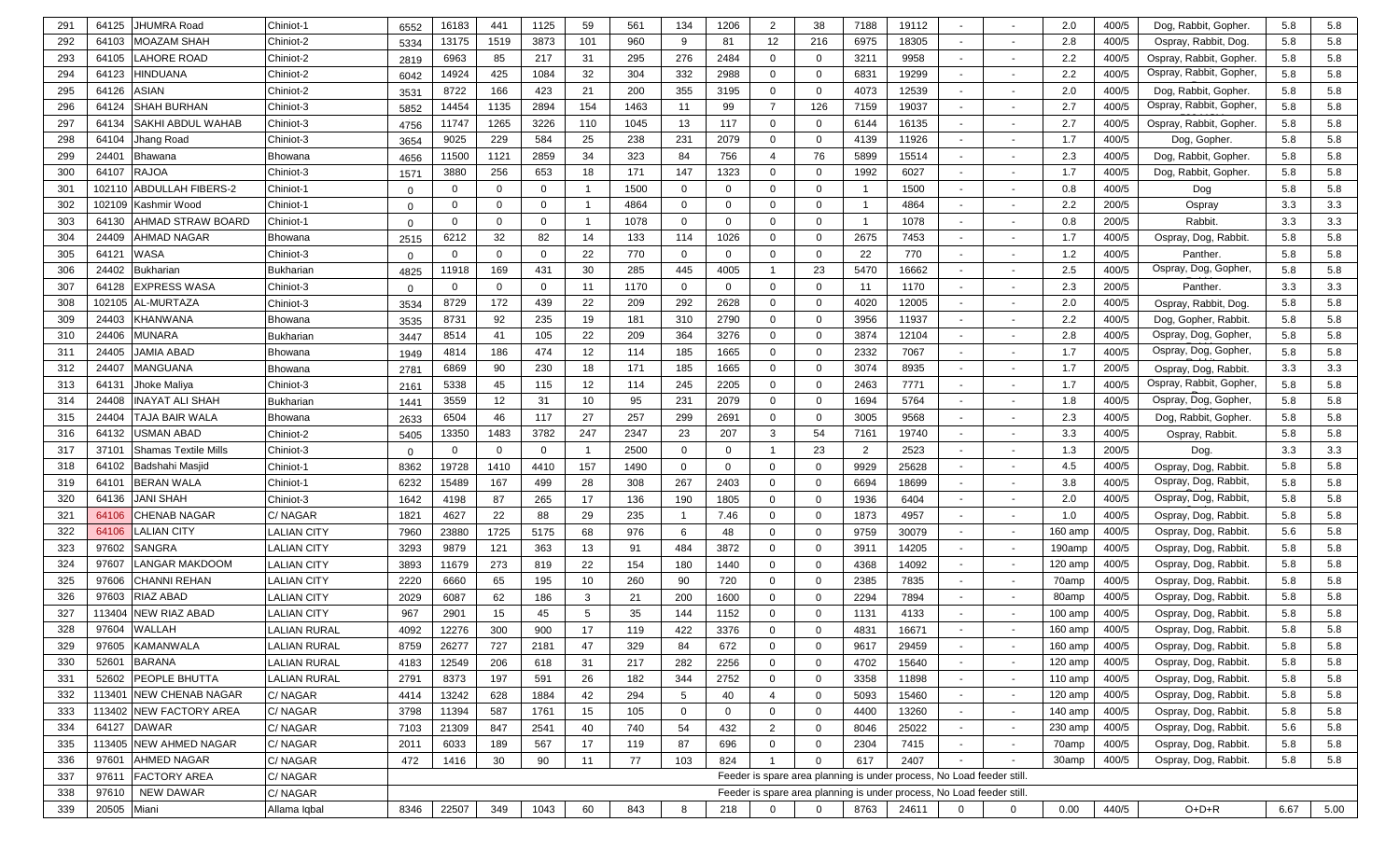| 340 | New Iqbal Col<br>20504              | Sammundri Road       | 6883  | 19289 | 986          | 1401           | 79             | 487            | -1             | 141            | 6                       | 31           | 7955  | 21349 | $\mathbf{0}$   | $\mathbf 0$    | 0.00 | 400/5 | $D+R$   | 6.67 | 6.00 |
|-----|-------------------------------------|----------------------|-------|-------|--------------|----------------|----------------|----------------|----------------|----------------|-------------------------|--------------|-------|-------|----------------|----------------|------|-------|---------|------|------|
| 341 | 20518<br><b>Chenab Garden</b>       | Allama Iqbal         | 478   | 1528  | 24           | 59             | $\mathbf 0$    | $\overline{0}$ | $\mathbf 0$    | $\mathbf 0$    | $\overline{2}$          | 6            | 504   | 1593  | $\mathbf{0}$   | $\mathbf 0$    | 0.00 | 400/5 | $D+R$   | 6.67 | 0.17 |
| 342 | 20524<br><b>Barkat Pura</b>         | Batala Colony        | 4040  | 11557 | 662          | 1177           | 43             | 799            | $\mathbf 0$    | $\Omega$       | $\overline{0}$          | $\mathbf 0$  | 4745  | 13533 | $\mathbf{0}$   | $\overline{0}$ | 0.00 | 400/5 | $O+R$   | 6.67 | 3.83 |
| 343 | 20525<br>Four Season                | Allama Iqbal         | 440   | 1533  | 15           | 42             |                | 29             | $\mathbf 0$    | $\Omega$       | 8                       | 48           | 464   | 1652  | $\mathbf 0$    | $\overline{0}$ | 0.00 | 400/5 | O       | 6.67 | 0.17 |
| 344 | 3830<br><b>Waris Pura</b>           | <b>Batala Colony</b> | 4764  | 13657 | 315          | 665            | 99             | 2601           | $\mathbf 0$    | $\mathbf 0$    | 10                      | 83           | 5188  | 17006 | $\mathbf 0$    | $\mathbf 0$    | 0.00 | 400/5 | $O+D+R$ | 6.67 | 3.83 |
| 345 | 38306<br>D-Type Colony              | Allama Iqbal         | 3949  | 11412 | 687          | 1306           | 91             | 895            | $\mathbf 0$    | $\mathbf 0$    | 5                       | 16           | 4732  | 13629 | $\mathbf 0$    | $\overline{0}$ | 0.00 | 400/5 | $O+D+R$ | 6.67 | 4.67 |
| 346 | 20523<br>Sohail Abad                | Allama Iqbal         | 5352  | 15149 | 393          | 799            | 33             | 621            | $\mathbf 0$    | $\mathbf 0$    | $\overline{4}$          | 20           | 5782  | 16589 | $\mathbf 0$    | $\overline{0}$ | 0.00 | 400/5 | $O+D+R$ | 6.67 | 3.67 |
| 347 | 20506<br>Samundri Road              | Allama Iqbal         | 1928  | 5394  | 172          | 886            | 100            | 4829           | $\overline{2}$ | 18             | 12                      | 201          | 2214  | 11328 | $\mathbf 0$    | $\overline{0}$ | 0.00 | 400/5 | O+R     | 6.67 | 5.50 |
| 348 | 38307<br>Korian Road                | Allama Iqbal         | 2238  | 6440  | 243          | 430            | 207            | 3928           | $\mathbf 0$    | $\mathbf{0}$   | $\mathbf 0$             | $\mathbf{0}$ | 2688  | 10798 | $\overline{0}$ | $\overline{0}$ | 0.00 | 400/5 | $D + R$ | 6.67 | 4.67 |
| 349 | 20519<br>Dasuha                     | Allama Iqbal         | 1996  | 5641  | 150          | 607            | 79             | 3638           | $\overline{4}$ | 64             | $\mathbf 0$             | $\mathbf 0$  | 2229  | 9950  | $\mathbf 0$    | $\mathbf 0$    | 0.00 | 400/5 | $O+D+R$ | 6.67 | 6.33 |
| 350 | 20520<br>Ahmad Nagar                | Batala Colony        | 7661  | 21968 | 420          | 822            | 92             | 2882           | $\overline{1}$ | 37             | $\overline{4}$          | 11           | 8178  | 25720 | $\mathbf 0$    | $\mathbf 0$    | 0.00 | 400/5 | $O+D+R$ | 6.67 | 6.67 |
| 351 | 2050<br>Al-Faisal                   | Sammundri Road       | 381   | 1125  | 193          | 1317           | 252            | 6552           | $\mathbf 0$    | $\mathbf 0$    | 5                       | 24           | 831   | 9018  | $\mathbf 0$    | $\mathbf 0$    | 0.00 | 200/5 | $D+R$   | 3.33 | 2.00 |
| 352 | 2051<br>M Ali Street                | Sammundri Road       | 995   | 2855  | 177          | 372            | 374            | 5300           | $\mathbf 0$    | $\mathbf 0$    | $\mathbf 0$             | $\mathbf{0}$ | 1546  | 8527  | $\mathbf 0$    | $\mathbf 0$    | 0.00 | 400/5 | $D+R$   | 6.67 | 5.00 |
| 353 | 20502<br>Al-Masoom                  | Sammundri Road       | 2892  | 9109  | 203          | 493            | 182            | 8894           | $\mathbf 0$    | 0              | $\overline{4}$          | 23           | 3281  | 18519 | $\mathbf{0}$   | $\mathbf 0$    | 0.00 | 400/5 | O+D+R   | 6.67 | 5.33 |
| 354 | 38305<br>Shadi Pura                 | Sammundri Road       | 3012  | 8530  | 394          | 670            | 189            | 5481           | $\mathbf 0$    | $\mathbf 0$    | 6                       | 15           | 3601  | 14696 | $\mathbf{0}$   | $\mathbf 0$    | 0.00 | 400/5 | $D+R$   | 6.67 | 4.83 |
| 355 | 38302<br>Roshan Wala                | Allama Iqbal         | 4861  | 13985 | 411          | 1002           | 202            | 8903           | 9              | 128            | $\overline{2}$          | 6            | 5485  | 24024 | $\mathbf{0}$   | $\mathbf 0$    | 0.00 | 400/5 | $O+D+R$ | 6.67 | 6.00 |
| 356 | 20527<br>Niamuana                   | Allama Iqbal         | 3637  | 9648  | 64           | 136            | 0              | $\mathbf 0$    | $\mathbf 0$    | $\mathbf 0$    | $\mathbf 0$             | $\mathbf 0$  | 3701  | 9784  | $\mathbf 0$    | $\mathbf 0$    | 0.00 | 400/5 | $O+D+R$ | 6.67 | 2.50 |
| 357 | 20514<br>ี <i>M</i> Ghee Mills      | Allama Iqbal         | 2     | 6     | $\Omega$     | $\mathbf 0$    |                | 749            | $\mathbf 0$    | $\mathbf 0$    | $\mathbf 0$             | $\mathbf 0$  | 3     | 755   | $\mathbf 0$    | $\mathbf 0$    | 0.00 | 200/5 | D       | 3.33 | 0.58 |
| 358 | 6180 <sup></sup><br>/Chowk          | <b>Batala Colony</b> | 4736  | 13848 | 826          | 1446           | 145            | 1138           | $\mathbf 0$    | $\mathbf 0$    | $\overline{7}$          | 42           | 5714  | 16474 | $\mathbf 0$    | $\mathbf 0$    | 0.00 | 400/5 | $O+D+R$ | 6.67 | 4.67 |
| 359 | 61816<br>People Col No.2            | Batala Colony        | 3416  | 10222 | 417          | 1004           | 35             | 343            | $\overline{1}$ | 34             | $\overline{1}$          | 5            | 3870  | 11608 | $\mathbf 0$    | $\mathbf 0$    | 0.00 | 400/5 | O+R     | 6.67 | 4.17 |
| 360 | 61823<br>Muhammadi Chowk            | Batala Colony        | 3210  | 9513  | 480          | 744            | 13             | 96             | $\overline{1}$ | 57             | $\overline{1}$          | 14           | 3705  | 10424 | $\mathbf 0$    | $\mathbf 0$    | 0.00 | 400/5 | O+R     | 6.67 | 1.83 |
| 361 | 61818<br>Karim Town                 | Karim town           | 7285  | 21028 | 557          | 1078           | 45             | 381            | $\mathbf 0$    | $\mathbf 0$    | $\overline{7}$          | 20           | 7894  | 22507 | $\mathbf 0$    | $\mathbf 0$    | 0.00 | 400/5 | $O+D+R$ | 6.67 | 6.00 |
| 362 | 61808<br>Jhal Khanu ana             | Karim town           | 3005  | 8958  | 898          | 1943           | 32             | 588            | $\overline{1}$ | 279            | 9                       | 40           | 3945  | 11808 | $\mathbf 0$    | $\mathbf 0$    | 0.00 | 400/5 | $O+D+R$ | 6.67 | 6.17 |
| 363 | 61807<br>Dar-ul-Ehsan               | Sammundri Road       | 379   | 1140  | 538          | 1292           | 486            | 7885           | $\mathbf 0$    | $\mathbf 0$    | $\mathbf{3}$            | 32           | 1406  | 10349 | $\mathbf 0$    | $\mathbf 0$    | 0.00 | 400/5 | $O+D+R$ | 6.67 | 4.67 |
| 364 | 61813<br>Maqbool Road               | Sammundri Road       | 909   | 2626  | 212          | 411            | 315            | 8266           | $\mathbf 0$    | $\mathbf 0$    | $\overline{2}$          | 25           | 1438  | 11328 | $\mathbf 0$    | $\mathbf 0$    | 0.00 | 400/5 | $D+R$   | 6.67 | 4.67 |
| 365 | 61815<br><b>Dost Street</b>         | Sammundri Road       | 192   | 534   | 26           | 42             | 76             | 4520           | $\overline{1}$ | 23             | - 1                     | 8            | 296   | 5127  | $\mathbf 0$    | $\mathbf 0$    | 0.00 | 400/5 | O+R     | 6.67 | 2.00 |
| 366 | 6181<br>Choudri Street              | Sammundri Road       | 131   | 384   | 63           | 110            | 153            | 5796           | $\mathbf 0$    | $\mathbf 0$    | $\overline{0}$          | $\mathbf 0$  | 347   | 6290  | $\overline{0}$ | $\mathbf 0$    | 0.00 | 400/5 | $P+D+R$ | 6.67 | 4.67 |
| 367 | 61820<br><b>Zulfiqar Colony</b>     | Batala Colony        | 3103  | 8881  | 408          | 685            | 131            | 3424           | $\mathbf 0$    | $\Omega$       | $\overline{0}$          | $\mathbf 0$  | 3642  | 12990 | $\overline{0}$ | $\overline{0}$ | 0.00 | 400/5 | $O+D+R$ | 6.67 | 5.00 |
| 368 | 61821<br>Hilal Road                 | Karim town           | 2408  | 7023  | 456          | 1133           | 89             | 5335           | $\mathbf 0$    | $\Omega$       | -3                      | 44           | 2956  | 13535 | $\mathbf 0$    | $\overline{0}$ | 0.00 | 400/5 | $D+R$   | 6.67 | 4.17 |
| 369 | 79003<br>Mann Pur                   | Dijkot               | 4764  | 11476 | 61           | 149            | 15             | 217            | $\overline{4}$ | 46             | $\overline{0}$          | $\mathbf 0$  | 4844  | 11888 | $\mathbf{0}$   | $\overline{0}$ | 0.00 | 400/5 | $D+R$   | 6.67 | 1.83 |
| 370 | 7900 <sup>-</sup><br>New Dijkot     | Dijkot               | 9490  | 24963 | 539          | 1051           | 100            | 3059           | $\overline{4}$ | 53             | $\mathbf 0$             | $\mathbf 0$  | 10133 | 29126 | $\mathbf 0$    | $\mathbf 0$    | 0.00 | 400/5 | $D+R$   | 6.67 | 4.75 |
| 371 | 79004<br>AlBarkat                   | Dijkot               | 13741 | 34811 | 421          | 913            | 87             | 1370           | 6              | 79             | $\mathbf 0$             | $\mathbf 0$  | 14255 | 37173 | $\mathbf 0$    | $\overline{0}$ | 0.00 | 400/5 | O+D+R   | 6.67 | 5.67 |
| 372 | 79002<br><b>Dijkot City</b>         | Dijkot               | 9803  | 26798 | 1474         | 3231           | 118            | 2475           | 6              | 81             | 3                       | 10           | 11404 | 32595 | $\mathbf 0$    | $\mathbf 0$    | 0.00 | 400/5 | $D+R$   | 6.67 | 6.25 |
| 373 | 42010<br>D-Ground                   | Peoples colony       | 3355  | 11112 | 711          | 1891           | 17             | 525            | $\mathbf 0$    | $\mathbf 0$    | 12                      | 290          | 4095  | 13818 | $\mathbf 0$    | $\mathbf 0$    | 0.00 | 400/5 | $P+D+R$ | 6.67 | 5.33 |
| 374 | 4200 <sup>-</sup><br>Peoples Colony | Peoples colony       | 6149  | 18146 | 483          | 1891           | 50             | 943            | $\mathbf 0$    | $\mathbf 0$    | 8                       | 79           | 6690  | 21059 | $\mathbf{0}$   | $\mathbf 0$    | 0.00 | 400/5 | $O+D+R$ | 6.67 | 5.00 |
| 375 | 42012<br><b>National Colony</b>     | Peoples colony       | 4083  | 12747 | 596          | 1780           | 62             | 1177           | $\mathbf 0$    | 0              | 6                       | 23           | 4747  | 15727 | $\mathbf{0}$   | $\overline{0}$ | 0.00 | 400/5 | D+R     | 6.67 | 4.33 |
| 376 | 42014<br>Khizra                     | Peoples colony       | 2413  | 8234  | 621          | 3405           | 21             | 303            | $\mathbf 0$    | $\mathbf 0$    | $\Omega$                | $\mathbf 0$  | 3055  | 11942 | $\mathbf{0}$   | $\overline{0}$ | 0.00 | 400/5 | $O+D+R$ | 6.67 | 4.67 |
| 377 | 42009<br>Naithry Road               | Garden colony        | 2286  | 6350  | 94           | 174            | 8              | 116            | $\mathbf 0$    | $\Omega$       |                         | 15           | 2389  | 6655  | $\Omega$       | $\mathbf 0$    | 0.00 | 400/5 | $D+R$   | 6.67 | 1.83 |
| 378 | 43122 Canal Road                    | Peoples colony       | 986   | 4359  | 402          | 9569           | 18             | 138            | $\mathbf{0}$   | 0              | 8                       | 41           | 1414  | 14107 | $\overline{0}$ | $\overline{0}$ | 0.00 | 400/5 | D+R     | 6.67 | 4.17 |
| 379 | 43103<br>Yasrib                     | Peoples colony       | 3393  | 10347 | 550          | 2495           | 34             | 466            | $\overline{1}$ | 120            | 5                       | 99           | 3983  | 13527 | $\overline{0}$ | $\mathbf 0$    | 0.00 | 400/5 | O+D+R   | 6.67 | 6.17 |
| 380 | 43126<br><b>Fathe Abad</b>          | Peoples colony       | 2360  | 7192  | 1598         | 4362           | 24             | 194            | $\mathbf 0$    | $\mathbf 0$    | $\overline{4}$          | 22           | 3986  | 11770 | $\overline{0}$ | $\mathbf 0$    | 0.00 | 400/5 | $P+D+R$ | 6.67 | 4.83 |
| 381 | 101207<br>Garden Colony             | Garden colony        | 2873  | 8791  | 428          | 1478           | 69             | 2599           | $\overline{1}$ | 15             | $\overline{2}$          | 13           | 3373  | 12896 | $\overline{0}$ | $\mathbf 0$    | 0.00 | 400/5 | O+R     | 6.67 | 6.67 |
| 382 | 101206 Satiana Road                 | Garden colony        | 4722  | 14021 | 256          | 638            | 56             | 1148           | $\overline{2}$ | 57             | $\overline{7}$          | 72           | 5043  | 15936 | $\overline{0}$ | $\overline{0}$ | 0.00 | 400/5 | D+R     | 6.67 | 5.17 |
| 383 | 101205 Baber Chowk                  | Garden colony        | 3383  | 10701 | 253          | 706            | 53             | 1338           | $\overline{1}$ | 112            | $5\overline{)}$         | 40           | 3695  | 12897 | $\overline{0}$ | $\overline{0}$ | 0.00 | 400/5 | O+R     | 6.67 | 5.00 |
| 384 | 101202 Awan Wala                    | Garden colony        | 2245  | 6462  | 94           | 494            | 22             | 924            | $\overline{1}$ | 8              | $\overline{1}$          | 35           | 2363  | 7923  | $\overline{0}$ | $\overline{0}$ | 0.00 | 400/5 | D+R     | 6.67 | 2.00 |
| 385 | 101201<br><b>Gul Bahar Colony</b>   | Garden colony        | 4909  | 15897 | 812          | 1892           | 14             | 248            | $\mathbf{0}$   | $\overline{0}$ | 8                       | 27           | 5743  | 18064 | $\overline{0}$ | $\overline{0}$ | 0.00 | 400/5 | O+R     | 6.67 | 6.17 |
| 386 | 101203 Makka City                   | Garden colony        | 7082  | 19829 | 617          | 1142           | 15             | 186            | $\mathbf{0}$   | $\mathbf 0$    | $\overline{\mathbf{1}}$ | 3            | 7715  | 21160 | $\overline{0}$ | $\overline{0}$ | 0.00 | 400/5 | O+D+R   | 6.67 | 5.83 |
| 387 | 101209 Khyaban E Green              | Garden colony        | 28    | 102   | $\mathbf{1}$ | $\overline{4}$ | $\mathbf{0}$   | $\mathbf 0$    | $\mathbf{0}$   | $\overline{0}$ | $\mathbf 0$             | $\mathbf 0$  | 29    | 106   | $\overline{0}$ | $\mathbf 0$    | 0.00 | 200/5 | D+R     | 3.33 | 0.17 |
| 388 | 101210 Kareem Garden                | Garden colony        | 50    | 182   | $\mathbf{1}$ | $\mathbf{3}$   | $\overline{2}$ | 76             | $\mathbf 0$    | $\mathbf 0$    | $\mathbf 0$             | $\mathbf 0$  | 53    | 261   | $\overline{0}$ | $\mathbf 0$    | 0.00 | 200/5 | O+R     | 3.33 | 0.17 |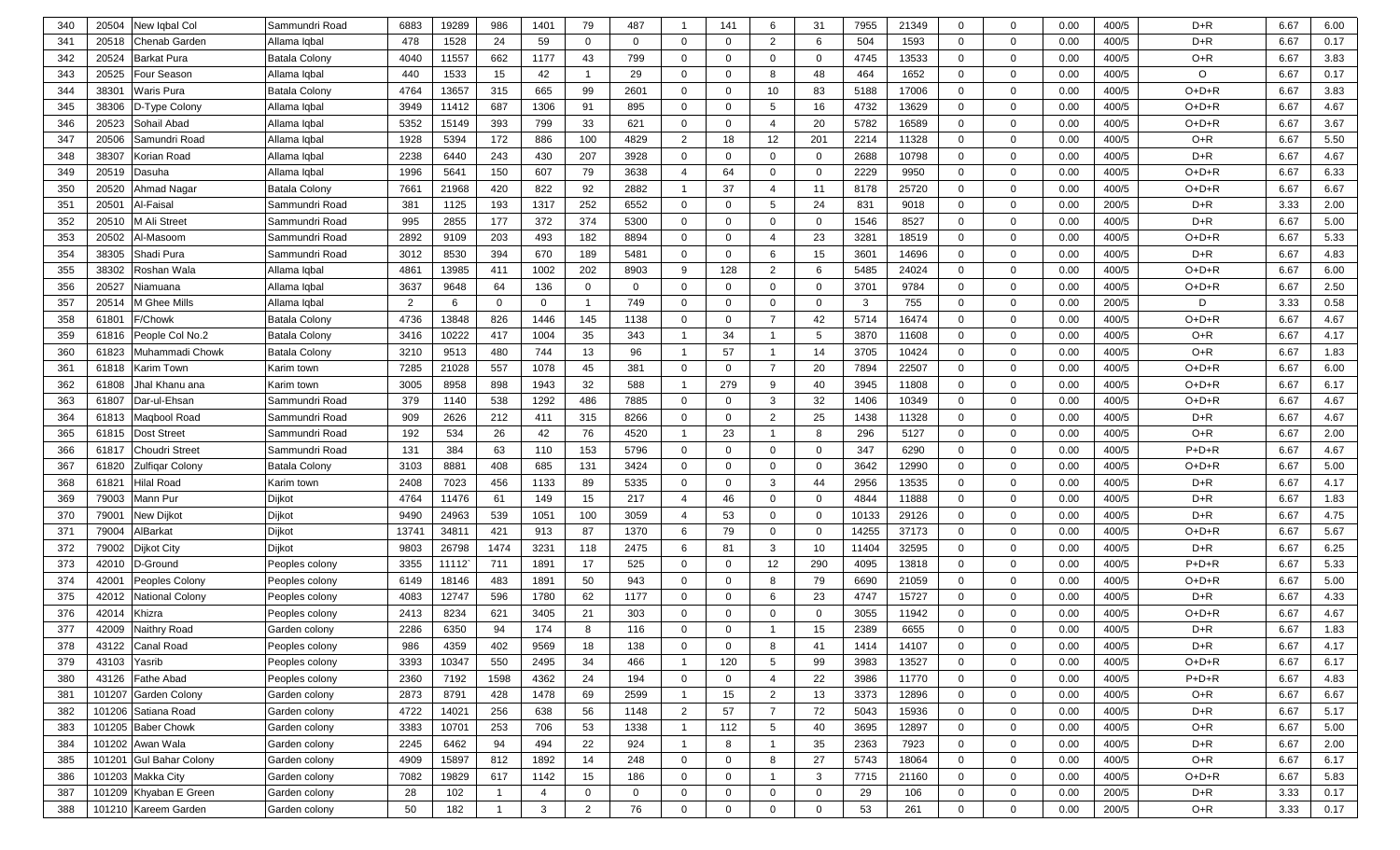| 389 | 101211      | A-4 PGSHF            | Garden colony       | 24           | 77          |             | $\mathbf{0}$ | $\overline{2}$ | 379         | $\mathbf 0$    | $\Omega$       |                         | 5              | 27             | 461   | $\Omega$       | $\mathbf 0$    | 0.00           | 200/5 | $O+R$   | 3.33 | 0.17           |
|-----|-------------|----------------------|---------------------|--------------|-------------|-------------|--------------|----------------|-------------|----------------|----------------|-------------------------|----------------|----------------|-------|----------------|----------------|----------------|-------|---------|------|----------------|
| 390 | 101212      | Harianwala           | Peoples colony      | 860          | 2629        | 318         | 750          | 52             | 1987        | $\mathbf 0$    | $\mathbf 0$    | 2                       | 32             | 1232           | 5398  | $\mathbf 0$    | $\mathbf 0$    | 0.00           | 400/5 | $O+D+R$ | 6.67 | 2.50           |
| 391 | 101213      | Zamzam               | Peoples colony      | 0            | $\mathbf 0$ | $\Omega$    | $\mathbf 0$  | 25             | 2759        | 0              | 0              | $\mathbf 0$             | $\mathbf 0$    | 25             | 2759  | $\mathbf 0$    | $\mathbf 0$    | 0.00           | 400/5 | O+R     | 6.67 | 0.17           |
| 392 | 101208      | <b>Fateh Textile</b> | Garden colony       | $\mathbf{0}$ | $\mathbf 0$ | $\Omega$    | $\mathbf 0$  | -1             | 1200        | $\mathbf 0$    | $\mathbf{0}$   | $\mathbf 0$             | $\Omega$       | - 1            | 1200  | $\mathbf 0$    | $\mathbf 0$    | 0.00           | 200/5 | $D+R$   | 3.33 | 0.83           |
| 393 | 2052'       | Samanabad            | Samanabad           | 2883         | 8649        | 719         | 1438         | 131            | 1893        | $\mathbf 0$    | 0              | 5                       | 25             | 3738           | 12005 | $\mathbf 0$    | $\mathbf 0$    | 3.38           | 400/5 | Ospray  | 6.67 | 3.38           |
| 394 | 20508       | Aminabad             | Factory Area        | 3182         | 8114        | 471         | 933          | 133            | 3702        | $\mathbf{0}$   | $\mathbf{0}$   | 8                       | 32             | 3794           | 12781 | $\mathbf 0$    | $\mathbf 0$    | 3.33           | 400/5 | Ospray  | 6.67 | 3.33           |
| 395 | 20509       | College road         | Factory Area        | 3468         | 10404       | 214         | 428          | 46             | 1841        | 9              | 95             | 6                       | 30             | 3743           | 12798 | $\mathbf 0$    | $\mathbf 0$    | 3.21           | 400/5 | Ospray  | 6.67 | 3.21           |
| 396 | 20507       | Nisar colony         | Samanabad           | 5142         | 15426       | 552         | 1104         | 46             | 542         | $\mathbf 0$    | $\Omega$       | 11                      | 55             | 5751           | 17127 | $\mathbf 0$    | $\mathbf 0$    | 4.55           | 400/5 | Ospray  | 6.67 | 4.55           |
| 397 | 20522       | Muzaffar Colony      | Samanabad           | 5109         | 15327       | 518         | 1036         | 156            | 2068        | 0              | $\mathbf 0$    | $\overline{7}$          | 35             | 5790           | 18466 | $\mathbf 0$    | $\mathbf 0$    | 3.75           | 400/5 | Ospray  | 6.67 | 3.75           |
| 398 | 20503       | Nawabanwala          | Samanabad           | 3268         | 8333        | 300         | 594          | 146            | 3705        |                | 15             | 6                       | 24             | 3721           | 12671 | $\mathbf 0$    | $\mathbf 0$    | 3.33           | 400/5 | Ospray  | 6.67 | 3.33           |
| 399 | 38309       | Mujahidabad          | Samanabad           | 3058         | 7798        | 199         | 394          | 143            | 7727        | -1             | 15             | 3                       | 12             | 3404           | 15946 | $\mathbf 0$    | $\mathbf 0$    | 4.70           | 400/5 | Ospray  | 6.67 | 4.70           |
| 400 | 20513       | Gulshan Iqbal Col    | Samanabad           | 6884         | 17554       | 431         | 853          | 128            | 7555        | $\mathbf{0}$   | 0              | 10                      | 40             | 7453           | 26003 | $\mathbf 0$    | $\mathbf 0$    | 5.00           | 400/5 | Ospray  | 6.67 | 5.00           |
| 401 | 20517       | Pepsi                | Samanabad           | $\Omega$     | $\mathbf 0$ | $\Omega$    | $\mathbf{0}$ | 2              | 4523        | $\mathbf 0$    | $\mathbf{0}$   | $\mathbf 0$             | $\mathbf{0}$   | 2              | 4523  | $\mathbf{0}$   | $\mathbf 0$    | 2              | 400/5 | Dog     | 6.67 | $\overline{2}$ |
| 402 | 61806       | <b>Bilal</b>         | Samanabad           | 3133         | 7989        | 749         | 1483         | 143            | 2152        | $\overline{1}$ | 15             | 2                       | 8              | 4028           | 11647 | $\mathbf{0}$   | $\mathbf 0$    | 3.16           | 400/5 | Ospray  | 6.67 | 3.16           |
| 403 | 61802       | Sir Syed             | <b>Factory Area</b> | 2782         | 8346        | 1297        | 2594         | 200            | 3421        | 2              | 30             | 6                       | 30             | 4287           | 14421 | $\mathbf 0$    | $\mathbf 0$    | 4.16           | 400/5 | Ospray  | 6.67 | 4.16           |
| 404 | 61812       | Tata Bazar           | Factory Area        | 3262         | 9786        | 2085        | 3127         | 72             | 1412        | $\mathbf{1}$   | 15             | $\overline{4}$          | 20             | 5424           | 14360 | $\mathbf 0$    | 0              | 4.05           | 400/5 | Ospray  | 6.67 | 4.05           |
| 405 | 61804       | Momanabad            | <b>Factory Area</b> | 3857         | 9835        | 1229        | 2433         | 363            | 3220        | $\mathbf{0}$   | 0              | 19                      | 76             | 5468           | 15565 | $\mathbf 0$    | $\mathbf 0$    | 5.66           | 400/5 | Ospray  | 6.67 | 5.66           |
| 406 | 61803       | Gau Shalla           | Nazimabad           | 4619         | 11778       | 460         | 911          | 114            | 4123        | 0              | 0              | 14                      | 56             | 5207           | 16868 | $\mathbf 0$    | $\mathbf 0$    | 3.33           | 400/5 | Ospray  | 6.67 | 3.33           |
| 407 | 61827       | Rehmania Town        | Nazimabad           | 3245         | 9735        | 179         | 358          | $\Omega$       | $\Omega$    | $\mathbf 0$    | $\mathbf{0}$   | $\mathbf 0$             | $\Omega$       | 3424           | 10326 | $\mathbf 0$    | $\mathbf 0$    | 3.12           | 400/5 | Ospray  | 6.67 | 3.12           |
| 408 | 61805       | Bismillahpur         | Samanabad           | 1872         | 4774        | 151         | 299          | 327            | 7091        | $\mathbf{0}$   | $\Omega$       | $\overline{1}$          | $\overline{4}$ | 2351           | 12168 | $\mathbf 0$    | $\mathbf 0$    | 4.33           | 400/5 | Ospray  | 6.67 | 4.33           |
| 409 | 7902        | (halidabad           | Nazimabad           | 3401         | 10203       | 1490        | 2980         | 146            | 1057        | $\mathbf 0$    | $\Omega$       | 9                       | 45             | 5046           | 14285 | $\mathbf 0$    | $\mathbf 0$    | 4.34           | 400/5 | Ospray  | 6.67 | 4.34           |
| 410 | 7904        | iaqat Abad.          | <b>Bakar Mandi</b>  | 5400         | 16200       | 729         | 1258         | 73             | 1061        | $\mathbf 0$    | $\Omega$       | 16                      | 80             | 6218           | 18599 | $\mathbf 0$    | $\mathbf 0$    | 6.17           | 400/5 | Ospray  | 6.67 | 6.17           |
| 411 | 7924        | Ali Housing          | <b>Bakar Mandi</b>  | 4678         | 13034       | 626         | 1252         | 14             | 1153        | $\mathbf 0$    | 0              | $\mathbf 0$             | $\mathbf{0}$   | 5318           | 15439 | $\mathbf 0$    | $\mathbf 0$    | 3.75           | 400/5 | Ospray  | 6.67 | 3.75           |
| 412 | 7910        | lhang Road           | <b>Bakar Mandi</b>  | 2618         | 6676        | 478         | 946          | 150            | 3956        | 0              | 0              | 11                      | 44             | 3257           | 11622 | $\mathbf 0$    | $\mathbf 0$    | 3.66           | 400/5 | Panther | 6.67 | 3.66           |
| 413 | 7903        | akar Mandi.          | <b>Bakar Mandi</b>  | 1150         | 2933        | 693         | 1372         | 434            | 6849        | 0              | 0              | $\overline{1}$          | $\overline{4}$ | 2278           | 11158 | $\mathbf 0$    | $\mathbf 0$    | 4.66           | 400/5 | Panther | 6.67 | 4.66           |
| 414 | 7909        | Sadhar               | Jhang Road          | 1186         | 3558        | 40          | 80           | 120            | 6579        | $\mathbf 0$    | 0              | 3                       | 15             | 449            | 10232 | $\mathbf 0$    | $\mathbf 0$    | 4.8            | 400/5 | Ospray  | 6.67 | 4.8            |
| 415 | 7917        | Data                 | Jhang Road          | 1120         | 2856        | 177         | 350          | 122            | 9448        | 2              | 30             | $\overline{1}$          | $\overline{4}$ | 1421           | 12688 | $\mathbf 0$    | $\mathbf 0$    | 5.33           | 400/5 | Ospray  | 6.67 | 5.33           |
| 416 | 7913        | Sir Shamir           | Thekriwala          | 3252         | 8293        | 158         | 313          | 96             | 6939        | 3              | 45             | $\mathbf 0$             | $\mathbf 0$    | 3509           | 15589 | $\mathbf 0$    | 0              | 4.66           | 400/5 | Ospray  | 6.67 | 4.66           |
| 417 | 7918        | Jinnah               | Jhang Road          | 2018         | 5146        | 115         | 228          | 298            | 7262        | 0              | $\mathbf{0}$   | $\mathbf 1$             | $\overline{4}$ | 2432           | 12640 | $\mathbf 0$    | 0              | 6.16           | 400/5 | Ospray  | 6.67 | 6.16           |
| 418 | 7908        | Bakar Mandi          | Bakar Mandi         | 478          | 1219        | 426         | 843          | 187            | 5549        | 0              | 0              | $\overline{2}$          | 8              | 1093           | 7619  | $\mathbf 0$    | $\mathbf 0$    | 3.33           | 400/5 | Panther | 6.67 | 3.33           |
| 419 | 7919        | Sheikh Colony        | <b>Bakar Mandi</b>  | 2115         | 6345        | 300         | 600          | 183            | 4014        | $\mathbf 0$    | $\Omega$       | $\mathbf 0$             | $\Omega$       | 2595           | 10959 | $\mathbf 0$    | $\mathbf 0$    | 6.05           | 400/5 | Ospray  | 6.67 | 6.05           |
| 420 | 7923        | Islam Pura           | Jhang Road          | 1733         | 4419        | 115         | 228          | 60             | 5550        | $\mathbf{0}$   | $\Omega$       | 3                       | 12             | 1911           | 10209 | $\mathbf 0$    | $\mathbf 0$    | 3.60           | 400/5 | Ospray  | 6.67 | 3.60           |
| 421 | 7914        | Dhandra              | Jhang Road          | 1974         | 5034        | 177         | 350          | 268            | 9970        | $\overline{4}$ | 60             | $\overline{1}$          | $\overline{4}$ | 2424           | 15418 | $\mathbf 0$    | $\mathbf 0$    | 6.50           | 400/5 | Ospray  | 6.67 | 6.50           |
| 422 | 7920        | Atomic Energy        | Nazimabad           | 2883         | 8649        | 491         | 982          | 193            | 3950        | -1             | 15             | 3                       | 15             | 3571           | 13611 | $\mathbf 0$    | $\mathbf 0$    | 5.01           | 400/5 | Ospray  | 6.67 | 5.01           |
| 423 | 7906        | Nazimabad            | Nazimabad           | 2334         | 5952        | 650         | 1287         | 258            | 5438        | 0              | $\mathbf 0$    | $\overline{a}$          | 16             | 3246           | 12693 | $\mathbf 0$    | $\mathbf 0$    | 3.66           | 400/5 | Ospray  | 6.67 | 3.66           |
| 424 | 7926        | NIAB-II              | Nazimabad           | $\Omega$     | $\mathbf 0$ | $\Omega$    | $\mathbf{0}$ | $\Omega$       | $\Omega$    | $\mathbf 0$    | $\mathbf 0$    | $\overline{1}$          | 1600           |                | 1600  | $\mathbf 0$    | $\mathbf 0$    | -1             | 200/5 | Ospray  | 3.33 |                |
| 425 | 7928        | Childern Hospital    | Jhang Road          | $\Omega$     | $\Omega$    |             | $\mathbf{0}$ | $\Omega$       | $\Omega$    | $\mathbf 0$    | $\Omega$       | $\overline{2}$          | 4547           | $\overline{2}$ | 4547  | $\mathbf 0$    | $\Omega$       | -1             | 200/5 | Ospray  | 3.33 |                |
| 426 | 29609       | Gardana              | Jhang Road          | 6170         | 15734       | 166         | 329          | 69             | 2333        | 76             | 1140           | $\Omega$                | $\Omega$       | 6481           | 19535 | $\mathbf{0}$   | $\Omega$       | 5.00           | 400/5 | Ospray  | 6.67 | 5.00           |
| 427 | 7927        | Kausar Abad          | <b>Bakar Mandi</b>  | 3117         | 9351        | 461         | 922          | 177            | 2073        | $\mathbf{0}$   | 0              | $\overline{\mathbf{1}}$ | 5              | 3756           | 12351 | $\mathbf 0$    | $\mathbf 0$    | 3.67           | 400/5 | Ospray  | 6.67 | 3.67           |
| 428 | 29610       | Gulfishan            | <b>Bakar Mandi</b>  | 6197         | 15802       | 956         | 1893         | 171            | 6440        | $\mathbf{0}$   | $\overline{0}$ | 28                      | 112            | 7453           | 24247 | $\overline{0}$ | $\mathbf 0$    | 6.33           | 400/5 | Panther | 6.67 | 6.33           |
| 429 | 7925        | Tahirpura            | Jhang Road          | 1969         | 5021        | 110         | 218          | 212            | 8495        | $\mathbf{0}$   | $\overline{0}$ | $\mathbf 0$             | $\mathbf 0$    | 2291           | 13734 | $\mathbf 0$    | $\mathbf 0$    | 6.33           | 400/5 | Ospray  | 6.67 | 6.33           |
| 430 | 29607       | PAF                  | Jhang Road          | 10           | 30          | 3           | 6            | $\overline{0}$ | 0           | $\mathbf 0$    | $\overline{0}$ | $\overline{7}$          | 1328           | 20             | 1364  | $\mathbf 0$    | $\mathbf 0$    | 1.7            | 200/5 | Dog     | 3.33 | 1.7            |
| 431 | 2961'       | NIAB-I               | Nazimabad           | $\mathbf 0$  | $\mathbf 0$ | $\mathbf 0$ | $\mathbf{0}$ | $\mathbf{0}$   | $\mathbf 0$ | $\mathbf 0$    | $\overline{0}$ | $\overline{2}$          | 1692           | $\overline{2}$ | 1692  | $\overline{0}$ | $\mathbf 0$    | $\overline{1}$ | 200/5 | Ospray  | 3.33 | $\overline{1}$ |
| 432 | 95302       | Al-Farid             | Thekriwala          | 8304         | 21175       | 431         | 853          | 49             | 453         | 11             | 165            | $\mathbf{1}$            | $\overline{4}$ | 8796           | 22651 | $\overline{0}$ | $\mathbf 0$    | 4.66           | 400/5 | Ospray  | 6.67 | 4.66           |
| 433 | 95305       | Thekriwala           | Thekriwala          | 2974         | 7435        | 131         | 196          | 30             | 945         | 32             | 185            | $\mathbf 0$             | $\mathbf 0$    | 3167           | 8761  | $\overline{0}$ | $\mathbf 0$    | 3.12           | 400/5 | Ospray  | 6.67 | 3.12           |
| 434 | 95306       | Al-Khaliq            | Thekriwala          | 5518         | 12036       | 207         | 414          | 40             | 2419        | 96             | 960            | $\mathbf 0$             | $\mathbf 0$    | 5861           | 15829 | $\overline{0}$ | $\mathbf 0$    | 3.98           | 400/5 | Ospray  | 6.67 | 3.98           |
| 435 | 95304       | Mansoor wala         | Thekriwala          | 4005         | 12015       | 442         | 884          | 137            | 5623        | 3              | 35             | $\mathbf 0$             | 0              | 4587           | 18557 | $\overline{0}$ | $\mathbf 0$    | 4.12           | 400/5 | Ospray  | 6.67 | 4.12           |
| 436 | 95303       | Malikabad            | Jhang Road          | 4110         | 12330       | 452         | 904          | 156            | 5068        | $\mathbf{1}$   | 15             | $\mathbf 0$             | 0              | 4719           | 18317 | $\overline{0}$ | $\overline{0}$ | 6.33           | 400/5 | Ospray  | 6.67 | 6.33           |
| 437 | 95309 Sohal |                      | Thekriwala          | 5841         | 14895       | 307         | 608          | 138            | 5307        | 11             | 165            | $\mathbf 0$             | $\mathbf 0$    | 6297           | 20974 | $\mathbf{0}$   | $\mathbf 0$    | 5.16           | 400/5 | Ospray  | 6.67 | 5.16           |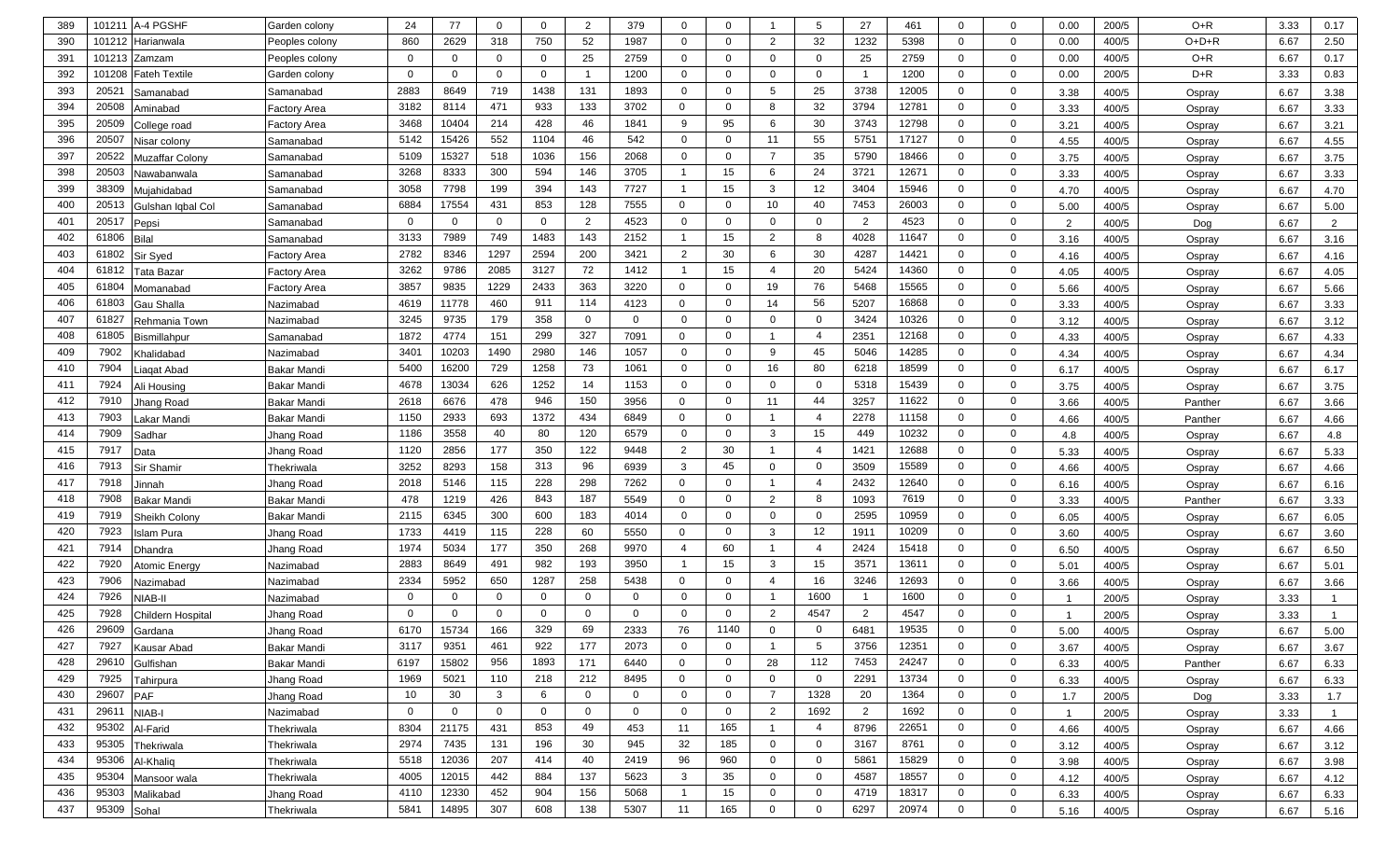| 95307<br>4300<br>$\mathbf{0}$<br>$\overline{0}$<br>439<br>$\mathbf 0$<br>$\mathbf 0$<br>$\mathbf 0$<br>$\mathbf{0}$<br>$\overline{0}$<br>$\mathbf{0}$<br>4300<br>$\Omega$<br>$\Omega$<br>-1<br>200/5<br>$\overline{2}$<br>Jhang Road<br>$\overline{2}$<br>3.33<br>lona<br>Ospray<br>95310<br>$\Omega$<br>1600<br>$\mathbf 0$<br>$\overline{0}$<br>$\mathbf{0}$<br>1600<br>$\overline{0}$<br>$\overline{0}$<br>440<br>$\overline{0}$<br>$\mathbf 0$<br>$\Omega$<br>$\Omega$<br>Kamal Sppining<br>Thekriwala<br>1.6<br>200/5<br>3.33<br>1.6<br>Dog<br>95311<br>1251<br>$\mathbf 0$<br>1251<br>$\mathbf 0$<br>441<br>$\Omega$<br>$\mathbf 0$<br>$\mathbf 0$<br>$\mathbf{0}$<br>$\overline{0}$<br>$\overline{0}$<br>$\Omega$<br>1.6<br>Kamal Fabrics<br>Jhang Road<br>200/5<br>Dog<br>3.33<br>1.6<br>9002<br>366<br>21<br>1176<br>10<br>140<br>$\mathbf 0$<br>3876<br>10684<br>$\mathbf 0$<br>$\mathbf 0$<br>442<br>3601<br>244<br>$\overline{0}$<br>3.88<br>6.67<br>3.88<br>Thekriwala<br>400/5<br>Pensirah<br>Ospray<br>797<br>443<br>$\mathbf 0$<br>$\mathbf 0$<br>$\mathbf 0$<br>$\mathbf 0$<br>$\mathbf 0$<br>$\overline{0}$<br>WASA<br>797<br>$\mathbf 0$<br>$\Omega$<br>200/5<br>3.33<br>Facytory area<br>$\Omega$<br>$\Omega$<br>$\overline{1}$<br>Dog<br>$\overline{1}$<br>Ospary , Dog, Rabbit &<br>22640<br>2575<br>6.67<br>5.83<br>045906<br>Katerian<br>City Samundri<br>10023<br>925<br>3840<br>87<br>42<br>1009<br>$\mathbf 0$<br>$\mathbf 0$<br>11077<br>30064<br>$\mathbf 0$<br>$\mathbf 0$<br>5.83<br>400/5<br>444<br>15723<br>6830<br>112<br>25357<br>5.33<br>6.67<br>5.33<br>098401<br>City Samundri<br>6306<br>2726<br>2804<br>$\mathbf 0$<br>$\Omega$<br>$\overline{0}$<br>$\mathbf 0$<br>9144<br>$\mathbf{0}$<br>$\overline{0}$<br>400/5<br>445<br>Ospary , Dog & Rabbit<br>Farooq<br>5.17<br>098404<br>6952<br>16030<br>1181<br>4760<br>237<br>4106<br>19<br>630<br>$\overline{0}$<br>$\mathbf{0}$<br>8389<br>25526<br>$\mathbf 0$<br>$\overline{0}$<br>5.17<br>400/5<br>6.67<br>446<br>Dijkot Road<br>City Samundri<br>Dog, Rabbit, Ghaper<br>$\mathbf 0$<br>$\overline{0}$<br>5.17<br>447<br>098406<br>City Samundri<br>4951<br>15625<br>2362<br>4798<br>104<br>3060<br>$\mathbf 0$<br>$\overline{0}$<br>$\mathbf{0}$<br>7417<br>23483<br>5.17<br>400/5<br>6.67<br>Samundri (City)<br>$\mathbf 0$<br>Ospary Dog, Rabbit<br>Ospary ,Dog , Rabbit &<br>405<br>44<br>15<br>$\mathbf 0$<br>6.67<br>038203<br>6603<br>16515<br>131<br>528<br>16<br>6780<br>17479<br>$\mathbf{0}$<br>3.00<br>400/5<br>3.00<br>448<br>Jalalabad<br>Rural Samundri<br>$\overline{1}$<br>-1<br>$\mathbf 0$<br>Ospary , Dog, Rabbit &<br>6.67<br>042101<br>7780<br>20189<br>729<br>2142<br>78<br>879<br>70<br>1266<br>$\mathbf 0$<br>$\mathbf 0$<br>8657<br>24476<br>$\mathbf{0}$<br>6.67<br>400/5<br>6.67<br>449<br>Khiderwala<br>Rural Samundri<br>Ospary ,Dog , Rabbit &<br><b>Rural Samundri</b><br>12225<br>$\mathbf{0}$<br>$\overline{0}$<br>2.17<br>450<br>098403<br>4732<br>124<br>358<br>49<br>627<br>2<br>29<br>$\mathbf 0$<br>$\Omega$<br>4907<br>13239<br>2.17<br>400/5<br>6.67<br>Fareed<br>Ospary , Dog, Rabbit &<br>232<br>25623<br>$\mathbf 0$<br>$\mathbf 0$<br>6.67<br>5.00<br>098405<br><b>Rural Samundri</b><br>7844<br>19638<br>670<br>117<br>4535<br>49<br>780<br>$\overline{0}$<br>$\Omega$<br>8242<br>5.00<br>400/5<br>451<br>Garh<br>Ospary , Dog, Rabbit &<br>12530<br>170<br>482<br>132<br>5072<br>15765<br>$\mathbf{0}$<br>$\mathbf{0}$<br>6.67<br>4.00<br>452<br>09841<br>Sayin Wazir Ali<br>Rural Samundri<br>4825<br>69<br>2621<br>8<br>$\overline{0}$<br>$\Omega$<br>4.00<br>400/5<br>$\mathbf 0$<br>$\mathbf 0$<br>2.17<br>MuridWala<br>3046<br>7071<br>73<br>20<br>72<br>1296<br>$\overline{2}$<br>1296<br>8729<br>453<br>03310<br>Kotla<br>182<br>180<br>3213<br>2.17<br>400/5<br>Dog, Rabbit,<br>6.67<br>03310<br>12018<br>987<br>1974<br>22<br>69<br>5529<br>15772<br>$\mathbf 0$<br>$\mathbf{0}$<br>6.67<br>3.5<br>454<br>Muridwala<br>MuridWala<br>4450<br>176<br>1242<br>360<br>3.5<br>400/5<br>Ospary , Dog, Rabbit<br>-1<br>13776<br>$\mathbf 0$<br>$\mathbf 0$<br>4.17<br>455<br>033104<br>MuridWala<br>4289<br>11208<br>78<br>156<br>26<br>234<br>121<br>2178<br>4514<br>4.17<br>400/5<br>6.67<br>$\Omega$<br>$\Omega$<br>Dog, Rabbit,<br>_asoori<br>033107<br>20917<br>259<br>518<br>49<br>392<br>81<br>1458<br>1180<br>8578<br>24465<br>5.33<br>400/5<br>6.67<br>5.33<br>456<br>MuridWala<br>8185<br>$\mathbf{0}$<br>$\mathbf 0$<br>Ospary , Dog, Rabbit<br>Soundh<br>$\overline{4}$<br>Some load of 11 KV Kotla and Muridwala feeder shifted on 11 KV Bangla feeder being idle line<br>$\mathbf 0$<br>1.33<br>457<br>033108<br>MuridWala<br>$\mathbf 0$<br>1.33<br>400/5<br>6.67<br>Bangla<br>Dog, Rabbit<br>458<br>MuridWala<br>Some load of 11 KV Kotla feeder shifted on 11 KV Bangla feeder being idle line<br>$\mathbf 0$<br>$\mathbf 0$<br>0.33<br>033109<br>0.33<br>400/5<br>6.67<br>Mamunkanjan<br>Dog, Rabbit<br>18222<br>7314<br>4.33<br>033110<br>5616<br>187<br>374<br>29<br>261<br>75<br>1350<br>20207<br>$\mathbf 0$<br>$\overline{0}$<br>4.33<br>400/5<br>6.67<br>459<br>Torianwala<br>MuridWala<br>Dog, Rabbit Ghaper<br>4.33<br>16283<br>69<br>9051<br>$\mathbf 0$<br>Ospary ,Dog , Rabbit &<br>6.67<br>004709<br>Lal Shah<br>8570<br>374<br>1122<br>88<br>3921<br>18<br>216<br>$\mathbf 0$<br>4.33<br>400/5<br>460<br>Gojra Road Samundri<br>21611<br>$\mathbf 0$<br>$\mathbf 0$<br>2.67<br>461<br>098402<br>Gojra Road Samundri<br>4769<br>11492<br>270<br>1080<br>72<br>1972<br>60<br>$\mathbf 0$<br>$\mathbf{0}$<br>5115<br>14604<br>2.67<br>400/5<br>6.67<br>Saloni Jhal<br>4<br>Ospary , Dog, Rabbit<br>8377<br>20942<br>292<br>8762<br>Ospary ,Dog , Rabbit &<br>6.67<br>4.00<br>098407<br>890<br>87<br>1513<br>6<br>90<br>$\mathbf 0$<br>$\mathbf 0$<br>23435<br>$\mathbf 0$<br>$\overline{0}$<br>4.00<br>400/5<br>462<br>Naradada<br>Gojra Road Samundri<br>12622<br>2.5<br>098409<br>3913<br>9391<br>313<br>1252<br>54<br>1967<br>$\mathbf 0$<br>12<br>4281<br>$\mathbf 0$<br>$\mathbf{0}$<br>2.5<br>400/5<br>6.67<br>463<br>Saharifabad<br>$\mathbf 0$<br>Ospary , Dog, Rabbit<br>Gojra Road Samundri<br>-1<br>8907<br>24049<br>128<br>384<br>795<br>158<br>27465<br>$\mathbf 0$<br>$\mathbf 0$<br>464<br>4590 <sup>-</sup><br>JHAMARA<br>City T/Wala<br>53<br>2228<br>$\overline{0}$<br>0<br>9246<br>5.83<br>5.83<br>400/5<br>6.67<br>Dog<br>465<br>45902<br>21084<br>404<br>1212<br>12<br>180<br>52<br>926<br>6861<br>23410<br>$\mathbf 0$<br>$\mathbf 0$<br>Tandlianwala City<br>City T/Wala<br>6389<br>$\overline{a}$<br>8<br>6.67<br>$5\phantom{.0}$<br>5<br>400/5<br>Osprey<br>45910<br>13272<br>1311<br>3933<br>48<br>720<br>20<br>3<br>6<br>17731<br>$\mathbf 0$<br>$\overline{0}$<br>466<br><b>Mahi Chowk</b><br>4757<br>6120<br>City T/Wala<br>$\mathbf{1}$<br>6.67<br>400/5<br>$\overline{4}$<br>$\overline{4}$<br>Osprey<br>385<br>1189<br>$\overline{0}$<br>467<br>45912<br>City T/Wala<br>1117<br>18<br>$\mathbf 0$<br>$\mathbf 0$<br>$\overline{0}$<br>$\mathbf{0}$<br>391<br>$\mathbf 0$<br>Tayyaba Town<br>$\mathbf{0}$<br>$\Omega$<br>0.67<br>-6<br>0.67<br>200/5<br>3.33<br>Rabbit<br>717<br>468<br>45913<br>City T/Wala<br>$\mathbf 0$<br>15<br>$\overline{0}$<br>$\mathbf{0}$<br>$\mathbf 0$<br>$\mathbf 0$<br><b>Best Chip Board</b><br>$\Omega$<br>$\Omega$<br>0<br>$\mathbf 0$<br>$\Omega$<br>3.33<br>0.83<br>0.83<br>200/5<br>Rabbit<br>357<br>3204<br>2<br>469<br>45903<br>4247<br>11467<br>119<br>24<br>360<br>225<br>4616<br>15391<br>$\mathbf 0$<br>$\mathbf 0$<br>Pindi Sheikh Moosha<br>Rural T/Wala<br>- 1<br>4.67<br>4.67<br>400/5<br>6.67<br>Dog<br>6423<br>470<br>45908<br><b>Bhalik</b><br>Rural T/Wala<br>2379<br>61<br>183<br>29<br>435<br>136<br>1926<br>$\overline{0}$<br>$\mathbf{0}$<br>2605<br>8966<br>$\mathbf 0$<br>$\mathbf 0$<br>3.17<br>3.17<br>400/5<br>6.67<br>Osprey<br>12455<br>48<br>33<br>2234<br>4792<br>471<br>45909<br>Samundri Road<br>4613<br>144<br>495<br>98<br>$\overline{0}$<br>$\mathbf{0}$<br>15336<br>$\mathbf 0$<br>$\overline{0}$<br>Rural T/Wala<br>400/5<br>Dog<br>6.67<br>$\overline{4}$<br>$\overline{4}$<br>9385<br>97<br>45911<br>3754<br>291<br>$\overline{7}$<br>105<br>165<br>2459<br>$\overline{0}$<br>0<br>4023<br>12208<br>$\mathbf 0$<br>$\overline{0}$<br>472<br>Jangle Sarkar<br>Rural T/Wala<br>3.67<br>3.67<br>6.67<br>400/5<br>Dog<br>2<br>42107<br>11073<br>385<br>1155<br>24<br>360<br>106<br>1537<br>4617<br>14087<br>$\mathbf 0$<br>$\overline{0}$<br>473<br><b>Rehmay Shah</b><br>4101<br>$\overline{1}$<br>Kanjwani<br>6.67<br>4.5<br>4.5<br>400/5<br>Dog<br>42108<br><b>TSML</b><br>975<br>$\overline{0}$<br>$\mathbf 0$<br>474<br>$\mathbf 0$<br>$\mathbf 0$<br>$\mathbf 0$<br>$\mathbf 0$<br>0<br>975<br>$\mathbf 0$<br>$\mathbf{0}$<br>$\mathbf{0}$<br><b>Rehmay Shah</b><br>1.83<br>3.33<br>1.83<br>200/5<br>Rabbit<br>R.Shah<br>17901<br>22374<br>475<br>45904<br>6630<br>242<br>726<br>57<br>855<br>169<br>2941<br>$\mathbf 0$<br>$\Omega$<br>7098<br>$\Omega$<br>$\Omega$<br><b>Rehmay Shah</b><br>5.5<br>400/5<br>6.67<br>5.5<br>Osprey<br>45905 Alam Shah<br><b>Rehmay Shah</b><br>5557<br>33<br>169<br>2533<br>2058<br>99<br>9<br>135<br>$\mathbf{0}$<br>2269<br>8300<br>$\mathbf 0$<br>$\mathbf 0$<br>476<br>3.33<br>400/5<br>Dog<br>6.67<br>3.33<br>107901<br>Al-Bhadar<br>1266<br>3418<br>10<br>12<br>180<br>82<br>$\mathbf 0$<br>$\mathbf 0$<br>1370<br>5031<br>$\overline{0}$<br>$\mathbf 0$<br>477<br><b>Rehmay Shah</b><br>30<br>1461<br>1.6<br>400/5<br>6.67<br>1.6<br>Dog<br>107902 Kot Fazal<br><b>Rehmay Shah</b><br>4925<br>12<br>14<br>1290<br>$\mathbf 0$<br>$\mathbf 0$<br>6436<br>$\mathbf 0$<br>478<br>1824<br>36<br>210<br>86<br>1936<br>$\overline{0}$<br>6.67<br>2.1<br>400/5<br>2.1<br>Dog<br>Rehmay Shah<br>$\mathbf 0$<br>$\mathbf 0$<br>479<br>107903 Garh Fateh Shah<br>2918<br>7879<br>253<br>759<br>30<br>450<br>100<br>1400<br>$\mathbf 0$<br>3301<br>10334<br>$\overline{0}$<br>2.58<br>400/5<br>6.67<br>2.58<br>Osprey<br>480<br>107904<br>580<br>1566<br>12<br>60<br>39<br>663<br>$\mathbf 0$<br>$\mathbf 0$<br>627<br>2302<br>$\overline{0}$<br>$\mathbf 0$<br>Shaheen Feeder<br><b>Rehmay Shah</b><br>$\overline{4}$<br>$\overline{4}$<br>0.75<br>400/5<br>6.67<br>0.75<br>Osprey<br>107905 Khai<br><b>Rehmay Shah</b><br>4566<br>22<br>15 <sub>1</sub><br>225<br>1605<br>$\mathbf 0$<br>$\mathbf 0$<br>6431<br>$\mathbf 0$<br>481<br>1691<br>66<br>113<br>1841<br>$\overline{0}$<br>400/5<br>6.67<br>1.5<br>1.5<br>Osprey<br>Peer Salah-Ud-Din<br>5295<br>32<br>12<br>645<br>1978<br>6337<br>482<br>42102<br>K.Wala<br>1891<br>96<br>180<br>43<br>$\overline{0}$<br>$\overline{0}$<br>$\overline{0}$<br>$\overline{0}$<br>400/5<br>6.67<br>1.6<br>1.6<br>Dog<br>K.Wala<br><b>RAVI</b><br>4208<br>11362<br>223<br>669<br>3520<br>$\mathbf{0}$<br>$\mathbf 0$<br>4692<br>$\overline{0}$<br>$\mathbf 0$<br>483<br>42103<br>41<br>615<br>220<br>16311<br>400/5<br>6.67<br>5.6<br>5.6<br>Dog<br><b>SHERZA</b><br>K.Wala<br>1764<br>484<br>42104<br>2110<br>5697<br>11<br>33<br>15 <sub>15</sub><br>225<br>126<br>$\overline{0}$<br>$\overline{0}$<br>2262<br>7875<br>$\overline{0}$<br>$\overline{0}$<br>400/5<br>6.67<br>3.6<br>3.6<br>Osprey<br>$\mathbf 0$<br>42105<br>K.Wala<br>2836<br>7657<br>41<br>123<br>26<br>390<br>3437<br>$\overline{0}$<br>$\overline{0}$<br>3084<br>$\overline{0}$<br>485<br>Kalarwala<br>181<br>11819<br>6.67<br>$5\phantom{.0}$<br>400/5<br>$5\overline{5}$<br>Osprey<br><b>SUGAR MILL</b><br>2272<br>3408<br>24<br>72<br>11<br>1622<br>$\mathbf{0}$<br>$\mathbf 0$<br>2422<br>5253<br>$\mathbf 0$<br>$\mathbf 0$<br>486<br>42106<br>K.Wala<br>165<br>115<br>3.5<br>400/5<br>6.67<br>3.5<br>Dog | 438 | 95312 | Muzaffar Shaheed | Thekriwala | 1732 | 5196 | 589 | 1178 | 92 | 1215 | $\mathbf 0$ | $\Omega$ | $\Omega$ | $\Omega$ | 2413 | 7589 | $\mathbf 0$ | $\mathbf 0$ | 3.76 | 400/5 | Ospray | 6.67 | 3.76 |
|--------------------------------------------------------------------------------------------------------------------------------------------------------------------------------------------------------------------------------------------------------------------------------------------------------------------------------------------------------------------------------------------------------------------------------------------------------------------------------------------------------------------------------------------------------------------------------------------------------------------------------------------------------------------------------------------------------------------------------------------------------------------------------------------------------------------------------------------------------------------------------------------------------------------------------------------------------------------------------------------------------------------------------------------------------------------------------------------------------------------------------------------------------------------------------------------------------------------------------------------------------------------------------------------------------------------------------------------------------------------------------------------------------------------------------------------------------------------------------------------------------------------------------------------------------------------------------------------------------------------------------------------------------------------------------------------------------------------------------------------------------------------------------------------------------------------------------------------------------------------------------------------------------------------------------------------------------------------------------------------------------------------------------------------------------------------------------------------------------------------------------------------------------------------------------------------------------------------------------------------------------------------------------------------------------------------------------------------------------------------------------------------------------------------------------------------------------------------------------------------------------------------------------------------------------------------------------------------------------------------------------------------------------------------------------------------------------------------------------------------------------------------------------------------------------------------------------------------------------------------------------------------------------------------------------------------------------------------------------------------------------------------------------------------------------------------------------------------------------------------------------------------------------------------------------------------------------------------------------------------------------------------------------------------------------------------------------------------------------------------------------------------------------------------------------------------------------------------------------------------------------------------------------------------------------------------------------------------------------------------------------------------------------------------------------------------------------------------------------------------------------------------------------------------------------------------------------------------------------------------------------------------------------------------------------------------------------------------------------------------------------------------------------------------------------------------------------------------------------------------------------------------------------------------------------------------------------------------------------------------------------------------------------------------------------------------------------------------------------------------------------------------------------------------------------------------------------------------------------------------------------------------------------------------------------------------------------------------------------------------------------------------------------------------------------------------------------------------------------------------------------------------------------------------------------------------------------------------------------------------------------------------------------------------------------------------------------------------------------------------------------------------------------------------------------------------------------------------------------------------------------------------------------------------------------------------------------------------------------------------------------------------------------------------------------------------------------------------------------------------------------------------------------------------------------------------------------------------------------------------------------------------------------------------------------------------------------------------------------------------------------------------------------------------------------------------------------------------------------------------------------------------------------------------------------------------------------------------------------------------------------------------------------------------------------------------------------------------------------------------------------------------------------------------------------------------------------------------------------------------------------------------------------------------------------------------------------------------------------------------------------------------------------------------------------------------------------------------------------------------------------------------------------------------------------------------------------------------------------------------------------------------------------------------------------------------------------------------------------------------------------------------------------------------------------------------------------------------------------------------------------------------------------------------------------------------------------------------------------------------------------------------------------------------------------------------------------------------------------------------------------------------------------------------------------------------------------------------------------------------------------------------------------------------------------------------------------------------------------------------------------------------------------------------------------------------------------------------------------------------------------------------------------------------------------------------------------------------------------------------------------------------------------------------------------------------------------------------------------------------------------------------------------------------------------------------------------------------------------------------------------------------------------------------------------------------------------------------------------------------------------------------------------------------------------------------------------------------------------------------------------------------------------------------------------------------------------------------------------------------------------------------------------------------------------------------------------------------------------------------------------------------------------------------------------------------------------------------------------------------------------------------------------------------------------------------------------------------------------------------------------------------------------------------------------------------------------------------------------------------------------------------------------------------------------------------------------------------------------------------------------------------------------------------------------------------------------------------------------------------------------------------------------------------------------------------------------------------------------------------------------------------------------------------------------------------------------------------------------------------------------------------------------------------------------------------------------------------------------------------------------------------------------------------------------------------------------------------------------------------------------------------------------------------------------------------------------------------------------------------------------------------------------------------------------------------------------------------------------------------------------------------------------------------------------------------------------------------------------------------------------------------------------------------------------------------------------------------------------------------------------------------------------------------------------------------------------------------------------------------------------------------------------------------------------------------------------------------------------------------------------------------------------------------------------------------------------------------------------------------------------------------------------------------------------------------------------------------------------------------------------------------------------------------------------------------------------------------------------------------------------------------------------------------------------------------------------------------------------------------------------------------------------------------------------------------------------------------------------------------------------------------------------------------------------------------------------------------------------------------------------------------------------------------------------------------------------------------------------------------------------------------------------------------------------------------------------------------------------------------------------------------------------------------------------------------------------------------------------------------------------------------------------------------------------------------------------------------------------------------------------------------------------------------------------------------------------------------------------------------------------------------------------------------------------------------------------------------------------------------------------------------------------------------------------------------------------------------------------------------|-----|-------|------------------|------------|------|------|-----|------|----|------|-------------|----------|----------|----------|------|------|-------------|-------------|------|-------|--------|------|------|
|                                                                                                                                                                                                                                                                                                                                                                                                                                                                                                                                                                                                                                                                                                                                                                                                                                                                                                                                                                                                                                                                                                                                                                                                                                                                                                                                                                                                                                                                                                                                                                                                                                                                                                                                                                                                                                                                                                                                                                                                                                                                                                                                                                                                                                                                                                                                                                                                                                                                                                                                                                                                                                                                                                                                                                                                                                                                                                                                                                                                                                                                                                                                                                                                                                                                                                                                                                                                                                                                                                                                                                                                                                                                                                                                                                                                                                                                                                                                                                                                                                                                                                                                                                                                                                                                                                                                                                                                                                                                                                                                                                                                                                                                                                                                                                                                                                                                                                                                                                                                                                                                                                                                                                                                                                                                                                                                                                                                                                                                                                                                                                                                                                                                                                                                                                                                                                                                                                                                                                                                                                                                                                                                                                                                                                                                                                                                                                                                                                                                                                                                                                                                                                                                                                                                                                                                                                                                                                                                                                                                                                                                                                                                                                                                                                                                                                                                                                                                                                                                                                                                                                                                                                                                                                                                                                                                                                                                                                                                                                                                                                                                                                                                                                                                                                                                                                                                                                                                                                                                                                                                                                                                                                                                                                                                                                                                                                                                                                                                                                                                                                                                                                                                                                                                                                                                                                                                                                                                                                                                                                                                                                                                                                                                                                                                                                                                                                                                                                                                                                                                                                                                                                                                                                                                                                                                                                                                                                                                                                                                                                                                                                                                                                                                                                                                                                                                                                                                                                                                                                                                                                                                                                                                                                                                                                                                                                                                                                                                                                                                                                                                                                                                                                                                                                                                            |     |       |                  |            |      |      |     |      |    |      |             |          |          |          |      |      |             |             |      |       |        |      |      |
|                                                                                                                                                                                                                                                                                                                                                                                                                                                                                                                                                                                                                                                                                                                                                                                                                                                                                                                                                                                                                                                                                                                                                                                                                                                                                                                                                                                                                                                                                                                                                                                                                                                                                                                                                                                                                                                                                                                                                                                                                                                                                                                                                                                                                                                                                                                                                                                                                                                                                                                                                                                                                                                                                                                                                                                                                                                                                                                                                                                                                                                                                                                                                                                                                                                                                                                                                                                                                                                                                                                                                                                                                                                                                                                                                                                                                                                                                                                                                                                                                                                                                                                                                                                                                                                                                                                                                                                                                                                                                                                                                                                                                                                                                                                                                                                                                                                                                                                                                                                                                                                                                                                                                                                                                                                                                                                                                                                                                                                                                                                                                                                                                                                                                                                                                                                                                                                                                                                                                                                                                                                                                                                                                                                                                                                                                                                                                                                                                                                                                                                                                                                                                                                                                                                                                                                                                                                                                                                                                                                                                                                                                                                                                                                                                                                                                                                                                                                                                                                                                                                                                                                                                                                                                                                                                                                                                                                                                                                                                                                                                                                                                                                                                                                                                                                                                                                                                                                                                                                                                                                                                                                                                                                                                                                                                                                                                                                                                                                                                                                                                                                                                                                                                                                                                                                                                                                                                                                                                                                                                                                                                                                                                                                                                                                                                                                                                                                                                                                                                                                                                                                                                                                                                                                                                                                                                                                                                                                                                                                                                                                                                                                                                                                                                                                                                                                                                                                                                                                                                                                                                                                                                                                                                                                                                                                                                                                                                                                                                                                                                                                                                                                                                                                                                                                                            |     |       |                  |            |      |      |     |      |    |      |             |          |          |          |      |      |             |             |      |       |        |      |      |
|                                                                                                                                                                                                                                                                                                                                                                                                                                                                                                                                                                                                                                                                                                                                                                                                                                                                                                                                                                                                                                                                                                                                                                                                                                                                                                                                                                                                                                                                                                                                                                                                                                                                                                                                                                                                                                                                                                                                                                                                                                                                                                                                                                                                                                                                                                                                                                                                                                                                                                                                                                                                                                                                                                                                                                                                                                                                                                                                                                                                                                                                                                                                                                                                                                                                                                                                                                                                                                                                                                                                                                                                                                                                                                                                                                                                                                                                                                                                                                                                                                                                                                                                                                                                                                                                                                                                                                                                                                                                                                                                                                                                                                                                                                                                                                                                                                                                                                                                                                                                                                                                                                                                                                                                                                                                                                                                                                                                                                                                                                                                                                                                                                                                                                                                                                                                                                                                                                                                                                                                                                                                                                                                                                                                                                                                                                                                                                                                                                                                                                                                                                                                                                                                                                                                                                                                                                                                                                                                                                                                                                                                                                                                                                                                                                                                                                                                                                                                                                                                                                                                                                                                                                                                                                                                                                                                                                                                                                                                                                                                                                                                                                                                                                                                                                                                                                                                                                                                                                                                                                                                                                                                                                                                                                                                                                                                                                                                                                                                                                                                                                                                                                                                                                                                                                                                                                                                                                                                                                                                                                                                                                                                                                                                                                                                                                                                                                                                                                                                                                                                                                                                                                                                                                                                                                                                                                                                                                                                                                                                                                                                                                                                                                                                                                                                                                                                                                                                                                                                                                                                                                                                                                                                                                                                                                                                                                                                                                                                                                                                                                                                                                                                                                                                                                                                            |     |       |                  |            |      |      |     |      |    |      |             |          |          |          |      |      |             |             |      |       |        |      |      |
|                                                                                                                                                                                                                                                                                                                                                                                                                                                                                                                                                                                                                                                                                                                                                                                                                                                                                                                                                                                                                                                                                                                                                                                                                                                                                                                                                                                                                                                                                                                                                                                                                                                                                                                                                                                                                                                                                                                                                                                                                                                                                                                                                                                                                                                                                                                                                                                                                                                                                                                                                                                                                                                                                                                                                                                                                                                                                                                                                                                                                                                                                                                                                                                                                                                                                                                                                                                                                                                                                                                                                                                                                                                                                                                                                                                                                                                                                                                                                                                                                                                                                                                                                                                                                                                                                                                                                                                                                                                                                                                                                                                                                                                                                                                                                                                                                                                                                                                                                                                                                                                                                                                                                                                                                                                                                                                                                                                                                                                                                                                                                                                                                                                                                                                                                                                                                                                                                                                                                                                                                                                                                                                                                                                                                                                                                                                                                                                                                                                                                                                                                                                                                                                                                                                                                                                                                                                                                                                                                                                                                                                                                                                                                                                                                                                                                                                                                                                                                                                                                                                                                                                                                                                                                                                                                                                                                                                                                                                                                                                                                                                                                                                                                                                                                                                                                                                                                                                                                                                                                                                                                                                                                                                                                                                                                                                                                                                                                                                                                                                                                                                                                                                                                                                                                                                                                                                                                                                                                                                                                                                                                                                                                                                                                                                                                                                                                                                                                                                                                                                                                                                                                                                                                                                                                                                                                                                                                                                                                                                                                                                                                                                                                                                                                                                                                                                                                                                                                                                                                                                                                                                                                                                                                                                                                                                                                                                                                                                                                                                                                                                                                                                                                                                                                                                                            |     |       |                  |            |      |      |     |      |    |      |             |          |          |          |      |      |             |             |      |       |        |      |      |
|                                                                                                                                                                                                                                                                                                                                                                                                                                                                                                                                                                                                                                                                                                                                                                                                                                                                                                                                                                                                                                                                                                                                                                                                                                                                                                                                                                                                                                                                                                                                                                                                                                                                                                                                                                                                                                                                                                                                                                                                                                                                                                                                                                                                                                                                                                                                                                                                                                                                                                                                                                                                                                                                                                                                                                                                                                                                                                                                                                                                                                                                                                                                                                                                                                                                                                                                                                                                                                                                                                                                                                                                                                                                                                                                                                                                                                                                                                                                                                                                                                                                                                                                                                                                                                                                                                                                                                                                                                                                                                                                                                                                                                                                                                                                                                                                                                                                                                                                                                                                                                                                                                                                                                                                                                                                                                                                                                                                                                                                                                                                                                                                                                                                                                                                                                                                                                                                                                                                                                                                                                                                                                                                                                                                                                                                                                                                                                                                                                                                                                                                                                                                                                                                                                                                                                                                                                                                                                                                                                                                                                                                                                                                                                                                                                                                                                                                                                                                                                                                                                                                                                                                                                                                                                                                                                                                                                                                                                                                                                                                                                                                                                                                                                                                                                                                                                                                                                                                                                                                                                                                                                                                                                                                                                                                                                                                                                                                                                                                                                                                                                                                                                                                                                                                                                                                                                                                                                                                                                                                                                                                                                                                                                                                                                                                                                                                                                                                                                                                                                                                                                                                                                                                                                                                                                                                                                                                                                                                                                                                                                                                                                                                                                                                                                                                                                                                                                                                                                                                                                                                                                                                                                                                                                                                                                                                                                                                                                                                                                                                                                                                                                                                                                                                                                                                            |     |       |                  |            |      |      |     |      |    |      |             |          |          |          |      |      |             |             |      |       |        |      |      |
|                                                                                                                                                                                                                                                                                                                                                                                                                                                                                                                                                                                                                                                                                                                                                                                                                                                                                                                                                                                                                                                                                                                                                                                                                                                                                                                                                                                                                                                                                                                                                                                                                                                                                                                                                                                                                                                                                                                                                                                                                                                                                                                                                                                                                                                                                                                                                                                                                                                                                                                                                                                                                                                                                                                                                                                                                                                                                                                                                                                                                                                                                                                                                                                                                                                                                                                                                                                                                                                                                                                                                                                                                                                                                                                                                                                                                                                                                                                                                                                                                                                                                                                                                                                                                                                                                                                                                                                                                                                                                                                                                                                                                                                                                                                                                                                                                                                                                                                                                                                                                                                                                                                                                                                                                                                                                                                                                                                                                                                                                                                                                                                                                                                                                                                                                                                                                                                                                                                                                                                                                                                                                                                                                                                                                                                                                                                                                                                                                                                                                                                                                                                                                                                                                                                                                                                                                                                                                                                                                                                                                                                                                                                                                                                                                                                                                                                                                                                                                                                                                                                                                                                                                                                                                                                                                                                                                                                                                                                                                                                                                                                                                                                                                                                                                                                                                                                                                                                                                                                                                                                                                                                                                                                                                                                                                                                                                                                                                                                                                                                                                                                                                                                                                                                                                                                                                                                                                                                                                                                                                                                                                                                                                                                                                                                                                                                                                                                                                                                                                                                                                                                                                                                                                                                                                                                                                                                                                                                                                                                                                                                                                                                                                                                                                                                                                                                                                                                                                                                                                                                                                                                                                                                                                                                                                                                                                                                                                                                                                                                                                                                                                                                                                                                                                                                                            |     |       |                  |            |      |      |     |      |    |      |             |          |          |          |      |      |             |             |      |       |        |      |      |
|                                                                                                                                                                                                                                                                                                                                                                                                                                                                                                                                                                                                                                                                                                                                                                                                                                                                                                                                                                                                                                                                                                                                                                                                                                                                                                                                                                                                                                                                                                                                                                                                                                                                                                                                                                                                                                                                                                                                                                                                                                                                                                                                                                                                                                                                                                                                                                                                                                                                                                                                                                                                                                                                                                                                                                                                                                                                                                                                                                                                                                                                                                                                                                                                                                                                                                                                                                                                                                                                                                                                                                                                                                                                                                                                                                                                                                                                                                                                                                                                                                                                                                                                                                                                                                                                                                                                                                                                                                                                                                                                                                                                                                                                                                                                                                                                                                                                                                                                                                                                                                                                                                                                                                                                                                                                                                                                                                                                                                                                                                                                                                                                                                                                                                                                                                                                                                                                                                                                                                                                                                                                                                                                                                                                                                                                                                                                                                                                                                                                                                                                                                                                                                                                                                                                                                                                                                                                                                                                                                                                                                                                                                                                                                                                                                                                                                                                                                                                                                                                                                                                                                                                                                                                                                                                                                                                                                                                                                                                                                                                                                                                                                                                                                                                                                                                                                                                                                                                                                                                                                                                                                                                                                                                                                                                                                                                                                                                                                                                                                                                                                                                                                                                                                                                                                                                                                                                                                                                                                                                                                                                                                                                                                                                                                                                                                                                                                                                                                                                                                                                                                                                                                                                                                                                                                                                                                                                                                                                                                                                                                                                                                                                                                                                                                                                                                                                                                                                                                                                                                                                                                                                                                                                                                                                                                                                                                                                                                                                                                                                                                                                                                                                                                                                                                                                            |     |       |                  |            |      |      |     |      |    |      |             |          |          |          |      |      |             |             |      |       |        |      |      |
|                                                                                                                                                                                                                                                                                                                                                                                                                                                                                                                                                                                                                                                                                                                                                                                                                                                                                                                                                                                                                                                                                                                                                                                                                                                                                                                                                                                                                                                                                                                                                                                                                                                                                                                                                                                                                                                                                                                                                                                                                                                                                                                                                                                                                                                                                                                                                                                                                                                                                                                                                                                                                                                                                                                                                                                                                                                                                                                                                                                                                                                                                                                                                                                                                                                                                                                                                                                                                                                                                                                                                                                                                                                                                                                                                                                                                                                                                                                                                                                                                                                                                                                                                                                                                                                                                                                                                                                                                                                                                                                                                                                                                                                                                                                                                                                                                                                                                                                                                                                                                                                                                                                                                                                                                                                                                                                                                                                                                                                                                                                                                                                                                                                                                                                                                                                                                                                                                                                                                                                                                                                                                                                                                                                                                                                                                                                                                                                                                                                                                                                                                                                                                                                                                                                                                                                                                                                                                                                                                                                                                                                                                                                                                                                                                                                                                                                                                                                                                                                                                                                                                                                                                                                                                                                                                                                                                                                                                                                                                                                                                                                                                                                                                                                                                                                                                                                                                                                                                                                                                                                                                                                                                                                                                                                                                                                                                                                                                                                                                                                                                                                                                                                                                                                                                                                                                                                                                                                                                                                                                                                                                                                                                                                                                                                                                                                                                                                                                                                                                                                                                                                                                                                                                                                                                                                                                                                                                                                                                                                                                                                                                                                                                                                                                                                                                                                                                                                                                                                                                                                                                                                                                                                                                                                                                                                                                                                                                                                                                                                                                                                                                                                                                                                                                                                                            |     |       |                  |            |      |      |     |      |    |      |             |          |          |          |      |      |             |             |      |       |        |      |      |
|                                                                                                                                                                                                                                                                                                                                                                                                                                                                                                                                                                                                                                                                                                                                                                                                                                                                                                                                                                                                                                                                                                                                                                                                                                                                                                                                                                                                                                                                                                                                                                                                                                                                                                                                                                                                                                                                                                                                                                                                                                                                                                                                                                                                                                                                                                                                                                                                                                                                                                                                                                                                                                                                                                                                                                                                                                                                                                                                                                                                                                                                                                                                                                                                                                                                                                                                                                                                                                                                                                                                                                                                                                                                                                                                                                                                                                                                                                                                                                                                                                                                                                                                                                                                                                                                                                                                                                                                                                                                                                                                                                                                                                                                                                                                                                                                                                                                                                                                                                                                                                                                                                                                                                                                                                                                                                                                                                                                                                                                                                                                                                                                                                                                                                                                                                                                                                                                                                                                                                                                                                                                                                                                                                                                                                                                                                                                                                                                                                                                                                                                                                                                                                                                                                                                                                                                                                                                                                                                                                                                                                                                                                                                                                                                                                                                                                                                                                                                                                                                                                                                                                                                                                                                                                                                                                                                                                                                                                                                                                                                                                                                                                                                                                                                                                                                                                                                                                                                                                                                                                                                                                                                                                                                                                                                                                                                                                                                                                                                                                                                                                                                                                                                                                                                                                                                                                                                                                                                                                                                                                                                                                                                                                                                                                                                                                                                                                                                                                                                                                                                                                                                                                                                                                                                                                                                                                                                                                                                                                                                                                                                                                                                                                                                                                                                                                                                                                                                                                                                                                                                                                                                                                                                                                                                                                                                                                                                                                                                                                                                                                                                                                                                                                                                                                                                            |     |       |                  |            |      |      |     |      |    |      |             |          |          |          |      |      |             |             |      |       |        |      |      |
|                                                                                                                                                                                                                                                                                                                                                                                                                                                                                                                                                                                                                                                                                                                                                                                                                                                                                                                                                                                                                                                                                                                                                                                                                                                                                                                                                                                                                                                                                                                                                                                                                                                                                                                                                                                                                                                                                                                                                                                                                                                                                                                                                                                                                                                                                                                                                                                                                                                                                                                                                                                                                                                                                                                                                                                                                                                                                                                                                                                                                                                                                                                                                                                                                                                                                                                                                                                                                                                                                                                                                                                                                                                                                                                                                                                                                                                                                                                                                                                                                                                                                                                                                                                                                                                                                                                                                                                                                                                                                                                                                                                                                                                                                                                                                                                                                                                                                                                                                                                                                                                                                                                                                                                                                                                                                                                                                                                                                                                                                                                                                                                                                                                                                                                                                                                                                                                                                                                                                                                                                                                                                                                                                                                                                                                                                                                                                                                                                                                                                                                                                                                                                                                                                                                                                                                                                                                                                                                                                                                                                                                                                                                                                                                                                                                                                                                                                                                                                                                                                                                                                                                                                                                                                                                                                                                                                                                                                                                                                                                                                                                                                                                                                                                                                                                                                                                                                                                                                                                                                                                                                                                                                                                                                                                                                                                                                                                                                                                                                                                                                                                                                                                                                                                                                                                                                                                                                                                                                                                                                                                                                                                                                                                                                                                                                                                                                                                                                                                                                                                                                                                                                                                                                                                                                                                                                                                                                                                                                                                                                                                                                                                                                                                                                                                                                                                                                                                                                                                                                                                                                                                                                                                                                                                                                                                                                                                                                                                                                                                                                                                                                                                                                                                                                                                                            |     |       |                  |            |      |      |     |      |    |      |             |          |          |          |      |      |             |             |      |       |        |      |      |
|                                                                                                                                                                                                                                                                                                                                                                                                                                                                                                                                                                                                                                                                                                                                                                                                                                                                                                                                                                                                                                                                                                                                                                                                                                                                                                                                                                                                                                                                                                                                                                                                                                                                                                                                                                                                                                                                                                                                                                                                                                                                                                                                                                                                                                                                                                                                                                                                                                                                                                                                                                                                                                                                                                                                                                                                                                                                                                                                                                                                                                                                                                                                                                                                                                                                                                                                                                                                                                                                                                                                                                                                                                                                                                                                                                                                                                                                                                                                                                                                                                                                                                                                                                                                                                                                                                                                                                                                                                                                                                                                                                                                                                                                                                                                                                                                                                                                                                                                                                                                                                                                                                                                                                                                                                                                                                                                                                                                                                                                                                                                                                                                                                                                                                                                                                                                                                                                                                                                                                                                                                                                                                                                                                                                                                                                                                                                                                                                                                                                                                                                                                                                                                                                                                                                                                                                                                                                                                                                                                                                                                                                                                                                                                                                                                                                                                                                                                                                                                                                                                                                                                                                                                                                                                                                                                                                                                                                                                                                                                                                                                                                                                                                                                                                                                                                                                                                                                                                                                                                                                                                                                                                                                                                                                                                                                                                                                                                                                                                                                                                                                                                                                                                                                                                                                                                                                                                                                                                                                                                                                                                                                                                                                                                                                                                                                                                                                                                                                                                                                                                                                                                                                                                                                                                                                                                                                                                                                                                                                                                                                                                                                                                                                                                                                                                                                                                                                                                                                                                                                                                                                                                                                                                                                                                                                                                                                                                                                                                                                                                                                                                                                                                                                                                                                                                            |     |       |                  |            |      |      |     |      |    |      |             |          |          |          |      |      |             |             |      |       |        |      |      |
|                                                                                                                                                                                                                                                                                                                                                                                                                                                                                                                                                                                                                                                                                                                                                                                                                                                                                                                                                                                                                                                                                                                                                                                                                                                                                                                                                                                                                                                                                                                                                                                                                                                                                                                                                                                                                                                                                                                                                                                                                                                                                                                                                                                                                                                                                                                                                                                                                                                                                                                                                                                                                                                                                                                                                                                                                                                                                                                                                                                                                                                                                                                                                                                                                                                                                                                                                                                                                                                                                                                                                                                                                                                                                                                                                                                                                                                                                                                                                                                                                                                                                                                                                                                                                                                                                                                                                                                                                                                                                                                                                                                                                                                                                                                                                                                                                                                                                                                                                                                                                                                                                                                                                                                                                                                                                                                                                                                                                                                                                                                                                                                                                                                                                                                                                                                                                                                                                                                                                                                                                                                                                                                                                                                                                                                                                                                                                                                                                                                                                                                                                                                                                                                                                                                                                                                                                                                                                                                                                                                                                                                                                                                                                                                                                                                                                                                                                                                                                                                                                                                                                                                                                                                                                                                                                                                                                                                                                                                                                                                                                                                                                                                                                                                                                                                                                                                                                                                                                                                                                                                                                                                                                                                                                                                                                                                                                                                                                                                                                                                                                                                                                                                                                                                                                                                                                                                                                                                                                                                                                                                                                                                                                                                                                                                                                                                                                                                                                                                                                                                                                                                                                                                                                                                                                                                                                                                                                                                                                                                                                                                                                                                                                                                                                                                                                                                                                                                                                                                                                                                                                                                                                                                                                                                                                                                                                                                                                                                                                                                                                                                                                                                                                                                                                                                                            |     |       |                  |            |      |      |     |      |    |      |             |          |          |          |      |      |             |             |      |       |        |      |      |
|                                                                                                                                                                                                                                                                                                                                                                                                                                                                                                                                                                                                                                                                                                                                                                                                                                                                                                                                                                                                                                                                                                                                                                                                                                                                                                                                                                                                                                                                                                                                                                                                                                                                                                                                                                                                                                                                                                                                                                                                                                                                                                                                                                                                                                                                                                                                                                                                                                                                                                                                                                                                                                                                                                                                                                                                                                                                                                                                                                                                                                                                                                                                                                                                                                                                                                                                                                                                                                                                                                                                                                                                                                                                                                                                                                                                                                                                                                                                                                                                                                                                                                                                                                                                                                                                                                                                                                                                                                                                                                                                                                                                                                                                                                                                                                                                                                                                                                                                                                                                                                                                                                                                                                                                                                                                                                                                                                                                                                                                                                                                                                                                                                                                                                                                                                                                                                                                                                                                                                                                                                                                                                                                                                                                                                                                                                                                                                                                                                                                                                                                                                                                                                                                                                                                                                                                                                                                                                                                                                                                                                                                                                                                                                                                                                                                                                                                                                                                                                                                                                                                                                                                                                                                                                                                                                                                                                                                                                                                                                                                                                                                                                                                                                                                                                                                                                                                                                                                                                                                                                                                                                                                                                                                                                                                                                                                                                                                                                                                                                                                                                                                                                                                                                                                                                                                                                                                                                                                                                                                                                                                                                                                                                                                                                                                                                                                                                                                                                                                                                                                                                                                                                                                                                                                                                                                                                                                                                                                                                                                                                                                                                                                                                                                                                                                                                                                                                                                                                                                                                                                                                                                                                                                                                                                                                                                                                                                                                                                                                                                                                                                                                                                                                                                                                                                            |     |       |                  |            |      |      |     |      |    |      |             |          |          |          |      |      |             |             |      |       |        |      |      |
|                                                                                                                                                                                                                                                                                                                                                                                                                                                                                                                                                                                                                                                                                                                                                                                                                                                                                                                                                                                                                                                                                                                                                                                                                                                                                                                                                                                                                                                                                                                                                                                                                                                                                                                                                                                                                                                                                                                                                                                                                                                                                                                                                                                                                                                                                                                                                                                                                                                                                                                                                                                                                                                                                                                                                                                                                                                                                                                                                                                                                                                                                                                                                                                                                                                                                                                                                                                                                                                                                                                                                                                                                                                                                                                                                                                                                                                                                                                                                                                                                                                                                                                                                                                                                                                                                                                                                                                                                                                                                                                                                                                                                                                                                                                                                                                                                                                                                                                                                                                                                                                                                                                                                                                                                                                                                                                                                                                                                                                                                                                                                                                                                                                                                                                                                                                                                                                                                                                                                                                                                                                                                                                                                                                                                                                                                                                                                                                                                                                                                                                                                                                                                                                                                                                                                                                                                                                                                                                                                                                                                                                                                                                                                                                                                                                                                                                                                                                                                                                                                                                                                                                                                                                                                                                                                                                                                                                                                                                                                                                                                                                                                                                                                                                                                                                                                                                                                                                                                                                                                                                                                                                                                                                                                                                                                                                                                                                                                                                                                                                                                                                                                                                                                                                                                                                                                                                                                                                                                                                                                                                                                                                                                                                                                                                                                                                                                                                                                                                                                                                                                                                                                                                                                                                                                                                                                                                                                                                                                                                                                                                                                                                                                                                                                                                                                                                                                                                                                                                                                                                                                                                                                                                                                                                                                                                                                                                                                                                                                                                                                                                                                                                                                                                                                                                                            |     |       |                  |            |      |      |     |      |    |      |             |          |          |          |      |      |             |             |      |       |        |      |      |
|                                                                                                                                                                                                                                                                                                                                                                                                                                                                                                                                                                                                                                                                                                                                                                                                                                                                                                                                                                                                                                                                                                                                                                                                                                                                                                                                                                                                                                                                                                                                                                                                                                                                                                                                                                                                                                                                                                                                                                                                                                                                                                                                                                                                                                                                                                                                                                                                                                                                                                                                                                                                                                                                                                                                                                                                                                                                                                                                                                                                                                                                                                                                                                                                                                                                                                                                                                                                                                                                                                                                                                                                                                                                                                                                                                                                                                                                                                                                                                                                                                                                                                                                                                                                                                                                                                                                                                                                                                                                                                                                                                                                                                                                                                                                                                                                                                                                                                                                                                                                                                                                                                                                                                                                                                                                                                                                                                                                                                                                                                                                                                                                                                                                                                                                                                                                                                                                                                                                                                                                                                                                                                                                                                                                                                                                                                                                                                                                                                                                                                                                                                                                                                                                                                                                                                                                                                                                                                                                                                                                                                                                                                                                                                                                                                                                                                                                                                                                                                                                                                                                                                                                                                                                                                                                                                                                                                                                                                                                                                                                                                                                                                                                                                                                                                                                                                                                                                                                                                                                                                                                                                                                                                                                                                                                                                                                                                                                                                                                                                                                                                                                                                                                                                                                                                                                                                                                                                                                                                                                                                                                                                                                                                                                                                                                                                                                                                                                                                                                                                                                                                                                                                                                                                                                                                                                                                                                                                                                                                                                                                                                                                                                                                                                                                                                                                                                                                                                                                                                                                                                                                                                                                                                                                                                                                                                                                                                                                                                                                                                                                                                                                                                                                                                                                                                            |     |       |                  |            |      |      |     |      |    |      |             |          |          |          |      |      |             |             |      |       |        |      |      |
|                                                                                                                                                                                                                                                                                                                                                                                                                                                                                                                                                                                                                                                                                                                                                                                                                                                                                                                                                                                                                                                                                                                                                                                                                                                                                                                                                                                                                                                                                                                                                                                                                                                                                                                                                                                                                                                                                                                                                                                                                                                                                                                                                                                                                                                                                                                                                                                                                                                                                                                                                                                                                                                                                                                                                                                                                                                                                                                                                                                                                                                                                                                                                                                                                                                                                                                                                                                                                                                                                                                                                                                                                                                                                                                                                                                                                                                                                                                                                                                                                                                                                                                                                                                                                                                                                                                                                                                                                                                                                                                                                                                                                                                                                                                                                                                                                                                                                                                                                                                                                                                                                                                                                                                                                                                                                                                                                                                                                                                                                                                                                                                                                                                                                                                                                                                                                                                                                                                                                                                                                                                                                                                                                                                                                                                                                                                                                                                                                                                                                                                                                                                                                                                                                                                                                                                                                                                                                                                                                                                                                                                                                                                                                                                                                                                                                                                                                                                                                                                                                                                                                                                                                                                                                                                                                                                                                                                                                                                                                                                                                                                                                                                                                                                                                                                                                                                                                                                                                                                                                                                                                                                                                                                                                                                                                                                                                                                                                                                                                                                                                                                                                                                                                                                                                                                                                                                                                                                                                                                                                                                                                                                                                                                                                                                                                                                                                                                                                                                                                                                                                                                                                                                                                                                                                                                                                                                                                                                                                                                                                                                                                                                                                                                                                                                                                                                                                                                                                                                                                                                                                                                                                                                                                                                                                                                                                                                                                                                                                                                                                                                                                                                                                                                                                                                                            |     |       |                  |            |      |      |     |      |    |      |             |          |          |          |      |      |             |             |      |       |        |      |      |
|                                                                                                                                                                                                                                                                                                                                                                                                                                                                                                                                                                                                                                                                                                                                                                                                                                                                                                                                                                                                                                                                                                                                                                                                                                                                                                                                                                                                                                                                                                                                                                                                                                                                                                                                                                                                                                                                                                                                                                                                                                                                                                                                                                                                                                                                                                                                                                                                                                                                                                                                                                                                                                                                                                                                                                                                                                                                                                                                                                                                                                                                                                                                                                                                                                                                                                                                                                                                                                                                                                                                                                                                                                                                                                                                                                                                                                                                                                                                                                                                                                                                                                                                                                                                                                                                                                                                                                                                                                                                                                                                                                                                                                                                                                                                                                                                                                                                                                                                                                                                                                                                                                                                                                                                                                                                                                                                                                                                                                                                                                                                                                                                                                                                                                                                                                                                                                                                                                                                                                                                                                                                                                                                                                                                                                                                                                                                                                                                                                                                                                                                                                                                                                                                                                                                                                                                                                                                                                                                                                                                                                                                                                                                                                                                                                                                                                                                                                                                                                                                                                                                                                                                                                                                                                                                                                                                                                                                                                                                                                                                                                                                                                                                                                                                                                                                                                                                                                                                                                                                                                                                                                                                                                                                                                                                                                                                                                                                                                                                                                                                                                                                                                                                                                                                                                                                                                                                                                                                                                                                                                                                                                                                                                                                                                                                                                                                                                                                                                                                                                                                                                                                                                                                                                                                                                                                                                                                                                                                                                                                                                                                                                                                                                                                                                                                                                                                                                                                                                                                                                                                                                                                                                                                                                                                                                                                                                                                                                                                                                                                                                                                                                                                                                                                                                                                            |     |       |                  |            |      |      |     |      |    |      |             |          |          |          |      |      |             |             |      |       |        |      |      |
|                                                                                                                                                                                                                                                                                                                                                                                                                                                                                                                                                                                                                                                                                                                                                                                                                                                                                                                                                                                                                                                                                                                                                                                                                                                                                                                                                                                                                                                                                                                                                                                                                                                                                                                                                                                                                                                                                                                                                                                                                                                                                                                                                                                                                                                                                                                                                                                                                                                                                                                                                                                                                                                                                                                                                                                                                                                                                                                                                                                                                                                                                                                                                                                                                                                                                                                                                                                                                                                                                                                                                                                                                                                                                                                                                                                                                                                                                                                                                                                                                                                                                                                                                                                                                                                                                                                                                                                                                                                                                                                                                                                                                                                                                                                                                                                                                                                                                                                                                                                                                                                                                                                                                                                                                                                                                                                                                                                                                                                                                                                                                                                                                                                                                                                                                                                                                                                                                                                                                                                                                                                                                                                                                                                                                                                                                                                                                                                                                                                                                                                                                                                                                                                                                                                                                                                                                                                                                                                                                                                                                                                                                                                                                                                                                                                                                                                                                                                                                                                                                                                                                                                                                                                                                                                                                                                                                                                                                                                                                                                                                                                                                                                                                                                                                                                                                                                                                                                                                                                                                                                                                                                                                                                                                                                                                                                                                                                                                                                                                                                                                                                                                                                                                                                                                                                                                                                                                                                                                                                                                                                                                                                                                                                                                                                                                                                                                                                                                                                                                                                                                                                                                                                                                                                                                                                                                                                                                                                                                                                                                                                                                                                                                                                                                                                                                                                                                                                                                                                                                                                                                                                                                                                                                                                                                                                                                                                                                                                                                                                                                                                                                                                                                                                                                                                                            |     |       |                  |            |      |      |     |      |    |      |             |          |          |          |      |      |             |             |      |       |        |      |      |
|                                                                                                                                                                                                                                                                                                                                                                                                                                                                                                                                                                                                                                                                                                                                                                                                                                                                                                                                                                                                                                                                                                                                                                                                                                                                                                                                                                                                                                                                                                                                                                                                                                                                                                                                                                                                                                                                                                                                                                                                                                                                                                                                                                                                                                                                                                                                                                                                                                                                                                                                                                                                                                                                                                                                                                                                                                                                                                                                                                                                                                                                                                                                                                                                                                                                                                                                                                                                                                                                                                                                                                                                                                                                                                                                                                                                                                                                                                                                                                                                                                                                                                                                                                                                                                                                                                                                                                                                                                                                                                                                                                                                                                                                                                                                                                                                                                                                                                                                                                                                                                                                                                                                                                                                                                                                                                                                                                                                                                                                                                                                                                                                                                                                                                                                                                                                                                                                                                                                                                                                                                                                                                                                                                                                                                                                                                                                                                                                                                                                                                                                                                                                                                                                                                                                                                                                                                                                                                                                                                                                                                                                                                                                                                                                                                                                                                                                                                                                                                                                                                                                                                                                                                                                                                                                                                                                                                                                                                                                                                                                                                                                                                                                                                                                                                                                                                                                                                                                                                                                                                                                                                                                                                                                                                                                                                                                                                                                                                                                                                                                                                                                                                                                                                                                                                                                                                                                                                                                                                                                                                                                                                                                                                                                                                                                                                                                                                                                                                                                                                                                                                                                                                                                                                                                                                                                                                                                                                                                                                                                                                                                                                                                                                                                                                                                                                                                                                                                                                                                                                                                                                                                                                                                                                                                                                                                                                                                                                                                                                                                                                                                                                                                                                                                                                                                            |     |       |                  |            |      |      |     |      |    |      |             |          |          |          |      |      |             |             |      |       |        |      |      |
|                                                                                                                                                                                                                                                                                                                                                                                                                                                                                                                                                                                                                                                                                                                                                                                                                                                                                                                                                                                                                                                                                                                                                                                                                                                                                                                                                                                                                                                                                                                                                                                                                                                                                                                                                                                                                                                                                                                                                                                                                                                                                                                                                                                                                                                                                                                                                                                                                                                                                                                                                                                                                                                                                                                                                                                                                                                                                                                                                                                                                                                                                                                                                                                                                                                                                                                                                                                                                                                                                                                                                                                                                                                                                                                                                                                                                                                                                                                                                                                                                                                                                                                                                                                                                                                                                                                                                                                                                                                                                                                                                                                                                                                                                                                                                                                                                                                                                                                                                                                                                                                                                                                                                                                                                                                                                                                                                                                                                                                                                                                                                                                                                                                                                                                                                                                                                                                                                                                                                                                                                                                                                                                                                                                                                                                                                                                                                                                                                                                                                                                                                                                                                                                                                                                                                                                                                                                                                                                                                                                                                                                                                                                                                                                                                                                                                                                                                                                                                                                                                                                                                                                                                                                                                                                                                                                                                                                                                                                                                                                                                                                                                                                                                                                                                                                                                                                                                                                                                                                                                                                                                                                                                                                                                                                                                                                                                                                                                                                                                                                                                                                                                                                                                                                                                                                                                                                                                                                                                                                                                                                                                                                                                                                                                                                                                                                                                                                                                                                                                                                                                                                                                                                                                                                                                                                                                                                                                                                                                                                                                                                                                                                                                                                                                                                                                                                                                                                                                                                                                                                                                                                                                                                                                                                                                                                                                                                                                                                                                                                                                                                                                                                                                                                                                                                                            |     |       |                  |            |      |      |     |      |    |      |             |          |          |          |      |      |             |             |      |       |        |      |      |
|                                                                                                                                                                                                                                                                                                                                                                                                                                                                                                                                                                                                                                                                                                                                                                                                                                                                                                                                                                                                                                                                                                                                                                                                                                                                                                                                                                                                                                                                                                                                                                                                                                                                                                                                                                                                                                                                                                                                                                                                                                                                                                                                                                                                                                                                                                                                                                                                                                                                                                                                                                                                                                                                                                                                                                                                                                                                                                                                                                                                                                                                                                                                                                                                                                                                                                                                                                                                                                                                                                                                                                                                                                                                                                                                                                                                                                                                                                                                                                                                                                                                                                                                                                                                                                                                                                                                                                                                                                                                                                                                                                                                                                                                                                                                                                                                                                                                                                                                                                                                                                                                                                                                                                                                                                                                                                                                                                                                                                                                                                                                                                                                                                                                                                                                                                                                                                                                                                                                                                                                                                                                                                                                                                                                                                                                                                                                                                                                                                                                                                                                                                                                                                                                                                                                                                                                                                                                                                                                                                                                                                                                                                                                                                                                                                                                                                                                                                                                                                                                                                                                                                                                                                                                                                                                                                                                                                                                                                                                                                                                                                                                                                                                                                                                                                                                                                                                                                                                                                                                                                                                                                                                                                                                                                                                                                                                                                                                                                                                                                                                                                                                                                                                                                                                                                                                                                                                                                                                                                                                                                                                                                                                                                                                                                                                                                                                                                                                                                                                                                                                                                                                                                                                                                                                                                                                                                                                                                                                                                                                                                                                                                                                                                                                                                                                                                                                                                                                                                                                                                                                                                                                                                                                                                                                                                                                                                                                                                                                                                                                                                                                                                                                                                                                                                                                            |     |       |                  |            |      |      |     |      |    |      |             |          |          |          |      |      |             |             |      |       |        |      |      |
|                                                                                                                                                                                                                                                                                                                                                                                                                                                                                                                                                                                                                                                                                                                                                                                                                                                                                                                                                                                                                                                                                                                                                                                                                                                                                                                                                                                                                                                                                                                                                                                                                                                                                                                                                                                                                                                                                                                                                                                                                                                                                                                                                                                                                                                                                                                                                                                                                                                                                                                                                                                                                                                                                                                                                                                                                                                                                                                                                                                                                                                                                                                                                                                                                                                                                                                                                                                                                                                                                                                                                                                                                                                                                                                                                                                                                                                                                                                                                                                                                                                                                                                                                                                                                                                                                                                                                                                                                                                                                                                                                                                                                                                                                                                                                                                                                                                                                                                                                                                                                                                                                                                                                                                                                                                                                                                                                                                                                                                                                                                                                                                                                                                                                                                                                                                                                                                                                                                                                                                                                                                                                                                                                                                                                                                                                                                                                                                                                                                                                                                                                                                                                                                                                                                                                                                                                                                                                                                                                                                                                                                                                                                                                                                                                                                                                                                                                                                                                                                                                                                                                                                                                                                                                                                                                                                                                                                                                                                                                                                                                                                                                                                                                                                                                                                                                                                                                                                                                                                                                                                                                                                                                                                                                                                                                                                                                                                                                                                                                                                                                                                                                                                                                                                                                                                                                                                                                                                                                                                                                                                                                                                                                                                                                                                                                                                                                                                                                                                                                                                                                                                                                                                                                                                                                                                                                                                                                                                                                                                                                                                                                                                                                                                                                                                                                                                                                                                                                                                                                                                                                                                                                                                                                                                                                                                                                                                                                                                                                                                                                                                                                                                                                                                                                                                                            |     |       |                  |            |      |      |     |      |    |      |             |          |          |          |      |      |             |             |      |       |        |      |      |
|                                                                                                                                                                                                                                                                                                                                                                                                                                                                                                                                                                                                                                                                                                                                                                                                                                                                                                                                                                                                                                                                                                                                                                                                                                                                                                                                                                                                                                                                                                                                                                                                                                                                                                                                                                                                                                                                                                                                                                                                                                                                                                                                                                                                                                                                                                                                                                                                                                                                                                                                                                                                                                                                                                                                                                                                                                                                                                                                                                                                                                                                                                                                                                                                                                                                                                                                                                                                                                                                                                                                                                                                                                                                                                                                                                                                                                                                                                                                                                                                                                                                                                                                                                                                                                                                                                                                                                                                                                                                                                                                                                                                                                                                                                                                                                                                                                                                                                                                                                                                                                                                                                                                                                                                                                                                                                                                                                                                                                                                                                                                                                                                                                                                                                                                                                                                                                                                                                                                                                                                                                                                                                                                                                                                                                                                                                                                                                                                                                                                                                                                                                                                                                                                                                                                                                                                                                                                                                                                                                                                                                                                                                                                                                                                                                                                                                                                                                                                                                                                                                                                                                                                                                                                                                                                                                                                                                                                                                                                                                                                                                                                                                                                                                                                                                                                                                                                                                                                                                                                                                                                                                                                                                                                                                                                                                                                                                                                                                                                                                                                                                                                                                                                                                                                                                                                                                                                                                                                                                                                                                                                                                                                                                                                                                                                                                                                                                                                                                                                                                                                                                                                                                                                                                                                                                                                                                                                                                                                                                                                                                                                                                                                                                                                                                                                                                                                                                                                                                                                                                                                                                                                                                                                                                                                                                                                                                                                                                                                                                                                                                                                                                                                                                                                                                                                            |     |       |                  |            |      |      |     |      |    |      |             |          |          |          |      |      |             |             |      |       |        |      |      |
|                                                                                                                                                                                                                                                                                                                                                                                                                                                                                                                                                                                                                                                                                                                                                                                                                                                                                                                                                                                                                                                                                                                                                                                                                                                                                                                                                                                                                                                                                                                                                                                                                                                                                                                                                                                                                                                                                                                                                                                                                                                                                                                                                                                                                                                                                                                                                                                                                                                                                                                                                                                                                                                                                                                                                                                                                                                                                                                                                                                                                                                                                                                                                                                                                                                                                                                                                                                                                                                                                                                                                                                                                                                                                                                                                                                                                                                                                                                                                                                                                                                                                                                                                                                                                                                                                                                                                                                                                                                                                                                                                                                                                                                                                                                                                                                                                                                                                                                                                                                                                                                                                                                                                                                                                                                                                                                                                                                                                                                                                                                                                                                                                                                                                                                                                                                                                                                                                                                                                                                                                                                                                                                                                                                                                                                                                                                                                                                                                                                                                                                                                                                                                                                                                                                                                                                                                                                                                                                                                                                                                                                                                                                                                                                                                                                                                                                                                                                                                                                                                                                                                                                                                                                                                                                                                                                                                                                                                                                                                                                                                                                                                                                                                                                                                                                                                                                                                                                                                                                                                                                                                                                                                                                                                                                                                                                                                                                                                                                                                                                                                                                                                                                                                                                                                                                                                                                                                                                                                                                                                                                                                                                                                                                                                                                                                                                                                                                                                                                                                                                                                                                                                                                                                                                                                                                                                                                                                                                                                                                                                                                                                                                                                                                                                                                                                                                                                                                                                                                                                                                                                                                                                                                                                                                                                                                                                                                                                                                                                                                                                                                                                                                                                                                                                                                                            |     |       |                  |            |      |      |     |      |    |      |             |          |          |          |      |      |             |             |      |       |        |      |      |
|                                                                                                                                                                                                                                                                                                                                                                                                                                                                                                                                                                                                                                                                                                                                                                                                                                                                                                                                                                                                                                                                                                                                                                                                                                                                                                                                                                                                                                                                                                                                                                                                                                                                                                                                                                                                                                                                                                                                                                                                                                                                                                                                                                                                                                                                                                                                                                                                                                                                                                                                                                                                                                                                                                                                                                                                                                                                                                                                                                                                                                                                                                                                                                                                                                                                                                                                                                                                                                                                                                                                                                                                                                                                                                                                                                                                                                                                                                                                                                                                                                                                                                                                                                                                                                                                                                                                                                                                                                                                                                                                                                                                                                                                                                                                                                                                                                                                                                                                                                                                                                                                                                                                                                                                                                                                                                                                                                                                                                                                                                                                                                                                                                                                                                                                                                                                                                                                                                                                                                                                                                                                                                                                                                                                                                                                                                                                                                                                                                                                                                                                                                                                                                                                                                                                                                                                                                                                                                                                                                                                                                                                                                                                                                                                                                                                                                                                                                                                                                                                                                                                                                                                                                                                                                                                                                                                                                                                                                                                                                                                                                                                                                                                                                                                                                                                                                                                                                                                                                                                                                                                                                                                                                                                                                                                                                                                                                                                                                                                                                                                                                                                                                                                                                                                                                                                                                                                                                                                                                                                                                                                                                                                                                                                                                                                                                                                                                                                                                                                                                                                                                                                                                                                                                                                                                                                                                                                                                                                                                                                                                                                                                                                                                                                                                                                                                                                                                                                                                                                                                                                                                                                                                                                                                                                                                                                                                                                                                                                                                                                                                                                                                                                                                                                                                                                            |     |       |                  |            |      |      |     |      |    |      |             |          |          |          |      |      |             |             |      |       |        |      |      |
|                                                                                                                                                                                                                                                                                                                                                                                                                                                                                                                                                                                                                                                                                                                                                                                                                                                                                                                                                                                                                                                                                                                                                                                                                                                                                                                                                                                                                                                                                                                                                                                                                                                                                                                                                                                                                                                                                                                                                                                                                                                                                                                                                                                                                                                                                                                                                                                                                                                                                                                                                                                                                                                                                                                                                                                                                                                                                                                                                                                                                                                                                                                                                                                                                                                                                                                                                                                                                                                                                                                                                                                                                                                                                                                                                                                                                                                                                                                                                                                                                                                                                                                                                                                                                                                                                                                                                                                                                                                                                                                                                                                                                                                                                                                                                                                                                                                                                                                                                                                                                                                                                                                                                                                                                                                                                                                                                                                                                                                                                                                                                                                                                                                                                                                                                                                                                                                                                                                                                                                                                                                                                                                                                                                                                                                                                                                                                                                                                                                                                                                                                                                                                                                                                                                                                                                                                                                                                                                                                                                                                                                                                                                                                                                                                                                                                                                                                                                                                                                                                                                                                                                                                                                                                                                                                                                                                                                                                                                                                                                                                                                                                                                                                                                                                                                                                                                                                                                                                                                                                                                                                                                                                                                                                                                                                                                                                                                                                                                                                                                                                                                                                                                                                                                                                                                                                                                                                                                                                                                                                                                                                                                                                                                                                                                                                                                                                                                                                                                                                                                                                                                                                                                                                                                                                                                                                                                                                                                                                                                                                                                                                                                                                                                                                                                                                                                                                                                                                                                                                                                                                                                                                                                                                                                                                                                                                                                                                                                                                                                                                                                                                                                                                                                                                                                                            |     |       |                  |            |      |      |     |      |    |      |             |          |          |          |      |      |             |             |      |       |        |      |      |
|                                                                                                                                                                                                                                                                                                                                                                                                                                                                                                                                                                                                                                                                                                                                                                                                                                                                                                                                                                                                                                                                                                                                                                                                                                                                                                                                                                                                                                                                                                                                                                                                                                                                                                                                                                                                                                                                                                                                                                                                                                                                                                                                                                                                                                                                                                                                                                                                                                                                                                                                                                                                                                                                                                                                                                                                                                                                                                                                                                                                                                                                                                                                                                                                                                                                                                                                                                                                                                                                                                                                                                                                                                                                                                                                                                                                                                                                                                                                                                                                                                                                                                                                                                                                                                                                                                                                                                                                                                                                                                                                                                                                                                                                                                                                                                                                                                                                                                                                                                                                                                                                                                                                                                                                                                                                                                                                                                                                                                                                                                                                                                                                                                                                                                                                                                                                                                                                                                                                                                                                                                                                                                                                                                                                                                                                                                                                                                                                                                                                                                                                                                                                                                                                                                                                                                                                                                                                                                                                                                                                                                                                                                                                                                                                                                                                                                                                                                                                                                                                                                                                                                                                                                                                                                                                                                                                                                                                                                                                                                                                                                                                                                                                                                                                                                                                                                                                                                                                                                                                                                                                                                                                                                                                                                                                                                                                                                                                                                                                                                                                                                                                                                                                                                                                                                                                                                                                                                                                                                                                                                                                                                                                                                                                                                                                                                                                                                                                                                                                                                                                                                                                                                                                                                                                                                                                                                                                                                                                                                                                                                                                                                                                                                                                                                                                                                                                                                                                                                                                                                                                                                                                                                                                                                                                                                                                                                                                                                                                                                                                                                                                                                                                                                                                                                                                            |     |       |                  |            |      |      |     |      |    |      |             |          |          |          |      |      |             |             |      |       |        |      |      |
|                                                                                                                                                                                                                                                                                                                                                                                                                                                                                                                                                                                                                                                                                                                                                                                                                                                                                                                                                                                                                                                                                                                                                                                                                                                                                                                                                                                                                                                                                                                                                                                                                                                                                                                                                                                                                                                                                                                                                                                                                                                                                                                                                                                                                                                                                                                                                                                                                                                                                                                                                                                                                                                                                                                                                                                                                                                                                                                                                                                                                                                                                                                                                                                                                                                                                                                                                                                                                                                                                                                                                                                                                                                                                                                                                                                                                                                                                                                                                                                                                                                                                                                                                                                                                                                                                                                                                                                                                                                                                                                                                                                                                                                                                                                                                                                                                                                                                                                                                                                                                                                                                                                                                                                                                                                                                                                                                                                                                                                                                                                                                                                                                                                                                                                                                                                                                                                                                                                                                                                                                                                                                                                                                                                                                                                                                                                                                                                                                                                                                                                                                                                                                                                                                                                                                                                                                                                                                                                                                                                                                                                                                                                                                                                                                                                                                                                                                                                                                                                                                                                                                                                                                                                                                                                                                                                                                                                                                                                                                                                                                                                                                                                                                                                                                                                                                                                                                                                                                                                                                                                                                                                                                                                                                                                                                                                                                                                                                                                                                                                                                                                                                                                                                                                                                                                                                                                                                                                                                                                                                                                                                                                                                                                                                                                                                                                                                                                                                                                                                                                                                                                                                                                                                                                                                                                                                                                                                                                                                                                                                                                                                                                                                                                                                                                                                                                                                                                                                                                                                                                                                                                                                                                                                                                                                                                                                                                                                                                                                                                                                                                                                                                                                                                                                                                                            |     |       |                  |            |      |      |     |      |    |      |             |          |          |          |      |      |             |             |      |       |        |      |      |
|                                                                                                                                                                                                                                                                                                                                                                                                                                                                                                                                                                                                                                                                                                                                                                                                                                                                                                                                                                                                                                                                                                                                                                                                                                                                                                                                                                                                                                                                                                                                                                                                                                                                                                                                                                                                                                                                                                                                                                                                                                                                                                                                                                                                                                                                                                                                                                                                                                                                                                                                                                                                                                                                                                                                                                                                                                                                                                                                                                                                                                                                                                                                                                                                                                                                                                                                                                                                                                                                                                                                                                                                                                                                                                                                                                                                                                                                                                                                                                                                                                                                                                                                                                                                                                                                                                                                                                                                                                                                                                                                                                                                                                                                                                                                                                                                                                                                                                                                                                                                                                                                                                                                                                                                                                                                                                                                                                                                                                                                                                                                                                                                                                                                                                                                                                                                                                                                                                                                                                                                                                                                                                                                                                                                                                                                                                                                                                                                                                                                                                                                                                                                                                                                                                                                                                                                                                                                                                                                                                                                                                                                                                                                                                                                                                                                                                                                                                                                                                                                                                                                                                                                                                                                                                                                                                                                                                                                                                                                                                                                                                                                                                                                                                                                                                                                                                                                                                                                                                                                                                                                                                                                                                                                                                                                                                                                                                                                                                                                                                                                                                                                                                                                                                                                                                                                                                                                                                                                                                                                                                                                                                                                                                                                                                                                                                                                                                                                                                                                                                                                                                                                                                                                                                                                                                                                                                                                                                                                                                                                                                                                                                                                                                                                                                                                                                                                                                                                                                                                                                                                                                                                                                                                                                                                                                                                                                                                                                                                                                                                                                                                                                                                                                                                                                                                            |     |       |                  |            |      |      |     |      |    |      |             |          |          |          |      |      |             |             |      |       |        |      |      |
|                                                                                                                                                                                                                                                                                                                                                                                                                                                                                                                                                                                                                                                                                                                                                                                                                                                                                                                                                                                                                                                                                                                                                                                                                                                                                                                                                                                                                                                                                                                                                                                                                                                                                                                                                                                                                                                                                                                                                                                                                                                                                                                                                                                                                                                                                                                                                                                                                                                                                                                                                                                                                                                                                                                                                                                                                                                                                                                                                                                                                                                                                                                                                                                                                                                                                                                                                                                                                                                                                                                                                                                                                                                                                                                                                                                                                                                                                                                                                                                                                                                                                                                                                                                                                                                                                                                                                                                                                                                                                                                                                                                                                                                                                                                                                                                                                                                                                                                                                                                                                                                                                                                                                                                                                                                                                                                                                                                                                                                                                                                                                                                                                                                                                                                                                                                                                                                                                                                                                                                                                                                                                                                                                                                                                                                                                                                                                                                                                                                                                                                                                                                                                                                                                                                                                                                                                                                                                                                                                                                                                                                                                                                                                                                                                                                                                                                                                                                                                                                                                                                                                                                                                                                                                                                                                                                                                                                                                                                                                                                                                                                                                                                                                                                                                                                                                                                                                                                                                                                                                                                                                                                                                                                                                                                                                                                                                                                                                                                                                                                                                                                                                                                                                                                                                                                                                                                                                                                                                                                                                                                                                                                                                                                                                                                                                                                                                                                                                                                                                                                                                                                                                                                                                                                                                                                                                                                                                                                                                                                                                                                                                                                                                                                                                                                                                                                                                                                                                                                                                                                                                                                                                                                                                                                                                                                                                                                                                                                                                                                                                                                                                                                                                                                                                                                                            |     |       |                  |            |      |      |     |      |    |      |             |          |          |          |      |      |             |             |      |       |        |      |      |
|                                                                                                                                                                                                                                                                                                                                                                                                                                                                                                                                                                                                                                                                                                                                                                                                                                                                                                                                                                                                                                                                                                                                                                                                                                                                                                                                                                                                                                                                                                                                                                                                                                                                                                                                                                                                                                                                                                                                                                                                                                                                                                                                                                                                                                                                                                                                                                                                                                                                                                                                                                                                                                                                                                                                                                                                                                                                                                                                                                                                                                                                                                                                                                                                                                                                                                                                                                                                                                                                                                                                                                                                                                                                                                                                                                                                                                                                                                                                                                                                                                                                                                                                                                                                                                                                                                                                                                                                                                                                                                                                                                                                                                                                                                                                                                                                                                                                                                                                                                                                                                                                                                                                                                                                                                                                                                                                                                                                                                                                                                                                                                                                                                                                                                                                                                                                                                                                                                                                                                                                                                                                                                                                                                                                                                                                                                                                                                                                                                                                                                                                                                                                                                                                                                                                                                                                                                                                                                                                                                                                                                                                                                                                                                                                                                                                                                                                                                                                                                                                                                                                                                                                                                                                                                                                                                                                                                                                                                                                                                                                                                                                                                                                                                                                                                                                                                                                                                                                                                                                                                                                                                                                                                                                                                                                                                                                                                                                                                                                                                                                                                                                                                                                                                                                                                                                                                                                                                                                                                                                                                                                                                                                                                                                                                                                                                                                                                                                                                                                                                                                                                                                                                                                                                                                                                                                                                                                                                                                                                                                                                                                                                                                                                                                                                                                                                                                                                                                                                                                                                                                                                                                                                                                                                                                                                                                                                                                                                                                                                                                                                                                                                                                                                                                                                                                            |     |       |                  |            |      |      |     |      |    |      |             |          |          |          |      |      |             |             |      |       |        |      |      |
|                                                                                                                                                                                                                                                                                                                                                                                                                                                                                                                                                                                                                                                                                                                                                                                                                                                                                                                                                                                                                                                                                                                                                                                                                                                                                                                                                                                                                                                                                                                                                                                                                                                                                                                                                                                                                                                                                                                                                                                                                                                                                                                                                                                                                                                                                                                                                                                                                                                                                                                                                                                                                                                                                                                                                                                                                                                                                                                                                                                                                                                                                                                                                                                                                                                                                                                                                                                                                                                                                                                                                                                                                                                                                                                                                                                                                                                                                                                                                                                                                                                                                                                                                                                                                                                                                                                                                                                                                                                                                                                                                                                                                                                                                                                                                                                                                                                                                                                                                                                                                                                                                                                                                                                                                                                                                                                                                                                                                                                                                                                                                                                                                                                                                                                                                                                                                                                                                                                                                                                                                                                                                                                                                                                                                                                                                                                                                                                                                                                                                                                                                                                                                                                                                                                                                                                                                                                                                                                                                                                                                                                                                                                                                                                                                                                                                                                                                                                                                                                                                                                                                                                                                                                                                                                                                                                                                                                                                                                                                                                                                                                                                                                                                                                                                                                                                                                                                                                                                                                                                                                                                                                                                                                                                                                                                                                                                                                                                                                                                                                                                                                                                                                                                                                                                                                                                                                                                                                                                                                                                                                                                                                                                                                                                                                                                                                                                                                                                                                                                                                                                                                                                                                                                                                                                                                                                                                                                                                                                                                                                                                                                                                                                                                                                                                                                                                                                                                                                                                                                                                                                                                                                                                                                                                                                                                                                                                                                                                                                                                                                                                                                                                                                                                                                                                                            |     |       |                  |            |      |      |     |      |    |      |             |          |          |          |      |      |             |             |      |       |        |      |      |
|                                                                                                                                                                                                                                                                                                                                                                                                                                                                                                                                                                                                                                                                                                                                                                                                                                                                                                                                                                                                                                                                                                                                                                                                                                                                                                                                                                                                                                                                                                                                                                                                                                                                                                                                                                                                                                                                                                                                                                                                                                                                                                                                                                                                                                                                                                                                                                                                                                                                                                                                                                                                                                                                                                                                                                                                                                                                                                                                                                                                                                                                                                                                                                                                                                                                                                                                                                                                                                                                                                                                                                                                                                                                                                                                                                                                                                                                                                                                                                                                                                                                                                                                                                                                                                                                                                                                                                                                                                                                                                                                                                                                                                                                                                                                                                                                                                                                                                                                                                                                                                                                                                                                                                                                                                                                                                                                                                                                                                                                                                                                                                                                                                                                                                                                                                                                                                                                                                                                                                                                                                                                                                                                                                                                                                                                                                                                                                                                                                                                                                                                                                                                                                                                                                                                                                                                                                                                                                                                                                                                                                                                                                                                                                                                                                                                                                                                                                                                                                                                                                                                                                                                                                                                                                                                                                                                                                                                                                                                                                                                                                                                                                                                                                                                                                                                                                                                                                                                                                                                                                                                                                                                                                                                                                                                                                                                                                                                                                                                                                                                                                                                                                                                                                                                                                                                                                                                                                                                                                                                                                                                                                                                                                                                                                                                                                                                                                                                                                                                                                                                                                                                                                                                                                                                                                                                                                                                                                                                                                                                                                                                                                                                                                                                                                                                                                                                                                                                                                                                                                                                                                                                                                                                                                                                                                                                                                                                                                                                                                                                                                                                                                                                                                                                                                                                            |     |       |                  |            |      |      |     |      |    |      |             |          |          |          |      |      |             |             |      |       |        |      |      |
|                                                                                                                                                                                                                                                                                                                                                                                                                                                                                                                                                                                                                                                                                                                                                                                                                                                                                                                                                                                                                                                                                                                                                                                                                                                                                                                                                                                                                                                                                                                                                                                                                                                                                                                                                                                                                                                                                                                                                                                                                                                                                                                                                                                                                                                                                                                                                                                                                                                                                                                                                                                                                                                                                                                                                                                                                                                                                                                                                                                                                                                                                                                                                                                                                                                                                                                                                                                                                                                                                                                                                                                                                                                                                                                                                                                                                                                                                                                                                                                                                                                                                                                                                                                                                                                                                                                                                                                                                                                                                                                                                                                                                                                                                                                                                                                                                                                                                                                                                                                                                                                                                                                                                                                                                                                                                                                                                                                                                                                                                                                                                                                                                                                                                                                                                                                                                                                                                                                                                                                                                                                                                                                                                                                                                                                                                                                                                                                                                                                                                                                                                                                                                                                                                                                                                                                                                                                                                                                                                                                                                                                                                                                                                                                                                                                                                                                                                                                                                                                                                                                                                                                                                                                                                                                                                                                                                                                                                                                                                                                                                                                                                                                                                                                                                                                                                                                                                                                                                                                                                                                                                                                                                                                                                                                                                                                                                                                                                                                                                                                                                                                                                                                                                                                                                                                                                                                                                                                                                                                                                                                                                                                                                                                                                                                                                                                                                                                                                                                                                                                                                                                                                                                                                                                                                                                                                                                                                                                                                                                                                                                                                                                                                                                                                                                                                                                                                                                                                                                                                                                                                                                                                                                                                                                                                                                                                                                                                                                                                                                                                                                                                                                                                                                                                                                                            |     |       |                  |            |      |      |     |      |    |      |             |          |          |          |      |      |             |             |      |       |        |      |      |
|                                                                                                                                                                                                                                                                                                                                                                                                                                                                                                                                                                                                                                                                                                                                                                                                                                                                                                                                                                                                                                                                                                                                                                                                                                                                                                                                                                                                                                                                                                                                                                                                                                                                                                                                                                                                                                                                                                                                                                                                                                                                                                                                                                                                                                                                                                                                                                                                                                                                                                                                                                                                                                                                                                                                                                                                                                                                                                                                                                                                                                                                                                                                                                                                                                                                                                                                                                                                                                                                                                                                                                                                                                                                                                                                                                                                                                                                                                                                                                                                                                                                                                                                                                                                                                                                                                                                                                                                                                                                                                                                                                                                                                                                                                                                                                                                                                                                                                                                                                                                                                                                                                                                                                                                                                                                                                                                                                                                                                                                                                                                                                                                                                                                                                                                                                                                                                                                                                                                                                                                                                                                                                                                                                                                                                                                                                                                                                                                                                                                                                                                                                                                                                                                                                                                                                                                                                                                                                                                                                                                                                                                                                                                                                                                                                                                                                                                                                                                                                                                                                                                                                                                                                                                                                                                                                                                                                                                                                                                                                                                                                                                                                                                                                                                                                                                                                                                                                                                                                                                                                                                                                                                                                                                                                                                                                                                                                                                                                                                                                                                                                                                                                                                                                                                                                                                                                                                                                                                                                                                                                                                                                                                                                                                                                                                                                                                                                                                                                                                                                                                                                                                                                                                                                                                                                                                                                                                                                                                                                                                                                                                                                                                                                                                                                                                                                                                                                                                                                                                                                                                                                                                                                                                                                                                                                                                                                                                                                                                                                                                                                                                                                                                                                                                                                                                            |     |       |                  |            |      |      |     |      |    |      |             |          |          |          |      |      |             |             |      |       |        |      |      |
|                                                                                                                                                                                                                                                                                                                                                                                                                                                                                                                                                                                                                                                                                                                                                                                                                                                                                                                                                                                                                                                                                                                                                                                                                                                                                                                                                                                                                                                                                                                                                                                                                                                                                                                                                                                                                                                                                                                                                                                                                                                                                                                                                                                                                                                                                                                                                                                                                                                                                                                                                                                                                                                                                                                                                                                                                                                                                                                                                                                                                                                                                                                                                                                                                                                                                                                                                                                                                                                                                                                                                                                                                                                                                                                                                                                                                                                                                                                                                                                                                                                                                                                                                                                                                                                                                                                                                                                                                                                                                                                                                                                                                                                                                                                                                                                                                                                                                                                                                                                                                                                                                                                                                                                                                                                                                                                                                                                                                                                                                                                                                                                                                                                                                                                                                                                                                                                                                                                                                                                                                                                                                                                                                                                                                                                                                                                                                                                                                                                                                                                                                                                                                                                                                                                                                                                                                                                                                                                                                                                                                                                                                                                                                                                                                                                                                                                                                                                                                                                                                                                                                                                                                                                                                                                                                                                                                                                                                                                                                                                                                                                                                                                                                                                                                                                                                                                                                                                                                                                                                                                                                                                                                                                                                                                                                                                                                                                                                                                                                                                                                                                                                                                                                                                                                                                                                                                                                                                                                                                                                                                                                                                                                                                                                                                                                                                                                                                                                                                                                                                                                                                                                                                                                                                                                                                                                                                                                                                                                                                                                                                                                                                                                                                                                                                                                                                                                                                                                                                                                                                                                                                                                                                                                                                                                                                                                                                                                                                                                                                                                                                                                                                                                                                                                                                                            |     |       |                  |            |      |      |     |      |    |      |             |          |          |          |      |      |             |             |      |       |        |      |      |
|                                                                                                                                                                                                                                                                                                                                                                                                                                                                                                                                                                                                                                                                                                                                                                                                                                                                                                                                                                                                                                                                                                                                                                                                                                                                                                                                                                                                                                                                                                                                                                                                                                                                                                                                                                                                                                                                                                                                                                                                                                                                                                                                                                                                                                                                                                                                                                                                                                                                                                                                                                                                                                                                                                                                                                                                                                                                                                                                                                                                                                                                                                                                                                                                                                                                                                                                                                                                                                                                                                                                                                                                                                                                                                                                                                                                                                                                                                                                                                                                                                                                                                                                                                                                                                                                                                                                                                                                                                                                                                                                                                                                                                                                                                                                                                                                                                                                                                                                                                                                                                                                                                                                                                                                                                                                                                                                                                                                                                                                                                                                                                                                                                                                                                                                                                                                                                                                                                                                                                                                                                                                                                                                                                                                                                                                                                                                                                                                                                                                                                                                                                                                                                                                                                                                                                                                                                                                                                                                                                                                                                                                                                                                                                                                                                                                                                                                                                                                                                                                                                                                                                                                                                                                                                                                                                                                                                                                                                                                                                                                                                                                                                                                                                                                                                                                                                                                                                                                                                                                                                                                                                                                                                                                                                                                                                                                                                                                                                                                                                                                                                                                                                                                                                                                                                                                                                                                                                                                                                                                                                                                                                                                                                                                                                                                                                                                                                                                                                                                                                                                                                                                                                                                                                                                                                                                                                                                                                                                                                                                                                                                                                                                                                                                                                                                                                                                                                                                                                                                                                                                                                                                                                                                                                                                                                                                                                                                                                                                                                                                                                                                                                                                                                                                                                                                            |     |       |                  |            |      |      |     |      |    |      |             |          |          |          |      |      |             |             |      |       |        |      |      |
|                                                                                                                                                                                                                                                                                                                                                                                                                                                                                                                                                                                                                                                                                                                                                                                                                                                                                                                                                                                                                                                                                                                                                                                                                                                                                                                                                                                                                                                                                                                                                                                                                                                                                                                                                                                                                                                                                                                                                                                                                                                                                                                                                                                                                                                                                                                                                                                                                                                                                                                                                                                                                                                                                                                                                                                                                                                                                                                                                                                                                                                                                                                                                                                                                                                                                                                                                                                                                                                                                                                                                                                                                                                                                                                                                                                                                                                                                                                                                                                                                                                                                                                                                                                                                                                                                                                                                                                                                                                                                                                                                                                                                                                                                                                                                                                                                                                                                                                                                                                                                                                                                                                                                                                                                                                                                                                                                                                                                                                                                                                                                                                                                                                                                                                                                                                                                                                                                                                                                                                                                                                                                                                                                                                                                                                                                                                                                                                                                                                                                                                                                                                                                                                                                                                                                                                                                                                                                                                                                                                                                                                                                                                                                                                                                                                                                                                                                                                                                                                                                                                                                                                                                                                                                                                                                                                                                                                                                                                                                                                                                                                                                                                                                                                                                                                                                                                                                                                                                                                                                                                                                                                                                                                                                                                                                                                                                                                                                                                                                                                                                                                                                                                                                                                                                                                                                                                                                                                                                                                                                                                                                                                                                                                                                                                                                                                                                                                                                                                                                                                                                                                                                                                                                                                                                                                                                                                                                                                                                                                                                                                                                                                                                                                                                                                                                                                                                                                                                                                                                                                                                                                                                                                                                                                                                                                                                                                                                                                                                                                                                                                                                                                                                                                                                                                                            |     |       |                  |            |      |      |     |      |    |      |             |          |          |          |      |      |             |             |      |       |        |      |      |
|                                                                                                                                                                                                                                                                                                                                                                                                                                                                                                                                                                                                                                                                                                                                                                                                                                                                                                                                                                                                                                                                                                                                                                                                                                                                                                                                                                                                                                                                                                                                                                                                                                                                                                                                                                                                                                                                                                                                                                                                                                                                                                                                                                                                                                                                                                                                                                                                                                                                                                                                                                                                                                                                                                                                                                                                                                                                                                                                                                                                                                                                                                                                                                                                                                                                                                                                                                                                                                                                                                                                                                                                                                                                                                                                                                                                                                                                                                                                                                                                                                                                                                                                                                                                                                                                                                                                                                                                                                                                                                                                                                                                                                                                                                                                                                                                                                                                                                                                                                                                                                                                                                                                                                                                                                                                                                                                                                                                                                                                                                                                                                                                                                                                                                                                                                                                                                                                                                                                                                                                                                                                                                                                                                                                                                                                                                                                                                                                                                                                                                                                                                                                                                                                                                                                                                                                                                                                                                                                                                                                                                                                                                                                                                                                                                                                                                                                                                                                                                                                                                                                                                                                                                                                                                                                                                                                                                                                                                                                                                                                                                                                                                                                                                                                                                                                                                                                                                                                                                                                                                                                                                                                                                                                                                                                                                                                                                                                                                                                                                                                                                                                                                                                                                                                                                                                                                                                                                                                                                                                                                                                                                                                                                                                                                                                                                                                                                                                                                                                                                                                                                                                                                                                                                                                                                                                                                                                                                                                                                                                                                                                                                                                                                                                                                                                                                                                                                                                                                                                                                                                                                                                                                                                                                                                                                                                                                                                                                                                                                                                                                                                                                                                                                                                                                                                            |     |       |                  |            |      |      |     |      |    |      |             |          |          |          |      |      |             |             |      |       |        |      |      |
|                                                                                                                                                                                                                                                                                                                                                                                                                                                                                                                                                                                                                                                                                                                                                                                                                                                                                                                                                                                                                                                                                                                                                                                                                                                                                                                                                                                                                                                                                                                                                                                                                                                                                                                                                                                                                                                                                                                                                                                                                                                                                                                                                                                                                                                                                                                                                                                                                                                                                                                                                                                                                                                                                                                                                                                                                                                                                                                                                                                                                                                                                                                                                                                                                                                                                                                                                                                                                                                                                                                                                                                                                                                                                                                                                                                                                                                                                                                                                                                                                                                                                                                                                                                                                                                                                                                                                                                                                                                                                                                                                                                                                                                                                                                                                                                                                                                                                                                                                                                                                                                                                                                                                                                                                                                                                                                                                                                                                                                                                                                                                                                                                                                                                                                                                                                                                                                                                                                                                                                                                                                                                                                                                                                                                                                                                                                                                                                                                                                                                                                                                                                                                                                                                                                                                                                                                                                                                                                                                                                                                                                                                                                                                                                                                                                                                                                                                                                                                                                                                                                                                                                                                                                                                                                                                                                                                                                                                                                                                                                                                                                                                                                                                                                                                                                                                                                                                                                                                                                                                                                                                                                                                                                                                                                                                                                                                                                                                                                                                                                                                                                                                                                                                                                                                                                                                                                                                                                                                                                                                                                                                                                                                                                                                                                                                                                                                                                                                                                                                                                                                                                                                                                                                                                                                                                                                                                                                                                                                                                                                                                                                                                                                                                                                                                                                                                                                                                                                                                                                                                                                                                                                                                                                                                                                                                                                                                                                                                                                                                                                                                                                                                                                                                                                                                                            |     |       |                  |            |      |      |     |      |    |      |             |          |          |          |      |      |             |             |      |       |        |      |      |
|                                                                                                                                                                                                                                                                                                                                                                                                                                                                                                                                                                                                                                                                                                                                                                                                                                                                                                                                                                                                                                                                                                                                                                                                                                                                                                                                                                                                                                                                                                                                                                                                                                                                                                                                                                                                                                                                                                                                                                                                                                                                                                                                                                                                                                                                                                                                                                                                                                                                                                                                                                                                                                                                                                                                                                                                                                                                                                                                                                                                                                                                                                                                                                                                                                                                                                                                                                                                                                                                                                                                                                                                                                                                                                                                                                                                                                                                                                                                                                                                                                                                                                                                                                                                                                                                                                                                                                                                                                                                                                                                                                                                                                                                                                                                                                                                                                                                                                                                                                                                                                                                                                                                                                                                                                                                                                                                                                                                                                                                                                                                                                                                                                                                                                                                                                                                                                                                                                                                                                                                                                                                                                                                                                                                                                                                                                                                                                                                                                                                                                                                                                                                                                                                                                                                                                                                                                                                                                                                                                                                                                                                                                                                                                                                                                                                                                                                                                                                                                                                                                                                                                                                                                                                                                                                                                                                                                                                                                                                                                                                                                                                                                                                                                                                                                                                                                                                                                                                                                                                                                                                                                                                                                                                                                                                                                                                                                                                                                                                                                                                                                                                                                                                                                                                                                                                                                                                                                                                                                                                                                                                                                                                                                                                                                                                                                                                                                                                                                                                                                                                                                                                                                                                                                                                                                                                                                                                                                                                                                                                                                                                                                                                                                                                                                                                                                                                                                                                                                                                                                                                                                                                                                                                                                                                                                                                                                                                                                                                                                                                                                                                                                                                                                                                                                                                            |     |       |                  |            |      |      |     |      |    |      |             |          |          |          |      |      |             |             |      |       |        |      |      |
|                                                                                                                                                                                                                                                                                                                                                                                                                                                                                                                                                                                                                                                                                                                                                                                                                                                                                                                                                                                                                                                                                                                                                                                                                                                                                                                                                                                                                                                                                                                                                                                                                                                                                                                                                                                                                                                                                                                                                                                                                                                                                                                                                                                                                                                                                                                                                                                                                                                                                                                                                                                                                                                                                                                                                                                                                                                                                                                                                                                                                                                                                                                                                                                                                                                                                                                                                                                                                                                                                                                                                                                                                                                                                                                                                                                                                                                                                                                                                                                                                                                                                                                                                                                                                                                                                                                                                                                                                                                                                                                                                                                                                                                                                                                                                                                                                                                                                                                                                                                                                                                                                                                                                                                                                                                                                                                                                                                                                                                                                                                                                                                                                                                                                                                                                                                                                                                                                                                                                                                                                                                                                                                                                                                                                                                                                                                                                                                                                                                                                                                                                                                                                                                                                                                                                                                                                                                                                                                                                                                                                                                                                                                                                                                                                                                                                                                                                                                                                                                                                                                                                                                                                                                                                                                                                                                                                                                                                                                                                                                                                                                                                                                                                                                                                                                                                                                                                                                                                                                                                                                                                                                                                                                                                                                                                                                                                                                                                                                                                                                                                                                                                                                                                                                                                                                                                                                                                                                                                                                                                                                                                                                                                                                                                                                                                                                                                                                                                                                                                                                                                                                                                                                                                                                                                                                                                                                                                                                                                                                                                                                                                                                                                                                                                                                                                                                                                                                                                                                                                                                                                                                                                                                                                                                                                                                                                                                                                                                                                                                                                                                                                                                                                                                                                                                                            |     |       |                  |            |      |      |     |      |    |      |             |          |          |          |      |      |             |             |      |       |        |      |      |
|                                                                                                                                                                                                                                                                                                                                                                                                                                                                                                                                                                                                                                                                                                                                                                                                                                                                                                                                                                                                                                                                                                                                                                                                                                                                                                                                                                                                                                                                                                                                                                                                                                                                                                                                                                                                                                                                                                                                                                                                                                                                                                                                                                                                                                                                                                                                                                                                                                                                                                                                                                                                                                                                                                                                                                                                                                                                                                                                                                                                                                                                                                                                                                                                                                                                                                                                                                                                                                                                                                                                                                                                                                                                                                                                                                                                                                                                                                                                                                                                                                                                                                                                                                                                                                                                                                                                                                                                                                                                                                                                                                                                                                                                                                                                                                                                                                                                                                                                                                                                                                                                                                                                                                                                                                                                                                                                                                                                                                                                                                                                                                                                                                                                                                                                                                                                                                                                                                                                                                                                                                                                                                                                                                                                                                                                                                                                                                                                                                                                                                                                                                                                                                                                                                                                                                                                                                                                                                                                                                                                                                                                                                                                                                                                                                                                                                                                                                                                                                                                                                                                                                                                                                                                                                                                                                                                                                                                                                                                                                                                                                                                                                                                                                                                                                                                                                                                                                                                                                                                                                                                                                                                                                                                                                                                                                                                                                                                                                                                                                                                                                                                                                                                                                                                                                                                                                                                                                                                                                                                                                                                                                                                                                                                                                                                                                                                                                                                                                                                                                                                                                                                                                                                                                                                                                                                                                                                                                                                                                                                                                                                                                                                                                                                                                                                                                                                                                                                                                                                                                                                                                                                                                                                                                                                                                                                                                                                                                                                                                                                                                                                                                                                                                                                                                                                            |     |       |                  |            |      |      |     |      |    |      |             |          |          |          |      |      |             |             |      |       |        |      |      |
|                                                                                                                                                                                                                                                                                                                                                                                                                                                                                                                                                                                                                                                                                                                                                                                                                                                                                                                                                                                                                                                                                                                                                                                                                                                                                                                                                                                                                                                                                                                                                                                                                                                                                                                                                                                                                                                                                                                                                                                                                                                                                                                                                                                                                                                                                                                                                                                                                                                                                                                                                                                                                                                                                                                                                                                                                                                                                                                                                                                                                                                                                                                                                                                                                                                                                                                                                                                                                                                                                                                                                                                                                                                                                                                                                                                                                                                                                                                                                                                                                                                                                                                                                                                                                                                                                                                                                                                                                                                                                                                                                                                                                                                                                                                                                                                                                                                                                                                                                                                                                                                                                                                                                                                                                                                                                                                                                                                                                                                                                                                                                                                                                                                                                                                                                                                                                                                                                                                                                                                                                                                                                                                                                                                                                                                                                                                                                                                                                                                                                                                                                                                                                                                                                                                                                                                                                                                                                                                                                                                                                                                                                                                                                                                                                                                                                                                                                                                                                                                                                                                                                                                                                                                                                                                                                                                                                                                                                                                                                                                                                                                                                                                                                                                                                                                                                                                                                                                                                                                                                                                                                                                                                                                                                                                                                                                                                                                                                                                                                                                                                                                                                                                                                                                                                                                                                                                                                                                                                                                                                                                                                                                                                                                                                                                                                                                                                                                                                                                                                                                                                                                                                                                                                                                                                                                                                                                                                                                                                                                                                                                                                                                                                                                                                                                                                                                                                                                                                                                                                                                                                                                                                                                                                                                                                                                                                                                                                                                                                                                                                                                                                                                                                                                                                                                                            |     |       |                  |            |      |      |     |      |    |      |             |          |          |          |      |      |             |             |      |       |        |      |      |
|                                                                                                                                                                                                                                                                                                                                                                                                                                                                                                                                                                                                                                                                                                                                                                                                                                                                                                                                                                                                                                                                                                                                                                                                                                                                                                                                                                                                                                                                                                                                                                                                                                                                                                                                                                                                                                                                                                                                                                                                                                                                                                                                                                                                                                                                                                                                                                                                                                                                                                                                                                                                                                                                                                                                                                                                                                                                                                                                                                                                                                                                                                                                                                                                                                                                                                                                                                                                                                                                                                                                                                                                                                                                                                                                                                                                                                                                                                                                                                                                                                                                                                                                                                                                                                                                                                                                                                                                                                                                                                                                                                                                                                                                                                                                                                                                                                                                                                                                                                                                                                                                                                                                                                                                                                                                                                                                                                                                                                                                                                                                                                                                                                                                                                                                                                                                                                                                                                                                                                                                                                                                                                                                                                                                                                                                                                                                                                                                                                                                                                                                                                                                                                                                                                                                                                                                                                                                                                                                                                                                                                                                                                                                                                                                                                                                                                                                                                                                                                                                                                                                                                                                                                                                                                                                                                                                                                                                                                                                                                                                                                                                                                                                                                                                                                                                                                                                                                                                                                                                                                                                                                                                                                                                                                                                                                                                                                                                                                                                                                                                                                                                                                                                                                                                                                                                                                                                                                                                                                                                                                                                                                                                                                                                                                                                                                                                                                                                                                                                                                                                                                                                                                                                                                                                                                                                                                                                                                                                                                                                                                                                                                                                                                                                                                                                                                                                                                                                                                                                                                                                                                                                                                                                                                                                                                                                                                                                                                                                                                                                                                                                                                                                                                                                                                                                            |     |       |                  |            |      |      |     |      |    |      |             |          |          |          |      |      |             |             |      |       |        |      |      |
|                                                                                                                                                                                                                                                                                                                                                                                                                                                                                                                                                                                                                                                                                                                                                                                                                                                                                                                                                                                                                                                                                                                                                                                                                                                                                                                                                                                                                                                                                                                                                                                                                                                                                                                                                                                                                                                                                                                                                                                                                                                                                                                                                                                                                                                                                                                                                                                                                                                                                                                                                                                                                                                                                                                                                                                                                                                                                                                                                                                                                                                                                                                                                                                                                                                                                                                                                                                                                                                                                                                                                                                                                                                                                                                                                                                                                                                                                                                                                                                                                                                                                                                                                                                                                                                                                                                                                                                                                                                                                                                                                                                                                                                                                                                                                                                                                                                                                                                                                                                                                                                                                                                                                                                                                                                                                                                                                                                                                                                                                                                                                                                                                                                                                                                                                                                                                                                                                                                                                                                                                                                                                                                                                                                                                                                                                                                                                                                                                                                                                                                                                                                                                                                                                                                                                                                                                                                                                                                                                                                                                                                                                                                                                                                                                                                                                                                                                                                                                                                                                                                                                                                                                                                                                                                                                                                                                                                                                                                                                                                                                                                                                                                                                                                                                                                                                                                                                                                                                                                                                                                                                                                                                                                                                                                                                                                                                                                                                                                                                                                                                                                                                                                                                                                                                                                                                                                                                                                                                                                                                                                                                                                                                                                                                                                                                                                                                                                                                                                                                                                                                                                                                                                                                                                                                                                                                                                                                                                                                                                                                                                                                                                                                                                                                                                                                                                                                                                                                                                                                                                                                                                                                                                                                                                                                                                                                                                                                                                                                                                                                                                                                                                                                                                                                                                                            |     |       |                  |            |      |      |     |      |    |      |             |          |          |          |      |      |             |             |      |       |        |      |      |
|                                                                                                                                                                                                                                                                                                                                                                                                                                                                                                                                                                                                                                                                                                                                                                                                                                                                                                                                                                                                                                                                                                                                                                                                                                                                                                                                                                                                                                                                                                                                                                                                                                                                                                                                                                                                                                                                                                                                                                                                                                                                                                                                                                                                                                                                                                                                                                                                                                                                                                                                                                                                                                                                                                                                                                                                                                                                                                                                                                                                                                                                                                                                                                                                                                                                                                                                                                                                                                                                                                                                                                                                                                                                                                                                                                                                                                                                                                                                                                                                                                                                                                                                                                                                                                                                                                                                                                                                                                                                                                                                                                                                                                                                                                                                                                                                                                                                                                                                                                                                                                                                                                                                                                                                                                                                                                                                                                                                                                                                                                                                                                                                                                                                                                                                                                                                                                                                                                                                                                                                                                                                                                                                                                                                                                                                                                                                                                                                                                                                                                                                                                                                                                                                                                                                                                                                                                                                                                                                                                                                                                                                                                                                                                                                                                                                                                                                                                                                                                                                                                                                                                                                                                                                                                                                                                                                                                                                                                                                                                                                                                                                                                                                                                                                                                                                                                                                                                                                                                                                                                                                                                                                                                                                                                                                                                                                                                                                                                                                                                                                                                                                                                                                                                                                                                                                                                                                                                                                                                                                                                                                                                                                                                                                                                                                                                                                                                                                                                                                                                                                                                                                                                                                                                                                                                                                                                                                                                                                                                                                                                                                                                                                                                                                                                                                                                                                                                                                                                                                                                                                                                                                                                                                                                                                                                                                                                                                                                                                                                                                                                                                                                                                                                                                                                                                            |     |       |                  |            |      |      |     |      |    |      |             |          |          |          |      |      |             |             |      |       |        |      |      |
|                                                                                                                                                                                                                                                                                                                                                                                                                                                                                                                                                                                                                                                                                                                                                                                                                                                                                                                                                                                                                                                                                                                                                                                                                                                                                                                                                                                                                                                                                                                                                                                                                                                                                                                                                                                                                                                                                                                                                                                                                                                                                                                                                                                                                                                                                                                                                                                                                                                                                                                                                                                                                                                                                                                                                                                                                                                                                                                                                                                                                                                                                                                                                                                                                                                                                                                                                                                                                                                                                                                                                                                                                                                                                                                                                                                                                                                                                                                                                                                                                                                                                                                                                                                                                                                                                                                                                                                                                                                                                                                                                                                                                                                                                                                                                                                                                                                                                                                                                                                                                                                                                                                                                                                                                                                                                                                                                                                                                                                                                                                                                                                                                                                                                                                                                                                                                                                                                                                                                                                                                                                                                                                                                                                                                                                                                                                                                                                                                                                                                                                                                                                                                                                                                                                                                                                                                                                                                                                                                                                                                                                                                                                                                                                                                                                                                                                                                                                                                                                                                                                                                                                                                                                                                                                                                                                                                                                                                                                                                                                                                                                                                                                                                                                                                                                                                                                                                                                                                                                                                                                                                                                                                                                                                                                                                                                                                                                                                                                                                                                                                                                                                                                                                                                                                                                                                                                                                                                                                                                                                                                                                                                                                                                                                                                                                                                                                                                                                                                                                                                                                                                                                                                                                                                                                                                                                                                                                                                                                                                                                                                                                                                                                                                                                                                                                                                                                                                                                                                                                                                                                                                                                                                                                                                                                                                                                                                                                                                                                                                                                                                                                                                                                                                                                                                                            |     |       |                  |            |      |      |     |      |    |      |             |          |          |          |      |      |             |             |      |       |        |      |      |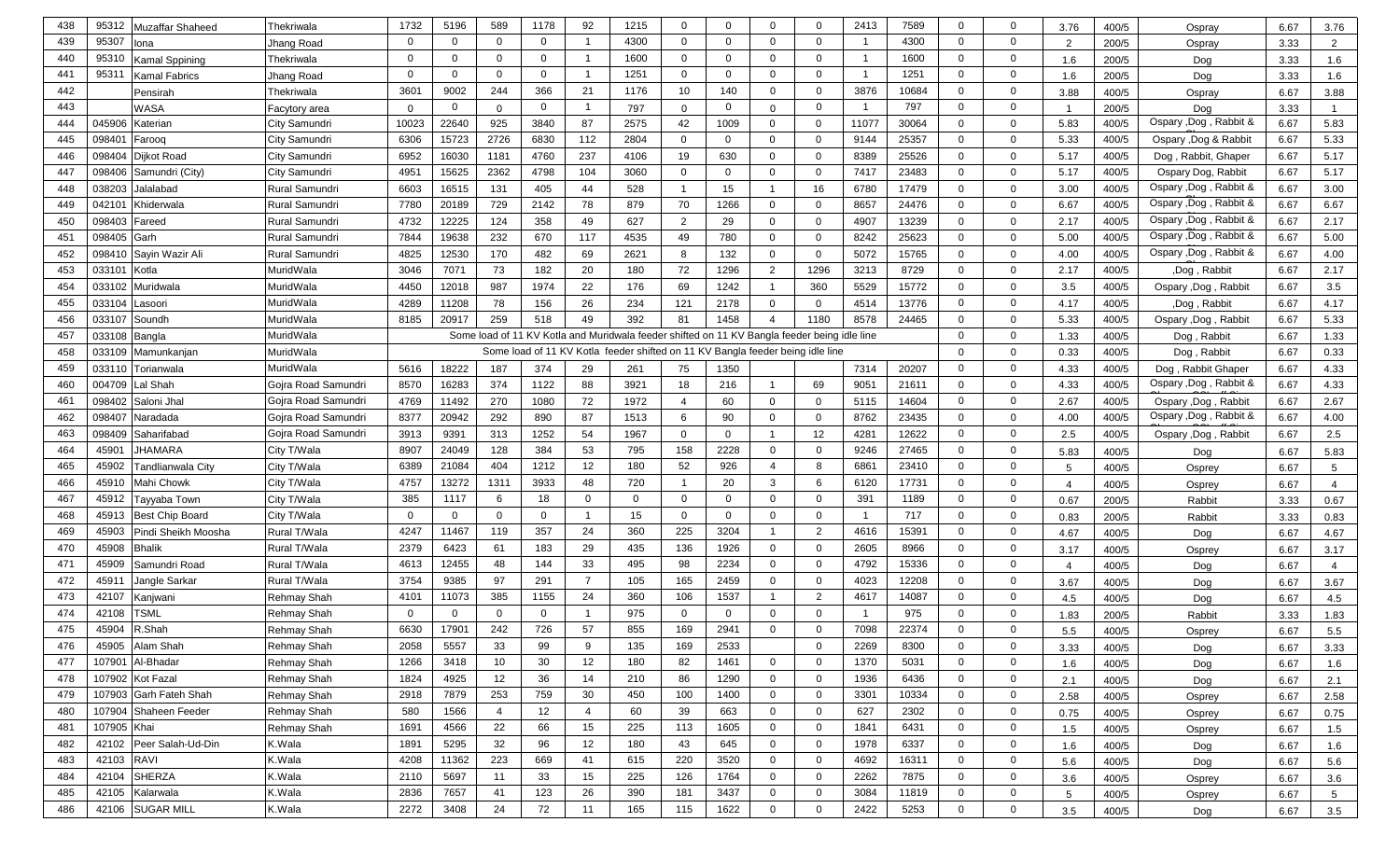| 487 | 114004             | KHAWAJA HABIB ULLAH   | K.Wala             | 1243     | 3356         | 36       | 108          | 14             | 210     | 81             | 1296         | $\mathbf 0$    | $\mathbf{0}$   | 1374  | 4953  | $\mathbf 0$    | $\mathbf{0}$   | 2.3  | 400/5 | Osprey | 6.67 | 2.3  |
|-----|--------------------|-----------------------|--------------------|----------|--------------|----------|--------------|----------------|---------|----------------|--------------|----------------|----------------|-------|-------|----------------|----------------|------|-------|--------|------|------|
| 488 |                    | 114006 KHUDA YAR      | K.Wala             | 1886     | 5092         | 16       | 48           | 11             | 165     | 112            | 1982         | $\mathbf 0$    | $\mathbf{0}$   | 2025  | 7206  | $\mathbf{0}$   | $\mathbf{0}$   | 2.5  | 400/5 | Osprey | 6.67 | 2.5  |
| 489 | 33105              | <b>DARYA BALL</b>     | M.Kanjan           | 1961     | 5295         | 21       | 63           | 18             | 270     | 91             | 1820         | $\mathbf 0$    | $\mathbf{0}$   | 2091  | 7426  | $\mathbf 0$    | $\mathbf 0$    | 3.6  | 400/5 | Dog    | 6.67 | 3.6  |
| 490 | 33112              | <b>ASLAM SHAHEED</b>  | M.Kanjan           | 937      | 2530         | 10       | 30           | $\overline{4}$ | 60      | 116            | 2088         | $\mathbf 0$    | $\mathbf 0$    | 1067  | 4751  | $\mathbf 0$    | $\mathbf{0}$   | 2.5  | 400/5 | Osprey | 6.67 | 2.5  |
| 491 | 114003             | <b>GHOUSIA COLONY</b> | M.Kanjan           | 4019     | 11253        | 352      | 1056         | 24             | 360     | 10             | 180          | 5              | 10             | 4410  | 13131 | $\mathbf 0$    | $\mathbf{0}$   | 2.6  | 400/5 | Osprey | 6.67 | 2.6  |
| 492 | 114002             | Mamunkanjan City      | M.Kanjan           | 4056     | 10951        | 715      | 2145         | 37             | 555     | 65             | 910          | $\overline{2}$ | 4              | 4875  | 14328 | $\mathbf 0$    | $\mathbf 0$    | 3.8  | 400/5 | Osprey | 6.67 | 3.8  |
| 493 | 11400 <sup>-</sup> | <b>Bhangla</b>        | M.Kanjan           | 1693     | 5079         | 297      | 891          | 21             | 315     | 66             | 1347         | 2              | $\overline{4}$ | 2079  | 7623  | $\mathbf{0}$   | $\mathbf 0$    | 2.3  | 400/5 | Osprey | 6.67 | 2.3  |
| 494 | 114005             | <b>ALAWAL</b>         | M.Kanjan           | 2415     | 6521         | 37       | 111          | 6              | 90      | 101            | 1858         | $\mathbf 0$    | $\mathbf 0$    | 2559  | 8574  | $\mathbf{0}$   | $\mathbf 0$    | 4.3  | 400/5 | Osprey | 6.67 | 4.3  |
| 495 | 7912               | Kamalabad             | Gulberg            | 4487     | 10993.2      | 420      | 630          | 111            | 5753.85 | $\Omega$       | $\Omega$     | 6              | 72             | 5024  | 17449 | $\mathbf 0$    | $\mathbf 0$    | 5.66 | 400/5 | Ospray | 6.67 | 5.66 |
| 496 | 7922               | Afganabad             | Gulberg            | 5106     | 12509.7      | 627      | 940.5        | 123            | 4694.8  | $\mathbf{0}$   | $\mathbf 0$  | 13             | 156            | 5869  | 18301 | $\mathbf 0$    | $\mathbf 0$    | 6.66 | 400/5 | Ospray | 6.67 | 6.66 |
| 497 | 7921               | LLayas Park           | Madinabad          | 11032    | 27028.4      | 817      | 1225.5       | 77             | 6534.1  | 3              | 33           | $\overline{1}$ | 12             | 11930 | 34833 | $\mathbf 0$    | $\mathbf 0$    | 4.50 | 400/5 | Ospray | 6.67 | 4.50 |
| 498 | 7905               | Mohd Pura             | Sadar Bazar        | 7935     | 19440.8      | 930      | 1395         | 106            | 5928.25 | $\mathbf{0}$   | $\mathbf{0}$ | 5              | 60             | 8976  | 26824 | $\mathbf 0$    | $\mathbf 0$    | 5.50 | 400/5 | Ospray | 6.67 | 5.50 |
| 499 | 7916               | Sabzi Mandi           | Narwala Road       | 1158     | 2837.1       | 593      | 889.5        | 134            | 13718.4 | 3              | 33           | $\overline{2}$ | 24             | 1890  | 17502 | $\mathbf 0$    | $\mathbf 0$    | 6.67 | 400/5 | Ospray | 6.67 | 6.67 |
| 500 | 9530               | New Sabzi Mandi       | Narwala Road       | 1672     | 4096.4       | 141      | 211.5        | 127            | 9249.1  | 5              | 55           | $\overline{1}$ | 12             | 1946  | 13624 | $\mathbf 0$    | $\mathbf 0$    | 6.67 | 400/5 | Ospray | 6.67 | 6.67 |
| 501 | 95308              | FAG                   | Narwala Road       | $\Omega$ | $\mathbf{0}$ | $\Omega$ | $\mathbf 0$  |                | 3025    | $\mathbf{0}$   | $\Omega$     | $\mathbf 0$    | $\mathbf 0$    |       | 3025  | $\mathbf 0$    | $\mathbf 0$    | 2.16 | 200/5 | Dog    | 3.33 | 2.16 |
| 502 | 47504              | Raja Chowk            | G.M.Abad           | 6292     | 15415.4      | 1555     | 2332.5       | 145            | 3470.1  | $\Omega$       | $\Omega$     | 9              | 108            | 8001  | 21326 | $\mathbf 0$    | $\mathbf 0$    | 5.08 | 400/5 | Ospray | 6.67 | 5.08 |
| 503 | 47513              | Sadar Bazar           | Sadar Bazar        | 4486     | 10990.7      | 646      | 969          | 59             | 3139.3  | -1             | 11           | 2              | 24             | 5194  | 15134 | $\mathbf 0$    | $\mathbf 0$    | 5.41 | 400/5 | Ospray | 6.67 | 5.41 |
| 504 | 47531              | Saeed Abad            | Faizabad           | 8255     | 20224.8      | 1339     | 2008.5       | 447            | 6982.75 | -1             | 11           | 16             | 192            | 10058 | 29419 | $\mathbf 0$    | $\mathbf 0$    | 5.58 | 400/5 | Dog    | 6.67 | 5.58 |
| 505 | 47515              | Gulshan Col           | Faizabad           | 4955     | 12139.8      | 769      | 1153.5       | 25             | 3453.75 | $\mathbf{0}$   | $\Omega$     | 9              | 108            | 5758  | 16855 | $\mathbf 0$    | $\mathbf 0$    | 5.16 | 400/5 | Ospray | 6.67 | 5.16 |
| 506 | 47528              | New Jinnah Col        | Sadar Bazar        | 3086     | 7560.7       | 1617     | 2425.5       | 107            | 6958.8  | $\mathbf{0}$   | $\Omega$     | 8              | 96             | 4818  | 17041 | $\mathbf{0}$   | $\mathbf{0}$   | 6.33 | 400/5 | Ospray | 6.67 | 6.33 |
| 507 | 47503              | Qudratabad            | G.M.Abad           | 894      | 2190.3       | 101      | 151.5        | 772            | 6356.2  | $\mathbf{0}$   | 0            | 2              | 24             | 1769  | 8722  | $\mathbf{0}$   | $\mathbf 0$    | 4.58 | 400/5 | Ospray | 6.67 | 4.58 |
| 508 | 47501              | Ejaz Town             | Faizabad           | 901      | 2207.45      | 135      | 202.5        | 191            | 3761.05 | $\mathbf{0}$   | $\Omega$     | $\mathbf 0$    | $\overline{0}$ | 1227  | 6171  | $\mathbf 0$    | $\mathbf 0$    | 4.58 | 400/5 | Ospray | 6.67 | 4.58 |
| 509 | 47506              | Jalal Street          | Faizabad           | 2069     | 5069.05      | 65       | 97.5         | 95             | 5573.45 | $\mathbf{0}$   | $\Omega$     | $\mathbf 0$    | $\overline{0}$ | 2229  | 10740 | $\mathbf 0$    | $\mathbf 0$    | 4.16 | 400/5 | Dog    | 6.67 | 4.16 |
| 510 | 47523              | Ali Road              | Faizabad           | 776      | 1901.2       | 135      | 202.5        | 327            | 5364.3  | $\mathbf{0}$   | $\Omega$     | $\mathbf 0$    | $\overline{0}$ | 1238  | 7468  | $\mathbf{0}$   | $\mathbf{0}$   | 3.91 | 400/5 | Dog    | 6.67 | 3.91 |
| 511 | 47512              | Rasoolpura            | Sadar Bazar        | 116      | 284.2        | 70       | 105          | 334            | 5677.8  | $\mathbf{0}$   | $\Omega$     | $\mathbf 0$    | $\mathbf{0}$   | 520   | 6067  | $\mathbf{0}$   | $\mathbf 0$    | 4.66 | 400/5 | Ospray | 6.67 | 4.66 |
| 512 | 47516              | Qaim Sain             | Sadar Bazar        | 310      | 759.5        | 109      | 163.5        | 360            | 6695    | $\overline{1}$ | 11           | $\mathbf 0$    | $\mathbf 0$    | 780   | 7629  | $\mathbf{0}$   | $\mathbf 0$    | 4.75 | 400/5 | Ospray | 6.67 | 4.75 |
| 513 | 47514              | Faisal                | Faizabad           | 1344     | 3292.8       | 67       | 100.5        | 193            | 7961.7  | $\mathbf{0}$   | $\Omega$     | $\mathbf 0$    | $\mathbf{0}$   | 1604  | 11355 | $\mathbf{0}$   | $\mathbf 0$    | 5.5  | 400/5 | Ospray | 6.67 | 5.5  |
| 514 | 47530              | <b>Rehmat Town</b>    | Rehmat Town        | 2801     | 6862.45      | 414      | 621          | 276            | 5205.55 | $\mathbf{0}$   | $\Omega$     | $\mathbf 0$    | $\mathbf{0}$   | 3491  | 12689 | $\mathbf{0}$   | $\mathbf 0$    | 6.0  | 400/5 | Dog    | 6.67 | 6.0  |
| 515 | 47524              | Munirabad             | Razabad            | 4036     | 9888.2       | 641      | 961.5        | 239            | 7076.3  | $\mathbf{0}$   | $\Omega$     | 9              | 108            | 4925  | 18034 | $\mathbf 0$    | $\mathbf 0$    | 4.83 | 400/5 | Ospray | 6.67 | 4.83 |
| 516 | 47532              | Rashidabad            | <b>Rehmat Town</b> | 4683     | 11473.4      | 157      | 235.5        | 90             | 6350.15 | $\overline{1}$ | 11           | $\mathbf 0$    | $\overline{0}$ | 4931  | 18070 | $\mathbf 0$    | $\mathbf{0}$   | 5.08 | 400/5 | Ospray | 6.67 | 5.08 |
| 517 | 47535              | General Hospital      | G.M.Abad           | 47       | 115.15       | $\Omega$ | $\mathbf{0}$ |                | 2225.85 | $\mathbf{0}$   | $\Omega$     | $\mathbf 1$    | 12             | 48    | 2353  | $\mathbf{0}$   | $\mathbf{0}$   | 0.58 | 200/5 | Ospray | 3.33 | 0.58 |
| 518 | 14312              | <b>Churdpur</b>       | Narwala Road       | 6713     | 16446.9      | 145      | 217.5        | 54             | 2776.65 | 179            | 1969         | $\mathbf 0$    | $\overline{0}$ | 7091  | 21410 | $\mathbf 0$    | $\mathbf{0}$   | 6.33 | 400/5 | Ospray | 6.67 | 6.33 |
| 519 | 14301              | Aminpur               | Narwala Road       | 9023     | 22106.4      | 858      | 1287         | 60             | 4442.65 | 138            | 1518         | $\mathbf 0$    | $\mathbf 0$    | 10079 | 29354 | $\mathbf{0}$   | $\mathbf{0}$   | 6.0  | 400/5 | Ospray | 6.67 | 6.0  |
| 520 | 14304              | Kashmir Road          | G.M.Abad           | 5512     | 13504.4      | 722      | 1083         | 83             | 4750.6  |                | 11           | 5              | 60             | 6323  | 19409 | $\mathbf{0}$   | $\mathbf{0}$   | 6.0  | 400/5 | Ospray | 6.67 | 6.0  |
| 521 | 14305              | Marzipura             | Razabad            | 4863     | 11914.4      | 1036     | 1554         | 87             | 4038.65 | $\overline{1}$ | 11           | 12             | 144            | 5999  | 17662 | $\mathbf{0}$   | $\mathbf{0}$   | 5.5  | 400/5 | Ospray | 6.67 | 5.5  |
| 522 | 14309              | Sidhupura             | <b>Rehmat Town</b> | 5972     | 14631.4      | 193      | 289.5        | 60             | 4714.1  | $\mathbf{0}$   | $\mathbf{0}$ | 2              | 24             | 6227  | 19659 | 0              | $\mathbf{0}$   | 4.33 | 400/5 | Dog    | 6.67 | 4.33 |
| 523 | 14315              | angrana               | Narwala Road       | 4507     | 11042.2      | 64       | 96           | 35             | 1695.85 | 174            | 1914         | 0              | $\mathbf{0}$   | 4780  | 14748 | $\mathbf{0}$   | $\mathbf 0$    | 5.16 | 400/5 | Ospray | 6.67 | 5.16 |
| 524 | 14318              | Sindhu                | Narwala Road       | 4311     | 10562        | 52       | 78           | 33             | 1686.05 | 197            | 2167         | $\mathbf 0$    | $\Omega$       | 4593  | 14493 | $\Omega$       | $\mathbf 0$    | 4.67 | 400/5 | Ospray | 6.67 | 4.67 |
| 525 |                    | 14314 Ahmed Abad      | G.M.Abad           | 663      | 1624.35      | 33       | 49.5         | 231            | 6038.15 | 0              | 0            | $\mathbf{0}$   | $\mathbf{0}$   | 927   | 7712  | $\mathbf 0$    | 0              | 3.67 | 400/5 | Ospray | 6.67 | 3.67 |
| 526 | 14306              | Qadirabad             | G.M.Abad           | 1087     | 2663.15      | 67       | 100.5        | 164            | 7365.35 | $\overline{0}$ | $\mathbf{0}$ | 2              | 24             | 1320  | 10153 | $\overline{0}$ | $\mathbf{0}$   | 5.0  | 400/5 | Ospray | 6.67 | 5.0  |
| 527 | 14310              | Subhanabad            | G.M.Abad           | 79       | 193.55       | 28       | 42           | 368            | 9068.45 | $\overline{0}$ | $\mathbf{0}$ | $\mathbf 0$    | $\mathbf{0}$   | 475   | 9304  | $\overline{0}$ | $\overline{0}$ | 6.0  | 400/5 | Ospray | 6.67 | 6.0  |
| 528 | 14313              | Madinaabad            | Madinabad          | 3272     | 8016.4       | 351      | 526.5        | 140            | 5398.1  | $\mathbf{3}$   | 33           | $\mathbf 0$    | $\mathbf{0}$   | 3766  | 13974 | $\overline{0}$ | $\overline{0}$ | 4.0  | 400/5 | Ospray | 6.67 | 4.0  |
| 529 | 14311              | Prokianwala           | Narwala Road       | 1912     | 4684.4       | 63       | 94.5         | 83             | 9864.1  | 17             | 187          | $\mathbf{1}$   | 12             | 2076  | 14842 | $\overline{0}$ | $\mathbf{0}$   | 5.16 | 400/5 | Dog    | 6.67 | 5.16 |
| 530 | 14308              | Rehmanabad            | G.M.Abad           | 909      | 2227.05      | 63       | 94.5         | 334            | 5643.45 | $\mathbf{0}$   | $\mathbf 0$  | $\mathbf{1}$   | 12             | 1307  | 7977  | $\overline{0}$ | $\overline{0}$ | 5.16 | 400/5 | Ospray | 6.67 | 5.16 |
| 531 | 14307              | Razaabad              | Madinabad          | 4153     | 10174.9      | 304      | 456          | 123            | 4822.15 | $\mathbf{0}$   | $\mathbf{0}$ | $\mathbf 0$    | $\mathbf{0}$   | 4580  | 15453 | $\overline{0}$ | $\overline{0}$ | 6.0  | 400/5 | Ospray | 6.67 | 6.0  |
| 532 | 14303              | G.M.Abad              | Razabad            | 6725     | 16476.3      | 514      | 771          | 109            | 5585.75 | $\mathbf{0}$   | $\mathbf{0}$ | $\mathbf 0$    | $\mathbf{0}$   | 7348  | 22833 | $\overline{0}$ | $\overline{0}$ | 5.7  | 400/5 | Ospray | 6.67 | 5.7  |
| 533 | 14302              | Faizabad              | Rehmat Town        | 8766     | 21476.7      | 367      | 550.5        | 122            | 6253.8  | $\mathbf{0}$   | 0            | $\mathbf{3}$   | 36             | 9258  | 28317 | $\overline{0}$ | $\overline{0}$ | 5.5  | 400/5 | Dog    | 6.67 | 5.5  |
| 534 | 14316              | Shahbaz Pur           | Narwala Road       | 4934     | 12088.3      | 148      | 222          | 67             | 5199.7  | 30             | 330          | $\overline{1}$ | 12             | 5180  | 17852 | $\overline{0}$ | $\mathbf{0}$   | 5.33 | 400/5 | Ospray | 6.67 | 5.33 |
| 535 | 14319 Ilyas        |                       | Narwala Road       | 3781     | 9263.45      | 117      | 175.5        | 73             | 5495.05 | 24             | 264          | $\mathbf 0$    | $\overline{0}$ | 3995  | 15198 | $\mathbf{0}$   | $\mathbf 0$    | 4.83 | 400/5 | Ospray | 6.67 | 4.83 |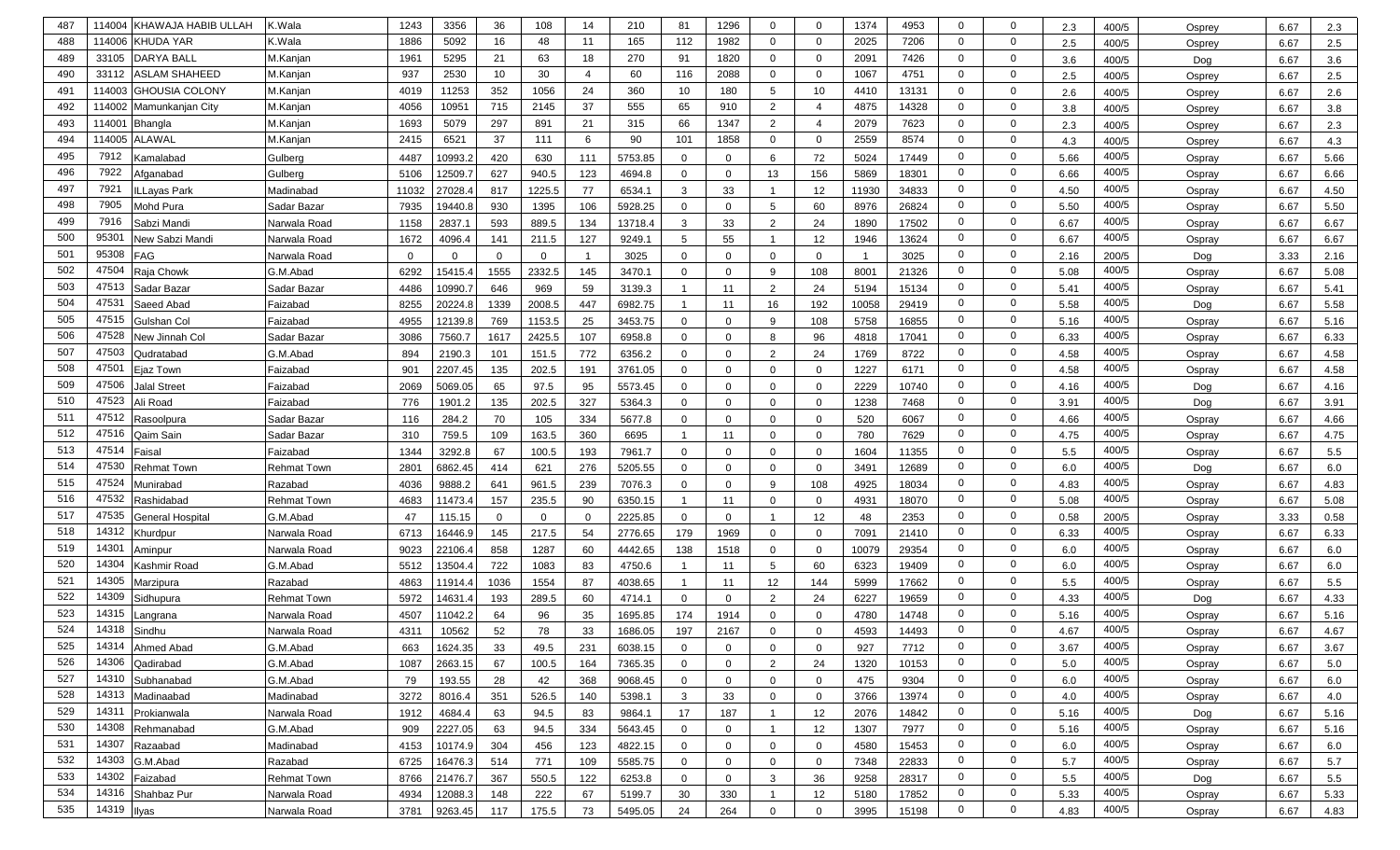| 536 | 14317         | Mashallah          | Narwala Road     | 2           | 4.9          | $\Omega$       | $\mathbf 0$    |                 | 1122.1      | $\mathbf 0$    | 0              | $\Omega$        | $\mathbf{0}$   | -3             | 1127  | $\mathbf 0$    | $\mathbf 0$    | 0.7  | 200/5 | Dog           | 3.33 | 0.7  |
|-----|---------------|--------------------|------------------|-------------|--------------|----------------|----------------|-----------------|-------------|----------------|----------------|-----------------|----------------|----------------|-------|----------------|----------------|------|-------|---------------|------|------|
| 537 | 2960          | Gulbera            | Gulberg          | 3856        | 9447.2       | 407            | 610.5          | 114             | 6356.3      | $\mathbf 0$    | $\mathbf 0$    | $\overline{4}$  | 48             | 4381           | 16462 | $\mathbf 0$    | $\mathbf 0$    | 5.0  | 400/5 | Ospray        | 6.67 | 5.0  |
| 538 | 7980          | ludge wala         | Gulberg          | 781         | 1913.45      | 81             | 121.5          | 100             | 6684.05     | $\mathbf 0$    | $\mathbf 0$    | $\mathbf 0$     | $\mathbf 0$    | 962            | 8719  | $\mathbf 0$    | $\mathbf 0$    | 4.0  | 400/5 | Ospray        | 6.67 | 4.0  |
| 539 | 7930          | Al-Rehman          | Madinabad        | 1621        | 3971.45      | 43             | 64.5           | 3               | 1174.05     | $\mathbf 0$    | $\mathbf 0$    | $\mathbf 0$     | $\mathbf{0}$   | 1667           | 5210  | $\mathbf 0$    | $\mathbf 0$    | 1.33 | 400/5 | Ospray        | 6.67 | 1.33 |
| 540 | 7810          | Mahni Sharif       | S/Town           | 2748        | 5035         | 184            | 349            | 29              | 512         | 120            | 959            | 2               | 2              | 3083           | 6857  | $\mathbf{0}$   | $\mathbf 0$    | 2.17 | 400/5 | O, D, R, G    | 6.42 | 2.17 |
| 541 | 7821          | <b>Block Shah</b>  | Meghiana         | 7201        | 16463        | 682            | 1165           | 42              | 654         | $\overline{4}$ | 26             | 12              | 11             | 7941           | 18319 | $\mathbf 0$    | $\mathbf 0$    | 5.00 | 400/5 | O, D, R, G    | 6.42 | 5.00 |
| 542 | 7807          | Meghiana           | Meghiana         | 7670        | 16693        | 1046           | 1312           | 126             | 1766        | 14             | 77             | 36              | 40             | 8892           | 19888 | $\mathbf 0$    | $\mathbf 0$    | 5.50 | 400/5 | O, D, R, G    | 6.42 | 5.50 |
| 543 | 7804          | (uriana            | Rural            | 6732        | 15921        | 546            | 1329           | 31              | 1404        | 11             | 135            | 13              | 53             | 7333           | 18842 | $\mathbf 0$    | $\overline{0}$ | 5.50 | 400/5 | D, R, G       | 6.42 | 5.50 |
| 544 | 7824          | Gojra Road         | Rural            | 3986        | 6655         | 205            | 342            | 46              | 1829        | 251            | 2264           | $5\phantom{.0}$ | 33             | 4493           | 11123 | $\mathbf 0$    | $\mathbf 0$    | 5.00 | 400/5 | D, G, R       | 6.42 | 5.00 |
| 545 | 7808          | Civil Line         | C/Line           | 2557        | 7432         | 1010           | 4485           | 69              | 760         | $\mathbf{3}$   | 22             | 20              | 168            | 3659           | 12867 | $\mathbf 0$    | $\mathbf 0$    | 5.00 | 400/5 | O, D, R, G    | 6.42 | 5.00 |
| 546 | 7820          | Satellite Town     | S/Town           | 4210        | 9371         | 528            | 1447           | 150             | 3233        | $\overline{4}$ | 49             | 14              | 22             | 4906           | 14122 | $\mathbf 0$    | $\mathbf 0$    | 5.00 | 400/5 | O, D, R, G    | 6.42 | 5.00 |
| 547 | 7811          | Ali Abad           | Meghiana         | 4043        | 7905         | 325            | 596            | 88              | 7938        | 235            | 1581           | $\overline{1}$  | $\overline{1}$ | 4692           | 18021 | $\mathbf{0}$   | $\mathbf 0$    | 5.33 | 400/5 | O, D, R       | 6.42 | 5.33 |
| 548 | 782           | <b>Ayoub Chowk</b> | C/Line           | 4145        | 9822         | 3861           | 6088           | 17              | 501         | $\overline{1}$ | 15             | 25              | 320            | 8049           | 16746 | $\mathbf{0}$   | $\mathbf 0$    | 5.83 | 400/5 | O, D, R, G    | 6.42 | 5.83 |
| 549 | 7803          | Rail Bazar         | C/Line           | 5630        | 13661        | 1365           | 2730           | 65              | 1036        | 11             | 97             | 32              | 74             | 7103           | 17598 | $\mathbf{0}$   | $\mathbf 0$    | 5.17 | 400/5 | P, D, R, G    | 6.42 | 5.17 |
| 550 | 781           | Supreme Gum        | Rural            | $\mathbf 0$ | $\mathbf{0}$ | $\mathbf 0$    | $\mathbf 0$    |                 | 2600        | $\mathbf 0$    | $\mathbf 0$    | -1              | 24             | 2              | 2624  | $\mathbf 0$    | $\mathbf 0$    | 0.00 | 200/5 | D, R          | 3.21 | 0.00 |
| 551 | 7822          | 3hazi Shah         | S/Town           | 6732        | 11814        | 342            | 758            | 50              | 1253        | 276            | 2380           | -1              | 76             | 7401           | 16281 | $\mathbf 0$    | $\mathbf 0$    | 4.67 | 400/5 | O, D, R       | 6.42 | 4.67 |
| 552 | 7806          | Maduki             | C/Line           | 4959        | 8901         | 182            | 387            | 49              | 698         | 583            | 3983           | 2               | 6              | 5775           | 13975 | $\mathbf 0$    | $\mathbf 0$    | 6.00 | 400/5 | D, R, G       | 6.42 | 6.00 |
| 553 | 7801          | Bagh               | Sadar            | 6138        | 11374        | 860            | 1166           | 44              | 1538        | 144            | 1147           | 5               | 21             | 7191           | 15246 | $\mathbf{0}$   | $\mathbf 0$    | 5.00 | 400/5 | O, D, R, G    | 6.42 | 5.00 |
| 554 | 7818          | Millat             | City             | 4563        | 9717         | 535            | 1005           | 28              | 416         | $\overline{1}$ | $\overline{4}$ | 17              | 23             | 5144           | 11165 | $\mathbf 0$    | $\mathbf 0$    | 2.83 | 400/5 | O, D, R, G    | 6.42 | 2.83 |
| 555 | 7825          | College Road       | City             | 5188        | 11321        | 979            | 1402           | 48              | 11340       | 6              | 117            | 14              | 14             | 6235           | 24194 | $\mathbf{0}$   | $\mathbf 0$    | 3.33 | 400/5 | P, O, D, R, G | 6.42 | 3.33 |
| 556 | 7809          | Rivaz              | City             | 4349        | 7800         | 266            | 583            | 47              | 1980        | 166            | 933            | 12              | 15             | 4840           | 11311 | $\mathbf 0$    | $\mathbf 0$    | 3.17 | 400/5 | D, R, G       | 6.42 | 3.17 |
| 557 | 7802          | City               | City             | 5139        | 11458        | 961            | 1568           | 157             | 4032        | $\mathbf 0$    | 0              | 16              | 159            | 6273           | 17217 | $\mathbf 0$    | $\mathbf 0$    | 5.83 | 400/5 | O, D, R, G    | 6.42 | 5.83 |
| 558 | 7816          | Sugar Mills        | Sadar            | $\mathbf 0$ | $\mathbf{0}$ | $\Omega$       | $\mathbf 0$    | $\mathbf 0$     | $\mathbf 0$ | $\overline{1}$ | 2500           | $\mathbf 0$     | $\overline{0}$ |                | 2500  | $\mathbf 0$    | $\mathbf 0$    | 1.33 | 200/5 | D             | 3.21 | 1.33 |
| 559 | 7826          | mran Shaheed       | Sadar            | 3216        | 5346         | 185            | 311            | 28              | 1288        | 133            | 1143           | $\mathbf 0$     | $\overline{0}$ | 3562           | 8088  | 0              | $\mathbf{0}$   | 3.00 | 400/5 | O, D, R, G    | 6.42 | 3.00 |
| 560 | 8560          | Chenab College     | Ashraf Shaheed   | 1864        | 4354         | 86             | 223            | 25              | 1439        | 170            | 1563           | $\overline{1}$  | 5              | 2146           | 7584  | 0              | $\mathbf 0$    | 3.00 | 400/5 | D, R, G       | 6.42 | 3.00 |
| 561 | 8560          | Railway Road       | Ashraf Shaheed   | 5366        | 11372        | 635            | 964            | 278             | 5721        | 100            | 682            | 35              | 43             | 6414           | 18782 | $\mathbf 0$    | $\mathbf 0$    | 6.50 | 400/5 | D, R, G       | 6.42 | 6.50 |
| 562 | 85602         | Faizabad           | Rural            | 1614        | 3574         | 56             | 274            | 103             | 8471        | 21             | 181            | $\overline{4}$  | 78             | 1798           | 12578 | $\mathbf 0$    | $\mathbf 0$    | 6.00 | 400/5 | O, D, R, G    | 6.42 | 6.00 |
| 563 | 85607         | Ashraf Shaheed     | Ashraf Shaheed   | 6768        | 14793        | 625            | 875            | 88              | 1716        | 6              | 37             | 24              | 29             | 7511           | 17450 | $\mathbf 0$    | $\mathbf 0$    | 6.67 | 400/5 | O, D, R, G    | 6.42 | 6.67 |
| 564 | 85608         | Kot Sai Singh      | Rural            | 2365        | 4636         | 209            | 524            | 38              | 2212        | 51             | 393            | $\overline{1}$  | $\overline{4}$ | 2664           | 7769  | $\mathbf 0$    | $\mathbf 0$    | 2.67 | 400/5 | D, R, G       | 6.42 | 2.67 |
| 565 | 85609         | ftikhar Shaheed    | S/Town           | 6154        | 13963        | 696            | 929            | 14              | 180         | $\overline{1}$ | 26             | 10              | 14             | 6875           | 15112 | $\mathbf 0$    | $\mathbf 0$    | 3.67 | 400/5 | O, D, R       | 6.42 | 3.67 |
| 566 | 85606         | gbal Son's         | Rural            | $\Omega$    | $\mathbf{0}$ | $\Omega$       | $\mathbf 0$    |                 | 719         | $\mathbf 0$    | $\Omega$       | $\mathbf 0$     | $\mathbf{0}$   | -1             | 719   | $\mathbf 0$    | $\mathbf 0$    | 0.08 | 200/5 | D             | 3.21 | 0.08 |
| 567 | 85605         | <b>Bhojoana</b>    | Ashraf Shaheed   | 2543        | 4641         | 61             | 105            | 13              | 959         | 217            | 1848           | $\Omega$        | $\mathbf{0}$   | 2834           | 7553  | 0              | $\mathbf 0$    | 3.33 | 400/5 | D,R,G,GSL     | 6.42 | 3.33 |
| 568 | 85604         | Mochi Wala         | Rural            | 4027        | 7264         | 158            | 623            | 39              | 1130        | 228            | 1953           | $\overline{4}$  | 36             | 4456           | 11006 | $\mathbf 0$    | $\mathbf 0$    | 4.00 | 400/5 | O, D, R, G    | 6.42 | 4.00 |
| 569 | 08561         | <b>Milad Chowk</b> | Ashraf Shaheed   | 4195        | 8822         | 280            | 569            | 61              | 1171        | $\mathbf 0$    | $\Omega$       | $\overline{0}$  | $\mathbf 0$    | 4536           | 10562 | $\mathbf 0$    | $\mathbf 0$    | 3.00 | 400/5 | O, D, R, G    | 6.42 | 3.00 |
| 570 | 85610         | Pakkaywala         | City             | 3000        | 5055         | 84             | 225            | 29              | 554         | 218            | 1450           |                 | 3              | 3332           | 7287  | $\mathbf 0$    | $\mathbf 0$    | 3.67 | 400/5 | O, D, R, G    | 6.42 | 3.67 |
| 571 | 10804         | Shabbirabad        | Khewa            | 3445        | 6503         | 366            | 736            | 40              | 559         | 444            | 3594           | $\overline{0}$  | $\mathbf 0$    | 4295           | 11392 | 0              | $\mathbf 0$    | 6.00 | 400/5 | D, R, G       | 6.42 | 6.00 |
| 572 | 1080          | Mukhiana           | Khewa            | 2920        | 5271         | 104            | 251            | 24              | 445         | 226            | 2082           | $\mathbf 0$     |                | 3274           | 8049  | 0              | $\mathbf 0$    | 3.83 | 400/5 | D, R, G       | 6.42 | 3.83 |
| 573 | 10802         | Sherabad           | Khewa            | 5044        | 10551        | 281            | 604            | 46              | 440         | 368            | 3341           | $\mathbf 0$     |                | 5739           | 14936 | $\mathbf 0$    | $\mathbf 0$    | 6.00 | 400/5 | D, R, G       | 6.42 | 6.00 |
| 574 | 10803 Satiana |                    | Khewa            | 2003        | 3906         | 213            | 387            | 39              | 485         | 402            | 3488           | $\mathbf 0$     | $\mathbf 0$    | 2657           | 8266  | $\mathbf{0}$   | $\mathbf 0$    | 5.83 | 400/5 | O, D, R, G    | 6.42 | 5.83 |
| 575 | 10805         | Pakhira Sultan     | Khewa            | 4437        | 9550         | 118            | 73             | 35              | 375         | 281            | 2408           | $\mathbf 0$     |                | 4871           | 12406 | $\mathbf 0$    | $\mathbf 0$    | 6.00 | 400/5 | O, D, R       | 6.42 | 6.00 |
| 576 | 10806         | Nasir Abad         | Khewa            | 1322        | 2234         | 93             | 120            | 20              | 460         | 246            | 2091           | $\mathbf 0$     | $\overline{0}$ | 1681           | 4905  | $\overline{0}$ | $\overline{0}$ | 3.17 | 400/5 | O, D, R, G    | 6.42 | 3.17 |
| 577 | 23101         | Ashiana            | S/Town           | $\mathbf 0$ | $\mathbf 0$  | $\overline{0}$ | $\overline{0}$ | $\overline{1}$  | 4000        | $\overline{0}$ | $\mathbf{0}$   | $\overline{0}$  | $\overline{0}$ | $\overline{1}$ | 4000  | $\overline{0}$ | $\overline{0}$ | 2.50 | 200/5 | D,R           | 3.21 | 2.50 |
| 578 | 6104          | Sufi Textile Mills | C/Line           | $\mathbf 0$ | $\mathbf{0}$ | $\mathbf 0$    | $\overline{0}$ | $\overline{1}$  | 1949        | $\overline{0}$ | $\mathbf{0}$   | $\overline{1}$  | 6              | $\overline{2}$ | 1955  | $\overline{0}$ | $\overline{0}$ | 0.50 | 200/5 | D,R           | 3.21 | 0.50 |
| 579 | 6108          | Majhi Sultan       | C/Line           | 4067        | 7264         | 252            | 378            | 14              | 124         | 175            | 1358           | $\mathbf 0$     | $\overline{0}$ | 4508           | 9124  | $\overline{0}$ | $\overline{0}$ | 4.00 | 400/5 | D, R, G       | 6.42 | 4.00 |
| 580 | 6101          | Trimmu             | Sadar            | 4928        | 9172         | 518            | 953            | 56              | 1562        | 291            | 1838           | 8               | 263            | 5801           | 13788 | $\overline{0}$ | $\overline{0}$ | 4.67 | 400/5 | D, R, G       | 6.42 | 4.67 |
| 581 | 6109          | <b>NPP</b>         | Sadar            | $\mathbf 0$ | $\mathbf 0$  | $\mathbf 0$    | $\mathbf 0$    |                 | 11          | $\mathbf 0$    | $\mathbf{0}$   | $\overline{1}$  | 4763           | 2              | 4774  | $\overline{0}$ | $\overline{0}$ | 1.17 | 400/5 | $\circ$       | 6.42 | 1.17 |
| 582 | 6102          | Waryyam            | <b>SKT Rural</b> | 8786        | 15946        | 514            | 1079           | 33              | 708         | 125            | 949            | $\mathbf 0$     | $\overline{0}$ | 9458           | 18682 | $\overline{0}$ | $\overline{0}$ | 5.33 | 400/5 | D, R          | 6.42 | 5.33 |
| 583 | 6103          | Rustam             | <b>SKT Rural</b> | 3922        | 7044         | 178            | 307            | 12 <sup>2</sup> | 103         | 151            | 1178           | $\mathbf 0$     | $\overline{0}$ | 4263           | 8632  | $\overline{0}$ | $\overline{0}$ | 3.33 | 400/5 | D, R, G       | 6.42 | 3.33 |
| 584 | 6105          | Bela Surbana       | <b>SKT Rural</b> | 4620        | 7896         | 500            | 857            | 35              | 822         | 109            | 720            | $\overline{1}$  | 50             | 5265           | 10345 | $\overline{0}$ | $\overline{0}$ | 3.00 | 400/5 | D, R, G       | 6.42 | 3.00 |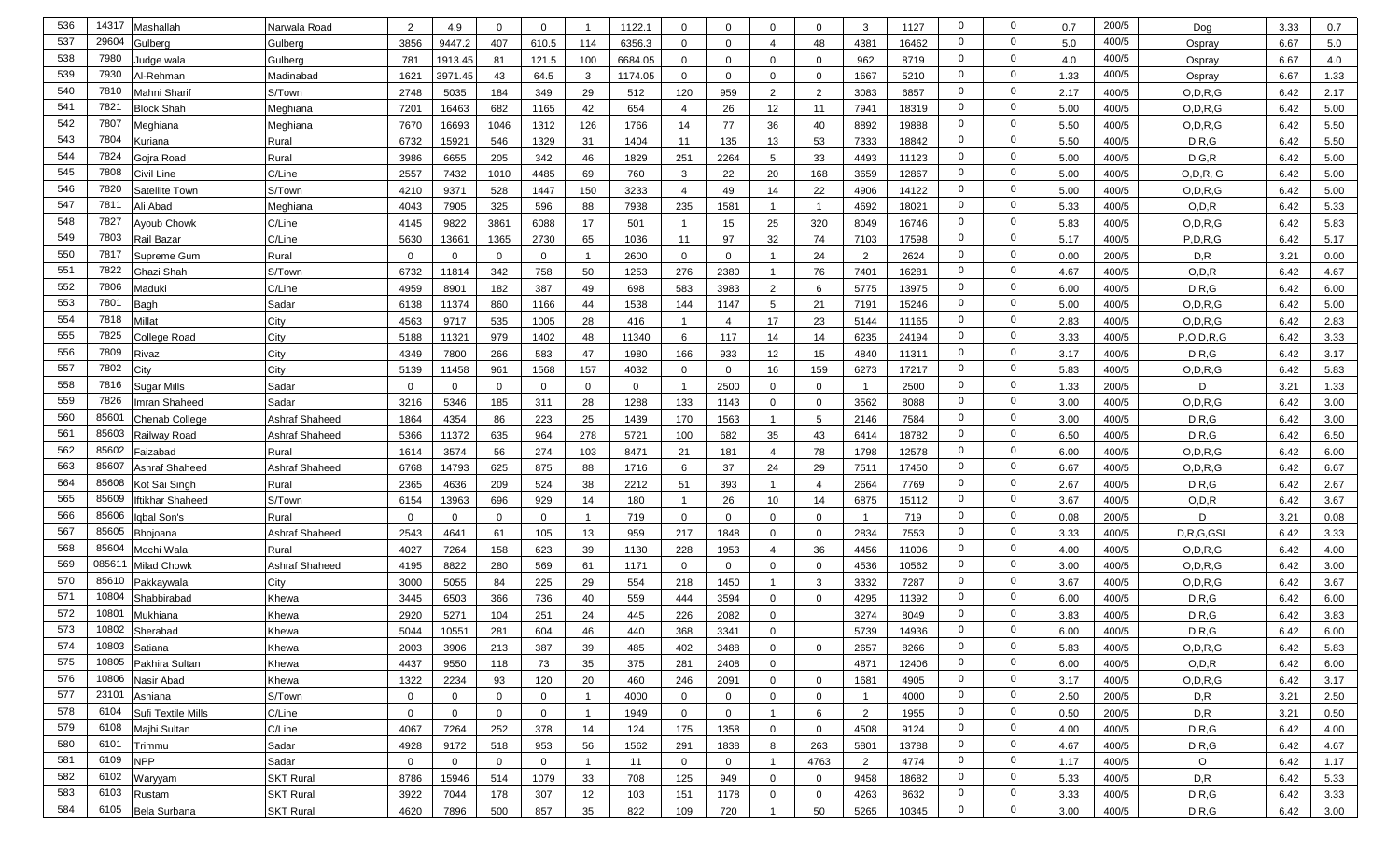| 585 | 6106        | H.B.Shah          | <b>SKT Rural</b>      | 1215         | 2433           | 234            | 381            | 15             | 285         | 102            | 832         | 0              | $\mathbf{0}$   | 1566                    | 3931  | 0              | $\mathbf 0$    | 2.00 | 400/5 | D, R, G         | 6.42 | 2.00 |
|-----|-------------|-------------------|-----------------------|--------------|----------------|----------------|----------------|----------------|-------------|----------------|-------------|----------------|----------------|-------------------------|-------|----------------|----------------|------|-------|-----------------|------|------|
| 586 | 38506       | Dullam            | City T.T.S            | 5349         | 13066          | 315            | 853            | 43             | 1158        | 14             | 200         | $\overline{7}$ | 72             | 5728                    | 15349 | $\mathbf 0$    | $\mathbf 0$    | 3.50 | 400/5 | O, D, R, G      | 6.42 | 3.50 |
| 587 | 91804       | Shahzada          | Rural T.T.S           | 5876         | 13337          | 193            | 450            | 9              | 84          | $\overline{4}$ | 36          | $\mathbf 0$    | $\mathbf 0$    | 6082                    | 13907 | $\mathbf{0}$   | $\mathbf 0$    | 3.00 | 400/5 | O, D, R         | 6.42 | 3.00 |
| 588 | 91803       | Ular              | City T.T.S            | 4426         | 10120          | 359            | 1008           | 16             | 737         | $\overline{7}$ | 105         | $\mathbf 0$    | $\mathbf 0$    | 4808                    | 11970 | $\mathbf 0$    | $\mathbf 0$    | 4.17 | 400/5 | O.D.R.G         | 6.42 | 4.17 |
| 589 | 38504       | Jani Wala         | Rural T.T.S           | 5521         | 12696          | 190            | 463            | 37             | 948         | 32             | 465         | 2              | 10             | 5782                    | 14582 | $\mathbf 0$    | $\mathbf 0$    | 3.00 | 400/5 | O, D, R, G      | 6.42 | 3.00 |
| 590 | 38507       | Noor Pur          | Rural T.T.S           | 6463         | 14998          | 353            | 1071           | 26             | 404         | 29             | 385         | $\overline{2}$ | 12             | 6873                    | 16870 | $\overline{0}$ | $\mathbf 0$    | 3.33 | 400/5 | O, D, R, G, GSL | 6.42 | 3.33 |
| 591 | 38503       | Rasala            | Rural T.T.S           | 9060         | 21271          | 537            | 1142           | 66             | 1509        | 114            | 1848        | 3              | 17             | 9780                    | 25787 | $\overline{0}$ | $\mathbf 0$    | 5.17 | 400/5 | D,R,G,GSL       | 6.42 | 5.17 |
| 592 | 9180        | Daban wala        | Rural T.T.S           | 7366         | 17158          | 247            | 616            | 19             | 267         | 13             | 149         |                | $\overline{7}$ | 7646                    | 18197 | $\overline{0}$ | $\overline{0}$ | 3.67 | 400/5 | D, R, G         | 6.42 | 3.67 |
| 593 | 38502       | Ghala Mandi       | City T.T.S            | 5409         | 13431          | 1597           | 2569           | 93             | 1098        | 3              | 139         | 3              | 64             | 7105                    | 17301 | $\mathbf 0$    | $\overline{0}$ | 4.67 | 400/5 | O, D, R, G      | 6.42 | 4.67 |
| 594 | 91805       | Jalal Pur         | Rural T.T.S           | 5868         | 13644          | 258            | 845            | 22             | 776         | 13             | 310         | $\overline{1}$ | $\mathbf{3}$   | 6162                    | 15578 | $\mathbf 0$    | $\mathbf 0$    | 3.50 | 400/5 | D, R, G         | 6.42 | 3.50 |
| 595 | 3850'       | Citv              | City T.T.S            | 5694         | 14372          | 31             | 1945           | 41             | 771         | 5              | 130         | 20             | 351            | 5791                    | 17569 | $\mathbf 0$    | $\mathbf 0$    | 5.17 | 400/5 | O, D, R, G      | 6.42 | 5.17 |
| 596 | 91802       | <b>Civil Line</b> | City T.T.S            | 5257         | 14029          | 1978           | 4146           | 38             | 781         | 8              | 406         | 9              | 67             | 7290                    | 19429 | $\mathbf{0}$   | $\mathbf 0$    | 5.67 | 400/5 | O, D, R, G      | 6.42 | 5.67 |
| 597 | 38508       | Waryam Road       | City T.T.S            | 4791         | 12073          | 652            | 1073           | 127            | 3197        | 3              | 62          | -1             | 40             | 5574                    | 16445 | $\mathbf{0}$   | $\mathbf 0$    | 4.83 | 400/5 | O, D, R, G      | 6.42 | 4.83 |
| 598 | 38505       | Chenab Fabric     | City T.T.S            | -1           | 3              | $\mathbf 0$    | $\mathbf 0$    |                | 2100        |                |             |                |                | $\overline{2}$          | 2103  | $\mathbf 0$    | $\mathbf 0$    | 0.17 | 400/5 | O,D             | 6.42 | 0.17 |
| 599 | 38509       | Jail TTS          | Rural T.T.S           | $\mathbf{0}$ | $\mathbf{0}$   | $\mathbf{0}$   | $\mathbf 0$    | $\mathbf 0$    | $\mathbf 0$ | $\mathbf 0$    | $\mathbf 0$ | - 1            | 186            |                         | 186   | $\mathbf 0$    | $\mathbf 0$    | 0.25 | 400/5 | R               | 6.42 | 0.25 |
| 600 | 4706        | Mongi Road        | S/Road                | 10296        | 21707          | 738            | 1415           | 92             | 3464        | 55             | 773         | 3              | $\overline{7}$ | 11184                   | 27366 | $\mathbf 0$    | $\mathbf 0$    | 6.33 | 400/5 | O.D.R.G         | 6.42 | 6.33 |
| 601 | 4716        | Toba Road         | S/Road                | 8253         | 17299          | 203            | 460            | 64             | 1066        | 3              | 35          | $\overline{2}$ | $\overline{7}$ | 8525                    | 18867 | $\mathbf 0$    | $\mathbf 0$    | 3.67 | 400/5 | O, D, R, G      | 6.42 | 3.67 |
| 602 | 4713        | Mochi Wala Road   | Rural                 | 11184        | 24131          | 340            | 684            | 68             | 2127        | 114            | 1575        | 2              | 20             | 11708                   | 28537 | $\mathbf 0$    | $\mathbf 0$    | 6.33 | 400/5 | O, D, R, G      | 6.42 | 6.33 |
| 603 | 4719        | ے athor           | Rural                 | 8744         | 18720          | 347            | 1029           | 51             | 830         | 127            | 1845        | $\mathbf 0$    | $\mathbf{0}$   | 9269                    | 22424 | $\mathbf{0}$   | $\mathbf 0$    | 5.33 | 400/5 | O, D, R, G      | 6.42 | 5.33 |
| 604 | 4715        | Dawakhri          | P/Road                | 6925         | 14621          | 352            | 753            | 43             | 1913        | $\overline{4}$ | 63          | 2              | 11             | 7326                    | 17361 | $\overline{0}$ | $\mathbf 0$    | 4.00 | 400/5 | D, R, G         | 6.42 | 4.00 |
| 605 | 4717        | Shalimar          | P/Road                | 6399         | 13635          | 178            | 517            | 44             | 553         | 3              | 34          | 2              | 15             | 6626                    | 14754 | $\mathbf 0$    | $\mathbf 0$    | 3.00 | 400/5 | D, R, G         | 6.42 | 3.00 |
| 606 | 4705        | City              | City                  | 4945         | 12513          | 573            | 992            | 67             | 1363        | $\overline{4}$ | 98          | 12             | 17             | 5601                    | 14983 | $\mathbf 0$    | $\mathbf 0$    | 4.67 | 400/5 | O.D.R.G         | 6.42 | 4.67 |
| 607 | 4702        | र/Road            | City                  | 4096         | 10106          | 1867           | 2976           | 95             | 1212        | $\overline{1}$ | 90          | 16             | 516            | 6075                    | 14900 | $\mathbf 0$    | $\mathbf 0$    | 5.50 | 400/5 | O.D.R.G         | 6.42 | 5.50 |
| 608 | 4710        | SCARP             | City                  | 10098        | 21323          | 528            | 1072           | 46             | 1542        | 86             | 863         | 5              | 8              | 10763                   | 24808 | 0              | $\mathbf 0$    | 6.33 | 400/5 | D.R.G           | 6.42 | 6.33 |
| 609 | 4718        | Shah Swaria       | City                  | 2708         | 6676           | 1393           | 2273           | 60             | 667         | $\overline{4}$ | 43          | $\mathbf 0$    | $\mathbf{0}$   | 4165                    | 9659  | $\mathbf{0}$   | $\mathbf 0$    | 3.33 | 400/5 | O, D, R, G      | 6.42 | 3.33 |
| 610 | 4722        | Gulberg           | City                  | 2621         | 6788           | 456            | 1205           | 124            | 3065        | $\overline{4}$ | 135         | 5              | 11             | 3210                    | 11204 | $\mathbf 0$    | $\mathbf 0$    | 3.67 | 400/5 | O, D, R, G      | 6.42 | 3.67 |
| 611 | 4721        | Ashraf Colony     | Rural                 | 5874         | 14094          | 672            | 1132           | 102            | 989         | $\mathbf 0$    | $\mathbf 0$ | $\mathbf 0$    | $\mathbf 0$    | 6648                    | 16215 | $\mathbf 0$    | $\mathbf 0$    | 4.50 | 400/5 | O, D, R, G      | 6.42 | 4.50 |
| 612 | 4708        | lhang Road        | Rural                 | 5404         | 13388          | 456            | 997            | 61             | 979         | 19             | 297         | 17             | 45             | 5957                    | 15706 | $\mathbf 0$    | $\mathbf 0$    | 3.33 | 400/5 | O, D, R, G      | 6.42 | 3.33 |
| 613 | 4711        | Malari            | S/Road                | 7266         | 15230          | 221            | 458            | 157            | 8107        | 59             | 895         | $\mathbf{3}$   | 17             | 7706                    | 24707 | $\mathbf 0$    | $\mathbf 0$    | 6.33 | 400/5 | O, D, R, G      | 6.42 | 6.33 |
| 614 | 4707        | P/Road            | P/Road                | 4956         | 11101          | 148            | 686            | 106            | 6327        | 90             | 1172        | 5              | 25             | 5305                    | 19311 | $\mathbf 0$    | $\mathbf 0$    | 6.00 | 400/5 | O, D, R, G      | 6.42 | 6.00 |
| 615 | 4714        | Gohar Intrn.      | S/Road                | $\Omega$     | $\mathbf{0}$   | $\Omega$       | 0              | $\overline{2}$ | 2163        | 0              | $\Omega$    | -1             | 11             | 3                       | 2174  | $\mathbf 0$    | $\mathbf 0$    | 1.67 | 400/5 | D, R            | 6.42 | 1.67 |
| 616 | 4712        | -lamza Board      | P/Road                | $\Omega$     | $\Omega$       | $\Omega$       | $\mathbf 0$    |                | 2000        | 0              | $\Omega$    |                | 150            | $\overline{2}$          | 2150  | $\mathbf 0$    | $\mathbf 0$    | 0.00 | 400/5 | P, R            | 6.42 | 0.00 |
| 617 | 4720        | Hassan Limited    | S/Road                | $\Omega$     | $\Omega$       | $\Omega$       | $\mathbf 0$    |                | 2880        | $\overline{1}$ | 67          | $\Omega$       | $\mathbf 0$    | 2                       | 2947  | $\overline{0}$ | $\mathbf 0$    | 3.00 | 200/5 | O, R            | 3.21 | 3.00 |
| 618 | 25501       | Jakhra            | Shorkot Cantt:        | 9797         | 22974          | 543            | 1374           | 84             | 1862        | 34             | 484         | $\overline{0}$ | $\overline{0}$ | 10458                   | 26694 | $\mathbf 0$    | $\overline{0}$ | 6.33 | 400/5 | D, R, G         | 6.42 | 6.33 |
| 619 | 25505       | Jadala            | <b>Shorkot Cantt:</b> | 1251         | 2874           | 31             | 144            |                | 156         | 29             | 501         |                | 213            | 1319                    | 3888  | $\mathbf 0$    | $\mathbf 0$    | 0.83 | 400/5 | D.R.G           | 6.42 | 0.83 |
| 620 | 25504       | Darkhana          | <b>Shorkot Cantt:</b> | 6616         | 15560          | 433            | 957            | 37             | 509         | 241            | 1985        | 2              | 12             | 7329                    | 19023 | 0              | $\mathbf 0$    | 4.17 | 400/5 | O, D, R, G      | 6.42 | 4.17 |
| 621 | 25503       | Cantt             | <b>Shorkot Cantt:</b> | 6961         | 16882          | 1281           | 2220           | 56             | 1588        | 13             | 147         | 8              | 194            | 8319                    | 21031 | 0              | $\mathbf 0$    | 5.50 | 400/5 | P, O, D, G, R   | 6.42 | 5.50 |
| 622 | 25502       | <b>PAF</b>        | <b>Shorkot Cantt:</b> | $\mathbf 0$  | $\mathbf{0}$   | $\Omega$       | $\mathbf 0$    | $\mathbf 0$    | $\Omega$    | $\mathbf 0$    | $\mathbf 0$ |                | 2400           |                         | 2400  | $\mathbf 0$    | $\mathbf 0$    | 3.17 | 400/5 | D               | 6.42 | 3.17 |
| 623 |             | 25507 PAF COLONY  | Shorkot Cantt:        | $\mathbf 0$  | $\overline{0}$ | $\overline{0}$ | $\overline{0}$ | $\mathbf{0}$   | $\mathbf 0$ | $\overline{0}$ | $\mathbf 0$ | $\overline{1}$ | 1860           | $\overline{\mathbf{1}}$ | 1860  | $\mathbf 0$    | $\mathbf{0}$   | 0.67 | 400/5 | D,R             | 6.42 | 0.67 |
| 624 | 33103       | Rajana            | Rajana                | 7046         | 17501          | 262            | 563            | 34             | 1977        | 51             | 842         | $\overline{1}$ | 2              | 7394                    | 20885 | $\mathbf 0$    | $\mathbf 0$    | 5.33 | 400/5 | D, R, G         | 6.42 | 5.33 |
| 625 | 33106       | Noor Mahal        | Rajana                | 3794         | 9595           | 181            | 435            | 22             | 386         | 114            | 1951        | $\overline{1}$ | $\mathbf{3}$   | 4112                    | 12370 | $\overline{0}$ | $\overline{0}$ | 3.67 | 400/5 | O, D, R, G      | 6.42 | 3.67 |
| 626 | 33111       | Khalid            | Rajana                | 8866         | 23793          | 1751           | 4063           | 51             | 1187        | 39             | 666         | $\overline{1}$ | $\mathbf{3}$   | 10708                   | 29712 | $\overline{0}$ | $\overline{0}$ | 5.33 | 400/5 | O, D, R, G      | 6.42 | 5.33 |
| 627 | 94802       | Karim Bakhsh      | Rajana                | 2393         | 6123           | 42             | 255            | 20             | 741         | 104            | 1787        | $\overline{1}$ | 14             | 2560                    | 8920  | $\overline{0}$ | $\overline{0}$ | 2.67 | 400/5 | O, D, R, G      | 6.42 | 2.67 |
| 628 | 34501       | Arruti            | <b>PML Rural</b>      | 4865         | 12956          | 235            | 708            | 70             | 2619        | 143            | 1829        | $\overline{1}$ | 15             | 5314                    | 18127 | $\overline{0}$ | $\overline{0}$ | 4.83 | 400/5 | O, D, R, G      | 6.42 | 4.83 |
| 629 | 34514       | Mai Safooran      | <b>PML Rural</b>      | 4003         | 10709          | 256            | 589            | 8              | 822         | 76             | 870         | $\mathbf 0$    | $\overline{0}$ | 4343                    | 12990 | $\overline{0}$ | $\overline{0}$ | 3.00 | 400/5 | O, D, R         | 6.42 | 3.00 |
| 630 | 34502       | Junaij Wala       | <b>PML City</b>       | 5607         | 14896          | 234            | 726            | 40             | 440         | 101            | 1355        |                | 3              | 5983                    | 17420 | $\overline{0}$ | $\overline{0}$ | 3.83 | 400/5 | O, D, R, G      | 6.42 | 3.83 |
| 631 | 34512       | Darkhana Road     | <b>PML City</b>       | 2340         | 5710           | 108            | 246            | $\overline{2}$ | 69          | 132            | 1749        | $\overline{0}$ | $\overline{0}$ | 2582                    | 7774  | $\overline{0}$ | $\overline{0}$ | 2.00 | 400/5 | O, D, R, G      | 6.42 | 2.00 |
| 632 | 34508 Waghi |                   | <b>PML Rural</b>      | 3836         | 9807           | 283            | 668            | 46             | 1921        | 147            | 2119        | $\overline{1}$ | $\mathbf{1}$   | 4313                    | 14516 | $\overline{0}$ | $\overline{0}$ | 3.50 | 400/5 | O, D, R, G      | 6.42 | 3.50 |
| 633 |             | 34503 Hayder Shah | <b>PML City</b>       | 10438        | 27113          | 1010           | 2876           | 105            | 2760        | 66             | 1054        | 8              | 43             | 11627                   | 33846 | $\mathbf{0}$   | $\overline{0}$ | 6.17 | 400/5 | O, D, R, G      | 6.42 | 6.17 |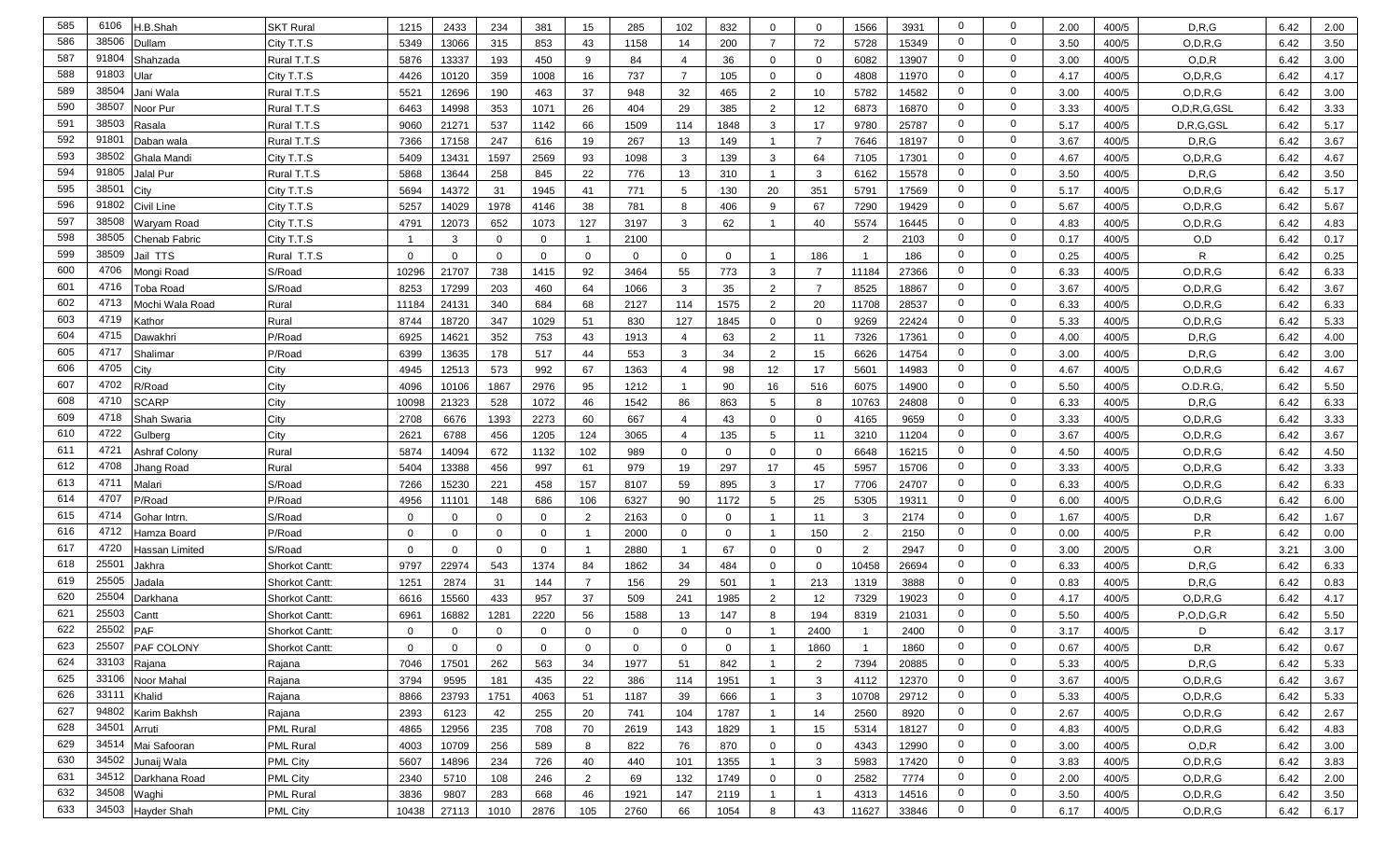| 634 | 34509            | Ghousia Abad         | <b>PML City</b>      | 6190         | 17235       | 1987         | 3982         | 49               | 901            | 6              | 102         | 6                       | 33             | 8238           | 22253 | $\mathbf 0$    | 0              | 5.00 | 400/5 | O, D, R, G    | 6.42 | 5.00 |
|-----|------------------|----------------------|----------------------|--------------|-------------|--------------|--------------|------------------|----------------|----------------|-------------|-------------------------|----------------|----------------|-------|----------------|----------------|------|-------|---------------|------|------|
| 635 | 3451             | P/Mahal City         | <b>PML City</b>      | 3933         | 10659       | 550          | 1019         |                  | $\overline{2}$ | 10             | 158         | $\mathbf 0$             | 0              | 4494           | 11838 | $\mathbf 0$    | $\mathbf 0$    | 3.33 | 400/5 | O, D, R, G    | 6.42 | 3.33 |
| 636 | 34510            | Kamalia Road         | <b>PML Rural</b>     | 5471         | 14219       | 219          | 584          | 61               | 651            | 194            | 2865        | $\mathbf 0$             | 0              | 5945           | 18319 | $\mathbf{0}$   | $\mathbf 0$    | 5.50 | 400/5 | O, D, R       | 6.42 | 5.50 |
| 637 | 34504            | Sandeelian Wali      | <b>PML Rural</b>     | 5799         | 15889       | 946          | 1990         | 92               | 1569           | 136            | 1933        | $\mathbf{3}$            | 6              | 6976           | 21387 | $\mathbf 0$    | $\mathbf 0$    | 4.50 | 400/5 | O, D, R       | 6.42 | 4.50 |
| 638 | 34573            | Iq/ Ash Shaheed      | <b>PML Rural</b>     | 4282         | 11667       | 90           | 239          | $\mathbf{0}$     | $\mathbf 0$    | 193            | 2518        | $\mathbf 0$             | $\mathbf 0$    | 4565           | 14424 | $\mathbf 0$    | $\mathbf 0$    | 3.83 | 400/5 | O, D, R       | 6.42 | 3.83 |
| 639 | 34505            | Accord Textile Mills | <b>PML City</b>      | 5            | 15          | $\mathbf{0}$ | $\mathbf 0$  |                  | 2090           | $\mathbf 0$    | $\mathbf 0$ |                         | 34             | $\overline{7}$ | 2139  | $\mathbf 0$    | $\mathbf 0$    | 2.00 | 400/5 | O,P           | 6.42 | 2.00 |
| 640 | 94801            | Noor Shah            | <b>PML Rural</b>     | 4238         | 11244       | 221          | 632          | 47               | 935            | 178            | 2471        | $\mathbf 0$             | $\mathbf 0$    | 4684           | 15282 | $\mathbf 0$    | $\mathbf 0$    | 4.83 | 400/5 | O, D, R, G    | 6.42 | 4.83 |
| 641 | 94803            | Bhussi Kathia        | <b>PML Rural</b>     | 4135         | 10432       | 191          | 477          | 28               | 218            | 177            | 2471        | $\Omega$                | $\mathbf 0$    | 4531           | 13598 | $\mathbf 0$    | $\overline{0}$ | 3.83 | 400/5 | O.D.R         | 6.42 | 3.83 |
| 642 | 33409            | Nla Lahore-II        | Nia Lahore           | 5417         | 11804       | 163          | 456          | 34               | 512            | 90             | 1131        |                         | 39             | 5705           | 13942 | $\mathbf 0$    | $\Omega$       | 3.25 | 400/5 | O, D, R, G    | 6.42 | 3.25 |
| 643 | 33403            | Pacca Anna           | Nia Lahore           | 8883         | 19683       | 395          | 894          | 51               | 777            | 61             | 754         | $\overline{1}$          | 10             | 9391           | 22118 | $\mathbf 0$    | $\mathbf 0$    | 4.33 | 400/5 | D.R.G         | 6.42 | 4.33 |
| 644 | 33401            | Nia Lahore-l         | Nia Lahore           | 5174         | 11560       | 655          | 1278         | 43               | 484            | 42             | 569         | $\overline{0}$          | $\mathbf 0$    | 5914           | 13891 | $\mathbf 0$    | $\mathbf 0$    | 3.67 | 400/5 | P,O,D,R,G,GSL | 6.42 | 3.67 |
| 645 | 33410            | Gojra More           | Nia Lahore           | 3026         | 6269        | 404          | 779          | 39               | 667            | 101            | 994         | $\mathbf 0$             | $\mathbf 0$    | 3570           | 8709  | $\mathbf 0$    | $\mathbf 0$    | 2.17 | 400/5 | O, D, R, G    | 6.42 | 2.17 |
| 646 | 33402            | Saeed Abad-I         | Nia Lahore           | 3661         | 7522        | 141          | 318          | 37               | 368            | 247            | 2390        | $\mathbf 0$             | $\mathbf 0$    | 4086           | 10598 | $\mathbf 0$    | $\mathbf 0$    | 4.33 | 400/5 | O, D, R, G    | 6.42 | 4.33 |
| 647 | 33408            | Saeed Abad-II        | Nia Lahore           | 3972         | 8470        | 80           | 238          | 26               | 813            | 210            | 2011        | -1                      | 14             | 4289           | 11546 | $\mathbf 0$    | $\mathbf 0$    | 4.33 | 400/5 | O, D, R, G    | 6.42 | 4.33 |
| 648 | 33404            | HAR Mill             | Nia Lahore           | 0            | $\mathbf 0$ |              | 2            |                  | 1876           | $\overline{2}$ | 130         | $\mathbf 0$             | 0              | $\overline{4}$ | 2008  | $\mathbf 0$    | $\mathbf 0$    | 1.50 | 200/5 | D             | 3.21 | 1.50 |
| 649 | 33406            | Mukhtar              | Nia Lahore           | -1           | 2           |              | 1200         | 0                | $\Omega$       | $\mathbf 0$    | $\mathbf 0$ | $\mathbf 0$             | $\mathbf 0$    | 2              | 1202  | $\mathbf 0$    | $\mathbf 0$    | 1.25 | 200/5 | D             | 3.21 | 1.25 |
| 650 | 42203            | Bhoon Sugar Mills    | AK/Wala              | $\mathbf{0}$ | $\Omega$    | $\Omega$     | $\mathbf 0$  |                  | 1004           | $\mathbf 0$    | $\mathbf 0$ | $\mathbf 0$             | 0              |                | 1004  | $\mathbf 0$    | $\mathbf 0$    | 2.00 | 200/5 | D, R          | 3.21 | 2.00 |
| 651 | 7812             | Jjala                | Sadar                | $\Omega$     | $\mathbf 0$ | $\mathbf{0}$ | $\mathbf{0}$ | $\overline{2}$   | 3830           | 0              | $\mathbf 0$ | $\overline{2}$          | 270            | $\overline{4}$ | 4100  | $\mathbf 0$    | $\mathbf 0$    | 2.00 | 400/5 | D,R           | 6.42 | 2.00 |
| 652 | 1610             | S/Jewana T/Mills     | S/Jewana             | $\Omega$     | $\Omega$    | $\Omega$     | $\mathbf 0$  |                  | 2090           | $\mathbf 0$    | $\Omega$    | $\Omega$                | 0              |                | 2090  | $\mathbf 0$    | $\mathbf 0$    | 0.00 | 200/5 | D             | 3.21 | 0.00 |
| 653 | 1606             | Rasoolpur            | Sargd. Road          | 4698         | 8274        | 414          | 914          | 35               | 524            | 199            | 1576        | -1                      | 3              | 5347           | 11291 | $\mathbf 0$    | $\mathbf 0$    | 4.67 | 400/5 | P, D, R       | 6.42 | 4.67 |
| 654 | 1604             | Pir Kot              | Sargd. Road          | 6547         | 11388       | 337          | 593          | 57               | 1847           | 446            | 3191        |                         | 3              | 7388           | 17022 | $\mathbf 0$    | $\mathbf 0$    | 4.50 | 400/5 | P, D, R, G    | 6.42 | 4.50 |
| 655 | 1603             | Kot Amir             | S/Jewana             | 2504         | 5120        | 296          | 462          | 10               | 495            | 125            | 897         | 2                       | 34             | 2937           | 7008  | $\mathbf 0$    | $\mathbf 0$    | 2.33 | 400/5 | D.R.G         | 6.42 | 2.33 |
| 656 | 1605             | Noraywala            | S/Jewana             | 5575         | 10781       | 165          | 337          | 25               | 821            | 133            | 944         | -1                      | $\overline{2}$ | 5899           | 12885 | $\mathbf 0$    | $\mathbf 0$    | 3.50 | 400/5 | P.D.G.R       | 6.42 | 3.50 |
| 657 | 1608             | Sargodha Road        | AK/Wala              | 4904         | 9509        | 436          | 771          | 27               | 1498           | 238            | 1645        | $\mathbf 0$             | $\mathbf{0}$   | 5605           | 13423 | 0              | $\mathbf 0$    | 4.50 | 400/5 | P, D, R, G    | 6.42 | 4.50 |
| 658 | 1607             | Shah Jewana          | S/Jewana             | 3364         | 6118        | 308          | 572          | 37               | 954            | 196            | 1546        | $\overline{4}$          | 44             | 3909           | 9234  | 0              | $\mathbf 0$    | 4.67 | 400/5 | O, D, R, G    | 6.42 | 4.67 |
| 659 | 1611             | Kot Khan             | Sargd. Road          | 6024         | 10328       | 306          | 520          | 24               | 161            | 254            | 1696        |                         | -1             | 6609           | 12706 | $\mathbf 0$    | $\mathbf 0$    | 4.67 | 400/5 | D, R, G       | 6.42 | 4.67 |
| 660 | 160 <sup>°</sup> | Kot Essa Shah        | AK/Wala              | 2891         | 5409        | 127          | 301          | 28               | 472            | 399            | 2945        | $\mathbf 0$             | 0              | 3445           | 9127  | $\mathbf 0$    | $\mathbf 0$    | 6.17 | 400/5 | P, O, D, R, G | 6.42 | 6.17 |
| 661 | 1609             | Karee Wala           | AK/Wala              | 4618         | 9158        | 757          | 1267         | 44               | 2073           | 221            | 1662        |                         | 3              | 5641           | 14163 | $\mathbf 0$    | $\mathbf 0$    | 4.83 | 400/5 | O, D, R, G    | 6.42 | 4.83 |
| 662 | 1613             | Kot Sultan           | AK/Wala              | 1138         | 2197        | 11           | 57           | 10               | 210            | 348            | 1990        | $\overline{0}$          | 0              | 1507           | 4454  | $\mathbf 0$    | $\mathbf 0$    | 3.67 | 400/5 | P, O, D, R, G | 6.42 | 3.67 |
| 663 | 1612             | Doshera              | S/Jewana             | 5339         | 9114        | 414          | 727          | 24               | 274            | 405            | 3223        | $\mathbf 0$             | 0              | 6182           | 13338 | $\mathbf 0$    | $\mathbf 0$    | 6.50 | 400/5 | O, D, R, G    | 6.42 | 6.50 |
| 664 | 1614             | Sobhaga              | S/Jewana             | 4244         | 8028        | 222          | 418          | 16               | 103            | 104            | 872         | $\mathbf 0$             | 0              | 4586           | 9421  | $\mathbf 0$    | $\mathbf 0$    | 3.33 | 400/5 | O, D, R, G    | 6.42 | 3.33 |
| 665 | 43909            | Jahan Khan           | Jhang Road           | 13514        | 28133       | 1832         | 3794         | 56               | 2428           | 54             | 792         | 6                       | 32             | 15462          | 35179 | $\mathbf 0$    | $\mathbf 0$    | 6.67 | 400/5 | O, D, R, G    | 6.42 | 6.67 |
| 666 | 43901            | Dajal                | <b>Bhakkar Rural</b> | 7051         | 15645       | 257          | 628          | 37               | 1006           | 91             | 822         | $\Omega$                | 0              | 7436           | 18101 | $\mathbf 0$    | $\mathbf 0$    | 6.17 | 400/5 | O, D, R, G    | 6.42 | 6.17 |
| 667 | 43907            | Kotla Jam            | D/Khan R             | 6911         | 13760       | 451          | 1006         | 49               | 2541           | 165            | 1634        | $\mathbf{3}$            | 21             | 7579           | 18962 | $\mathbf 0$    | $\mathbf 0$    | 6.00 | 400/5 | O, D, R, G    | 6.42 | 6.00 |
| 668 | 75905            | Majoka               | D/Khan R             | 7427         | 15369       | 377          | 663          | 16               | 1044           | 47             | 581         | $\overline{\mathbf{1}}$ | $\overline{2}$ | 7868           | 17659 | $\mathbf 0$    | $\mathbf 0$    | 4.17 | 400/5 | O, D, R, G    | 6.42 | 4.17 |
| 669 | 43906            | Pir Ashab            | <b>Behal Road</b>    | 9180         | 19930       | 333          | 724          | 44               | 1275           | 107            | 1055        | -1                      | 14             | 9665           | 22998 | $\mathbf 0$    | $\mathbf 0$    | 4.67 | 400/5 | D.R.G         | 6.42 | 4.67 |
| 670 | 43903            | Sari Krishna         | Jhang Road           | 11690        | 24024       | 624          | 1325         | 46               | 2712           | 86             | 1207        | $\overline{0}$          | 0              | 12446          | 29268 | 0              | $\mathbf 0$    | 5.67 | 400/5 | O, D, R, G    | 6.42 | 5.67 |
| 671 | 43902            | <b>BKR-I</b>         | City Bhakkar         | 4019         | 10375       | 654          | 1963         | 28               | 374            | 12             | 125         | 13                      | 203            | 4726           | 13040 | $\Omega$       | $\mathbf 0$    | 4.33 | 400/5 | O, D, R, G    | 6.42 | 4.33 |
| 672 | 43905 City       |                      | <b>City Bhakkar</b>  | 3506         | 9565        | 593          | 1512         | 46               | 882            | 11             | 106         | 10                      | 143            | 4166           | 12208 | $\mathbf 0$    | $\mathbf 0$    | 2.33 | 400/5 | O, D, R, G    | 6.42 | 2.33 |
| 673 | 75903            | Gulshane Madina      | <b>City Bhakkar</b>  | 242          | 624         | 16           | 37           | $\mathbf{1}$     | 15             | $\mathbf{1}$   | 30          | $\overline{1}$          | $\overline{1}$ | 261            | 707   | $\overline{0}$ | $\overline{0}$ | 2.17 | 400/5 | D, R          | 6.42 | 2.17 |
| 674 | 75904            | Bhakkar - 3          | <b>City Bhakkar</b>  | 6187         | 14933       | 1312         | 2403         | 17               | 2628           | $\overline{1}$ | 15          | $\overline{7}$          | 76             | 7524           | 20055 | $\overline{0}$ | $\overline{0}$ | 4.67 | 400/5 | O, D, R, G    | 6.42 | 4.67 |
| 675 | 75906            | Jail                 | Jhang Road           | 87           | 396         | 6            | 18           | $\overline{2}$   | 22             | $\overline{2}$ | 55          | $\overline{2}$          | 486            | 99             | 977   | $\overline{0}$ | $\overline{0}$ | 0.17 | 200/5 | D, R          | 3.21 | 0.17 |
| 676 | 75907            | Sial                 | <b>Bhakkar Rural</b> | 5022         | 10618       | 215          | 491          | 31               | 337            | 59             | 474         | $\overline{0}$          | $\overline{0}$ | 5327           | 11920 | $\overline{0}$ | $\overline{0}$ | 3.17 | 400/5 | O, D, R, G    | 6.42 | 3.17 |
| 677 | 75908            | Umar Farooq          | <b>City Bhakkar</b>  | 4607         | 11302       | 1701         | 2410         | 41               | 418            | $\mathbf{3}$   | 46          | $\mathbf 0$             | $\mathbf{0}$   | 6352           | 14176 | $\overline{0}$ | $\overline{0}$ | 5.67 | 400/5 | O, D, R, G    | 6.42 | 5.67 |
| 678 | 68603            | Mahani               | Mankera              | 4068         | 7808        | 112          | 440          | $\mathbf{3}$     | 146            | 36             | 757         | $\overline{0}$          | $\overline{0}$ | 4219           | 9151  | $\overline{0}$ | $\overline{0}$ | 1.33 | 400/5 | D, R, G       | 6.42 | 1.33 |
| 679 | 68601            | <b>Hyder Abad</b>    | Mankera              | 4401         | 8815        | 536          | 995          | 15 <sub>15</sub> | 818            | 28             | 490         | $\mathbf{3}$            | 23             | 4983           | 11141 | $\overline{0}$ | $\overline{0}$ | 2.17 | 400/5 | D, R, G       | 6.42 | 2.17 |
| 680 | 32202            | Thall                | Mankera              | 1597         | 3188        | 53           | 131          | $\overline{4}$   | 327            | 145            | 2351        | -1                      | 12             | 1800           | 6009  | $\overline{0}$ | $\overline{0}$ | 2.00 | 400/5 | D, R, G       | 6.42 | 2.00 |
| 681 | 32203            | <b>Bambay Wala</b>   | Mankera              | 3637         | 7199        | 97           | 251          | $\overline{0}$   | $\mathbf 0$    | 26             | 485         | $\overline{0}$          | $\overline{0}$ | 3760           | 7935  | $\overline{0}$ | $\overline{0}$ | 1.67 | 400/5 | D, G, R       | 6.42 | 1.67 |
| 682 | 32204            | Mankera              | Mankera              | 5480         | 11542       | 618          | 1222         | 19               | 999            | 31             | 537         | $\overline{4}$          | 53             | 6152           | 14353 | $\overline{0}$ | $\overline{0}$ | 3.83 | 400/5 | O, D, R, G    | 6.42 | 3.83 |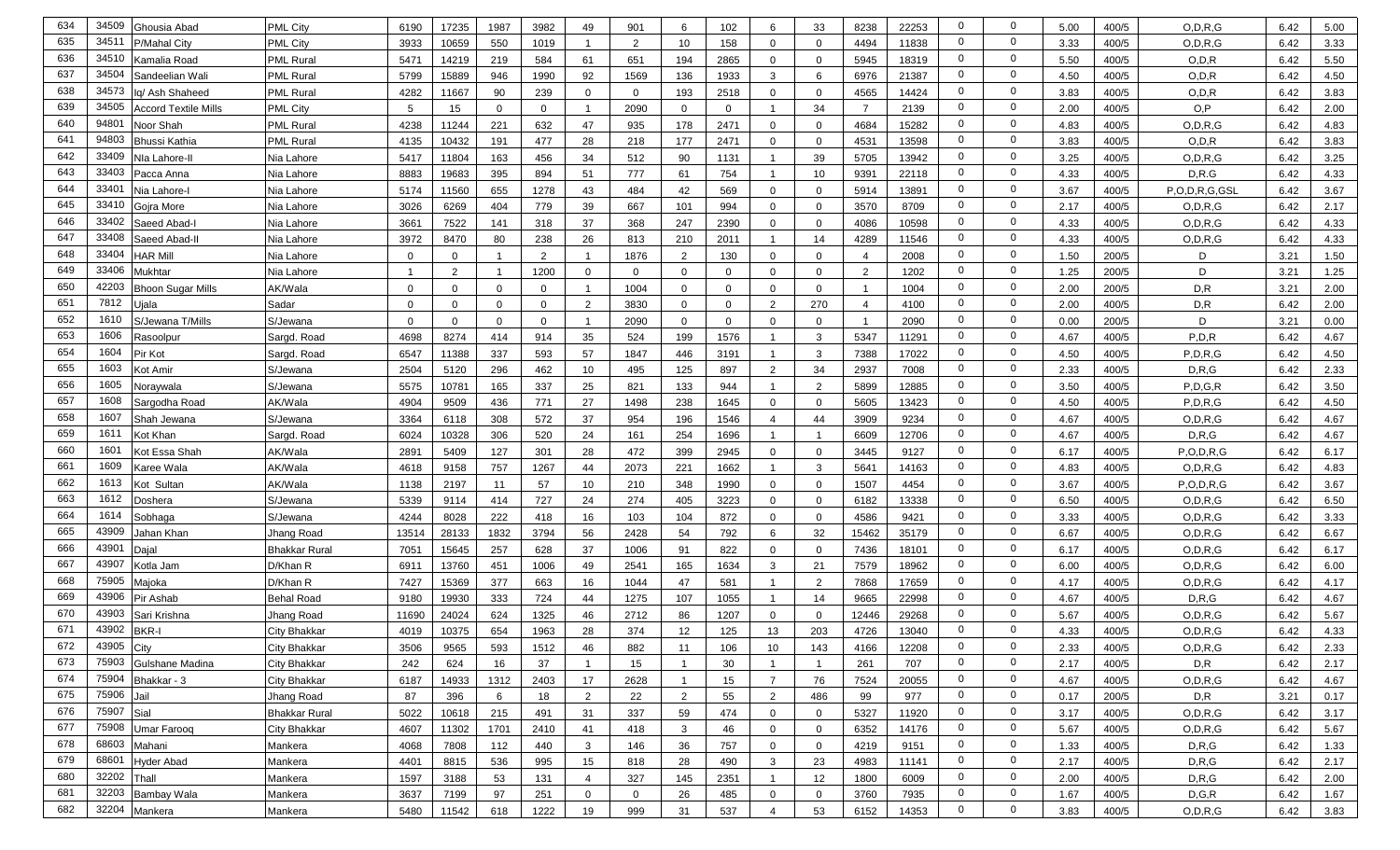| 683 |       |                                                                                                                                                                                                                                                                                                                                                                                                          | Mankera             | $\Omega$ | $\Omega$ | $\Omega$ | $\mathbf{0}$ |              | 2860        | $\mathbf 0$    | $\Omega$     | $\mathbf 0$    | $\mathbf{0}$   |       | 2860  | 0              | $\mathbf 0$    | 0.00 |       |               |      |              |
|-----|-------|----------------------------------------------------------------------------------------------------------------------------------------------------------------------------------------------------------------------------------------------------------------------------------------------------------------------------------------------------------------------------------------------------------|---------------------|----------|----------|----------|--------------|--------------|-------------|----------------|--------------|----------------|----------------|-------|-------|----------------|----------------|------|-------|---------------|------|--------------|
| 684 | 52502 | Elyas<br>Notak                                                                                                                                                                                                                                                                                                                                                                                           | <b>Behal Road</b>   | 5422     | 11718    | 447      | 888          | 36           | 1097        | 37             | 458          | 2              | 13             | 5944  | 14174 | $\mathbf 0$    | $\mathbf 0$    | 4.33 | 400/5 | D.R.G         | 6.42 | 0.00<br>4.33 |
| 685 | 52503 | Dhandla                                                                                                                                                                                                                                                                                                                                                                                                  | City Bhakkaı        | 5719     | 12479    | 624      | 1040         | 21           | 222         | 56             | 466          | $\mathbf 0$    | $\mathbf 0$    | 6420  | 14207 | $\mathbf 0$    | $\mathbf 0$    | 2.67 | 400/5 | O.D.R.G       | 6.42 | 2.67         |
| 686 | 5250  | Behal                                                                                                                                                                                                                                                                                                                                                                                                    | <b>Behal Road</b>   | 6469     | 13519    | 216      | 433          | 57           | 955         | 191            | 1624         | $\mathbf 0$    | $\mathbf 0$    | 6933  | 16531 | $\mathbf 0$    | $\mathbf 0$    | 6.33 | 400/5 | D, R, G       | 6.42 | 6.33         |
| 687 | 2750' | Fazil                                                                                                                                                                                                                                                                                                                                                                                                    | Dullay Wala         | 1986     | 3630     | 113      | 178          | 0            | $\mathbf 0$ | $\overline{1}$ | 15           |                |                | 2101  | 3824  | $\mathbf 0$    | $\mathbf 0$    | 4.67 | 400/5 | O, D, R, G    | 6.42 | 4.67         |
| 688 | 27502 | Jandan Wala                                                                                                                                                                                                                                                                                                                                                                                              | Jandan Wala         | 10788    | 19962    | 1225     | 1335         | 48           | 1807        | 26             | 1341         |                | 2              | 12088 | 24447 | $\mathbf 0$    | $\overline{0}$ | 5.33 | 400/5 | D, R, G       | 6.42 | 5.33         |
| 689 | 27503 | Rakh Khasor                                                                                                                                                                                                                                                                                                                                                                                              | Jandan Wala         | 1291     | 2303     | 48       | 74           | 6            | 64          | 24             | 413          | $\mathbf 0$    | $\mathbf{0}$   | 1369  | 2854  | $\mathbf 0$    | $\overline{0}$ | 1.08 | 400/5 | D, G, R       | 6.42 | 1.08         |
| 690 | 27504 | Haitoo                                                                                                                                                                                                                                                                                                                                                                                                   | Kaloorkot           | 8128     | 14850    | 313      | 559          | -4           | 107         | 21             | 365          | -1             | 16             | 8467  | 15897 | $\mathbf 0$    | $\mathbf 0$    | 3.42 | 400/5 | D.G.R         | 6.42 | 3.42         |
| 691 | 33303 | <hansar< td=""><td>Dullay Wala</td><td>5002</td><td>9610</td><td>226</td><td>493</td><td>12</td><td>599</td><td><math>\overline{7}</math></td><td>81</td><td><math>\mathbf 0</math></td><td><math>\overline{0}</math></td><td>5247</td><td>10783</td><td><math>\mathbf 0</math></td><td><math>\overline{0}</math></td><td>3.17</td><td>400/5</td><td>O, D, R, G</td><td>6.42</td><td>3.17</td></hansar<> | Dullay Wala         | 5002     | 9610     | 226      | 493          | 12           | 599         | $\overline{7}$ | 81           | $\mathbf 0$    | $\overline{0}$ | 5247  | 10783 | $\mathbf 0$    | $\overline{0}$ | 3.17 | 400/5 | O, D, R, G    | 6.42 | 3.17         |
| 692 | 33302 | Dullay Wala                                                                                                                                                                                                                                                                                                                                                                                              | Dullay Wala         | 9638     | 19404    | 998      | 1977         | 40           | 1094        | 15             | 209          | $\overline{7}$ | 84             | 10698 | 22768 | $\overline{0}$ | $\overline{0}$ | 5.00 | 400/5 | O, D, R, G    | 6.42 | 5.00         |
| 693 | 33304 | Maible                                                                                                                                                                                                                                                                                                                                                                                                   | D/Khan U            | 11134    | 22744    | 781      | 1446         | 19           | 446         | 26             | 299          | $\Omega$       | $\mathbf{0}$   | 11960 | 24935 | $\overline{0}$ | $\overline{0}$ | 6.50 | 400/5 | O, D, R, G    | 6.42 | 6.50         |
| 694 | 33301 | Darya Khan                                                                                                                                                                                                                                                                                                                                                                                               | D/Khan U            | 9523     | 21400    | 2107     | 3535         | 86           | 1241        | 37             | 515          | 9              | 41             | 11762 | 26732 | $\mathbf 0$    | $\overline{0}$ | 6.50 | 400/5 | O, D, R, G    | 6.42 | 6.50         |
| 695 | 33305 | Fecto Chip Board                                                                                                                                                                                                                                                                                                                                                                                         | D/Khan U            | 13       | 25       |          | 990          | $\mathbf{0}$ | $\mathbf 0$ | $\mathbf 0$    | $\mathbf{0}$ |                | $\Omega$       | 15    | 1015  | $\mathbf 0$    | $\mathbf 0$    | 0.50 | 200/5 | D,G           | 3.21 | 0.50         |
| 696 | 37303 | SKT.Road                                                                                                                                                                                                                                                                                                                                                                                                 | Shorkot Rural       | 4267     | 8014     | 414      | 665          | 42           | 2589        | 27             | 210          | $\overline{4}$ | 84             | 4754  | 11562 | $\mathbf 0$    | $\mathbf 0$    | 2.33 | 400/5 | D, R, G       | 6.42 | 2.33         |
| 697 | 37309 | Ghagh                                                                                                                                                                                                                                                                                                                                                                                                    | Shorkot Rural       | 1599     | 2445     | 142      | 188          | 6            | 46          | $\overline{7}$ | 80           | $\overline{0}$ | $\mathbf 0$    | 1754  | 2759  | 0              | $\mathbf 0$    | 0.75 | 400/5 | D, R, G       | 6.42 | 0.75         |
| 698 | 37308 | Scarp                                                                                                                                                                                                                                                                                                                                                                                                    | Shorkot Rural       | 2334     | 3689     | 89       | 348          | 6            | 44          | 78             | 651          | $\Omega$       | $\mathbf{0}$   | 2507  | 4732  | $\mathbf 0$    | $\mathbf 0$    | 1.50 | 400/5 | D.R.G         | 6.42 | 1.50         |
| 699 | 37306 | Rakh Bhangoo                                                                                                                                                                                                                                                                                                                                                                                             | <b>Shorkot City</b> | 4635     | 7950     | 277      | 422          | 19           | 223         | 95             | 844          | $\mathbf 0$    | $\mathbf 0$    | 5026  | 9439  | $\mathbf 0$    | $\mathbf 0$    | 4.33 | 400/5 | O, D, R, G    | 6.42 | 4.33         |
| 700 | 3730  | Sadiq Nehang                                                                                                                                                                                                                                                                                                                                                                                             | <b>Shorkot City</b> | 3190     | 5927     | 450      | 748          | 11           | 254         | 15             | 115          | 8              | 28             | 3674  | 7072  | $\mathbf 0$    | $\overline{0}$ | 2.33 | 400/5 | D, R, G       | 6.42 | 2.33         |
| 701 | 3731  | Sultan Bahadar                                                                                                                                                                                                                                                                                                                                                                                           | <b>Shorkot City</b> | 6595     | 11049    | 470      | 925          | 67           | 2943        | 110            | 799          | -1             | 25             | 7243  | 15741 | $\mathbf 0$    | $\mathbf 0$    | 3.83 | 400/5 | O.D.R.G       | 6.42 | 3.83         |
| 702 | 37304 | Sindhnai                                                                                                                                                                                                                                                                                                                                                                                                 | <b>Shorkot City</b> | 12104    | 19934    | 1053     | 2091         | 82           | 2833        | 157            | 1554         | 2              | $\overline{4}$ | 13398 | 26416 | $\mathbf 0$    | $\mathbf 0$    | 6.67 | 400/5 | D, R, G       | 6.42 | 6.67         |
| 703 | 37302 | SKT.City                                                                                                                                                                                                                                                                                                                                                                                                 | <b>Shorkot City</b> | 5896     | 12184    | 1660     | 2595         | 15           | 361         | 5              | 57           | 6              | 58             | 7582  | 15255 | $\mathbf{0}$   | $\mathbf 0$    | 4.67 | 400/5 | D.R.G         | 6.42 | 4.67         |
| 704 | 37305 | Azad Pur                                                                                                                                                                                                                                                                                                                                                                                                 | <b>Shorkot City</b> | $\Omega$ | $\Omega$ | $\Omega$ | $\mathbf{0}$ |              | 973         | $\mathbf 0$    | $\Omega$     | $\mathbf 0$    | $\mathbf{0}$   |       | 973   | $\overline{0}$ | $\mathbf 0$    | 0.17 | 200/5 | D             | 3.21 | 0.17         |
| 705 | 16005 | Zamay Wala                                                                                                                                                                                                                                                                                                                                                                                               | Kaloorkot           | 5280     | 9481     | 297      | 518          | 12           | 1018        | 59             | 1066         | $\Omega$       | $\mathbf 0$    | 5648  | 12083 | $\overline{0}$ | $\mathbf 0$    | 3.25 | 400/5 | D, R, G       | 6.42 | 3.25         |
| 706 | 16003 | Kaloor Kot                                                                                                                                                                                                                                                                                                                                                                                               | Kaloorkot           | 7989     | 16335    | 1184     | 2017         | 40           | 1240        | 66             | 990          | 13             | 112            | 9292  | 20694 | $\mathbf 0$    | $\mathbf 0$    | 4.67 | 400/5 | D.R.G         | 6.42 | 4.67         |
| 707 | 44202 | Jch Gul Imam                                                                                                                                                                                                                                                                                                                                                                                             | 18-Hazar            | 7202     | 11771    | 210      | 368          | 37           | 1581        | 170            | 1078         |                | 70             | 7620  | 14868 | $\mathbf 0$    | $\mathbf 0$    | 4.67 | 400/5 | D.R.G         | 6.42 | 4.67         |
| 708 | 44204 | Rakh Dhegana                                                                                                                                                                                                                                                                                                                                                                                             | 18-Hazari           | 5592     | 9083     | 355      | 694          | 24           | 628         | 96             | 773          | $\mathbf 0$    | $\mathbf 0$    | 6067  | 11178 | $\mathbf 0$    | $\mathbf 0$    | 2.67 | 400/5 | D.R.G         | 6.42 | 2.67         |
| 709 | 4420  | Jabboana                                                                                                                                                                                                                                                                                                                                                                                                 | 18-Hazari           | 4935     | 8304     | 179      | 290          | 17           | 1029        | 114            | 694          | -1             | 18             | 5246  | 10335 | 0              | $\mathbf 0$    | 3.00 | 400/5 | D.R.G         | 6.42 | 3.00         |
| 710 | 4420  | Rashid Pur                                                                                                                                                                                                                                                                                                                                                                                               | 18-Hazari           | 3096     | 5366     | 155      | 371          | 33           | 1702        | 168            | 1044         | $\overline{0}$ | $\overline{0}$ | 3452  | 8483  | $\mathbf 0$    | $\overline{0}$ | 4.00 | 400/5 | D, R, G       | 6.42 | 4.00         |
| 711 | 44206 | Mari Shah Sakhira                                                                                                                                                                                                                                                                                                                                                                                        | 18-Hazari           | 11927    | 21045    | 766      | 1333         | 32           | 454         | 150            | 1010         | $\overline{4}$ | 202            | 12879 | 24044 | $\mathbf 0$    | $\mathbf 0$    | 6.00 | 400/5 | D, R, G       | 6.42 | 6.00         |
| 712 | 4420  | 18-Hazari                                                                                                                                                                                                                                                                                                                                                                                                | 18-Hazari           | 5492     | 9950     | 766      | 1117         | 21           | 201         | 167            | 1086         |                | 3              | 6447  | 12357 | $\mathbf 0$    | $\overline{0}$ | 4.00 | 400/5 | O, D, R, G    | 6.42 | 4.00         |
| 713 | 22704 | Pir Abdul Rehman                                                                                                                                                                                                                                                                                                                                                                                         | <b>A.P.SIAL</b>     | 4183     | 7169     | 283      | 429          | 17           | 175         | 23             | 218          | $\mathbf 0$    | $\mathbf 0$    | 4506  | 7991  | $\mathbf 0$    | $\overline{0}$ | 2.00 | 200/5 | D,R,G,GSL     | 3.21 | 2.00         |
| 714 | 22702 | Rang Pur                                                                                                                                                                                                                                                                                                                                                                                                 | A.P.SIAL            | 816      | 1473     | 152      | 249          | 8            | 95          | 6              | 51           | $\mathbf 0$    | $\mathbf{0}$   | 982   | 1868  | $\mathbf 0$    | $\mathbf 0$    | 0.50 | 400/5 | O.D.R.G       | 6.42 | 0.50         |
| 715 | 22705 | Kalachi                                                                                                                                                                                                                                                                                                                                                                                                  | A.P.SIAL            | 4483     | 7747     | 210      | 398          | 17           | 543         | 59             | 778          | $\mathbf 0$    | $\mathbf{0}$   | 4769  | 9466  | $\mathbf 0$    | $\mathbf 0$    | 2.50 | 200/5 | O, D, R, G    | 3.21 | 2.50         |
| 716 | 22707 | Kassoana                                                                                                                                                                                                                                                                                                                                                                                                 | G.M.Raja            | 6128     | 11784    | 823      | 1402         | 53           | 5251        | 48             | 442          | 3              | 10             | 7055  | 18889 | $\mathbf 0$    | $\mathbf 0$    | 4.00 | 400/5 | O, D, R, G    | 6.42 | 4.00         |
| 717 | 22703 | Samandoana                                                                                                                                                                                                                                                                                                                                                                                               | A.P.SIAL            | 3508     | 6131     | 175      | 267          | 12           | 123         | 13             | 115          | $\mathbf 0$    | $\mathbf{0}$   | 3708  | 6636  | $\mathbf 0$    | $\mathbf 0$    | 1.50 | 200/5 | D.R.G         | 3.21 | 1.50         |
| 718 | 22706 | Yasmeen                                                                                                                                                                                                                                                                                                                                                                                                  | A.P.SIAL            | 3003     | 4961     | 163      | 246          | 8            | 65          | 18             | 231          | $\Omega$       | $\mathbf{0}$   | 3192  | 5503  | 0              | $\mathbf 0$    | 1.50 | 400/5 | D, R, G       | 6.42 | 1.50         |
| 719 | 2270' | Ahmed Pur Sial                                                                                                                                                                                                                                                                                                                                                                                           | A.P.SIAI            | 4197     | 8480     | 964      | 1448         | 23           | 521         |                | 11           | 3              | 150            | 5188  | 10610 | 0              | $\overline{0}$ | 2.83 | 200/5 | D, G, R       | 3.21 | 2.83         |
| 720 | 9313  | Hanif Shaheed                                                                                                                                                                                                                                                                                                                                                                                            | <b>KML Rural</b>    | 1220     | 2541     | 38       | 86           | 29           | 1193        | 172            | 2174         | $\Omega$       | $\Omega$       | 1459  | 5994  | $\Omega$       | $\Omega$       | 5.00 | 400/5 | D.R.G         | 6.42 | 5.00         |
| 721 | 9304  | Magnaja                                                                                                                                                                                                                                                                                                                                                                                                  | <b>KML Rural</b>    | 2697     | 5863     | 84       | 187          | 82           | 2105        | 142            | 2023         | -1             | 142            | 3006  | 10320 | $\mathbf{0}$   | $\overline{0}$ | 4.67 | 400/5 | O, D, R, G    | 6.42 | 4.67         |
| 722 | 9302  | Haveli                                                                                                                                                                                                                                                                                                                                                                                                   | <b>KML Rural</b>    | 4180     | 8637     | 265      | 464          | 98           | 1157        | 207            | 3071         | $\overline{1}$ | $\overline{1}$ | 4751  | 13330 | $\overline{0}$ | $\overline{0}$ | 5.67 | 400/5 | P, D, R, G    | 6.42 | 5.67         |
| 723 | 9308  | Jakhar                                                                                                                                                                                                                                                                                                                                                                                                   | <b>KML Rural</b>    | 2584     | 5294     | 9        | 117          | 33           | 385         | 58             | 799          | $\mathbf 0$    | $\overline{0}$ | 2684  | 6595  | $\overline{0}$ | $\overline{0}$ | 3.00 | 400/5 | O, D, R, G    | 6.42 | 3.00         |
| 724 | 9314  | Kalera                                                                                                                                                                                                                                                                                                                                                                                                   | <b>KML Rural</b>    | 3332     | 6826     | 159      | 247          | 27           | 239         | 138            | 1678         | $\mathbf 0$    | $\overline{0}$ | 3656  | 8990  | $\overline{0}$ | $\overline{0}$ | 3.33 | 400/5 | O, D, R, G    | 6.42 | 3.33         |
| 725 | 9303  | <b>KML City</b>                                                                                                                                                                                                                                                                                                                                                                                          | <b>KML City</b>     | 4007     | 9728     | 1719     | 2590         | 51           | 626         | 6              | 60           | $\overline{1}$ | $\overline{1}$ | 5784  | 13005 | $\overline{0}$ | $\overline{0}$ | 3.67 | 400/5 | D, R, G, C, U | 6.42 | 3.67         |
| 726 | 9307  | Civil Line                                                                                                                                                                                                                                                                                                                                                                                               | <b>KML City</b>     | 9223     | 20903    | 1129     | 1544         | 151          | 1855        | 39             | 470          | $\overline{1}$ | $\mathbf{1}$   | 10543 | 24773 | $\mathbf 0$    | $\overline{0}$ | 5.33 | 400/5 | Cup,D,R,G     | 6.42 | 5.33         |
| 727 | 9311  | Railway Road                                                                                                                                                                                                                                                                                                                                                                                             | <b>KML City</b>     | 7574     | 17567    | 1341     | 1782         | 205          | 2299        | 8              | 87           | 2              | 15             | 9130  | 21750 | $\overline{0}$ | $\overline{0}$ | 5.83 | 400/5 | O, D.R        | 6.42 | 5.83         |
| 728 | 9310  | Qadir Bux                                                                                                                                                                                                                                                                                                                                                                                                | <b>KML City</b>     | 3165     | 6691     | 139      | 235          | 88           | 2532        | 192            | 2324         | $\overline{1}$ | 86             | 3585  | 11868 | $\overline{0}$ | $\overline{0}$ | 5.00 | 400/5 | O,D,R,G,GSL   | 6.42 | 5.00         |
| 729 | 9312  | KML City No.1                                                                                                                                                                                                                                                                                                                                                                                            | <b>KML City</b>     | 2951     | 7120     | 465      | 1138         | 162          | 1528        | $\mathbf{3}$   | 55           | $\overline{2}$ | 76             | 3583  | 9917  | $\overline{0}$ | $\overline{0}$ | 2.83 | 400/5 | O, D, R, G    | 6.42 | 2.83         |
| 730 | 9306  | <b>Sugar Mills</b>                                                                                                                                                                                                                                                                                                                                                                                       | <b>KML Rural</b>    | 4321     | 9296     | 216      | 665          | 84           | 2600        | 209            | 3464         | $\mathbf 0$    | $\overline{0}$ | 4830  | 16025 | $\overline{0}$ | $\overline{0}$ | 6.00 | 400/5 | O, D, R, G    | 6.42 | 6.00         |
| 731 | 9301  | Forest                                                                                                                                                                                                                                                                                                                                                                                                   | <b>KML Rural</b>    | 3981     | 8636     | 113      | 225          | 70           | 991         | 63             | 794          | $\mathbf 0$    | $\overline{0}$ | 4227  | 10646 | $\overline{0}$ | $\overline{0}$ | 3.33 | 400/5 | D, R, G       | 6.42 | 3.33         |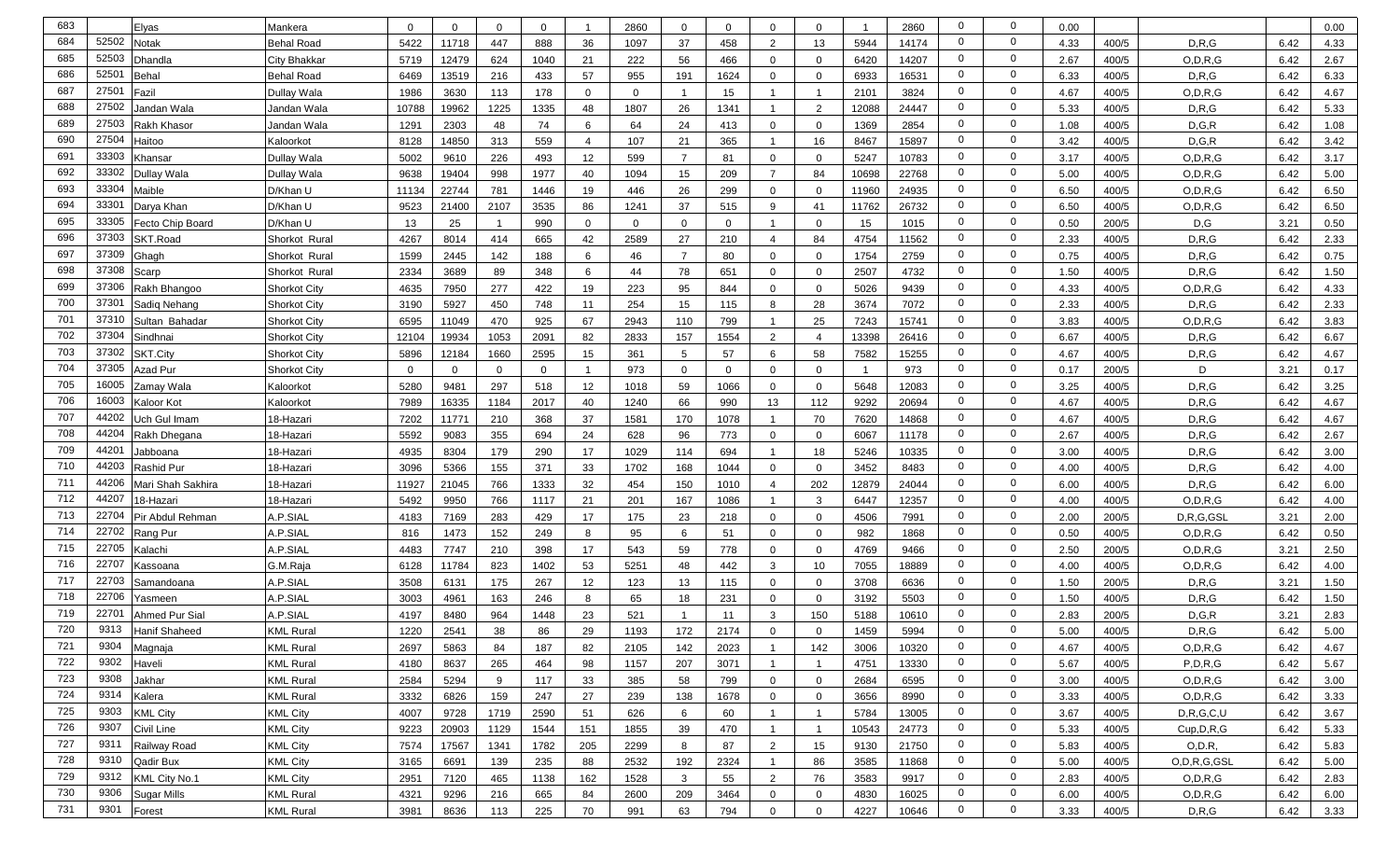| 732 | 9309<br>Patli                  | KML Rural               | 3941        | 8045         | 109          | 195         | 37             | 378         | 241            | 3911           | $\mathbf 0$             | $\mathbf{0}$   | 4328           | 12529 | $\mathbf 0$    | $\mathbf{0}$   | 6.00 | 400/5 | O, D, R, G    | 6.42 | 6.00 |
|-----|--------------------------------|-------------------------|-------------|--------------|--------------|-------------|----------------|-------------|----------------|----------------|-------------------------|----------------|----------------|-------|----------------|----------------|------|-------|---------------|------|------|
| 733 | 9305<br>रavi                   | KML Rural               | 5898        | 12285        | 5            | 54          | 93             | 846         | 268            | 3502           | $\mathbf 0$             | 0              | 6264           | 16687 | $\mathbf 0$    | $\mathbf{0}$   | 5.83 | 400/5 | O.D.R.G       | 6.42 | 5.83 |
| 734 | 9315<br>Sheikh Burhan          | KML City                | 4926        | 10664        | 223          | 402         | 37             | 803         | 77             | 1050           | $\mathbf 0$             | 0              | 5263           | 12919 | $\mathbf{0}$   | $\mathbf{0}$   | 4.17 | 400/5 | O,D,R,G,GSL   | 6.42 | 4.17 |
| 735 | 4410<br>Khairawala             | G.M.Raja                | 3473        | 6397         | 819          | 1551        | 30             | 2402        | 29             | 278            | 2                       | $\overline{4}$ | 4353           | 10632 | $\mathbf 0$    | $\mathbf 0$    | 2.33 | 400/5 | D.R.G         | 6.42 | 2.33 |
| 736 | 44103<br>Sultan Bahu           | G.M.Raja                | 7924        | 14475        | 461          | 816         | 33             | 1634        | 68             | 613            | $\mathbf 0$             | $\mathbf{0}$   | 8486           | 17538 | $\mathbf 0$    | $\mathbf 0$    | 4.83 | 400/5 | O.D.R.G       | 6.42 | 4.83 |
| 737 | 44102<br><b>Rodu Sultan</b>    | G.M.Raja                | 8695        | 15927        | 1231         | 2122        | 48             | 3366        | 50             | 429            | 6                       | 8              | 10030          | 21852 | $\mathbf 0$    | $\mathbf 0$    | 5.33 | 400/5 | O.D.R.G       | 6.42 | 5.33 |
| 738 | 44104<br>l.Shaheed             | G.M.Raja                | 4258        | 7588         | 282          | 433         | 13             | 552         | 46             | 429            | $\overline{0}$          | 0              | 4599           | 9002  | $\mathbf 0$    | $\mathbf 0$    | 3.00 | 400/5 | O, R, D, G, C | 6.42 | 3.00 |
| 739 | 36306<br>Maqam-e-Hayat         | City (3411)             | 5957        | 16286        | 539          | 1254        | 37             | 650         | $\Omega$       | $\Omega$       | $\mathcal{P}$           | 13             | 6535           | 18203 | $\mathbf 0$    | $\mathbf 0$    | 4.50 | 400/5 | O+D+R+G       | 6.4  | 4.50 |
| 740 | 36308<br>Pak Army              | City (3411)             | $\Omega$    | $\mathbf 0$  | $\Omega$     | $\mathbf 0$ | 0              | $\mathbf 0$ | $\mathbf 0$    | $\mathbf 0$    | $\overline{2}$          | 2400           | $\overline{2}$ | 2400  | $\mathbf{0}$   | $\mathbf 0$    | 1.90 | 200/5 | D             | 3.2  | 1.90 |
| 741 | 3631'<br>Katchehrv Bazzar      | City (3411)             | 979         | 3362         | 2804         | 7240        | 22             | 388         | $\mathbf{0}$   | $\mathbf 0$    | $\overline{4}$          | 56             | 3809           | 11046 | $\mathbf 0$    | $\mathbf 0$    | 3.90 | 400/5 | O+D+R+G       | 6.4  | 3.90 |
| 742 | 36316<br>Jrban Area            | City (3411)             | 7486        | 20415        | 879          | 1718        | 68             | 1797        | $\mathbf{0}$   | $\mathbf 0$    | 2                       | 161            | 8435           | 24091 | $\mathbf 0$    | $\mathbf 0$    | 6.30 | 400/5 | $O+D+R+G$     | 6.4  | 6.30 |
| 743 | 36318<br>Karkhana Bazzar       | City (3411)             | 1233        | 3644         | 1383         | 2213        | 35             | 873         | $\overline{1}$ | 194            | $\overline{\mathbf{1}}$ | 6              | 2653           | 6930  | $\mathbf 0$    | $\mathbf 0$    | 3.90 | 400/5 | D             | 6.4  | 3.90 |
| 744 | 3632<br>DHQ Hospital           | City (3411)             | -1          | 1800         | $\mathbf{0}$ | $\mathbf 0$ | $\mathbf 0$    | $\mathbf 0$ | $\mathbf 0$    | $\mathbf 0$    | $\overline{0}$          | $\mathbf{0}$   | - 1            | 1800  | $\mathbf 0$    | $\mathbf 0$    | 0.50 | 400/5 | D             | 6.4  | 0.50 |
| 745 | 52406<br>udewala.              | City (3411)             | 4236        | 9620         | 164          | 310         | 47             | 238         | 3              | 441            | 3                       | 765            | 4453           | 11374 | $\mathbf 0$    | $\mathbf 0$    | 1.90 | 200/5 | $D+R$         | 3.2  | 1.90 |
| 746 | 52408<br>Moeen Industries      | City (3411)             | $\mathbf 0$ | $\mathbf{0}$ | $\mathbf{0}$ | $\mathbf 0$ |                | 744         | 0              | $\mathbf 0$    | $\mathbf 0$             | 0              |                | 744   | $\mathbf 0$    | $\mathbf 0$    | 0.50 | 200/5 | R             | 3.2  | 0.50 |
| 747 | 36303<br>Jown Stream           | Rural (3412)            | 4496        | 11734        | 322          | 752         | 29             | 1716        | $\overline{a}$ | 95             | $\Omega$                | $\mathbf 0$    | 4851           | 14297 | $\mathbf 0$    | $\mathbf 0$    | 2.70 | 400/5 | $O+D+R+G$     | 6.4  | 2.70 |
| 748 | 36309<br>Sulki Branch          | Rural (3412)            | 5085        | 12756        | 441          | 841         | 40             | 1621        | $\overline{7}$ | 281            | $\overline{7}$          | 131            | 5580           | 15630 | $\mathbf 0$    | $\mathbf 0$    | 2.70 | 400/5 | O+D+R+G       | 6.4  | 2.70 |
| 749 | 36312<br>Rural                 | Rural (3412)            | 7883        | 24269        | 420          | 948         | 68             | 1160        | 11             | 267            | $\mathbf 0$             | 0              | 8382           | 26644 | $\mathbf 0$    | $\mathbf 0$    | 4.00 | 400/5 | O             | 6.4  | 4.00 |
| 750 | 3632<br>Remount Depot Sargodha | Rural (3412)            | 139         | 525          | $\Omega$     | $\mathbf 0$ | $\Omega$       | $\mathbf 0$ | $\mathbf 0$    | $\Omega$       | $\Omega$                | $\mathbf 0$    | 139            | 525   | $\mathbf 0$    | $\mathbf 0$    | 0.50 | 200/5 | $\mathsf{R}$  | 3.2  | 0.50 |
| 751 | 36323<br>Fatima Jinnah Colony  | Rural (3412)            | 5558        | 16674        | 313          | 1970        | 20             | 300         | $\mathbf 0$    | $\mathbf 0$    | $\mathbf 0$             | 0              | 5891           | 18944 | $\mathbf 0$    | $\mathbf 0$    | 0.50 | 400/5 | D             | 6.4  | 0.50 |
| 752 | 36305<br>lyderabad             | Aziz Bhatti Town (3413) | 5634        | 1699         | 306          | 864         | 29             | 562         | 27             | 311            | $\overline{0}$          | $\mathbf 0$    | 5996           | 3436  | $\mathbf 0$    | $\mathbf 0$    | 2.90 | 400/5 | D             | 6.4  | 2.90 |
| 753 | 52410<br>اl Karam Flour Mill   | Aziz Bhatti Town (3413) | $\mathbf 0$ | $\mathbf{0}$ | $\Omega$     | $\mathbf 0$ |                | 1150        | $\mathbf 0$    | $\mathbf 0$    | $\overline{0}$          | $\mathbf 0$    |                | 1150  | $\mathbf 0$    | $\mathbf 0$    | 0.90 | 200/5 | D             | 3.2  | 0.90 |
| 754 | 52405<br>Chakkian              | Aziz Bhatti Town (3413) | 2623        | 5546         | 67           | 257         | 8              | 217         | 2              | 30             | $\overline{0}$          | $\mathbf 0$    | 2700           | 6050  | $\mathbf 0$    | 0              | 1.30 | 400/5 | R             | 6.4  | 1.30 |
| 755 | 8730<br>Dharema                | Aziz Bhatti Town (3413) | 5914        | 12168        | 861          | 1396        | 41             | 1969        | 3              | 84             | -1                      | $\overline{4}$ | 6820           | 15621 | $\mathbf 0$    | $\mathbf 0$    | 3.70 | 400/5 | O             | 6.4  | 3.70 |
| 756 | 87302<br><b>Bhalwal Road</b>   | Aziz Bhatti Town (3413) | 2405        | 5496         | 223          | 371         | 15             | 442         | $\mathbf{1}$   | 38             | $\mathbf 0$             | 0              | 2644           | 6347  | $\mathbf 0$    | $\mathbf 0$    | 1.30 | 200/5 | $D+R+G$       | 3.2  | 1.30 |
| 757 | 87303<br>Grid Colony           | Aziz Bhatti Town (3413) | 26          | 90           | $\mathbf{0}$ | $\mathbf 0$ | 2              | 15          | $\mathbf 0$    | $\mathbf 0$    |                         | $\overline{7}$ | 29             | 112   | $\mathbf 0$    | $\mathbf 0$    | 0.00 | 200/5 | D             | 3.2  | 0.00 |
| 758 | 8730<br>/egowal                | Aziz Bhatti Town (3413) | 2805        | 6352         | 175          | 379         | 13             | 585         | 2              | 518            |                         | 8              | 2996           | 7842  | $\mathbf 0$    | $\mathbf{0}$   | 1.40 | 100/5 | $D+R+G$       | 1.6  | 1.40 |
| 759 | 36310<br>Tariqabad             | Tariqabad (3414)        | 7664        | 19917        | 852          | 1400        | 37             | 705         | $\mathbf{0}$   | $\mathbf 0$    |                         |                | 8554           | 22023 | $\mathbf{0}$   | $\mathbf{0}$   | 4.80 | 400/5 | O+D+R+G       | 6.4  | 4.80 |
| 760 | 36319<br>staqlalabad           | Tariqabad (3414)        | 2715        | 7302         | 403          | 1246        | 70             | 3963        | $\mathbf{0}$   | 316            | -1                      | 144            | 3189           | 12971 | $\mathbf 0$    | $\mathbf 0$    | 2.90 | 400/5 | O+D+R+G       | 6.4  | 2.90 |
| 761 | 36324<br>Charanali             | Tariqabad (3414)        | 7171        | 21513        | 338          | 507         | 13             | 259         | $\mathbf 0$    | $\Omega$       | $\overline{2}$          | 14             | 7524           | 22293 | $\mathbf 0$    | $\mathbf 0$    | 1.30 | 400/5 | O             | 6.4  | 1.30 |
| 762 | 52404<br>Sun Flow              | Tariqabad (3414)        | $\Omega$    | $\mathbf{0}$ | $\Omega$     | $\mathbf 0$ |                | 2129        | $\mathbf 0$    | $\Omega$       | $\Omega$                | $\mathbf 0$    |                | 2129  | $\mathbf 0$    | $\mathbf 0$    | 0.90 | 200/5 | D             | 3.2  | 0.90 |
| 763 | 60112<br>Chak Assian wala      | Tariqabad (3414)        | 2650        | 6332         | 84           | 210         | 11             | 260         | 6              | 109            | $\Omega$                | 544            | 2751           | 7455  | $\mathbf 0$    | $\mathbf 0$    | 1.30 | 200/5 | O+D+R+G       | 3.2  | 1.30 |
| 764 | 90802<br>49-Tail               | Tariqabad (3414)        | 4558        | 11640        | 583          | 1064        | 12             | 4007        | $\mathbf{1}$   | 3              | 4                       | 152            | 5158           | 16866 | $\mathbf 0$    | $\mathbf 0$    | 4.20 | 400/5 | $D+R+G$       | 6.4  | 4.20 |
| 765 | 90813<br>Piracha Cotton F      | Tariqabad (3414)        | $\Omega$    | $\Omega$     | $\Omega$     | $\mathbf 0$ |                | 874         | $\mathbf 0$    | $\Omega$       | $\overline{0}$          | $\Omega$       |                | 874   | $\mathbf 0$    | $\mathbf 0$    | 0.80 | 200/5 | D             | 3.2  | 0.80 |
| 766 | 60109<br>Sargodha Bypass       | Nishterabad             | 28          | 169          |              | 218         | 6              | 1310        | -1             | 4              | $\Omega$                | $\mathbf 0$    | 39             | 1701  | $\mathbf 0$    | $\mathbf 0$    | 0.90 | 200/5 | O             | 3.2  | 0.90 |
| 767 | 60113<br>Nishterabad           | Nishterabad             | 22          | 4519         | -8           | 1426        | $\overline{2}$ | 27          | $\mathbf 0$    | $\mathbf 0$    | $\overline{0}$          | $\mathbf{0}$   | 32             | 5972  | 0              | 0              | 0.10 | 400/5 | O             | 6.4  | 0.10 |
| 768 | 90806<br>Pull-111              | Nishterabad             | 2254        | 50452        | 164          | 762         | 49             | 1450        | 3              | 30             |                         | 957            | 2471           | 53651 | 0              | $\mathbf 0$    | 2.70 | 400/5 | $O+D+R$       | 6.4  | 2.70 |
| 769 | 90809<br>Astana-e-Fazal        | Nishterabad             | 7932        | 18306        | 528          | 887         | 26             | 612         | $\Omega$       | $\overline{7}$ | $\Omega$                | $\Omega$       | 8486           | 19812 | $\mathbf 0$    | $\mathbf 0$    | 4.00 | 400/5 | O+D+R+G       | 6.4  | 4.00 |
| 770 | 101003 Shalimar                | Nishterabad             | 7932        | 5681         | 528          | 178         | 26             | 9054        | $\mathbf 0$    | $\mathbf{0}$   | 0                       | $\mathbf 0$    | 8486           | 14913 | $\mathbf 0$    | $\mathbf{0}$   | 5.00 | 400/5 | $O+D+R+G$     | 6.4  | 5.00 |
| 771 | 101004 New Awanabad            | Nishterabad             | $\mathbf 0$ | $\mathbf 0$  | $\mathbf{0}$ | $\mathbf 0$ | 102            | 10749       | $\overline{0}$ | $\mathbf{0}$   | $\overline{0}$          | $\mathbf 0$    | 102            | 10749 | $\mathbf{0}$   | $\mathbf 0$    | 5.50 | 400/5 | $O+D+R$       | 6.4  | 5.50 |
| 772 | 101005 New Nishterabad         | Nishterabad             | 1008        | 2267         | 81           | 211         | 71             | 5069        | $\mathbf 0$    | $\mathbf 0$    | $\mathbf 0$             | $\mathbf 0$    | 1160           | 7547  | $\mathbf{0}$   | $\mathbf{0}$   | 3.60 | 400/5 | D+R+G         | 6.4  | 3.60 |
| 773 | 101006<br>Walayat Shah         | Nishterabad             | 1860        | 4034         | 77           | 164         | 108            | 9117        | $\mathbf 0$    | $\mathbf{0}$   | 0                       | $\mathbf 0$    | 2045           | 13315 | $\overline{0}$ | $\overline{0}$ | 4.50 | 400/5 | $O+D+R+G$     | 6.4  | 4.50 |
| 774 | 101007<br>Ahli Rawan           | Nishterabad             | 3518        | 8422         | 1140         | 2009        | 69             | 4081        | $\mathbf 0$    | $\mathbf 0$    | $\overline{1}$          | 14             | 4728           | 14526 | $\overline{0}$ | $\overline{0}$ | 4.30 | 400/5 | $O+D+R+G$     | 6.4  | 4.30 |
| 775 | 52401<br>Islampura             | Islampura (3421)        | 6294        | 17770        | 744          | 1366        | 41             | 1045        | 3              | 65             | $\overline{7}$          | 18             | 7089           | 20264 | $\overline{0}$ | $\mathbf{0}$   | 4.40 | 400/5 | $O+D+R$       | 6.4  | 4.40 |
| 776 | 60105<br>Millatabad            | Islampura (3421)        | 4418        | 12785        | 821          | 2887        | 24             | 439         | $\mathbf{1}$   | 23             | 3                       | 59             | 5267           | 16193 | $\overline{0}$ | $\overline{0}$ | 4.80 | 400/5 | $O+D+R$       | 6.4  | 4.80 |
| 777 | 60118<br>Gunnianwala           | slampura (3421)         | 6826        | 20478        | 454          | 681         | 8              | 120         | $\mathbf 0$    | $\mathbf 0$    | $\mathbf 0$             | $\mathbf{0}$   | 7288           | 21279 | $\overline{0}$ | $\overline{0}$ | 3.90 | 400/5 | $\circ$       | 6.4  | 3.90 |
| 778 | 36321<br>Eid Gah Road          | Kot Farid (3422)        | 2971        | 7894         | 4626         | 6732        | 142            | 1974        | $\mathbf 0$    | $\mathbf{0}$   | 6                       | 43             | 7745           | 16643 | $\overline{0}$ | $\mathbf 0$    | 5.20 | 400/5 | $O+D$         | 6.4  | 5.20 |
| 779 | 52402<br><b>Muslim Bazzar</b>  | Kot Farid (3422)        | 2328        | 6984         | 831          | 473         | 81             | 1215        | $\overline{1}$ | 23             | $\overline{2}$          | 45             | 3243           | 8740  | $\overline{0}$ | $\overline{0}$ | 2.30 | 400/5 | O             | 6.4  | 2.30 |
| 780 | 52403 Gill wala                | Kot Farid (3422)        | 8207        | 24621        | 1163         | 1854        | 63             | 945         | $\overline{1}$ | 5 <sup>5</sup> | $5\phantom{.0}$         | 15             | 9439           | 27440 | $\mathbf 0$    | $\mathbf 0$    | 5.80 | 400/5 | $O+D$         | 6.4  | 5.80 |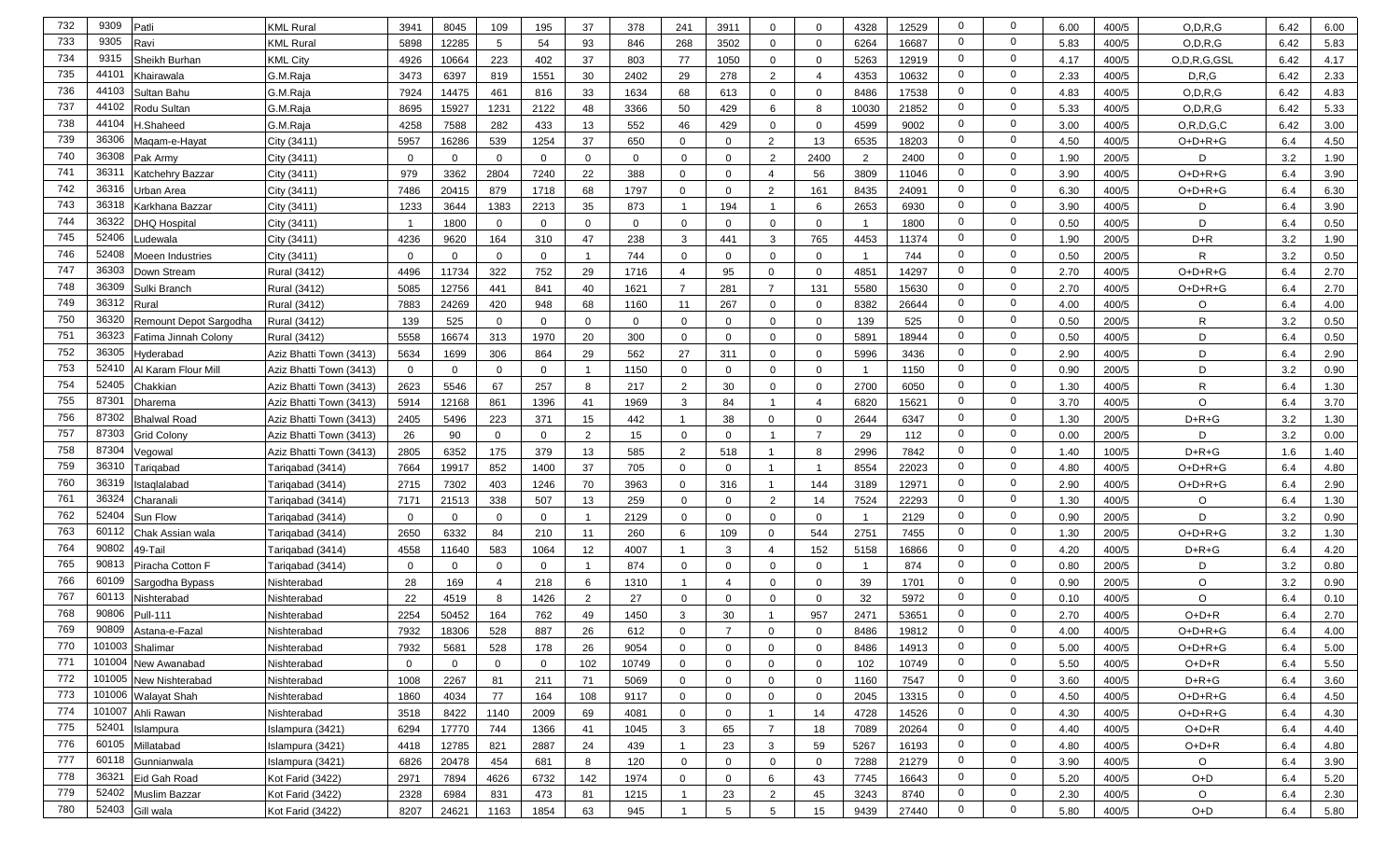| 781        | 52407<br>Iqbal Colony (new)              | Kot Farid (3422)      | 2554         | 7662           | 434            | 961            | 16              | 240      | -1             | 15             | $\Omega$                | $\mathbf{0}$   | 3005                    | 8878  | $\mathbf{0}$                     | $\Omega$                   | 2.40 | 400/5 | $\circ$   | 6.4 | 2.40 |
|------------|------------------------------------------|-----------------------|--------------|----------------|----------------|----------------|-----------------|----------|----------------|----------------|-------------------------|----------------|-------------------------|-------|----------------------------------|----------------------------|------|-------|-----------|-----|------|
| 782        | 52409<br>Qartaba Town                    | Kot Farid (3422)      | 6778         | 16824          | 401            | 1160           | 48              | 2245     | $\overline{2}$ | 44             | $\mathbf 0$             | $\mathbf{0}$   | 7229                    | 20273 | $\overline{0}$                   | 0                          | 3.90 | 400/5 | $O+D$     | 6.4 | 3.90 |
| 783        | 6010<br>Satellite Town                   | Satellite Town (3423) | 3856         | 11276          | 687            | 3776           | 21              | 945      | $\mathbf{0}$   | $\Omega$       | $\mathbf 1$             | 46             | 4565                    | 16043 | $\overline{0}$                   | 0                          | 3.90 | 400/5 | $O+D$     | 6.4 | 3.90 |
| 784        | 9080<br>College Road                     | Satellite Town (3423) | 2780         | 12591          | 293            | 1753           | 9               | 243      | $\mathbf{0}$   | $\Omega$       | $\overline{4}$          | 10             | 3086                    | 14597 | $\mathbf{0}$                     | $\mathbf{0}$               | 3.90 | 400/5 | D         | 6.4 | 3.90 |
| 785        | 90804<br>Jail Road                       | Satellite Town (3423) | 4504         | 14010          | 239            | 1427           | 11              | 200      |                | 3              | 3                       | 134            | 4758                    | 15774 | $\mathbf{0}$                     | $\mathbf{0}$               | 5.20 | 400/5 | $\circ$   | 6.4 | 5.20 |
| 786        | 90805<br>Jniversity Road                 | Satellite Town (3423) | 2554         | 8481           | 465            | 2132           | 8               | 204      | $\mathbf 0$    | $\Omega$       | $\overline{4}$          | 1166           | 3031                    | 11983 | $\mathbf{0}$                     | $\mathbf{0}$               | 4.50 | 400/5 | $\circ$   | 6.4 | 4.50 |
| 787        | 90807<br>Pak Air Force                   | Satellite Town (3423) | $\mathbf 0$  | $\mathbf{0}$   | $\Omega$       | $\mathbf{0}$   | $\mathbf{0}$    | $\Omega$ | $\mathbf{0}$   | $\Omega$       | 6                       | 203            | 6                       | 203   | $\mathbf 0$                      | $\mathbf 0$                | 4.50 | 400/5 | $D+R$     | 6.4 | 4.50 |
| 788        | 90808<br>Kirana Hill                     | Satellite Town (3423) | 1620         | 4944           | 116            | 451            | 11              | 1843     | $\mathbf{0}$   | $\mathbf 0$    | $\overline{4}$          | 1008           | 1751                    | 8246  | $\mathbf 0$                      | 0                          | 2.60 | 200/5 | D         | 3.2 | 2.60 |
| 789        | 90810<br>Canal Park                      | Satellite Town (3423) | 3993         | 13508          | 517            | 3271           | 20              | 829      | $\overline{1}$ | $\overline{4}$ | $\mathbf{1}$            | 58             | 4532                    | 17670 | $\mathbf{0}$                     | 0                          | 5.00 | 400/5 | D         | 6.4 | 5.00 |
| 790        | 9081<br>Cadet College                    | Satellite Town (3423) | 2705         | 9121           | 228            | 1038           | 22              | 259      | $\mathbf 0$    | $\mathbf 0$    | 4                       | 131            | 2959                    | 10549 | $\mathbf{0}$                     | 0                          | 3.80 | 400/5 | O         | 6.4 | 3.80 |
| 791        | 90812<br>Railwav Road                    | Satellite Town        | 2776         | 8449           | 892            | 4183           | 5               | 73       | $\mathbf{0}$   | $\Omega$       | $\mathbf{1}$            | 5              | 3674                    | 12710 | $\mathbf{0}$                     | 0                          | 3.40 | 400/5 | O         | 6.4 | 3.40 |
| 792        | 42503<br>Kandi Wal                       | B/Wala-1 (3424)       | 9579         | 23150          | 415            | 718            | 27              | 389      | 108            | 998            | $\mathbf 0$             | 0              | 10129                   | 25255 | $\mathbf 0$                      | $\mathbf 0$                | 4.80 | 400/5 | $D+R$     | 6.4 | 4.80 |
| 793        | 42504<br>Mangni                          | B/Wala-1 (3424)       | 9004         | 21370          | 335            | 635            | 37              | 537      | 12             | 106            | $\mathbf 0$             | $\mathbf 0$    | 9388                    | 22648 | $\mathbf 0$                      | 0                          | 4.20 | 400/5 | D         | 6.4 | 4.20 |
| 794        | 42505<br>Hadda                           | B/Wala-1 (3424)       | 1922         | 4968           | 87             | 321            | 25              | 780      | $\overline{7}$ | 155            | $\Omega$                | 0              | 2041                    | 6224  | $\mathbf 0$                      | 0                          | 1.10 | 200/5 | $D+R+G$   | 3.2 | 1.10 |
| 795        | 60104<br>ahore Road                      | B/Wala-1 (3424)       | 3762         | 9206           | 199            | 968            | 36              | 2261     | 2              | 3              | $\mathbf 0$             | 0              | 3999                    | 12438 | $\mathbf{0}$                     | 0                          | 2.70 | 400/5 | G         | 6.4 | 2.70 |
| 796        | 60116<br>Citro Pak                       | B/Wala-1 (3424)       | $\mathbf{0}$ | $\mathbf{0}$   | $\Omega$       | $\mathbf{0}$   |                 | 2365     | $\mathbf{0}$   | $\Omega$       | $\mathbf 0$             | $\mathbf{0}$   |                         | 2365  | $\overline{0}$                   | 0                          | 2.10 | 200/5 | $\circ$   | 3.2 | 2.10 |
| 797        | 60120<br>Rose Valley                     | B/Wala-1 (3424)       | 5            | 15             | $\overline{2}$ | 6              | $\Omega$        | $\Omega$ | $\mathbf 0$    | $\Omega$       | $\mathbf 0$             | 0              | $\overline{7}$          | 21    | $\overline{0}$                   | 0                          | 0.00 | 200/5 | D         | 3.2 | 0.00 |
| 798        | 6012<br>Anwarabad                        | B/Wala-1 (3424)       | 2735         | 6826           | 79             | 145            | $\Omega$        | $\Omega$ | 18             | 245            | $\mathbf{0}$            | $\mathbf{0}$   | 2832                    | 7216  | $\mathbf{0}$                     | 0                          | 0.00 | 400/5 | $D+R+G$   | 6.4 | 0.00 |
| 799        | 60122<br>ftikhar Industry                | B/Wala-1 (3424)       | $\Omega$     | $\mathbf{0}$   | $\Omega$       | $\mathbf{0}$   |                 | 1400     | $\mathbf{0}$   | $\Omega$       | $\mathbf{0}$            | $\mathbf{0}$   |                         | 1400  | $\mathbf 0$                      | $\mathbf{0}$               | 0.60 | 400/5 | $\circ$   | 6.4 | 0.60 |
| 800        | 4250<br>Chak Miana                       | B/Wala-2 (3425)       | 3249         | 7099           | 132            | 338            | 31              | 697      | 67             | 634            | $\mathbf 0$             | $\mathbf{0}$   | 3479                    | 8768  | $\mathbf 0$                      | 0                          | 1.80 | 200/5 | D         | 3.2 | 1.80 |
| 801        | 42502<br>Talib Wala                      | B/Wala-2 (3425)       | 4410         | 9796           | 191            | 351            | 12              | 278      | 126            | 1125           | $\mathbf 0$             | $\mathbf{0}$   | 4739                    | 11550 | $\mathbf{0}$                     | $\mathbf{0}$               | 2.60 | 200/5 | D         | 3.2 | 2.60 |
| 802        | 42506<br>Gulla Pur                       | B/Wala-2 (3425)       | 5552         | 12636          | 157            | 481            | 31              | 517      | $\overline{4}$ | 70             | $\mathbf 0$             | $\mathbf{0}$   | 5744                    | 13704 | $\mathbf 0$                      | 0                          | 2.60 | 400/5 | $D+R$     | 6.4 | 2.60 |
| 803        | 4250<br>Mateela                          | B/Wala-2 (3425)       | 4066         | 10112          | 183            | 397            | 22              | 746      | $\overline{4}$ | 57             | $\mathbf 0$             | 0              | 4275                    | 11312 | $\mathbf{0}$                     | $\mathbf{0}$               | 1.90 | 200/5 | $D+R+G$   | 3.2 | 1.90 |
| 804        | 42508<br>Bhagtanwala                     | B/Wala-2 (3425)       | 8644         | 19928          | 1128           | 2174           | 34              | 632      | 9              | 15             | $\overline{\mathbf{1}}$ | 237            | 9816                    | 22986 | $\mathbf{0}$                     | $\mathbf 0$                | 4.70 | 400/5 | $D+R$     | 6.4 | 4.70 |
| 805        | 42509<br><b>Faimoor Spinning Mill</b>    | B/Wala-2 (3425)       | $\mathbf{0}$ | $\mathbf{0}$   | $\Omega$       | $\mathbf{0}$   | 3               | 1806     | $\mathbf 0$    | $\mathbf{0}$   | $\mathbf 0$             | $\mathbf 0$    | 3                       | 1806  | $\mathbf{0}$                     | $\mathbf 0$                | 1.10 | 200/5 | D         | 3.2 | 1.10 |
| 806        | 42510<br>Ahmed Wala                      | B/Wala-2 (3425)       | 6895         | 15534          | 530            | 1005           | 41              | 2033     | 262            | 2103           | $\overline{\mathbf{1}}$ | $\overline{4}$ | 7729                    | 20679 | $\mathbf 0$                      | 0                          | 6.00 | 400/5 | $\circ$   | 6.4 | 6.00 |
| 807        | 60103<br><b>Divisional Public School</b> | New S/Town (3428)     | 7943         | 18679          | 232            | 536            | 38              | 1594     | 2              | 8              | -1                      | - 1            | 8216                    | 20818 | $\mathbf 0$                      | 0                          | 4.20 | 400/5 | $D+R$     | 6.4 | 4.20 |
| 808        | 60106<br>Central Amm: Depot              | New S/Town (3428)     | $\mathbf{0}$ | $\mathbf 0$    | $\Omega$       | $\mathbf 0$    | $\Omega$        | $\Omega$ | $\mathbf 0$    | $\Omega$       | 2                       | 1600           | $\overline{2}$          | 1600  | $\mathbf{0}$                     | $\mathbf 0$                | 0.80 | 400/5 | $\circ$   | 6.4 | 0.80 |
| 809        | 60110<br>New S/Town                      | New S/Town (3428)     | 4965         | 14739          | 546            | 1927           | 29              | 414      | $\mathbf 1$    | 48             | $\mathbf{1}$            | 164            | 5542                    | 17292 | $\mathbf 0$                      | $\mathbf 0$                | 4.20 | 400/5 | $\circ$   | 6.4 | 4.20 |
| 810        | 60111<br>Small Ind: State                | New S/Town (3428)     | 937          | 2583           | 53             | 258            | 103             | 4248     | $\mathbf 0$    | $\Omega$       | $\Omega$                | $\mathbf 0$    | 1093                    | 7089  | $\mathbf{0}$                     | $\mathbf 0$                | 2.20 | 200/5 | D         | 3.2 | 2.20 |
| 811        | 60114<br>Neelam                          | New S/Town (3428)     | 3073         | 8973           | 1329           | 4131           | 43              | 732      | $\mathbf{0}$   | $\Omega$       |                         | 9              | 4446                    | 13845 | $\mathbf{0}$                     | $\mathbf 0$                | 4.80 | 400/5 | $O+D$     | 6.4 | 4.80 |
| 812        | 60115<br>N.D.C                           | New S/Town (3428)     | $\mathbf{0}$ | $\mathbf{0}$   | $\Omega$       | $\mathbf{0}$   | $\mathbf 0$     | $\Omega$ | $\mathbf 0$    | $\Omega$       | $\overline{1}$          | 100            |                         | 100   | $\mathbf 0$                      | $\mathbf 0$                | 0.00 | 200/5 | $\circ$   | 3.2 | 0.00 |
| 813        | 60117<br>Defence                         | New S/Town (3428)     | $\mathbf 0$  | $\mathbf{0}$   | $\Omega$       | $\mathbf{0}$   | $\Omega$        | $\Omega$ | $\mathbf{0}$   | $\Omega$       | 3                       | 106            | 3                       | 106   | $\mathbf{0}$                     | 0                          | 0.00 | 200/5 | $\circ$   | 3.2 | 0.00 |
| 814        | 60119<br>Babe-e-Haram                    | New S/Town (3428)     | 2881         | 8403           | 305            | 789            | 8               | 89       | $\mathbf{0}$   | $\mathbf{0}$   | $\mathbf 0$             | 0              | $\overline{0}$          | 9281  | $\mathbf{0}$                     | 0                          | 2.60 | 400/5 | $\circ$   | 6.4 | 2.60 |
| 815        | 11580<br><b>PAF Base Mushaf</b>          | New S/Town (3428)     | $\mathbf 0$  | $\mathbf{0}$   | $\Omega$       | $\mathbf{0}$   | $\mathbf 0$     | $\Omega$ | $\mathbf{0}$   | $\mathbf{0}$   | $\overline{1}$          | 12640          | $\overline{\mathbf{1}}$ | 12640 | $\mathbf{0}$                     | 0                          | 5.20 | 200/5 | D         | 3.2 | 5.20 |
| 816        | 3630<br><b>Curcuit House</b>             | Civil Lines (3461)    | 1726         | 6801           | 1602           | 3036           | 48              | 363      | 3              | 84             | 6                       | 43             | 3385                    | 10327 | $\mathbf{0}$                     | 0                          | 5.20 | 400/5 | $O+D$     | 6.4 | 5.20 |
| 817        | 36304<br>Suleman pura                    | Civil Lines (3461)    | 3452         | 7087           | 640            | 1250           | 45              | 1966     | $\overline{2}$ | 17             | 4                       | 12             | 4143                    | 10332 | 0                                | 0                          | 3.20 | 400/5 | $D+R$     | 6.4 | 3.20 |
| 818        | 36315<br>Patha Mandi Road                | Civil Lines (3461)    | 1200         | 3773           | 788            | 2652           | 15 <sub>1</sub> | 320      | 8              | 160            | 2                       | 50             | 4232                    | 6955  | $\Omega$                         | $\Omega$                   | 5.30 | 400/5 | O+D+R+G   | 6.4 | 5.30 |
| 819        | 36325 Water Supply Road                  | Civil Lines (3461)    | 1201         | 3000           | 1000           | 2350           | 16              | 350      | $\mathbf{0}$   | $\mathbf{0}$   | $\mathbf{0}$            | 0              | 2217                    | 5700  | 0                                | $\mathbf 0$                | 3.40 | 400/5 | $\circ$   | 6.4 | 3.40 |
| 820        | 90803<br>Sargodha Textile Mill           | Civil Lines (3461)    | $\mathbf 0$  | $\mathbf 0$    | $\mathbf 0$    | $\overline{0}$ | $\mathbf{1}$    | 2200     | $\mathbf 0$    | $\mathbf 0$    | $\mathbf 0$             | $\mathbf 0$    |                         | 2200  | $\overline{0}$                   | 0                          | 0.00 | 200/5 | D         | 3.2 | 0.00 |
| 821        | 52603<br>Sillanwali                      | Sillanwali (3462)     | 2403         | 15601          | 1788           | 3765           | 31              | 1762     | 8              | 245            | 2                       | 47             | 4232                    | 21420 | $\overline{0}$                   | $\mathbf 0$                | 6.00 | 400/5 | $O+D+R$   | 6.4 | 6.00 |
| 822        | 52604<br>Nourang<br>52605                | Sillanwali (3462)     | 4097         | 7194           | 126            | 244            | 16              | 146      | 36             | 419            | $\mathbf 0$             | $\mathbf{0}$   | 4275                    | 8003  | $\overline{0}$<br>$\overline{0}$ | $\mathbf 0$<br>$\mathbf 0$ | 1.80 | 400/5 | D         | 6.4 | 1.80 |
| 823        | Shaheen Abad                             | Sillanwali (3462)     | 1514         | 2686           | 55             | 128            | $\overline{4}$  | 38       | 29             | 344            | $\mathbf 0$             | $\mathbf{0}$   | 1602                    | 3196  |                                  |                            | 0.80 | 400/5 | $\circ$   | 6.4 | 0.80 |
| 824        | 52607<br>Mangowana                       | Sillanwali (3462)     | 8043         | 14243          | 412            | 609            | 69              | 1469     | 15             | 159            | $\mathbf 0$             | $\mathbf 0$    | 8539                    | 16480 | $\overline{0}$                   | $\mathbf{0}$               | 4.60 | 400/5 | $\circ$   | 6.4 | 4.60 |
| 825        | 101001<br>New Shaheenabad                | Sillanwali (3462)     | 8314         | 16416          | 537            | 908            | 96              | 7041     | 5              | 149            | $\overline{2}$          | 61             | 8954                    | 24575 | $\overline{0}$                   | $\mathbf 0$                | 6.20 | 400/5 | $O+G+R+G$ | 6.4 | 6.20 |
| 826<br>827 | 101002<br>Al-Qamar<br>101008             | Sillanwali (3462)     | $\mathbf 0$  | $\overline{0}$ | 0              | $\overline{0}$ | 81              | 8479     | $\overline{0}$ | $\mathbf{0}$   | $\mathbf 0$             | $\mathbf{0}$   | 81                      | 8479  | $\overline{0}$<br>$\mathbf 0$    | 0<br>$\mathbf 0$           | 3.00 | 400/5 | $\circ$   | 6.4 | 3.00 |
| 828        | <b>Stone Valley</b><br>11503             | Sillanwali (3462)     | 0            | $\overline{0}$ | 0              | $\overline{0}$ | 77              | 1506     | $\overline{0}$ | $\mathbf{0}$   | $\overline{0}$          | $\mathbf 0$    | 77                      | 1506  | $\overline{0}$                   | 0                          | 0.00 | 400/5 | $\circ$   | 6.4 | 0.00 |
|            | Sahiwal                                  | Sahiwal-1 (3463)      | 4878         | 3088           | 611            | 526            | 36              | 548      | 14             | 133            | $\mathbf{1}$            | 10             | 5540                    | 4305  |                                  |                            | 2.60 | 400/5 | O         | 6.4 | 2.60 |
| 829        | 11504<br>Mochiwal                        | Sahiwal-1 (3463)      | 7218         | 14161          | 249            | 439            | 33              | 653      | 89             | 1170           | $\mathbf 0$             | $\mathbf{0}$   | 7589                    | 16423 | $\overline{0}$                   | 0                          | 3.90 | 400/5 | $\circ$   | 6.4 | 3.90 |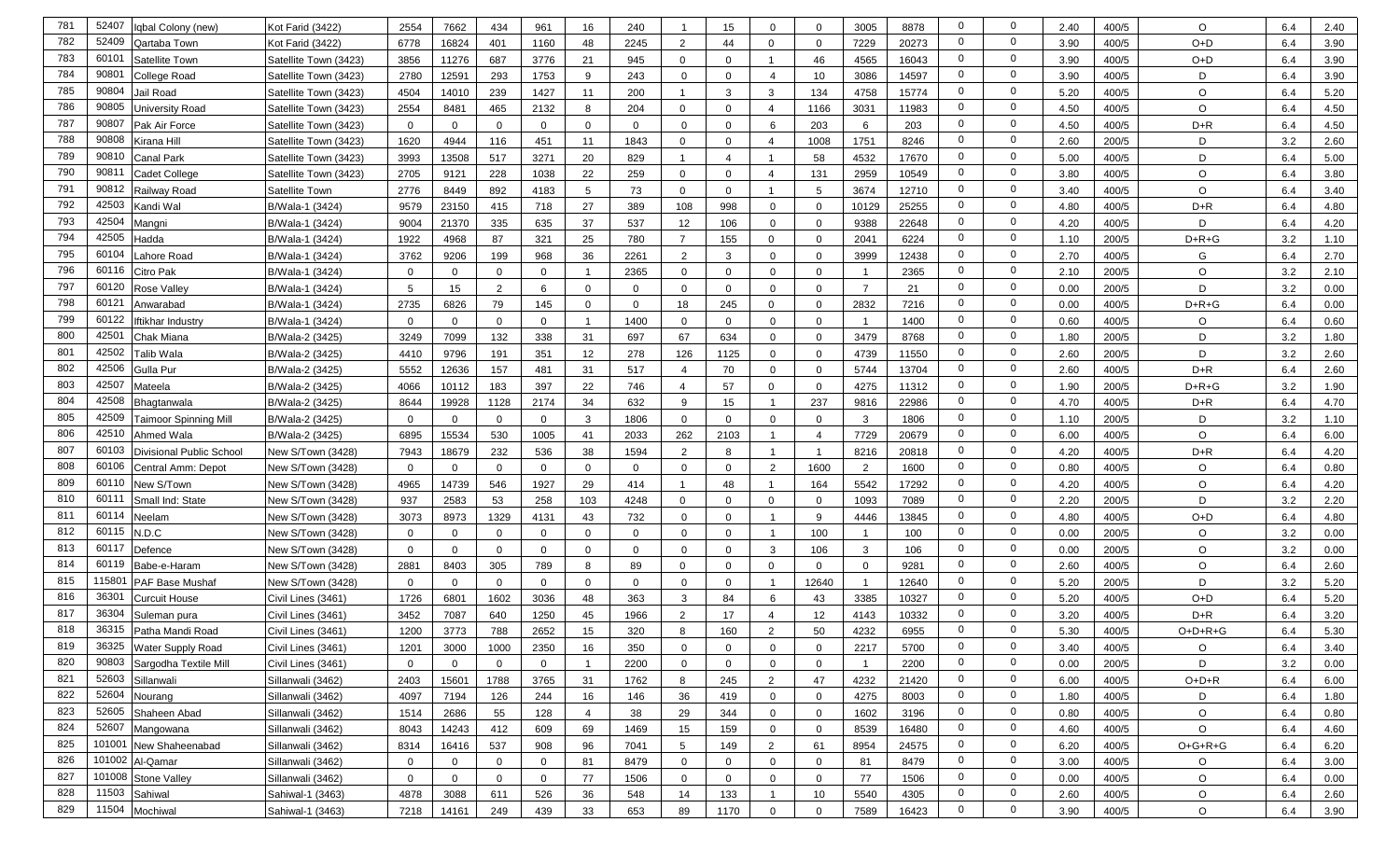| 830 | 11507            | Lakhiwa                   | Sahiwal-1 (3463)       | 8161           | 16894          | 867      | 1239           | 33             | 438      | 103            | 640            | $\mathbf 0$             | $\Omega$     | 9164           | 19211 | $\mathbf 0$    | $\Omega$       | 5.30 | 400/5 | O            | 6.4 | 5.30 |
|-----|------------------|---------------------------|------------------------|----------------|----------------|----------|----------------|----------------|----------|----------------|----------------|-------------------------|--------------|----------------|-------|----------------|----------------|------|-------|--------------|-----|------|
| 831 | 42201            | Jahania Shah              | Sahiwal-1 (3463)       | 3207           | 7308           | 331      | 571            | 16             | 340      | 85             | 586            | $\Omega$                | $\Omega$     | 3639           | 8805  | $\mathbf 0$    | $\mathbf 0$    | 2.30 | 200/5 | $D+R$        | 3.2 | 2.30 |
| 832 | 42202            | Kakrani                   | Sahiwal-1 (3463)       | 5580           | 12424          | 252      | 545            | 19             | 290      | 79             | 706            | $\mathbf 0$             | $\Omega$     | 5930           | 13965 | $\mathbf{0}$   | 0              | 2.80 | 400/5 | $P+D+R$      | 6.4 | 2.80 |
| 833 | 11501            | Farooqa                   | Sahiwal-2 (3464)       | 9141           | 16948          | 991      | 1291           | 62             | 1581     | 108            | 1121           | -1                      |              | 10303          | 20942 | $\mathbf 0$    | $\mathbf 0$    | 6.50 | 400/5 | P            | 6.4 | 6.50 |
| 834 | 11502            | Ghazni                    | Sahiwal-2 (3464)       | 3080           | 6146           | 119      | 255            | 25             | 372      | 49             | 634            | $\Omega$                | $\Omega$     | 3273           | 7407  | $\mathbf 0$    | $\mathbf 0$    | 1.80 | 200/5 | $P+R$        | 3.2 | 1.80 |
| 835 | 11505            | Radhan                    | Sahiwal-2 (3464)       | 8213           | 15311          | 492      | 636            | 53             | 1270     | 99             | 1207           | $\mathbf 0$             | $\Omega$     | 8857           | 18424 | $\mathbf 0$    | $\mathbf 0$    | 4.80 | 400/5 | P            | 6.4 | 4.80 |
| 836 | 11506            | Viih                      | Sahiwal-2 (3464)       | 5773           | 10944          | 525      | 703            | 28             | 530      | 117            | 1389           | $\mathbf 0$             | $\Omega$     | 6443           | 13566 | $\mathbf{0}$   | $\mathbf 0$    | 3.40 | 400/5 | P            | 6.4 | 3.40 |
| 837 | 95703            | <b>Shahpur City</b>       | Shahpur (3465)         | 6830           | 16125          | 1136     | 2297           | 50             | 832      | 17             | 237            | 5                       | 65           | 8038           | 19556 | $\mathbf{0}$   | $\mathbf 0$    | 4.80 | 400/5 | D            | 6.4 | 4.80 |
| 838 | 95705            | Chak Mohammad Khan        | Shahpur (3465)         | 8026           | 19054          | 484      | 1237           | 69             | 1345     | 87             | 1208           | $\mathbf 0$             | $\Omega$     | 8666           | 22844 | 0              | $\mathbf 0$    | 3.80 | 400/5 | $O+D+R+G$    | 6.4 | 3.80 |
| 839 | 95706            | Yousaf Sugar Mill         | Shahpur (3465)         | $\mathbf 0$    | $\mathbf 0$    | 0        | $\overline{0}$ |                | 1569     | $\mathbf{0}$   | 0              | $\mathbf 0$             | $\Omega$     | - 1            | 1569  | $\mathbf 0$    | 0              | 0.60 | 400/5 | D            | 6.4 | 0.60 |
| 840 | 36605            | Chak Sabana               | Shahpur (3465)         | 5801           | 13006          | 159      | 348            | 37             | 573      | 226            | 2441           | $\overline{1}$          | 10           | 6224           | 16378 | $\mathbf 0$    | $\mathbf 0$    | 0.50 | 400/5 | D            | 6.4 | 0.50 |
| 841 | 52306            | Ali pur                   | Jhawarian (3466)       | 2968           | 6563           | 292      | 601            | 13             | 174      | 12             | 87             | $\mathbf 0$             | $\Omega$     | 3285           | 7425  | $\mathbf 0$    | $\mathbf 0$    | 1.90 | 200/5 | D            | 3.2 | 1.90 |
| 842 | 9570 <sup></sup> | Chak Umer                 | Jhawarian (3466)       | 4139           | 8964           | 155      | 321            | 20             | 1405     | 45             | 525            | -1                      | 70           | 4360           | 11285 | $\mathbf 0$    | $\mathbf 0$    | 2.60 | 200/5 | D            | 3.2 | 2.60 |
| 843 | 95702            | Kalra                     | Jhawarian (3466)       | 10176          | 22387          | 1144     | 2117           | 78             | 562      | 67             | 728            | $\overline{2}$          | 8            | 11467          | 25802 | $\mathbf 0$    | $\mathbf 0$    | 4.80 | 400/5 | D+O          | 6.4 | 4.80 |
| 844 | 95704            | <b>Birbal</b>             | Jhawarian (3466)       | 4703           | 1007           | 254      | 420            | 2359           | 337      | $\mathbf{0}$   | 0              | $\mathbf{0}$            | $\mathbf 0$  | 7316           | 1764  | $\mathbf 0$    | $\mathbf 0$    | 2.30 | 200/5 | $D+R$        |     | 2.30 |
| 845 | 24304            | Noon Textile Mill         | City Bhalwal (3431)    | $\mathbf{0}$   | $\mathbf{0}$   | $\Omega$ | $\mathbf{0}$   |                | 3500     | $\mathbf{0}$   | $\mathbf{0}$   | $\overline{\mathbf{1}}$ | 85           | $\overline{2}$ | 3585  | $\mathbf 0$    | $\mathbf 0$    | 2.40 |       |              |     | 2.40 |
| 846 | 24306            | Liliani                   | City Bhalwal (3431)    | 7867           | 19769          | 395      | 883            | 52             | 1129     | 10             | 250            | $\mathbf 0$             | $\Omega$     | 8324           | 22031 | $\mathbf 0$    | $\mathbf 0$    | 4.00 | 400/5 | $D+R+G$      | 6.4 | 4.00 |
| 847 | 24307            | <b>Bhalwal City</b>       | City Bhalwal (3431)    | 7867           | 14903          | 395      | 4995           | 52             | 2328     | $\Omega$       | $\Omega$       | 10                      | 56           | 8324           | 22282 | $\mathbf 0$    | $\mathbf 0$    | 4.50 | 400/5 | O+D+R+G      | 6.4 | 4.50 |
| 848 | 24308            | Deowal                    | City Bhalwal (3431)    | 4649           | 11792          | 178      | 1546           | 141            | 7332     | $\overline{7}$ | 158            | $\overline{1}$          | 66           | 4976           | 20894 | $\mathbf 0$    | $\mathbf 0$    | 3.20 | 400/5 | O+D+R+G      | 6.4 | 3.20 |
| 849 | 24309            | Satghara                  | City Bhalwal (3431)    | 2349           | 5280           | 49       | 82             | 19             | 498      | $\overline{4}$ | 42             | $\mathbf 0$             | $\Omega$     | 2421           | 5902  | $\mathbf 0$    | $\mathbf 0$    | 1.10 | 200/5 | $D+R$        | 3.2 | 1.10 |
| 850 | 24313            | Qudratabad                | City Bhalwal (3431)    | 4770           | 10859          | 217      | 944            | 64             | 2052     | 12             | 137            | $\mathbf 0$             | $\Omega$     | 5063           | 13992 | $\mathbf 0$    | $\mathbf 0$    | 2.90 | 200/5 | $D + R$      | 3.2 | 2.90 |
| 851 | 58506            | Miani                     | <b>Bhera (3432)</b>    | 2160           | 4841           | 102      | 275            | $\overline{7}$ | 323      | $\mathbf{3}$   | 54             | $\mathbf 0$             | $\Omega$     | 2272           | 5493  | 0              | 0              | 1.00 | 400/5 | $D+R+G$      | 6.4 | 1.00 |
| 852 | $10650^{\circ}$  | <b>Bhera City</b>         | Bhera (3432)           | 7305           | 16590          | 1499     | 2506           | 52             | 681      | $\overline{1}$ | 22             | 3                       | 13           | 8860           | 19812 | $\mathbf 0$    | $\mathbf 0$    | 4.70 | 400/5 | $\circ$      | 6.4 | 4.70 |
| 853 | 106502           | Zain Pur                  | Bhera (3432)           | 5097           | 11379          | 282      | 1782           | 31             | 513      | 15             | 287            | 2                       | 20           | 5427           | 13981 | $\mathbf 0$    | $\mathbf 0$    | 2.90 | 400/5 | D            | 6.4 | 2.90 |
| 854 | 106503           | Chann                     | Bhera (3432)           | 2735           | 6376           | 89       | 209            | $\overline{7}$ | 237      | 5              | 48             | 0                       | $\Omega$     | 2836           | 6870  | $\mathbf 0$    | $\mathbf 0$    | 1.20 | 200/5 | O+R          | 3.2 | 1.20 |
| 855 | 106504           | Miani-2                   | Bhera (3432)           | 3362           | 8044           | 770      | 1502           | 13             | 248      | $\overline{4}$ | 34             | $\overline{1}$          | 10           | 4150           | 9838  | $\mathbf 0$    | $\mathbf 0$    | 1.90 | 400/5 | $O+D+R$      | 6.4 | 1.90 |
| 856 | 106505           | Wadhan                    | Bhera (3432)           | 4839           | 1080           | 156      | 320            | 11             | 180      | 14             | 90             | $\mathbf 0$             | $\Omega$     | 5020           | 1670  | $\mathbf 0$    | $\mathbf 0$    | 2.30 | 400/5 | D+O          | 6.4 | 2.30 |
| 857 | 24303            | Kotmoman                  | Kot Moman (3433)       | 9597           | 22074          | 1846     | 3756           | 148            | 4077     | 3              | 31             | 5                       | 79           | 11599          | 30017 | $\mathbf 0$    | $\mathbf 0$    | 6.50 | 400/5 | D+O          | 6.4 | 6.50 |
| 858 | 24204            | Midh Ranjha               | Kot Moman (3433)       | 3168           | 6949           | 340      | 531            | 26             | 291      | 179            | 1077           | $\mathbf 0$             | $\Omega$     | 3713           | 8848  | $\mathbf 0$    | $\mathbf 0$    | 2.90 | 200/5 | $D+R$        | 3.2 | 2.90 |
| 859 | 24206            | Mela                      | Kot Moman (3433)       | 3035           | 6521           | 105      | 364            | 53             | 1590     | 29             | 356            | $\overline{0}$          | $\Omega$     | 3222           | 8831  | $\mathbf 0$    | $\mathbf 0$    | 2.10 | 200/5 | $D+R$        | 3.2 | 2.10 |
| 860 | 58501            | Phularwan                 | Phularwan (3434)       | 6320           | 15197          | 1019     | 1581           | 79             | 1619     | $\overline{7}$ | 78             | 3                       | 14           | 7428           | 18489 | $\mathbf 0$    | $\mathbf 0$    | 3.50 | 400/5 | D            | 6.4 | 3.50 |
| 861 | 58502            | Abdal                     | Phularwan (3434)       | 4282           | 9270           | 269      | 757            | 17             | 253      | 5              | 96             | $\overline{0}$          | $\Omega$     | 4573           | 10376 | $\mathbf 0$    | $\mathbf 0$    | 2.30 | 200/5 | D            | 3.2 | 2.30 |
| 862 | 58505            | Pind Macoo                | Phularwan (3434)       | 1898           | 4442           | 28       | 101            | 14             | 371      | 16             | 269            | $\Omega$                | $\Omega$     | 1956           | 5183  | $\mathbf 0$    | $\mathbf 0$    | 1.00 | 200/5 | $D+R+G$      | 3.2 | 1.00 |
| 863 | 58507            | Ratto Kala                | Phularwan (3434)       | 5617           | 1184           | 253      | 511            | 12             | 149      | $\overline{7}$ | 131            | $\mathbf 0$             | $\Omega$     | 5889           | 1975  | $\mathbf 0$    | $\mathbf 0$    | 2.60 | 200/5 | $D+R+G$      | 3.2 | 2.60 |
| 864 | 58510            | Melowa                    | Phularwan (3434)       | 4314           | 7987           | 95       | 171            | 6              | 135      | 59             | 649            | $\mathbf 0$             | $\mathbf{0}$ | 4474           | 8942  | $\mathbf 0$    | $\mathbf 0$    | 2.30 | 200/5 | $D + R$      | 3.2 | 2.30 |
| 865 | 58513            | Army Remount              | Phularwan (3434)       | 275            | 702            | 13       | 15             | $\mathbf{0}$   | $\Omega$ | $\overline{1}$ | 30             | 6                       | 291          | 295            | 1038  | $\mathbf 0$    | $\mathbf{0}$   | 0.30 | 200/5 | R            | 3.2 | 0.30 |
| 866 | 2430             | Bhera Noon                | Purana Bhalwal (3435)  | 3418           | 6889           | 107      | 336            | 20             | 314      | 17             | 340            | $\mathbf 0$             | $\Omega$     | 3562           | 7879  | 0              | $\mathbf 0$    | 1.60 | 200/5 | $\mathsf{R}$ | 3.2 | 1.60 |
| 867 | 24310            | Khizerabad                | Purana Bhalwal (3435)  | 4592           | 9678           | 166      | 298            | 5216           | 950      | $\mathbf 0$    | $\Omega$       | $\mathbf 0$             | $\Omega$     | 9974           | 10926 | $\mathbf{0}$   | $\mathbf 0$    | 2.60 | 200/5 | $D+R$        | 3.2 | 2.60 |
| 868 |                  | 24311 Express             | Purana Bhalwal (3435)  | 2931           | 5917           | 139      | 283            | 12             | 206      | $\overline{1}$ | $\overline{7}$ | $\mathbf{0}$            | 0            | 3083           | 6413  | $\mathbf{0}$   | $\mathbf{0}$   | 1.60 | 200/5 | $D+R$        | 3.2 | 1.60 |
| 869 |                  | 24312 Purana Bhalwal      | Purana Bhalwal (3435)  | 6262           | 16597          | 623      | 1392           | 48             | 2857     | $\overline{0}$ | $\overline{0}$ | $\mathbf 0$             | $\mathsf{O}$ | 6933           | 20846 | $\overline{0}$ | $\overline{0}$ | 4.50 | 400/5 | $O+D$        | 6.4 | 4.50 |
| 870 | 24314            | Sakhi Suleman             | Purana Bhalwal (3435)  | 6653           | 16776          | 923      | 1589           | 24             | 340      | $\mathbf 0$    | $\mathbf 0$    | $\mathbf 0$             | 0            | 7600           | 18705 | $\overline{0}$ | $\overline{0}$ | 3.50 | 400/5 | $O+R+G$      | 6.4 | 3.50 |
| 871 | 24315            | <b>Bhalwal Industrial</b> | Purana Bhalwal (3435)  | $\overline{0}$ | $\overline{0}$ | 0        | $\overline{0}$ | $\mathbf{1}$   | 144      | $\mathbf 0$    | $\overline{0}$ | $\mathbf 0$             | 0            | $\overline{4}$ | 144   | $\overline{0}$ | $\overline{0}$ | 0.00 | 400/5 | O            | 6.4 | 0.00 |
| 872 | 24302            | Lak Sakaser               | Sardar Pur Noon (3436) | 3808           | 8238           | 186      | 362            | 30             | 950      | 14             | 117            | $\mathbf 0$             | 0            | 4038           | 9667  | $\overline{0}$ | $\overline{0}$ | 1.80 | 200/5 | $D+R$        | 3.2 | 1.80 |
| 873 | 52301            | Rani Wah                  | Sardar Pur Noon (3436) | 4402           | 10898          | 152      | 433            | 22             | 448      | 15             | 272            | $\mathbf 0$             | 0            | 4591           | 12051 | $\overline{0}$ | $\overline{0}$ | 2.30 | 200/5 | $D+R$        | 3.2 | 2.30 |
| 874 | 52302            | <b>Fateh Khan</b>         | Sardar Pur Noon (3436) | 1569           | 2154           | 15       | 353            | 6              | 353      | 10             | 65             | $\overline{0}$          | 0            | 1600           | 2925  | $\mathbf{0}$   | $\mathbf 0$    | 1.10 | 200/5 | $D+R$        | 3.2 | 1.10 |
| 875 | 52304            | Dinga                     | Sardar Pur Noon (3436) | 5386           | 11591          | 194      | 301            | 22             | 357      | 43             | 470            | $\mathbf 0$             | 0            | 5645           | 12719 | $\overline{0}$ | $\mathbf 0$    | 2.80 | 200/5 | $D + R$      | 3.2 | 2.80 |
| 876 | 52305            | Nabbah                    | Sardar Pur Noon (3436) | 6285           | 13111          | 333      | 599            | 19             | 263      | 41             | 397            | $\overline{0}$          | 0            | 6678           | 14370 | $\overline{0}$ | $\mathbf{0}$   | 2.90 | 200/5 | D+R          | 3.2 | 2.90 |
| 877 | 24201            | <b>Bhabra</b>             | Bhabara                | 4338           | 1077           | 591      | 484            | 30             | 511      | 6              | 110            | $\overline{0}$          | 0            | 4965           | 2182  | $\overline{0}$ | $\mathbf{0}$   | 2.90 | 200/5 | D+R          | 3.2 | 2.90 |
| 878 |                  | 24203 Takht Hazara        | Bhabara                | 8282           | 17343          | 575      | 1043           | 41             | 1939     | 90             | 993            | $\overline{0}$          | 0            | 8988           | 21318 | $\overline{0}$ | $\mathbf 0$    | 4.70 | 400/5 | $D + R$      | 6.4 | 4.70 |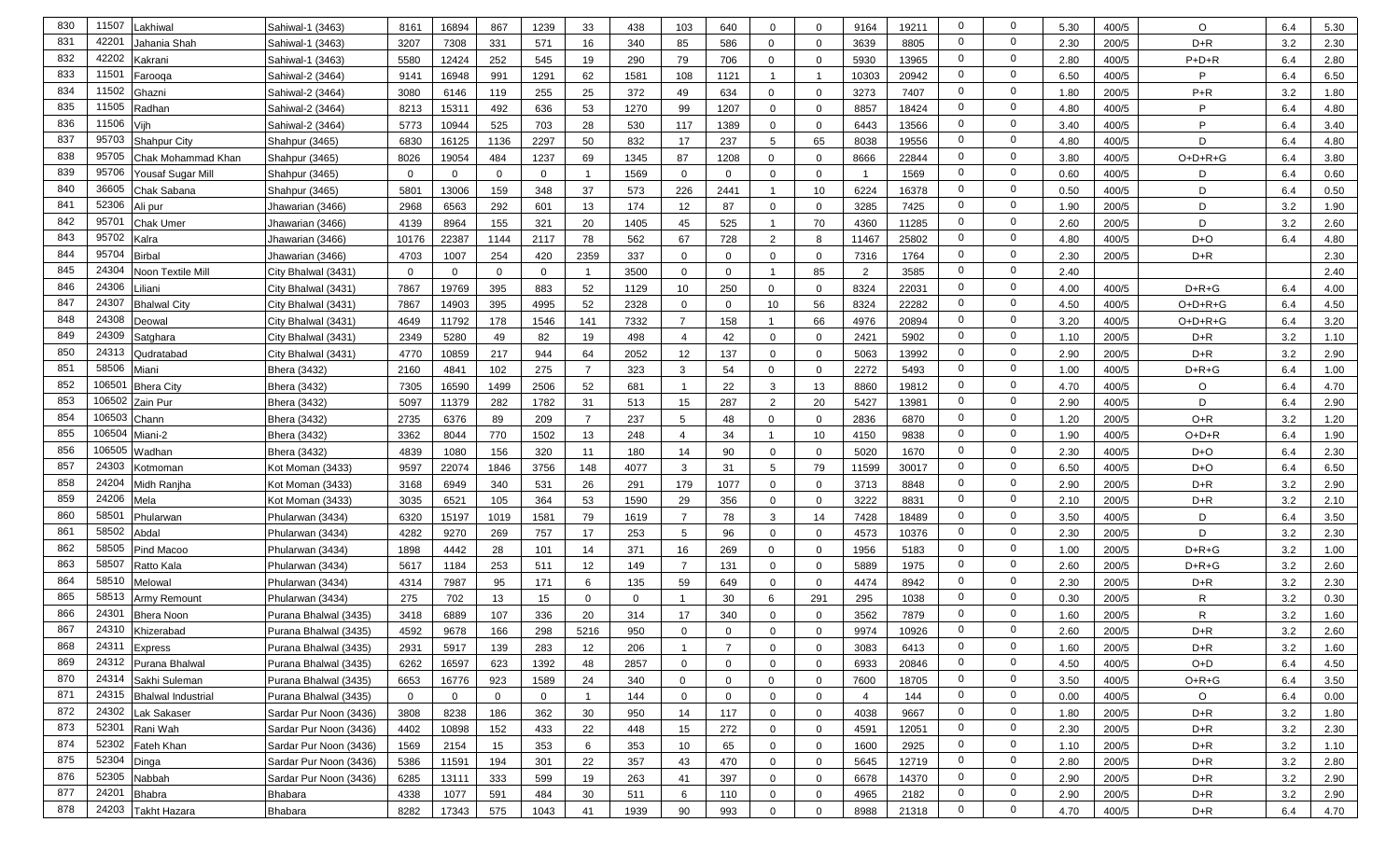| 879        | 58503            | Hujjan                       | <b>Bhabara</b>   | 4879                       | 10438                      | 317          | 522            | 42               | 554          | 4                          | 51             | $\Omega$                | $\Omega$       | 5242                     | 11565          | $\mathbf 0$                      | $\mathbf 0$                      | 2.50 | 200/5           | $D + R$        | 3.2        | 2.50 |
|------------|------------------|------------------------------|------------------|----------------------------|----------------------------|--------------|----------------|------------------|--------------|----------------------------|----------------|-------------------------|----------------|--------------------------|----------------|----------------------------------|----------------------------------|------|-----------------|----------------|------------|------|
| 880        | 7601             | Satellite Town               | Jauharabad Urban | 6375                       | 15132                      | 405          | 1016           | 20               | 231          | 2                          | 8              | 6                       | 160            | 6808                     | 16547          | $\mathbf 0$                      | $\mathbf 0$                      | 3.70 | 400/5           | O              | 6.4        | 3.70 |
| 881        | 7605             | Pak Kuwait T.Mill            | Jauharabad Urban | 0                          | $\mathbf 0$                | $\Omega$     | $\overline{0}$ |                  | 4500         | 0                          | $\mathbf 0$    | -1                      | 23             | $\overline{2}$           | 4523           | $\mathbf 0$                      | $\mathbf 0$                      | 1.20 | 400/5           | O              | 6.4        | 1.20 |
| 882        | 7620             | Police line                  | Jauharabad Urban | 5982                       | 13312                      | 370          | 669            | 41               | 2008         | 2                          | 11             | $\overline{2}$          | 125            | 6397                     | 16125          | $\mathbf 0$                      | $\mathbf 0$                      | 4.90 | 400/5           | O              | 6.4        | 4.90 |
| 883        | 7625             | Fawara Chowk                 | Jauharabad Urban | 2816                       | 7540                       | 1752         | 3031           | 30               | 346          | $\mathbf{0}$               | $\mathbf{0}$   | $\overline{2}$          | 31             | 4600                     | 10948          | $\mathbf 0$                      | $\mathbf 0$                      | 3.20 | 200/5           | $D+R$          | 3.2        | 3.20 |
| 884        | 7626             | DHQ Jauharabad               | Jauharabad Urban |                            | 147                        | $\mathbf{0}$ | $\mathbf{0}$   | $\Omega$         | $\mathbf 0$  | $\mathbf{0}$               | $\mathbf{0}$   | $\mathbf 0$             | $\Omega$       | $\overline{\phantom{0}}$ | 147            | $\mathbf 0$                      | $\mathbf 0$                      | 1.50 | 400/5           | D              | 6.4        | 1.50 |
| 885        | 7609             | Sargodha Road                | Khushab-1 (3442) | 4786                       | 9918                       | 1238         | 644            | 51               | 2283         | 3                          | 45             | -1                      | 4              | 6079                     | 12894          | $\mathbf 0$                      | $\mathbf 0$                      | 3.90 | 400/5           | D+O            | 6.4        | 3.90 |
| 886        | 7624             | Katha Road                   | Khushab-1 (3442) | 5174                       | 11731                      | 441          | 2481           | 83               | 1198         | $\overline{4}$             | 37             | 5                       | 59             | 5707                     | 15506          | $\mathbf 0$                      | $\mathbf 0$                      | 2.60 | 400/5           | D+O            | 6.4        | 2.60 |
| 887        | 7619             | Sandra                       | Khushab-1 (3442) | 6220                       | 12866                      | 304          | 586            | 21               | 282          | 48                         | 720            | $\mathbf 0$             | $\Omega$       | 6593                     | 14454          | $\mathbf 0$                      | $\mathbf 0$                      | 1.50 | 400/5           | $D+R$          | 6.4        | 1.50 |
| 888        | 7603             | Mohar                        | Khushab-1 (3442) | 8693                       | 18900                      | 577          | 999            | 47               | 807          | 100                        | 2104           | $\mathbf 0$             | $\Omega$       | 9417                     | 22810          | $\mathbf 0$                      | $\mathbf 0$                      | 3.40 | 400/5           | $D + R$        | 6.4        | 3.40 |
| 889        | 7604             | Hamida Spinning              | Khushab-1 (3442) | $\mathbf 0$                | $\Omega$                   | $\Omega$     | $\mathbf{0}$   | $\mathbf 0$      | $\Omega$     | $\Omega$                   | $\mathbf{0}$   | $\overline{0}$          | $\Omega$       | $\overline{0}$           | $\overline{0}$ | $\mathbf 0$                      | $\mathbf 0$                      | 0.00 | nt Disconnected |                |            |      |
| 890        | 7622             | Mangwal                      | Khushab-1 (3442) | 5592                       | 12039                      | 360          | 793            | 24               | 505          | 96                         | 1778           | $\mathbf 0$             | $\Omega$       | 6072                     | 15115          | 0                                | $\mathbf 0$                      | 3.50 | 400/5           | $D+R$          | 6.4        | 3.50 |
| 891        | 59803            | Q/Abad City                  | Quaidabad (3443) | 5138                       | 10908                      | 1471         | 2002           | 72               | 2763         | -1                         | 16             | $\overline{\mathbf{1}}$ | $\overline{7}$ | 6683                     | 15696          | $\mathbf{0}$                     | $\mathbf{0}$                     | 3.90 | 400/5           | $O+D$          | 6.4        | 3.90 |
| 892        | 5980             | Q/Abad Rural                 | Quaidabad (3443) | 2098                       | 3592                       | 20           | 51             | 128              | 3094         | 123                        | 3766           | $\mathbf 0$             | $\Omega$       | 2369                     | 10503          | $\mathbf 0$                      | $\mathbf 0$                      | 3.50 | 400/5           | D              | 6.4        | 3.50 |
| 893        | 5980             | Q/Abad W/Mills               | Quaidabad (3443) | 2814                       | 6206                       | 74           | 205            | 28               | 2073         | 41                         | 1203           | $\overline{1}$          | 256            | 2958                     | 9943           | $\mathbf 0$                      | $\mathbf 0$                      | 1.90 | 400/5           | $D+R+G$        | 6.4        | 1.90 |
| 894        | 59805            | Skesar Q/Abad                | Quaidabad (3443) |                            | 3                          | $\Omega$     | $\overline{0}$ | $\mathbf 0$      | $\Omega$     | $\mathbf{0}$               | $\mathbf 0$    | $\overline{\mathbf{1}}$ | 2351           | $\overline{2}$           | 2354           | $\mathbf 0$                      | $\mathbf 0$                      | 0.80 | 200/5           | D              | 3.2        | 0.80 |
| 895        | 59802            | Gunjial                      | Quaidabad (3443) | 7219                       | 13285                      | 223          | 401            | 37               | 1063         | 11                         | 124            | $\mathbf 0$             | $\Omega$       | 7490                     | 14873          | $\mathbf 0$                      | $\mathbf{0}$                     | 3.40 | 400/5           | D              | 6.4        | 3.40 |
| 896        | 59806            | Okhli Mohla                  | Quaidabad (3443) | 5370                       | 11138                      | 276          | 493            | 50               | 1408         | 6                          | 118            | $\overline{\mathbf{1}}$ | 69             | 5703                     | 13226          | $\mathbf 0$                      | $\mathbf 0$                      | 3.10 | 200/5           | $D+R$          | 3.2        | 3.10 |
| 897        | 59807            | <b>Bandial</b>               | Quaidabad (3443) | 3242                       | 6298                       | 96           | 195            | 21               | 1080         | 19                         | 278            | $\mathbf{0}$            | $\Omega$       | 3378                     | 7851           | $\mathbf 0$                      | $\mathbf 0$                      | 2.10 | 200/5           | $D+R$          | 3.2        | 2.10 |
| 898        | 42301            | Pail                         | Naushera (3444)  | 6097                       | 1981                       | 467          | 213            | 45               | 944          | 10                         | 118            | $\mathbf{0}$            | $\Omega$       | 6619                     | 3256           | $\mathbf 0$                      | $\mathbf 0$                      | 2.70 | 200/5           | $D+R$          | 3.2        | 2.70 |
| 899        | 42302            | Kathwai                      | Naushera (3444)  | 5140                       | 9337                       | 234          | 410            | 21               | 328          | 42                         | 443            | $\overline{2}$          | 204            | 5439                     | 10722          | $\mathbf 0$                      | $\mathbf 0$                      | 1.90 | 200/5           | $D + R$        | 3.2        | 1.90 |
| 900        | 42303            | Anga                         | Naushera (3444)  | 2952                       | 5453                       | 88           | 131            | 16               | 152          | $\mathbf{0}$               | $\Omega$       | $\Omega$                | $\Omega$       | 3056                     | 5736           | $\mathbf 0$                      | $\mathbf 0$                      | 1.00 | 200/5           | $D + R$        | 3.2        | 1.00 |
| 901        | 42304            | Naushera City                | Naushera (3444)  | 7500                       | 15921                      | 796          | 1289           | 40               | 533          | 5                          | 92             | $\mathbf 0$             | $\mathbf{0}$   | 8341                     | 17835          | $\mathbf 0$                      | $\mathbf 0$                      | 3.70 | 400/5           | D+R            | 6.4        | 3.70 |
| 902        | 59704            | Padhrai                      | Naushera (3444)  | 4149                       | 8011                       | 316          | 546            | 55               | 2826         | $\overline{1}$             | 73             | $\mathbf 0$             | $\Omega$       | 4521                     | 11456          | $\mathbf 0$                      | $\mathbf 0$                      | 3.20 | 200/5           | $D+R$          | 3.2        | 3.20 |
| 903        | 7602             | Qabli Gate                   | Khushab-2 (3445) | 6365                       | 12956                      | 1352         | 2199           | 57               | 847          | $\mathbf{0}$               | $\mathbf{0}$   | $\overline{4}$          | 37             | 7778                     | 16039          | $\mathbf 0$                      | 0                                | 1.80 | 400/5           | O+D            | 6.4        | 1.80 |
| 904        | 7606             | SallyTextile Mill            | Khushab-2 (3445) | $\mathbf 0$                | $\mathbf 0$                | $\Omega$     | $\overline{0}$ |                  | $\Omega$     | 0                          | $\mathbf 0$    | $\overline{1}$          | $\Omega$       | $\overline{2}$           | $\overline{0}$ | $\mathbf 0$                      | $\mathbf 0$                      | 4.10 | 400/5           | D              | 6.4        | 4.10 |
| 905        | 7608             | Hamoka                       | Khushab-2 (3445) | 5212                       | 7050                       | 339          | 423            | 34               | 291          | 5                          | 493            | $\mathbf 0$             | $\Omega$       | 5590                     | 8257           | $\mathbf 0$                      | $\mathbf 0$                      | 2.50 | 200/5           | $D+R$          | 3.2        | 2.50 |
| 906        | 7610             | Wattoo                       | Khushab-2 (3445) | 6104                       | 12922                      | 411          | 567            | 24               | 919          | 38                         | 364            | $\mathbf 0$             | $\Omega$       | 6577                     | 14772          | $\mathbf 0$                      | $\mathbf 0$                      | 2.90 | 400/5           | D              | 6.4        | 2.90 |
| 907        | 7614             | Habib Jute Mill              | Khushab-2 (3445) | $\mathbf 0$                | $\mathbf 0$                | $\Omega$     | $\mathbf{0}$   | 2                | 2998         | $\mathbf{0}$               | 0              | $\overline{2}$          | 39             | $\overline{2}$           | 3037           | $\mathbf 0$                      | 0                                | 3.90 | 200/5           | D              | 3.2        | 3.90 |
| 908        | 7621             | Sat Shahani                  | Khushab-2 (3445) | 7060                       | 11946                      | 366          | 672            | 31               | 790          | 15                         | 130            |                         | 67             | 7473                     | 13605          | $\mathbf 0$                      | $\mathbf 0$                      | 3.50 | 200/5           | $D+R$          | 3.2        | 3.50 |
| 909        | 7623             | Main Bazar Khushab           | Khushab-2 (3445) | 7040                       | 14825                      | 937          | 1182           | 25               | 459          | 2                          | 23             | 3                       | 67             | 8007                     | 16556          | $\mathbf 0$                      | 0                                | 3.90 | 400/5           | D              | 6.4        | 3.90 |
| 910        | 10150 $^{\circ}$ | <b>Flying Cement Company</b> | Khushab-2 (3445) | $\mathbf 0$                | $\mathbf{0}$               | $\Omega$     | $\Omega$       |                  | 24812        | $\mathbf{0}$               | $\Omega$       | $\mathbf{0}$            | $\Omega$       |                          | 24812          | $\mathbf 0$                      | $\mathbf 0$                      | 0.00 | Grid            |                |            |      |
| 911        | 7612             | Mitha Tiwana                 | Jauharabad Rural | 8708                       | 21712                      | 898          | 1470           | 57               | 766          | $\overline{7}$             | 121            | 3                       | 19             | 9673                     | 24088          | $\mathbf 0$                      | $\mathbf 0$                      | 4.50 | 400/5           | $D+R$          | 6.4        | 4.50 |
| 912        | 7613             | Haddali                      | Jauharabad Rural | 6308                       | 9646                       | 466          | 521            | 24               | 297          | 17                         | 249            | $\mathbf 0$             | $\Omega$       | 6815                     | 10713          | $\mathbf 0$                      | $\mathbf 0$                      | 2.90 | 200/5           | $D+R$          | 3.2        | 2.90 |
| 913        | 7617             | Jabbi                        | Jauharabad Rural | 6634                       | 13825                      | 237          | 393            | 30               | 562          | 9                          | 151            | $\overline{0}$          | $\Omega$       | 6910                     | 14931          | $\mathbf{0}$                     | $\mathbf 0$                      | 2.90 | 400/5           | D+R            | 6.4        | 2.90 |
| 914        | 70301            | Pioneer Cement Factory       | Jauharabad Rural | $\mathbf 0$                | $\Omega$                   | $\Omega$     | $\Omega$       |                  | 42000        | $\mathbf{0}$               | $\Omega$       | $\overline{0}$          | $\Omega$       |                          | 42000          | 0                                | $\mathbf 0$                      | 0.00 | Grid            |                |            |      |
| 915        | 2260             | Adhi Kot                     | Noorpur Thal     | 2043                       | 3949                       | 217          | 346            | 9                | 150          | 3                          | 26             | $\mathbf 0$             | $\Omega$       | 2272                     | 4471           | $\mathbf 0$                      | $\mathbf 0$                      | 2.60 | 200/5           | $D+R$          | 3.2        | 2.60 |
| 916        | 22603            | <b>CJ Link</b>               | Noorpur Thal     | 6177                       | 11398                      | 340          | 595            | 18               | 222          | 11                         | 818            | $\overline{2}$          | 52             | 6548                     | 13085          | $\mathbf 0$                      | $\mathbf 0$                      | 2.70 | 200/5           | R              | 3.2        | 2.70 |
| 917        | 22604            | 22602 Noor Pur               | Noorpur Thal     | 8170                       | 15355                      | 794          | 1246           | 31               | 419          | $\overline{2}$             | 16             | $\overline{2}$          | 36             | 8999                     | 17072          | $\mathbf{0}$                     | $\mathbf 0$<br>$\mathbf 0$       | 2.70 | 200/5           | $D + R$        | 3.2        | 2.70 |
| 918        |                  | Bitta                        | Noorpur Thal     | 4579                       | 8778                       | 257          | 350            | 19               | 195          | $\overline{2}$             | 66             | $\mathbf 0$             | $\mathbf 0$    | 4857                     | 9389           | $\overline{0}$                   |                                  | 1.90 | 200/5           | $D+R$          | 3.2        | 1.90 |
| 919<br>920 | 22605<br>22606   | Express                      | Noorpur Thal     | $\overline{0}$             | $\mathbf 0$                | $\mathbf 0$  | $\overline{0}$ | $\mathbf{0}$     | $\mathbf 0$  | $\mathbf 0$                | $\mathbf 0$    | $\overline{1}$          | 826            | $\overline{1}$           | 826            | $\overline{0}$<br>$\overline{0}$ | $\mathbf 0$<br>$\mathbf 0$       | 0.00 | 400/5           | $D+R$          | 6.4        | 0.00 |
| 921        | 22607            | Roda                         | Noorpur Thal     | 7478                       | 15568                      | 394          | 702            | 15 <sub>15</sub> | 289          | $\overline{4}$             | 41             | $\overline{1}$          | 14             | 7892                     | 16614          | $\overline{0}$                   | $\mathbf 0$                      | 3.00 | 200/5           | $D+R$          | 3.2        | 3.00 |
| 922        |                  | Saahil Wood                  | Noorpur Thal     | $\overline{0}$             | $\mathbf 0$                | $\mathbf 0$  | $\overline{0}$ | $\mathbf{1}$     | 505          | $\mathbf 0$                | $\overline{0}$ | $\mathbf 0$             | $\mathbf 0$    | 2                        | 505            |                                  |                                  | 0.80 | 200/5           | $D + R$        | 3.2        | 0.80 |
| 923        | 67402<br>13402   | Attomic No.2                 | Noorpur Thal     | $\mathbf 0$                | $\mathbf 0$                | 0            | $\mathbf{0}$   | $\mathbf{0}$     | 0            | $\mathbf 0$                | $\overline{0}$ | $\overline{1}$          | 27900          | $\overline{1}$           | 27900          | $\overline{0}$                   | $\overline{0}$<br>$\overline{0}$ | 0.00 | Grid            |                |            |      |
| 924        | 13403            | Gulmiri                      | Urban (3451)     | 5566                       | 11805                      | 215          | 564            | 27               | 377          | 66                         | 1506           | $\mathbf 0$             | $\mathbf 0$    | 5874                     | 14252          | $\overline{0}$<br>$\overline{0}$ | $\mathbf 0$                      | 4.50 | 400/5           | $D + R$        | 6.4        | 4.50 |
| 925        | 13407            | <b>Ballo Khel</b>            | Urban (3451)     | 3339                       | 8890                       | 1169         | 2089           | 35               | 366          | 6                          | 174            | 10 <sup>°</sup>         | 150            | 4559                     | 11669          | $\overline{0}$                   | $\overline{0}$                   | 3.50 | 400/5           | $D+R$          | 6.4        | 3.50 |
| 926        | 13408            | P.A.F Base<br>P.A.F Colony   | Urban (3451)     | $\mathbf 0$<br>$\mathbf 0$ | $\mathbf 0$<br>$\mathbf 0$ | $\mathbf 0$  | $\overline{0}$ |                  | 2400<br>2460 | $\mathbf 0$<br>$\mathbf 0$ | $\mathbf{0}$   | $\overline{1}$          | 20             | $\mathbf{3}$             | 2420<br>2484   | $\overline{0}$                   | $\overline{0}$                   | 2.40 | 200/5<br>400/5  | $D+R$<br>$D+R$ | 3.2<br>6.4 | 2.40 |
| 927        | 13411            | Samand Wala-2                | Urban (3451)     |                            |                            | 0            | $\overline{0}$ |                  |              |                            | $\mathbf 0$    | $\overline{1}$          | 24             | $\mathbf{3}$             |                | $\overline{0}$                   | $\mathbf 0$                      | 1.10 |                 |                |            | 1.10 |
|            |                  |                              | Urban (3451)     | $\mathbf 0$                | $\mathbf 0$                | $\mathbf 0$  | $\overline{0}$ | $\mathbf 0$      | $\mathbf 0$  | $\overline{1}$             | 2081           | $\mathbf 0$             | $\overline{0}$ |                          | 2081           |                                  |                                  | 1.60 | 400/5           | $D + R$        | 6.4        | 1.60 |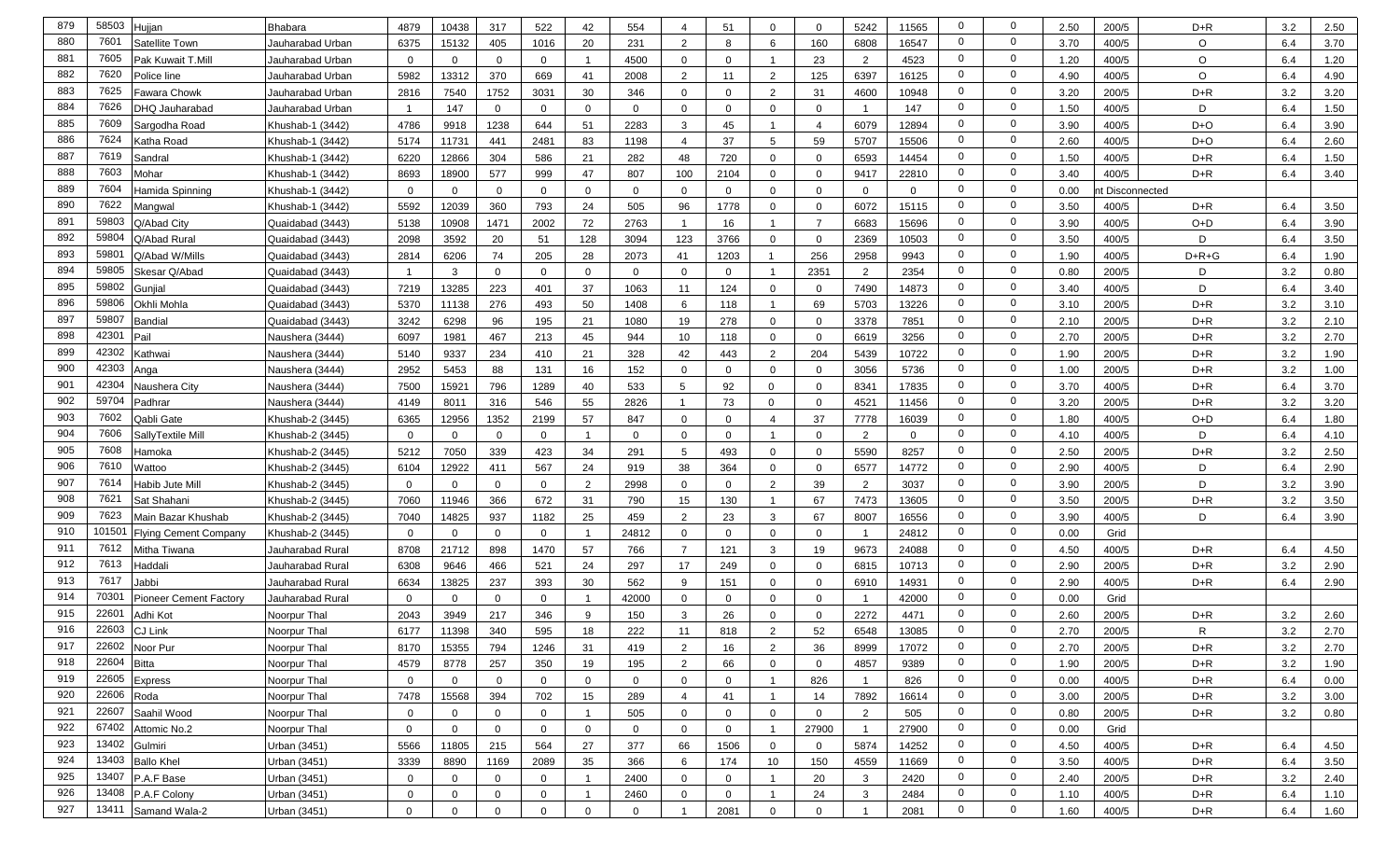| 928 | 13413             | Samand Wala-1                               | Urban (3451)        | $\Omega$       | $\mathbf 0$ |                | $\mathbf{0}$ | $\Omega$       | $\Omega$    |                | 22             | $\mathbf 0$             | $\Omega$     |                | 22    | $\mathbf 0$    | $\mathbf 0$    | 0.00 | 400/5 | $D + R$   | 6.4 | 0.00 |
|-----|-------------------|---------------------------------------------|---------------------|----------------|-------------|----------------|--------------|----------------|-------------|----------------|----------------|-------------------------|--------------|----------------|-------|----------------|----------------|------|-------|-----------|-----|------|
| 929 | 13415             | Muslim Bazar                                | Jrban (3451)        | 5809           | 14149       | 1950           | 2808         | 38             | 435         | 5              | 109            | $\overline{\mathbf{1}}$ | $\mathbf{1}$ | 7803           | 17502 | $\mathbf 0$    | $\mathbf{0}$   | 4.80 | 400/5 | $D+R$     | 6.4 | 4.80 |
| 930 | 13416             | Yaru Khel                                   | Jrban (3451)        | 4568           | 9888        | 129            | 260          | 28             | 392         | 16             | 340            | 6                       | 168          | 4747           | 11048 | $\mathbf 0$    | $\mathbf 0$    | 4.00 | 400/5 | $D+R$     | 6.4 | 4.00 |
| 931 | 13418             | Civil Line                                  | Jrban (3451)        | 4718           | 11192       | 559            | 1188         | 28             | 183         | 11             | 285            | $\overline{7}$          | 86           | 5323           | 12934 | $\mathbf 0$    | $\mathbf{0}$   | 3.90 | 400/5 | $D+R$     | 6.4 | 3.90 |
| 932 | 13420             | Central Jail                                | Jrban (3451)        | 21             | 168         | $\Omega$       | $\mathbf 0$  | 5              | 65          | $\mathbf 0$    | $\overline{0}$ | $\mathbf{0}$            | $\mathbf 0$  | 26             | 233   | $\mathbf 0$    | $\mathbf 0$    | 0.30 | 400/5 | $D+R$     | 6.4 | 0.30 |
| 933 | 13405             | Dillely wala                                | Rural (3452)        | 5121           | 6687        | 148            | 282          | 21             | 614         | 61             | 991            | $\overline{2}$          | 149          | 5353           | 8723  | $\mathbf 0$    | $\mathbf 0$    | 3.50 | 400/5 | $D+R$     | 6.4 | 3.50 |
| 934 | 13406             | Musa Khel                                   | Rural (3452)        | 4327           | 8506        | 231            | 598          | 41             | 650         | 45             | 1408           | $\mathbf 0$             | $\mathbf 0$  | 4644           | 11162 | $\mathbf 0$    | $\mathbf 0$    | 4.50 | 400/5 | $D+R$     | 6.4 | 4.50 |
| 935 | 13409             | Swance                                      | Rural (3452)        | 3562           | 6362        | 25             | 51           | 11             | 169         | 109            | 4168           | $\overline{0}$          | $\Omega$     | 3707           | 10750 | $\mathbf 0$    | $\mathbf 0$    | 3.80 | 400/5 | $D+R$     | 6.4 | 3.80 |
| 936 | 13412             | Abba Khel                                   | Rural (3452)        | 2689           | 5106        | 104            | 359          | 25             | 581         | 55             | 2574           | $\Omega$                | $\Omega$     | 2873           | 8620  | $\mathbf 0$    | $\mathbf 0$    | 2.90 | 400/5 | $O+D+R+G$ | 6.4 | 2.90 |
| 937 | 45803             | <b>Gullen Khel</b>                          | Kalabagh (3453)     | 4853           | 7565        | 427            | 938          | 13             | 614         | 5              | 174            | 5                       | 168          | 5303           | 9459  | $\mathbf 0$    | $\mathbf 0$    | 2.40 | 200/5 | $D+R$     | 3.2 | 2.40 |
| 938 | 45806             | Pai Khel (Lift Irrigation)                  | Kalabagh (3453)     | $\mathbf{0}$   | $\Omega$    | $\Omega$       | $\Omega$     | $\mathbf{0}$   | $\Omega$    |                | 1880           | $\mathbf 0$             | $\mathbf 0$  |                | 1880  | $\mathbf 0$    | $\mathbf 0$    | 0.00 | 400/5 | $D+R$     | 6.4 | 0.00 |
| 939 | 45807             | Jinnah Barrage                              | Kalabagh (3453)     | 109            | 280         | $\mathbf{0}$   | $\mathbf 0$  | $\overline{4}$ | 150         | $\mathbf 0$    | 0              | $\overline{2}$          | 37           | 115            | 467   | $\mathbf 0$    | $\mathbf 0$    | 0.30 | 200/5 | $O+D$     | 3.2 | 0.30 |
| 940 | 45808             | BanianTree                                  | Kalabagh (3453)     | -1             | 604         | $\mathbf 0$    | $\mathbf 0$  | $\mathbf{0}$   | $\mathbf 0$ | $\mathbf 0$    | $\mathbf 0$    | $\mathbf{0}$            | $\mathbf{0}$ | -1             | 604   | $\mathbf 0$    | $\mathbf{0}$   | 0.20 | 400/5 | $D + R$   | 6.4 | 0.20 |
| 941 | 29802             | Kalabaqh                                    | Kalabagh (3453)     | 4053           | 8506        | 814            | 1246         | 22             | 614         | 12             | 340            | $\overline{4}$          | 168          | 4905           | 10874 | $\mathbf 0$    | $\mathbf{0}$   | 2.60 | 200/5 | $D+R$     | 3.2 | 2.60 |
| 942 | 29803             | Manda Khel                                  | Kalabagh (3453)     | 5020           | 8528        | 244            | 365          | 25             | 1051        | 204            | 3904           | $\mathbf 0$             | 0            | 5493           | 13848 | $\mathbf 0$    | $\mathbf{0}$   | 4.50 | 400/5 | $D + R$   | 6.4 | 4.50 |
| 943 | 29804             | Cadet College                               | Kalabagh (3453)     | $\mathbf{0}$   | $\mathbf 0$ | $\Omega$       | $\mathbf{0}$ | 0              | $\Omega$    | $\mathbf 0$    | 0              | $\overline{\mathbf{1}}$ | 496          | - 1            | 496   | $\mathbf 0$    | $\mathbf 0$    | 2.30 | 200/5 | $D+R$     | 3.2 | 2.30 |
| 944 | 7930 <sup>-</sup> | Mari Indus                                  | Kalabagh (3453)     | 4984           | 9070        | 290            | 388          | 10             | 144         | 25             | 533            | 3                       | 305          | 5312           | 10440 | $\mathbf 0$    | $\mathbf 0$    | 2.60 | 200/5 | $D + R$   | 3.2 | 2.60 |
| 945 | 45804             | Cement Factory (Maple Leaf) Kalabagh (3453) |                     | $\overline{0}$ | $\mathbf 0$ | $\Omega$       | $\mathbf 0$  | 2              | 50000       | $\mathbf 0$    | $\mathbf 0$    | $\mathbf 0$             | $\mathbf 0$  | 2              | 50000 | $\mathbf 0$    | $\mathbf 0$    | Grid |       |           |     |      |
| 946 | 16002             | Harnoli                                     | Liagatabad (3454)   | 5939           | 11985       | 455            | 1086         | 48             | 530         | 14             | 352            | $\overline{\mathbf{1}}$ | 305          | 6457           | 14258 | $\mathbf 0$    | $\mathbf 0$    | 0.00 | 400/5 | $O+D$     | 6.4 | 0.00 |
| 947 | 16004             | iaqatabad                                   | Liagatabad (3454)   | 80317          | 1690        | 1038           | 1469         | 48             | 1407        | 20             | 199            | 9                       | 42           | 81432          | 4807  | $\mathbf 0$    | $\mathbf 0$    | 4.50 | 400/5 | $D+R$     | 6.4 | 4.50 |
| 948 | 16006             | Dubb                                        | Liagatabad (3454)   | 6352           | 13805       | 314            | 495          | 13             | 256         | 19             | 540            | $\Omega$                | $\mathbf 0$  | 6698           | 15096 | $\mathbf 0$    | $\mathbf 0$    | 3.90 | 400/5 | $D + R$   | 6.4 | 3.90 |
| 949 | 16008             | Danish School                               | iaqatabad (3454)    | 46             | 281         | 3              | 45           | 5              | 6           | $\mathbf 0$    | $\Omega$       | $\Omega$                | $\mathbf 0$  | 54             | 332   | $\mathbf 0$    | $\mathbf 0$    | 0.10 | 400/5 | $D + R$   | 6.4 | 0.10 |
| 950 | 16009             | Ahmed Cotton Factory                        | Liagatabad (3454)   | $\mathbf{0}$   | $\mathbf 0$ | $\Omega$       | 0            |                | 1187        | $\mathbf 0$    | 0              | $\mathbf 0$             | 0            |                | 1187  | $\mathbf 0$    | $\mathbf 0$    | 0.00 | 200/5 | D         | 3.2 | 0.00 |
| 951 | 16010             | Khan Brothers Company                       | Liaqatabad (3454)   | $\mathbf 0$    | $\Omega$    | $\Omega$       | $\mathbf 0$  |                | 1050        | $\mathbf 0$    | $\mathbf{0}$   | $\mathbf 0$             | $\mathbf 0$  |                | 1050  | $\mathbf 0$    | $\mathbf 0$    | 0.00 | 200/5 | D         | 3.2 | 0.00 |
| 952 | 1601              | New Harnoli                                 | Liaqatabad (3454)   | 5598           | 9809        | 556            | 636          | 11             | 636         | 6              | 128            | $\mathbf 0$             | $\mathbf{0}$ | 6171           | 11209 | $\mathbf 0$    | 0              | 4.00 | 400/5 | D         | 6.4 | 4.00 |
| 953 | 3520              | √anjari                                     | Esa Khel (3455)     | 4067           | 7219        | 72             |              | 52             | 98          | 89             | 3498           | $\mathbf 0$             | $\mathbf{0}$ | 4280           | 10815 | $\mathbf 0$    | $\mathbf 0$    | 3.30 | 400/5 | $D+R$     | 6.4 | 3.30 |
| 954 | 35202             | Makarwal                                    | Esa Khel (3455)     | 33             | 99          | $\Omega$       | $\mathbf 0$  | $\mathbf{1}$   | 882         | $\mathbf 0$    | $\mathbf 0$    | $\mathbf 0$             | $\mathbf{0}$ | 34             | 981   | $\mathbf 0$    | $\mathbf 0$    | 0.60 | 200/5 | $D+R$     | 3.2 | 0.60 |
| 955 | 35203             | Sultan Khel                                 | Esa Khel (3455)     | 3299           | 5921        | 137            | 234          | 30             | 60          | 83             | 2587           | $\overline{\mathbf{1}}$ | 68           | 3550           | 8870  | $\mathbf 0$    | $\mathbf 0$    | 3.10 | 400/5 | $D+R$     | 6.4 | 3.10 |
| 956 | 39501             | Esa Khel                                    | Esa Khel (3455)     | 7900           | 15808       | 715            | 1077         | 40             | 692         | $\overline{7}$ | 786            | $\mathbf 0$             | $\mathbf 0$  | 8662           | 18363 | $\mathbf 0$    | $\mathbf 0$    | 4.50 | 400/5 | $D+R$     | 6.4 | 4.50 |
| 957 | 39502             | Allah Khel                                  | Esa Khel (3455)     | 2587           | 4786        | 50             | 99           | 16             | 303         | 63             | 858            | $\mathbf 0$             | $\Omega$     | 2716           | 6046  | $\mathbf 0$    | $\mathbf 0$    | 2.10 | 400/5 | $D+R$     | 6.4 | 2.10 |
| 958 | 39503             | Trug                                        | Esa Khel (3455)     | 3884           | 7118        | 172            | 323          | 25             | 564         | 93             | 1397           | $\mathbf 0$             | $\mathbf{0}$ | 4174           | 9402  | $\mathbf 0$    | $\mathbf 0$    | 3.40 | 400/5 | $D+R$     | 6.4 | 3.40 |
| 959 | 39505             | Qabool Khel (ISL)                           | Esa Khel (3455)     | $\overline{0}$ | $\mathbf 0$ | $\overline{0}$ | $\mathbf{0}$ | $\Omega$       | $\Omega$    | $\mathbf 0$    | $\mathbf{0}$   | -1                      | 1000         |                | 1000  | $\mathbf 0$    | $\mathbf 0$    | 1.00 | 200/5 | $D+R$     | 3.2 | 1.00 |
| 960 | 39506             | Kammar M/City                               | Esa Khel (3455)     | 3884           | 7764        | 396            | 697          | 26             | 217         | 125            | 3814           | $\mathbf 0$             | $\Omega$     | 4431           | 12492 | $\mathbf 0$    | $\mathbf 0$    | 3.40 | 400/5 | $D+R$     | 6.4 | 3.40 |
| 961 | 39507             | Ali Khel                                    | Esa Khel (3455)     | 2058           | 4097        | 133            | 154          |                | 15          | 77             | 1668           | $\mathbf 0$             | $\Omega$     | 2269           | 5934  | $\mathbf 0$    | $\mathbf 0$    | 2.60 | 400/5 | $D+R$     | 6.4 | 2.60 |
| 962 | 16001             | Allu Wali                                   | Kundian (3456)      | 4729           | 9017        | 285            | 420          | 13             | 157         | 21             | 324            | $\Omega$                | $\Omega$     | 5048           | 9918  | $\mathbf 0$    | $\mathbf 0$    | 2.60 | 400/5 | $D+R$     | 6.4 | 2.60 |
| 963 | 16007             | Naseer Wala                                 | Kundian (3456)      | 2618           | 5102        | 55             | 160          | $\overline{7}$ | 58          | $\overline{7}$ | 131            | $\mathbf 0$             | $\Omega$     | 2687           | 5451  | $\mathbf 0$    | $\mathbf 0$    | 1.60 | 400/5 | $D+R$     | 6.4 | 1.60 |
| 964 | 25003             | Kundiar                                     | Kundian (3456)      | 3910           | 18089       | 771            | 1905         | 33             | 814         | 8              | 129            | $\overline{7}$          | 635          | 4729           | 21572 | $\mathbf 0$    | $\mathbf 0$    | 3.20 | 400/5 | $D+R$     | 6.4 | 3.20 |
| 965 | 25005             | <b>Wapda Colony</b>                         | Kundian (3456)      | -1             | 2           | $\Omega$       | $\mathbf 0$  | $\Omega$       | $\Omega$    | $\mathbf 0$    | 0              | -1                      | 2480         | $\overline{2}$ | 2482  | $\mathbf 0$    | $\mathbf 0$    | 0.90 | 200/5 | D+R       | 3.2 | 0.90 |
| 966 | 25008             | Khangah Sirajia                             | Kundian (3456)      | 4728           | 9097        | 249            | 463          | 9              | 210         | $\overline{1}$ | 30             | $\overline{1}$          | 35           | 4988           | 9835  | $\mathbf{0}$   | $\mathbf{0}$   | 2.30 | 200/5 | $D + R$   | 3.2 | 2.30 |
| 967 | 25009             | Gernali Road                                | Kundian (3456)      | 5137           | 11016       | 295            | 603          | 21             | 248         | $\overline{1}$ | 6              | $\mathbf{0}$            | $\mathbf 0$  | 5454           | 11873 | $\mathbf 0$    | $\mathbf 0$    | 3.10 | 400/5 | $O+D+R+G$ | 6.4 | 3.10 |
| 968 | 77901             | Chashma (NPP-I)                             | Kundian (3456)      | 0              | $\mathbf 0$ | $\mathbf{0}$   | $\mathbf{0}$ | $\mathbf{0}$   | 0           | $\mathbf 0$    | $\mathbf{0}$   | $\overline{\mathbf{1}}$ | 19800        |                | 19800 | $\overline{0}$ | $\overline{0}$ | Grid |       |           |     |      |
| 969 | 77902             | Chashma (CNPP)                              | Kundian (3456)      | $\mathbf 0$    | $\mathbf 0$ | $\mathbf{0}$   | $\mathbf 0$  | $\overline{0}$ | 0           | $\mathbf 0$    | $\overline{0}$ | $\overline{1}$          | 19000        |                | 19000 | $\mathbf{0}$   | $\mathbf 0$    | Grid |       |           |     |      |
| 970 | 70401             | Chashma (HPPP)                              | Kundian (3456)      | $\mathbf 0$    | $\mathbf 0$ | $\mathbf 0$    | $\mathbf{0}$ | $\mathbf 0$    | $\mathbf 0$ | $\mathbf 0$    | $\overline{0}$ | $\overline{1}$          | 16000        |                | 16000 | $\mathbf 0$    | $\mathbf 0$    | Grid |       |           |     |      |
| 971 | 98301             | PAEC-C-II                                   | Kundian (3456)      | $\mathbf 0$    | $\mathbf 0$ | $\mathbf 0$    | $\mathbf 0$  | $\mathbf 0$    | $\mathbf 0$ | $\mathbf 0$    | $\overline{0}$ | $\overline{1}$          | 18000        | - 1            | 18000 | $\overline{0}$ | $\overline{0}$ | Grid |       |           |     |      |
| 972 | 10980             | <b>PAEC Unit</b>                            | Kundian (3456)      | $\mathbf 0$    | $\mathbf 0$ | 0              | $\mathbf 0$  | 0              | $\mathbf 0$ | $\mathbf 0$    | $\overline{0}$ | $\overline{1}$          | 36000        |                | 36000 | $\overline{0}$ | $\overline{0}$ | Grid |       |           |     |      |
| 973 | 13410             | Old Sherawala                               | Wan Bhachran (3457) | 1636           | 3281        | 36             | 50           | 127            | 1114        | 98             | 3530           | $\mathbf 0$             | 0            | 1897           | 7975  | $\overline{0}$ | $\mathbf 0$    | 4.20 | 400/5 | $O+D+R+G$ | 6.4 | 4.20 |
| 974 | 58101             | Wan Bhachran                                | Wan Bhachran (3457) | 9589           | 19407       | 760            | 1262         | 41             | 615         | 15             | 280            | $\mathbf 0$             | 0            | 10405          | 21564 | $\overline{0}$ | $\overline{0}$ | 5.80 | 400/5 | $D+R$     | 6.4 | 5.80 |
| 975 | 58102             | Golewali                                    | Wan Bhachran (3457) | 2250           | 4342        |                | 25           | 3              | 41          | 81             | 3330           | $\mathbf 0$             | $\mathbf 0$  | 2342           | 7738  | $\overline{0}$ | $\overline{0}$ | 3.20 | 400/5 | $D + R$   | 6.4 | 3.20 |
| 976 | 58103             | <b>Muzaffar Pur</b>                         | Wan Bhachran (3457) | 3011           | 5580        | 66             | 152          | 16             | 2745        | 96             | 2715           | $\mathbf 0$             | $\mathbf 0$  | 3189           | 11192 | $\mathbf 0$    | $\mathbf 0$    | 3.90 | 400/5 | $D + R$   | 6.4 | 3.90 |